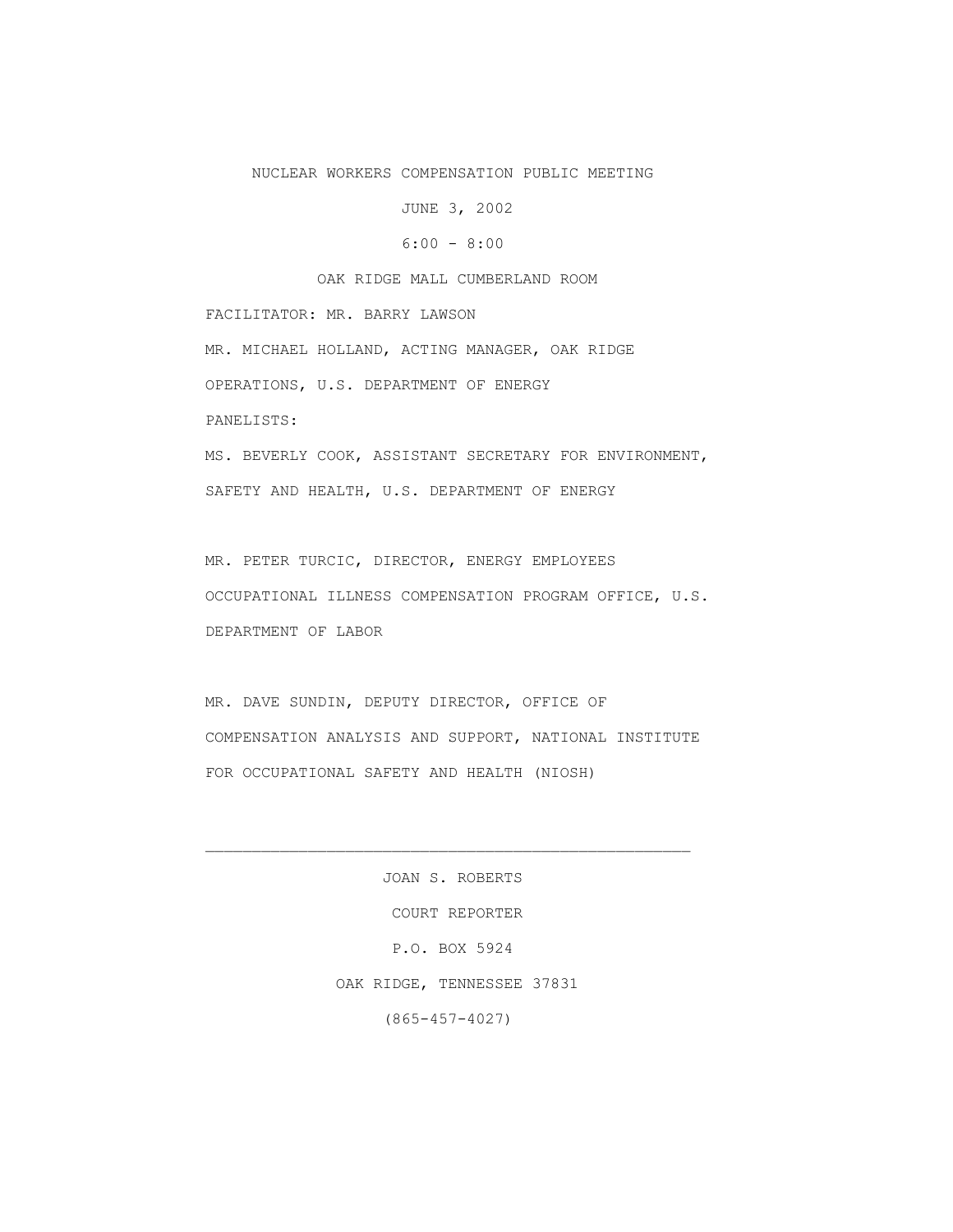1 MR. LAWSON: GOOD EVENING, LADIES AND 2 GENTLEMEN. WELCOME TO THIS MEETING ON THE 3 FEDERAL NUCLEAR WORKER COMPENSATION PROGRAM. 4 TONIGHT'S MEETING IS BEING HELD TO PROVIDE YOU 5 WITH INFORMATION ON THAT PROGRAM AND TO SEEK 6 COMMENTS ON HOW TO IMPROVE THE IMPLEMENTATION 7 OF THE ENERGY EMPLOYEES OCCUPATIONAL ILLNESS 8 COMPENSATION PROGRAM ACT. AS YOU PROBABLY 9 KNOW, THAT ACT PROVIDES UP TO A HUNDRED AND 10 FIFTY THOUSAND DOLLARS TO WORKERS MADE ILL AS A 11 RESULT OF THEIR WORK AT FACILITIES IN THE 12 DEPARTMENT OF ENERGY NUCLEAR WEAPONS COMPLEX. 13 MY NAME IS BARRY LAWSON AND I'LL BE MODERATING 14 THIS MEETING TONIGHT. I'M NOT AN EMPLOYEE OF 15 NOR AN ADVOCATE FOR THE DEPARTMENT OF ENERGY OR 16 THE DEPARTMENT OF LABOR. AS NEUTRAL AND 17 INDEPENDENT MODERATOR, I HAVE BEEN ASKED TO RUN 18 THIS MEETING IN A FAIR, EFFICIENT AND IMPARTIAL 19 MANNER. I RECOGNIZE THAT DESPITE THE FACT THAT 20 SEVERAL MILLION DOLLARS HAVE BEEN AWARDED TO 21 OAK RIDGE WORKERS UNDER THIS ACT, THERE ARE 22 MANY OF YOU WHO HAVEN'T YET RECEIVED, PERHAPS 23 EVEN APPLIED FOR, FUNDS. THIS MEETING IS NOT 24 INTENDED TO ADDRESS THE INDIVIDUAL ISSUES THAT 25 EACH OF YOU MAY HAVE, BUT PROVISIONS HAVE BEEN

 $\overline{2}$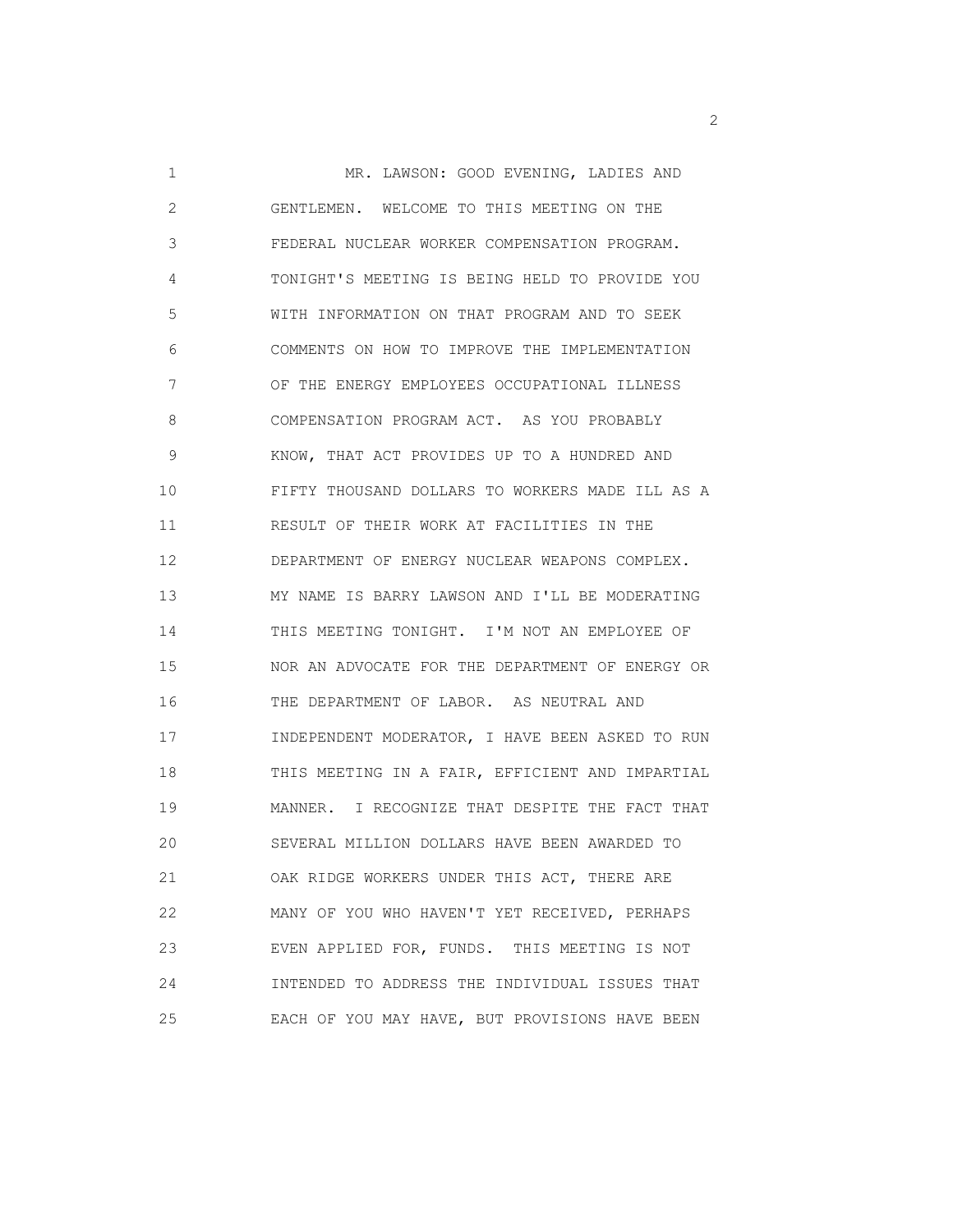1 MADE FOR YOU TO SIGN UP THIS EVENING FOR A 2 PERSONAL INTERVIEW ON YOUR PARTICULAR CASE AT 3 THE LOCAL OFFICE. CERTAINLY, IF YOU HAVE 4 THOUGHTS ON HOW THE SYSTEM CAN BE IMPROVED, WE 5 WILL HAVE TIME TO HEAR THEM. THE SCHEDULE 6 TONIGHT; AFTER MY BRIEF COMMENTS, MIKE HOLLAND, 7 WHO IS THE ACTING OAK RIDGE OFFICE AREA 8 MANAGER, WILL WELCOME YOU AND SAY A FEW WORDS 9 ABOUT THIS PROGRAM AND MEETING. THEN I'LL ASK 10 THE PANEL MEMBERS FOR THEIR COMMENTS. EACH HAS 11 AN AREA OF RESPONSIBILITY RELEVANT TO THESE 12 PROGRAMS AND YOU WILL HAVE THEM SPEAK TO YOU 13 BRIEFLY ABOUT THEIR RESPONSIBILITIES IN THEIR 14 PROGRAMS. I'LL INTRODUCE THEM FIRST NOW AND 15 AGAIN AS THEY SPEAK. TO MY IMMEDIATE RIGHT IS 16 PETER TURCIC AND MR. TURCIC IS THE DIRECTOR OF 17 THE ENERGY EMPLOYEES OCCUPATIONAL ILLNESS 18 COMPENSATION PROGRAM OFFICE OF THE UNITED 19 STATES DEPARTMENT OF LABOR. IN THE MIDDLE IS 20 BEVERLY COOK, WHO IS THE ASSISTANT SECRETARY 21 FOR ENVIRONMENTAL SAFETY AND HEALTH WITH THE 22 UNITED STATES DEPARTMENT OF ENERGY. AND TO HER 23 RIGHT IS DAVE SUNDIN, WHO IS THE DEPUTY 24 DIRECTOR OF COMPENSATION ANALYSIS AND SUPPORT 25 OF THE NATIONAL INSTITUTE FOR OCCUPATIONAL

 $\sim$  3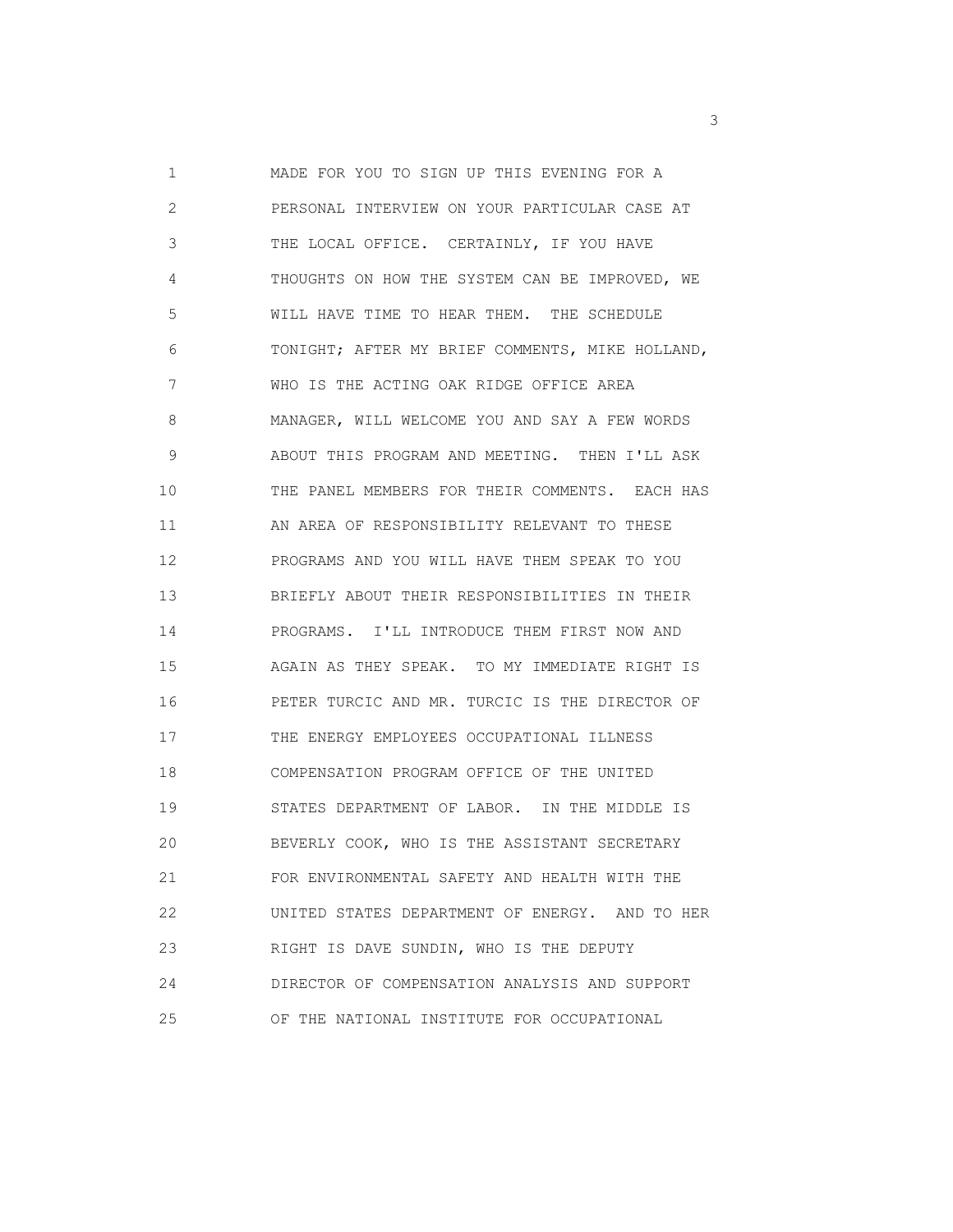1 SAFETY AND HEALTH. I'LL ASK THEM TO STAY 2 WITHIN FIVE OR SIX MINUTES APIECE IN THEIR 3 PRESENTATION SO WE WILL HAVE AMPLE OPPORTUNITY 4 FOR YOUR RESPONSE, COMMENTS AND SUGGESTIONS. 5 WE WILL CONTINUE THIS SO-CALLED FORMAL PART OF 6 THIS MEETING WITH YOUR COMMENTS UNTIL ABOUT 7 EIGHT O'CLOCK. BUT ALL THE PANEL MEMBERS HAVE 8 ASSURED ME THEY WILL REMAIN AS LONG AS 9 NECESSARY THEREAFTER TO RESPOND TO INDIVIDUAL 10 QUESTIONS THAT YOU MAY HAVE FOR THEM. RIGHT 11 NOW LET ME INTRODUCE TO YOU MIKE HOLLAND FOR 12 BRIEF INTRODUCTORY COMMENTS. MR. HOLLAND. 13 MR. HOLLAND: THANK YOU, BARRY. GOOD 14 EVENING AND WELCOME TO THIS PUBLIC MEETING ON 15 BEHALF OF THE OAK RIDGE OPERATIONS OFFICE. I'M 16 REALLY GLAD TO SEE SUCH A LARGE TURNOUT TONIGHT 17 AND I HOPE THIS IS A VERY PRODUCTIVE MEETING 18 FOR YOU. WE HAVE A VERY DISTINGUISHED PANEL 19 HERE WITH US TONIGHT. I THANK THEM FOR COMING 20 TO SPEND THE TIME WITH US IN OUR COMMUNITY TO 21 TAKE YOUR INPUT TONIGHT. AND I ALSO WANT TO 22 THANK YOU, THE FORMER WORKERS, CURRENT WORKERS 23 AND FAMILIES HERE IN THE OAK RIDGE AREA. THIS 24 REALLY IS ABOUT YOU, ABOUT FAMILY, ABOUT 25 FRIENDS AND ABOUT WORKERS, CO-WORKERS, AND IT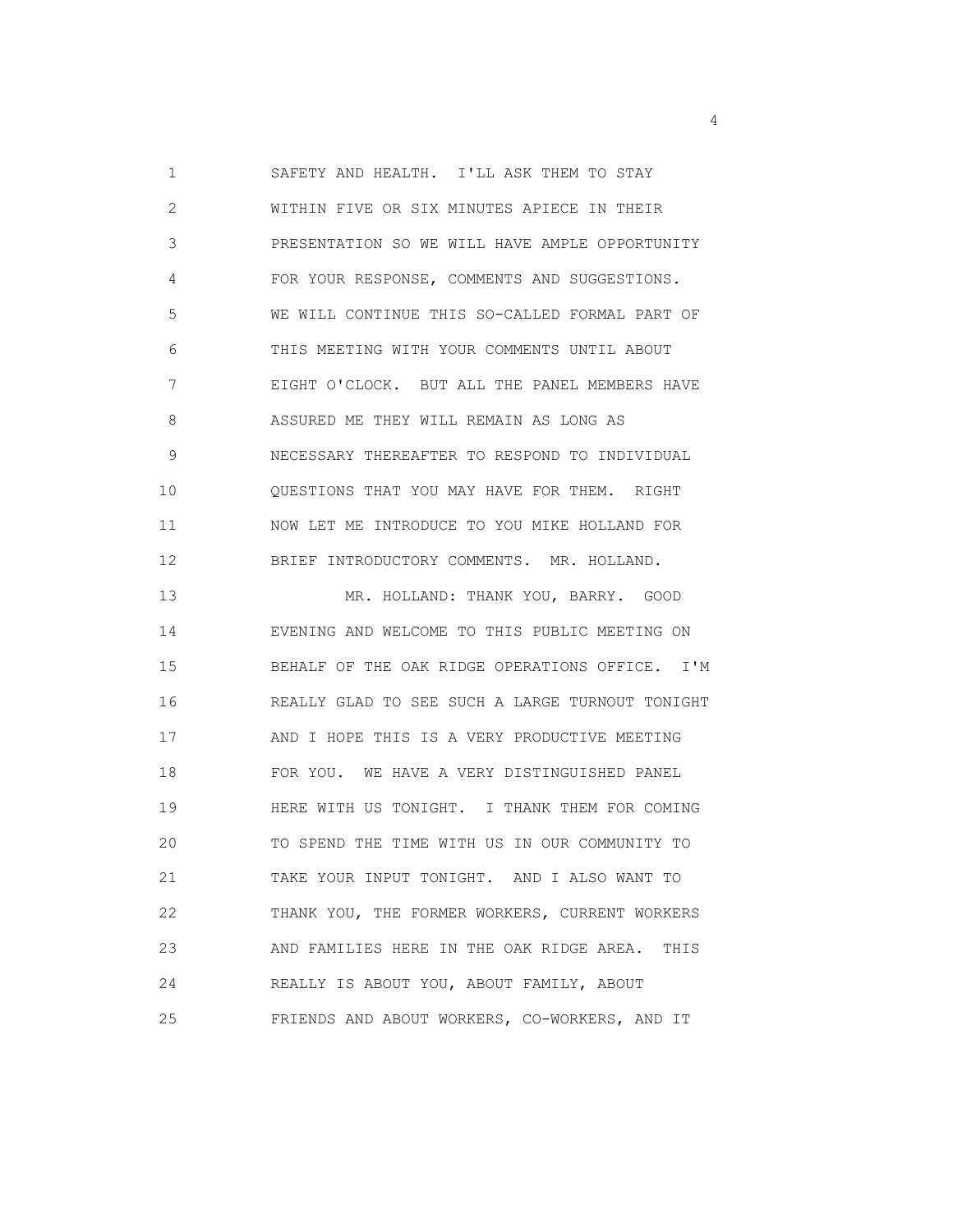1 IS IMPORTANT THAT WE GET INPUT FROM YOU TONIGHT 2 ON HOW WE CAN MAKE OUR COMPENSATION PROGRAM 3 HERE AT OAK RIDGE A BETTER ONE. I DO ALSO WANT 4 TO THANK THE MANY PEOPLE WHO WORK IN THE 5 VARIOUS OFFICES AROUND THE OAK RIDGE AREA, THE 6 Y-12 AREA OFFICE, THE OAK RIDGE OPERATIONS 7 OFFICE, OUR CONTRACTORS AND THE RESOURCE 8 CENTER. THOSE PEOPLE WHO WORK WITHIN THIS 9 PROGRAM. I ALSO WANT TO POINT OUT TO YOU THAT 10 YOUR CONGRESSIONAL DELEGATION IS VERY WELL 11 REPRESENTED HERE THIS EVENING. FOR CONGRESSMAN 12 ZACH WAMP'S OFFICE; HELEN HARDIN, CHIEF OF 13 STAFF. AND REGINA BROOM, STAFF ASSISTANT, ARE 14 HERE. REPRESENTING CONGRESSMAN JIM DUNCAN IS 15 DEAN RICE, SENIOR LEGISLATIVE ASSISTANT. 16 REPRESENTING CONGRESSMAN VAN HILLEARY IS PAUL 17 CHAPMAN, THE DISTRICT DIRECTOR. REPRESENTING 18 CONGRESSMAN BOB CLEMENT IS CAROLINE NEILSON. 19 AND REPRESENTING SENATOR THOMPSON IS CINDY 20 LEMONS. I ALSO WANT TO, I'M SORRY, I APOLOGIZE 21 **IF I HAVE MISSED SOMEONE BECAUSE I THINK**  22 PERHAPS I HAVE. I ALSO WANTED TO EXTEND A 23 THANK YOU TO CONGRESSMAN WAMP'S STAFF IN 24 PARTICULAR FOR THE ENCOURAGEMENT THAT THEY HAVE 25 GIVEN US TO WORK THIS PROGRAM AGGRESSIVELY OVER

 $\sim$  5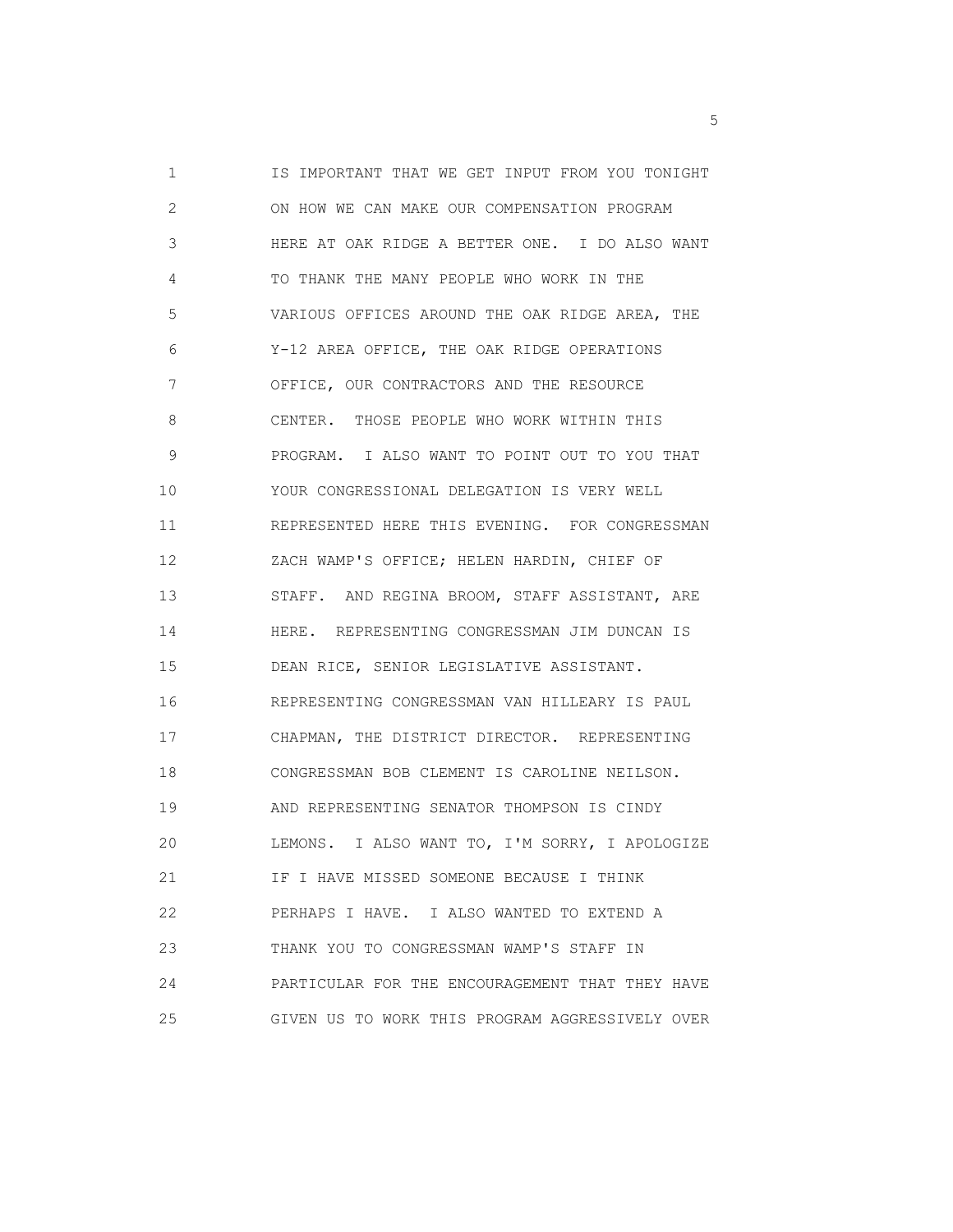1 THE LAST FEW WEEKS. AGAIN I REALLY DO HOPE 2 THAT THIS IS A PRODUCTIVE MEETING FOR YOU AND 3 FOR US AS WELL AND I LOOK FORWARD TO HEARING 4 YOUR INPUT THIS EVENING. THANK YOU.

 5 MR. LAWSON: THANK YOU, MR. HOLLAND. 6 LET ME REINTRODUCE THE THREE PANEL MEMBERS, ONE 7 AT A TIME, AS THEY SPEAK. I WOULD ASK YOU TO 8 PLEASE HOLD ANY COMMENTS OR QUESTIONS YOU HAVE 9 UNTIL THEY HAVE FINISHED AND THEN WE WILL HAVE 10 AN OPPORTUNITY FOR YOU TO GO TO ONE OF THE TWO 11 MICROPHONES THAT ARE THERE AND I'LL TAKE AS 12 MANY COMMENTS AS POSSIBLE. DON'T LINE UP QUITE 13 YET BECAUSE WE HAVE SOME PRESENTATIONS TO MAKE 14 FIRST. SO THAT YOU CAN BE PREPARED AND BECAUSE 15 OF THE LARGE NUMBER OF PEOPLE HERE, I'LL ASK 16 YOU TO MAKE YOUR COMMENTS OR QUESTIONS AS 17 CONCISE AND BRIEF AS POSSIBLE. AND SIMILARLY 18 WOULD ASK THE PANEL MEMBERS TO DO THE SAME. IT 19 IS IMPORTANT THAT EVERYONE HAS AN OPPORTUNITY 20 TO ASK A QUESTION. AND FOR THAT PURPOSE, I 21 WOULD ASK YOU TO ASK ONE QUESTION AND, IF 22 NECESSARY, A FOLLOW-UP TO THAT SPECIFIC 23 QUESTION, IF IT IS APPROPRIATE, BUT PLEASE NO 24 SECOND QUESTIONS UNTIL EACH PERSON HAS AN 25 OPPORTUNITY TO ASK HIS OR HER INITIAL QUESTION.

 $\sim$  6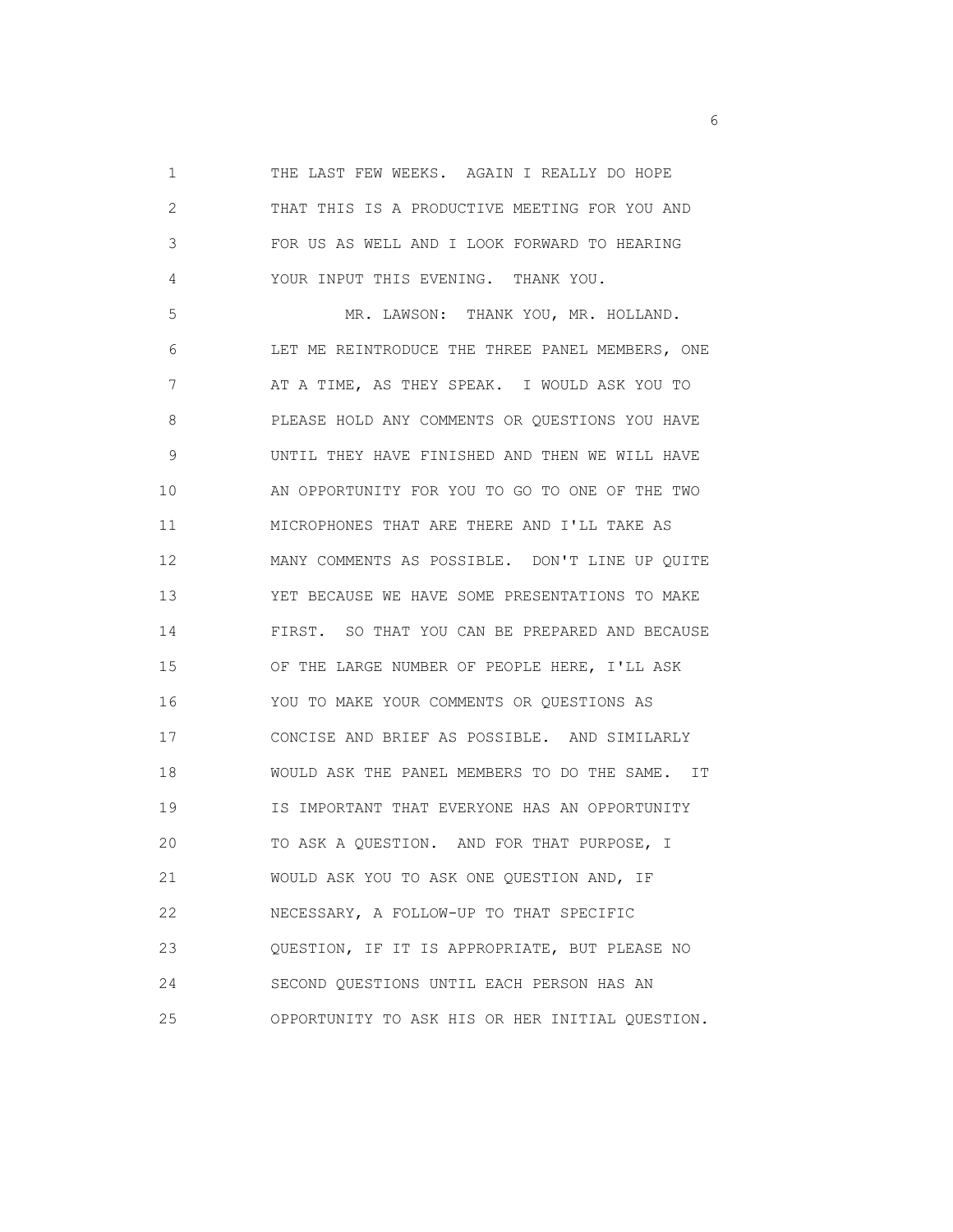1 YOUR COOPERATION FOLLOWING THESE, HOPEFULLY, 2 PRACTICAL GUIDELINES IS MOST APPRECIATED. I 3 WOULD LIKE NOW TO REINTRODUCE TO YOU PETER 4 TURCIC, WHO IS THE DIRECTOR OF THAT LONG OFFICE 5 NAME, THE U.S. DEPARTMENT OF LABOR. MR. 6 TURCIC.

 7 MR. TURCIC: THANK YOU VERY MUCH. IT IS 8 A PLEASURE TO BE HERE. WHAT I WOULD LIKE TO DO 9 IS WE ARE REALLY INTERESTED IF HEARING YOUR 10 INPUT, SO I'M JUST GOING TO BRIEFLY TALK ABOUT 11 THE DEPARTMENT OF LABOR'S PORTION OF THE ENERGY 12 EMPLOYEES OCCUPATIONAL ILLNESS COMPENSATION 13 ACT. AS YOU PROBABLY KNOW, THE THREE AGENCIES 14 WORK VERY CLOSELY TOGETHER IN ALL ASPECTS OF 15 THIS PROGRAM. AND THERE HAS BEEN VERY GOOD 16 COOPERATION WITH DEPARTMENT OF ENERGY AND WITH 17 NIOSH. JUST BRIEFLY, THE DEPARTMENT OF LABOR'S 18 PORTION COVERS FOUR DISEASES. RADIATION 19 CANCERS, CHRONIC BERYLLIUM DISEASE, BERYLLIUM 20 SENSITIVITY, CHRONIC SILICOSIS AND IT ALSO 21 GIVES SUPPLEMENTAL BENEFITS FOR URANIUM 22 WORKERS. THOSE WOULD BE MINERS, MILLERS, WAR 23 TRANSPORTERS WHO RECEIVE BENEFITS UNDER THE 24 RADIATION EXPOSURE COMPENSATION ACT 25 ADMINISTERED BY THE DEPARTMENT OF JUSTICE.

<u>2</u>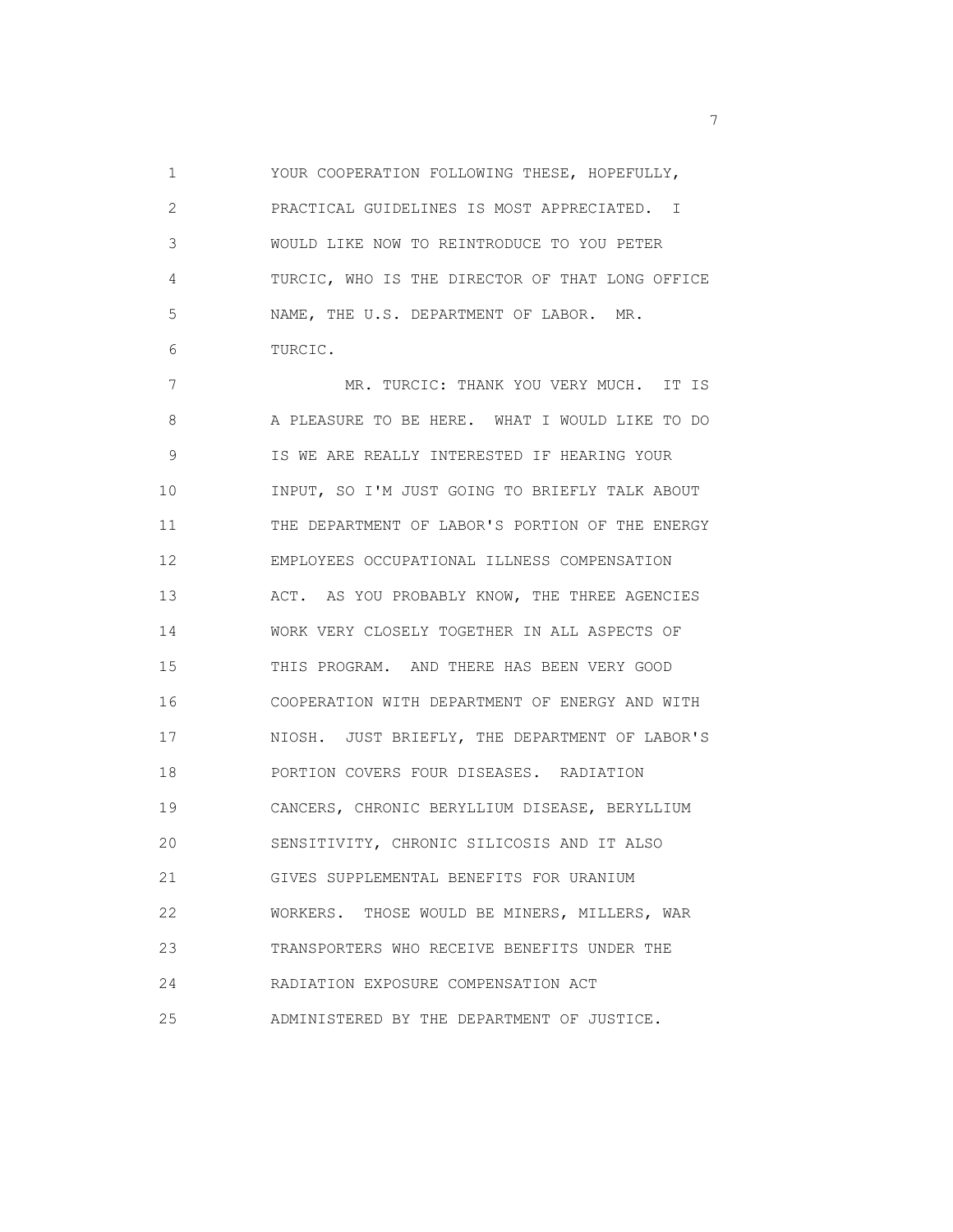1 JUST SOME PROGRAM HIGHLIGHTS. THE PROGRAM WAS 2 ENACTED ON OCTOBER 30, 2000 AND BECAME 3 EFFECTIVE JULY 31, 2001, AT WHICH TIME 4 SECRETARY ELAINE CHAO PRESENTED THE FIRST CHECK 5 ON AUGUST 9, 2001. AND AS YOU KNOW, ONE OF THE 6 BIGGEST ISSUES THAT WE FACED IN IMPLEMENTING 7 THE LAW WAS THE ORIGINAL DEFINITION OF 8 SURVIVORS AND THAT WAS CHANGED, ALONG WITH SOME 9 OTHER MINOR CHANGES, IN AMENDMENTS THAT WERE 10 ENACTED ON DECEMBER 28, 2001. JUST BRIEFLY, 11 WHAT WE DID IN IMPLEMENTING THE PROGRAM, WE 12 DIVIDED THE COUNTRY UP INTO FOUR AREAS, WE HAVE 13 FOUR DISTRICT OFFICES. AND FOR OAK RIDGE THE 14 DISTRICT OFFICE IS IN JACKSONVILLE, FLORIDA AND 15 THE REGIONAL DIRECTOR OF THE OFFICE OF WORKERS 16 COMPENSATION, NANCY RICKER, IS HERE WITH ME 17 TONIGHT. IF YOU HAVE ANY QUESTIONS, YOU CAN 18 COME UP LATER AND WE CAN TRY TO ANSWER THEM FOR 19 YOU. FROM A NATIONAL BASIS, TO DATE, THIS IS 20 AS OF MAY 30TH, WE HAVE RECEIVED TWENTY-EIGHT 21 THOUSAND SEVEN HUNDRED AND NINETY-FIVE CLAIMS. 22 AND OF THOSE, EIGHTEEN THOUSAND ARE CLAIMING 23 CANCER. NINE HUNDRED AND EIGHTY-SIX BERYLLIUM 24 SENSITIVITY. NINE HUNDRED AND EIGHTY-ONE 25 CHRONIC BERYLLIUM DISEASE. FIVE HUNDRED AND

en andere de la provincia de la provincia de la provincia de la provincia de la provincia de la provincia del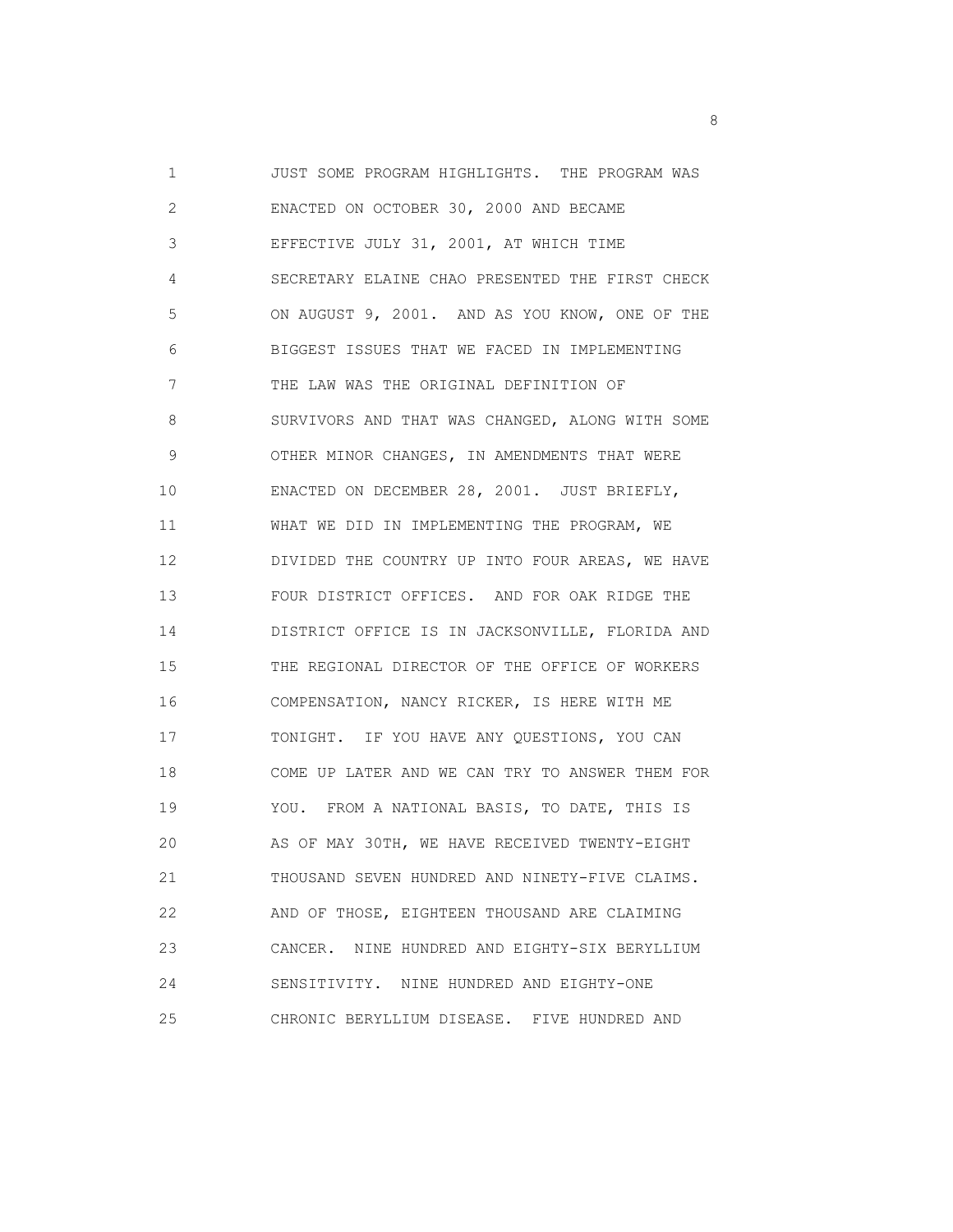1 THIRTY-THREE FOR CHRONIC SILICOSIS. AND 2 THIRTY-THREE HUNDRED AND NINETY-SEVEN RECA 3 CLAIMS AND IN OTHERS ACCOUNT FOR FORTY-FOUR 4 HUNDRED AND SIXTY-FIVE. JUST SOME STATISTICS 5 RELATIVE TO THAT; THE CLAIMS THAT HAVE BEEN 6 PROCESSED TO A FINAL DECISION. SO FAR THERE IS 7 THIRTY-TWO HUNDRED AND EIGHTY-TWO CLAIMS THAT 8 HAVE BEEN APPROVED FOR BENEFITS AND NINE 9 HUNDRED AND FORTY-FIVE, AND THESE ARE FINAL 10 DECISIONS, FOR DENIAL OF BENEFITS. CLAIMS 11 PROCESSED WITH THE RECOMMENDED DECISION; AS YOU 12 PROBABLY KNOW, OUR PROCESS IS A RECOMMENDED 13 DECISION. THEN IF YOU DISAGREE WITH THAT, YOU 14 CAN EITHER WAIVE YOUR APPEAL OR YOU CAN ASK FOR 15 A HEARING AT THAT POINT IN TIME OR REVIEW OF 16 THE WRITTEN RECORD. AND THEN THE FINAL 17 ADJUDICATION BRANCH WILL GO AND MAKE A FINAL 18 DECISION, AT WHICH TIME IF YOU DISAGREE WITH 19 THAT FINAL DECISION, YOU CAN APPEAL THAT TO 20 FEDERAL DISTRICT COURT. AT THE RECOMMENDED 21 DECISION LEVEL WE HAVE HAD THIRTY-SEVEN HUNDRED 22 AND EIGHTY-EIGHT CLAIMS HAVE BEEN RECOMMENDED 23 DECISION TO APPROVE BENEFITS. AND TWENTY-EIGHT 24 HUNDRED AND EIGHT RECOMMENDED TO DENY. ONE 25 THING I WANT TO POINT OUT IS THAT THESE ARE

experience of the state of the state of the state of the state of the state of the state of the state of the s<br>The state of the state of the state of the state of the state of the state of the state of the state of the st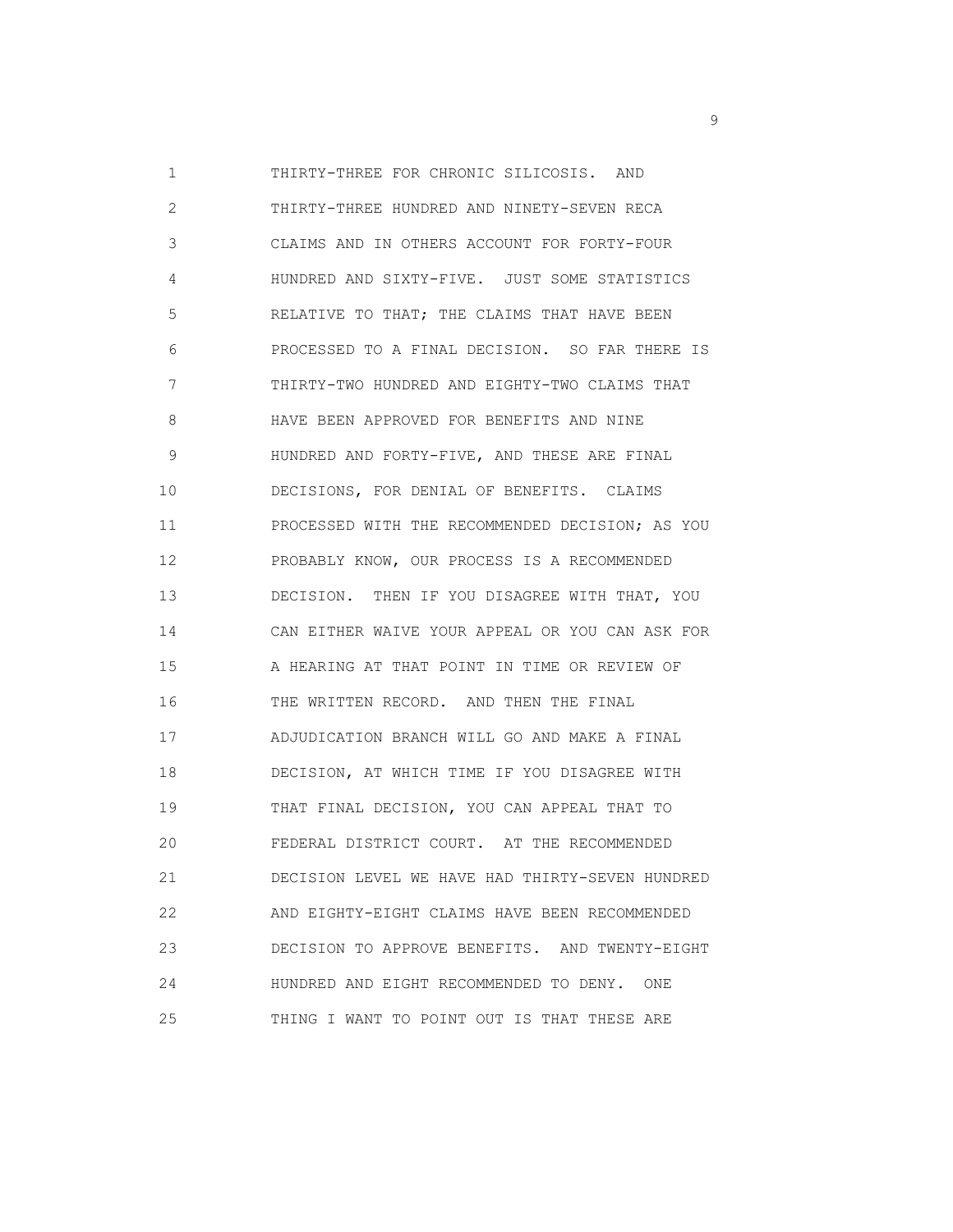1 CLAIMS. FOR EXAMPLE, IF THERE ARE FOUR 2 SURVIVORS INVOLVED IN A CLAIM, SUCH AS A SPOUSE 3 AND THREE CHILDREN, WELL, UNDER THE AMENDMENTS, 4 IF THERE IS A SPOUSE, THE SPOUSE WOULD BE 5 ENTITLED TO THE BENEFITS, THE CHILDREN WOULD 6 NOT. IN THAT CASE THAT WOULD BE A RECOMMENDED 7 APPROVAL AND THREE RECOMMENDED DENIALS IN THAT 8 EXAMPLE. SO THE RECOMMENDED, AGAIN THE 9 DENIALS, THAT IS RELATIVE TO CLAIMS. THEN WE 10 HAVE CASES SENT TO NIOSH; FIVE THOUSAND FOUR 11 **HUNDRED AND FORTY-ONE TO DATE. AND PAYMENTS**  12 ISSUED; WE HAVE ISSUED TWENTY-NINE HUNDRED AND 13 SEVENTY-THREE PAYMENTS AND THAT IS ON 14 TWENTY-FIVE HUNDRED AND SIXTY-THREE INDIVIDUAL 15 WORKERS. AND THAT COMPENSATION PAID OUT TO 16 DATE HAS BEEN NEARLY TWO HUNDRED AND 17 TWENTY-FIVE MILLION DOLLARS. AT OAK RIDGE AT 18 THE FACILITIES AT OAK RIDGE, WE HAVE RECEIVED 19 FORTY-NINE HUNDRED AND TWO CLAIMS. THERE IS 20 NINE HUNDRED AND SIX REFERRALS TO NIOSH. OF 21 THOSE NINE HUNDRED AND SIX, THE BREAK DOWN IS 22 THAT FOUR HUNDRED AND EIGHTY-FIVE OF THEM ARE 23 FROM Y-12, TWO HUNDRED AND FORTY-TWO ARE FROM 24 K-25. SO K-25, IF AN INDIVIDUAL HAS A CANCER 25 THAT IS NOT ONE OF THE SPECIFIED CANCERS, THAT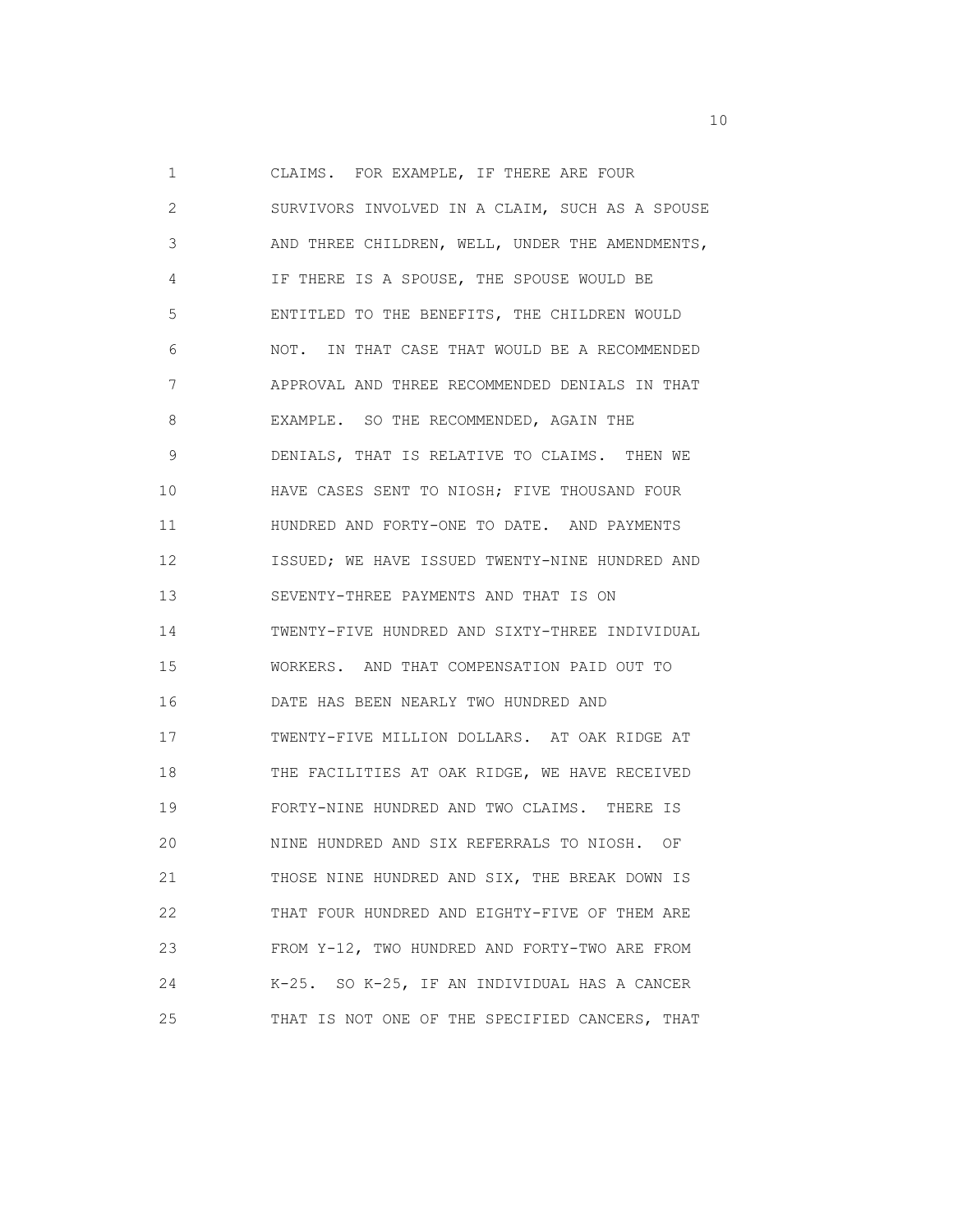1 DOES NOT MEAN THEY ARE NOT ELIGIBLE. WE DO A 2 DOSE RECONSTRUCTION AND PROCESS THE CLAIM JUST 3 AS WE WOULD PROCESS ANY OTHER RADIATION CANCER 4 CLAIM. AND A HUNDRED AND FIFTY-FIVE FROM X-10. 5 HERE WE HAD TWELVE HUNDRED AND EIGHTY-NINE 6 RECOMMENDED DECISIONS AND OF THAT SEVEN HUNDRED 7 AND THIRTEEN WERE RECOMMENDED DECISIONS TO 8 APPROVE BENEFITS. FIVE HUNDRED AND SEVENTY-SIX 9 TO DENY. OF THE RECOMMENDED DECISIONS TO 10 APPROVE BENEFITS, FOUR HUNDRED AND SEVENTY-FOUR 11 ARE FROM K-25, A HUNDRED AND EIGHTY-SIX FROM 12 Y-12 AND FIFTY-THREE FROM X-10. TO DENY; TWO 13 HUNDRED AND SIXTY-THREE FROM K-25, TWO HUNDRED 14 AND FORTY-EIGHT FROM Y-12 AND SIXTY-THREE FROM 15 X-10. FINAL DECISIONS; WE HAVE SEVEN HUNDRED 16 AND SIXTY-SIX FINAL DECISIONS FROM THE OAK 17 RIDGE FACILITIES. SIX HUNDRED AND ONE TO 18 ACCEPT, TO APPROVE BENEFITS, AND A HUNDRED AND 19 SIXTY-FIVE TO DENY. AND THAT BREAK DOWN IS 20 THREE HUNDRED AND NINETY-EIGHT ACCEPTANCES AT 21 K-25. A HUNDRED AND FIFTY-SIX AT Y-12, 22 FORTY-SEVEN AT X-10. AND ON THE DENYING, 23 SEVENTY-ONE AT K-25, SEVENTY-SEVEN AT Y-12, 24 SIXTEEN AT X-10. AND WE HAVE MADE FIVE HUNDRED 25 AND THIRTY-FOUR PAYMENTS, WHICH COVER THREE

the contract of the contract of the contract of the contract of the contract of the contract of the contract of the contract of the contract of the contract of the contract of the contract of the contract of the contract o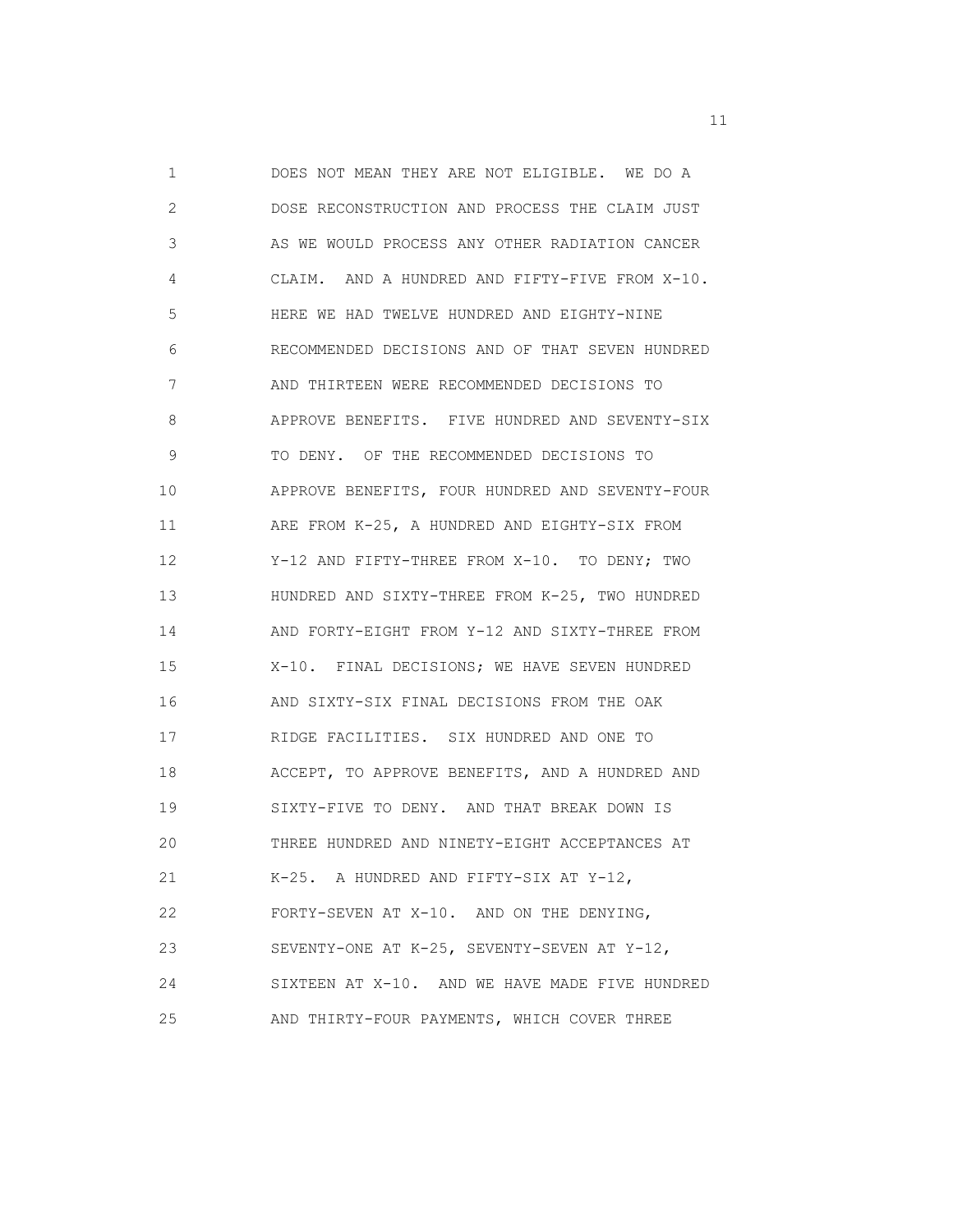1 HUNDRED AND SEVENTY-FOUR INDIVIDUAL WORKERS AT 2 THE OAK RIDGE FACILITIES. THE BREAK DOWN OF 3 THE MEDICAL CONDITIONS THAT HAVE BEEN CLAIMED 4 FROM THE OAK RIDGE FACILITIES; THIRTY-SIX 5 HUNDRED SEVENTY-EIGHT ARE CANCERS. TWO HUNDRED 6 AND TWENTY-ONE BERYLLIUM SENSITIVITY, A HUNDRED 7 AND TWENTY-THREE CHRONIC BERYLLIUM DISEASE. 8 TWENTY-THREE CHRONIC SILICOSIS AND SEVEN 9 HUNDRED AND SEVEN OTHER LUNG CONDITIONS. AND A 10 HUNDRED AND TWENTY-EIGHT RENAL DISORDERS, BUT 11 THAT IS ONLY COVERED UNDER THE RECA PROGRAM FOR 12 WAR TRANSPORTERS AND HAULERS. THANK YOU. 13 MR. LAWSON: THANK YOU, MR. TURCIC. I 14 WOULD NOW LIKE TO CALL ON BEVERLY COOK, WHO IS 15 THE ASSISTANT SECRETARY FOR THE ENVIRONMENTAL 16 HEALTH AND SAFETY AT DOE IN WASHINGTON. 17 MS. COOK: THANK YOU. I WOULD FIRST 18 LIKE TO SPEND A COUPLE OF MINUTES AND EXPLAIN 19 TO YOU WHO I AM. IT HAS BEEN A WHILE SINCE I 20 HAVE BEEN TO OAK RIDGE BUT I HAVE BEEN HERE 21 BEFORE. I HAVE BEEN HERE BECAUSE I ALSO, LIKE 22 YOU, ONE OF THE WORKERS IN THE DOE COMPLEX. I 23 STARTED WORK AT THE DEPARTMENT OF ENERGY AS A 24 CONTRACTOR IN 1975 AT THE IDAHO NATIONAL 25 ENGINEERING AND ENVIRONMENTAL LAB. I AM AN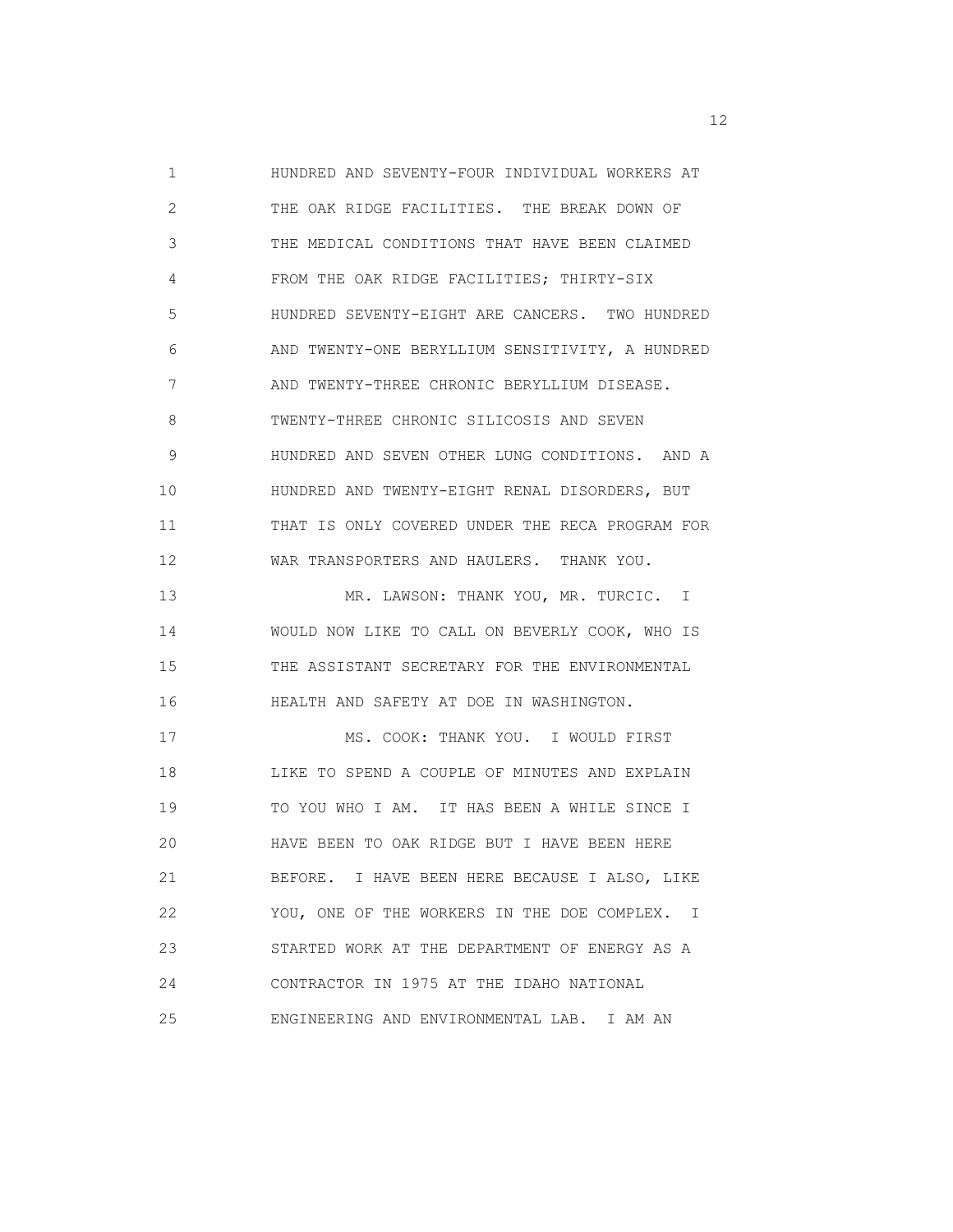1 ENGINEER. I WORKED IN REACTORS, I WORKED IN 2 PROCESSING FACILITIES, I'VE WORKED IN STORAGE 3 FACILITIES HERE AT OAK RIDGE. I WAS ACTUALLY 4 HERE WHEN WE WERE WORKING ON SPACE NUCLEAR 5 POWER SYSTEMS AND YOU BUILT SOME OF THE 6 COMPONENT PARTS FOR THAT HERE. I'VE WORKED IN 7 A LOT OF PLACES AROUND THE COMPLEX. WHEN WE 8 GET TO TALKING ABOUT RECORDS, I'M ONE OF THOSE 9 PEOPLE THEY ARE LOOKING FOR RECORDS FOR. I 10 HAVE MY RADIATION RECORDS, BUT IT IS HARD TO 11 TELL YOU WHERE I WAS AND WHEN I WAS PRETTY MUCH 12 ANYPLACE ELSE. I WORKED AS A CONTRACTOR FOR 13 FIFTEEN YEARS. I WENT THEN TO WASHINGTON, DC 14 AND WENT TO WORK FOR THE DEFENSE NUCLEAR 15 FACILITY SAFETY BOARD. I ALSO ENDED UP IN A 16 LOT OF FACILITIES BECAUSE OF THAT. AND THEN 17 WENT TO WORK FOR DEPARTMENT OF ENERGY AND HAVE 18 BEEN WITH THEM SINCE. WORKED IN THE OFFICE OF 19 NUCLEAR ENERGY ALL THE WAY UP THROUGH THE 20 PRINCIPAL DEPUTY THERE AND THEN JUST FINISHED 21 SPENDING A COUPLE OF YEARS DOING WHAT MIKE DOES 22 HERE, WHICH IS FIELD MANAGER OF THE IDAHO SITE. 23 I TAKE THAT JOB VERY SERIOUSLY, I TAKE THE 24 CURRENT JOB I HAVE VERY SERIOUSLY. AND THAT IS 25 LOOKING OUT FOR THE ENVIRONMENT SAFETY AND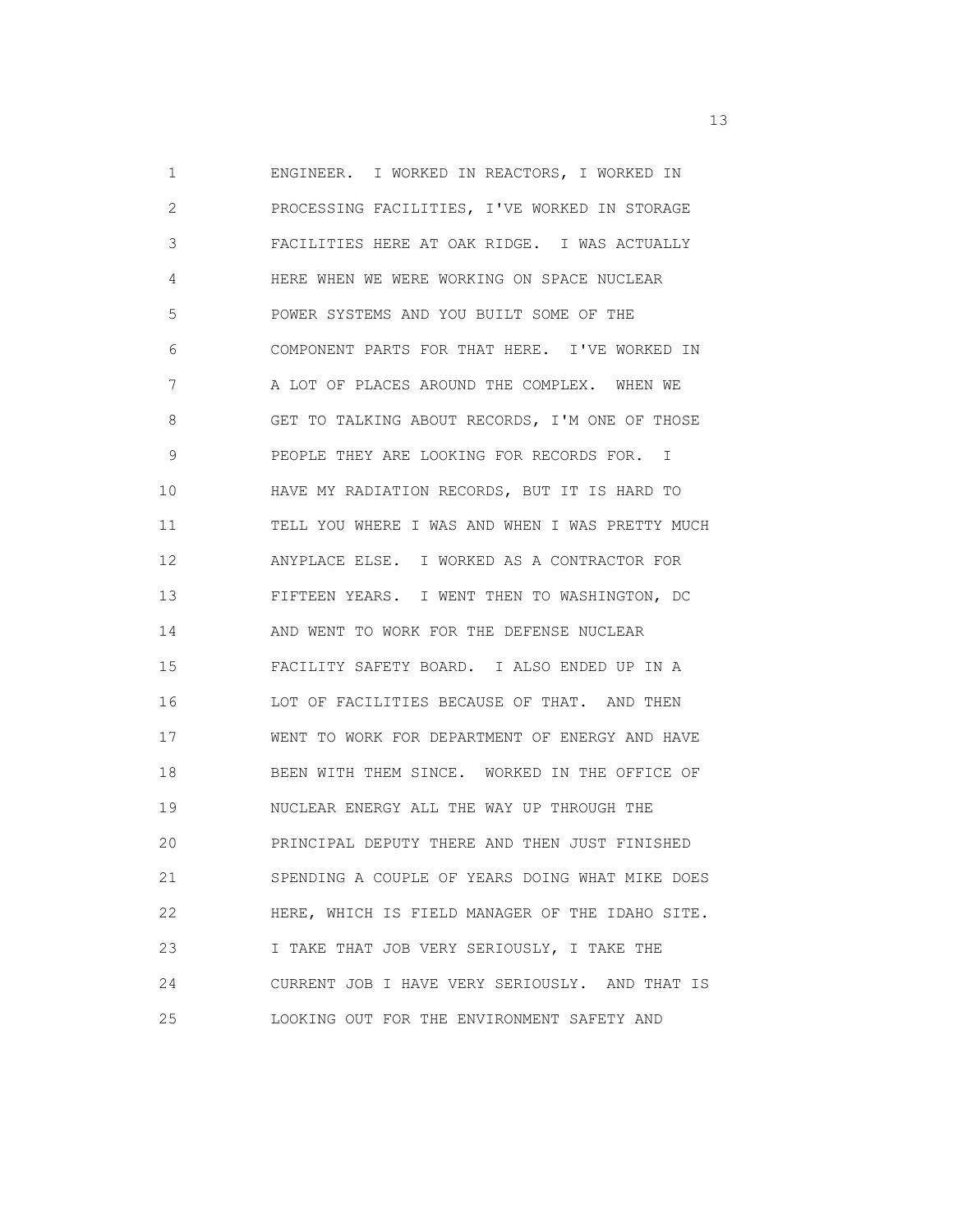1 HEALTH ISSUES ASSOCIATED WITH THIS COMPLEX. I 2 WANT TO ASSURE YOU ALL RIGHT NOW THAT THIS IS 3 PERSONAL FOR ME. I WAS IN IDAHO ABOUT SIX 4 WEEKS AGO AND SAID GOODBYE TO ONE OF MY FRIENDS 5 AND THAT'S VERY HARD TO DO AND I KNOW IT'S HARD 6 FOR ALL OF YOU TOO. A FRIEND WHO HAS CANCER 7 AND HAS QUIT TAKING HIS MEDICATION BECAUSE HE 8 HAS GOT A COUPLE OF WEEKS LEFT. IT IS ALWAYS 9 HARD FOR ME TO GET PAST THAT PART BECAUSE IT IS 10 REAL FOR ME. MY JOB RIGHT NOW IS TO MAKE SURE 11 PERSONALLY FOR ME TO MAKE SURE THAT THIS 12 COMPENSATION ACT WORKS AS BEST AS POSSIBLE. IT 13 IS GOOD FOR A START. IS IT PERFECT FOR 14 EVERYTHING? NO. BUT IT'S GOOD FOR A START AND 15 I'M REALLY PLEASED TO SEE IT IN PLACE. AS YOU 16 KNOW, THERE ARE SEVERAL PARTS TO THIS. THE 17 SUBPARTS A, B AND C HAVE TO DO WITH THE PROGRAM 18 THAT PETE JUST TALKED ABOUT. THERE IS SUBPART 19 D THAT IS STRICTLY DOE'S PART AND THAT IS THE 20 PART THAT DEALS WITH US ASSISTING WORKERS 21 WITHIN THE COMPLEX TO APPLY FOR A STATE WORKERS 22 COMP PROGRAM. JOSH, COULD YOU PUT THE NEXT 23 CHART UP? THIS IS GOING TO BE HARD FOR YOU TO 24 SEE. MAYBE WE CAN GET SOME COPIES AND PUT IN 25 YOUR RESOURCE CENTER HERE. THIS IS A FLOW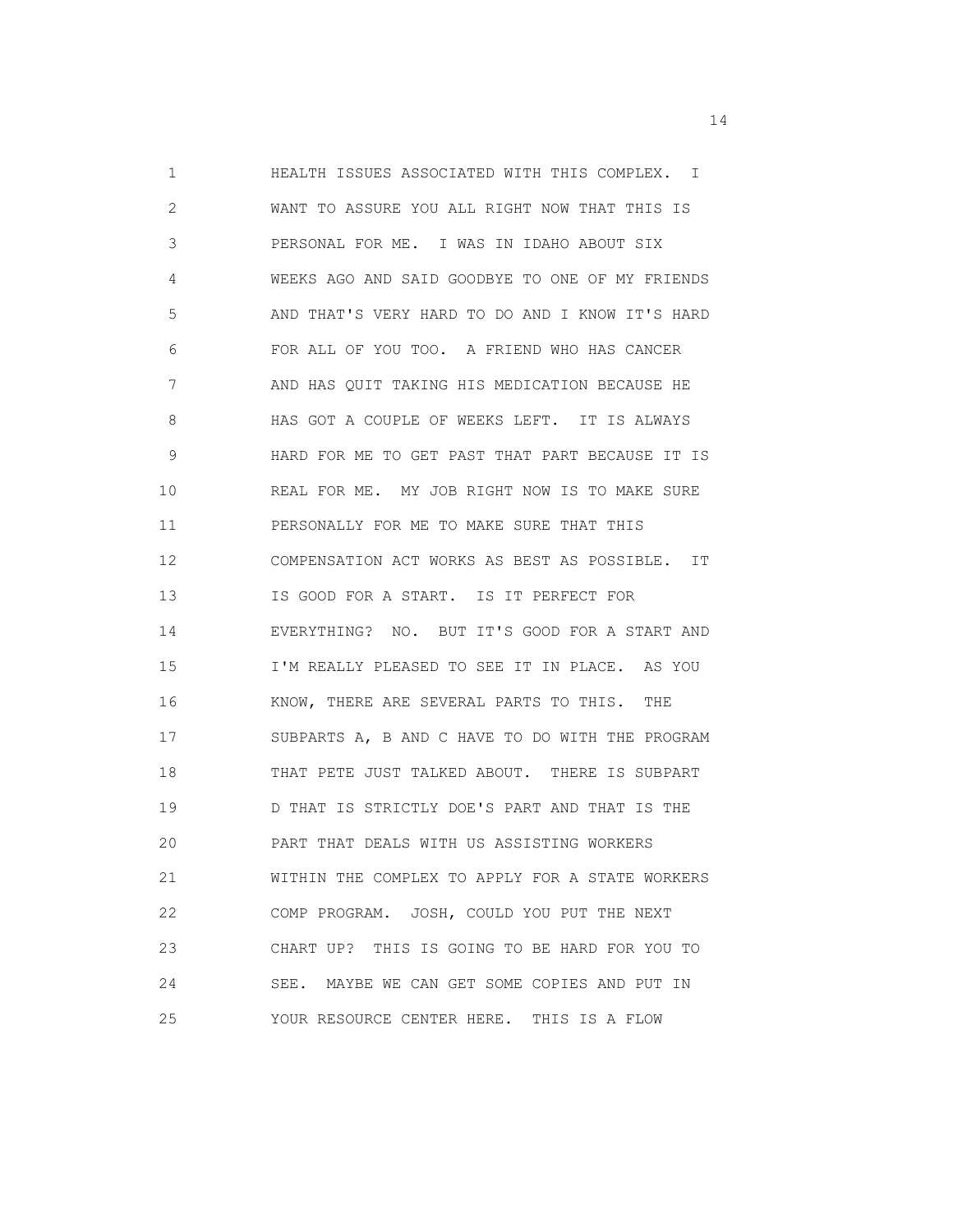1 CHART THAT SHOWS, IT'S NOT GOING TO SHOW VERY 2 WELL HERE, THAT SHOWS HOW THIS WORKS AND WHEN 3 YOU COME IN WITH A CLAIM WHERE DOES IT GO AND 4 HOW DOES IT GO. PETE TALKED ABOUT THE THINGS 5 THAT GO INTO THE PART OF THE ACT THAT DEALS 6 WITH VERY SPECIFIC CASES OF THE CANCERS, THE 7 CHRONIC BERYLLIUM DISEASE AND SILICOSIS AND HOW 8 THAT GOES THROUGH. AND AS YOU ALL KNOW, HERE 9 THERE ARE SOME PEOPLE WHO ARE IN A SPECIAL 10 COHORT GROUP, THE GASEOUS DIFFUSION PLANT 11 SPECIFICALLY, WHERE DOSE RECONSTRUCTIONS ARE 12 NOT NECESSARY. IF YOU WORKED THERE FOR A 13 CERTAIN NUMBER OF DAYS, YOU HAVE THOSE KINDS OF 14 CANCERS, THEN YOU AUTOMATICALLY GO INTO THAT 15 PROGRAM. BUT ALL THE OTHER RADIATION-INDUCED 16 CANCERS ACROSS THE COMPLEX, WE HAVE TO DO DOSE 17 RECONSTRUCTIONS AND ALL OF THE THINGS THAT ARE 18 IN THE SUBTITLE D THAT DEPARTMENT OF ENERGY 19 DEALS WITH, WE MOVE THINGS INTO A PHYSICIANS' 20 PANEL WHERE WE HAVE DETERMINATIONS MADE OF 21 WHETHER THAT ILLNESS WAS CAUSED BY YOUR WORK 22 AND THEN WE HELP MOVE THAT INTO YOUR STATE 23 WORKERS COMP PROGRAM, WHICH VARY FROM STATE TO 24 STATE. WHEREAS, THE DEPARTMENT OF LABOR PART 25 OF THE PROGRAM HAD SPECIFIC DATES ASSOCIATED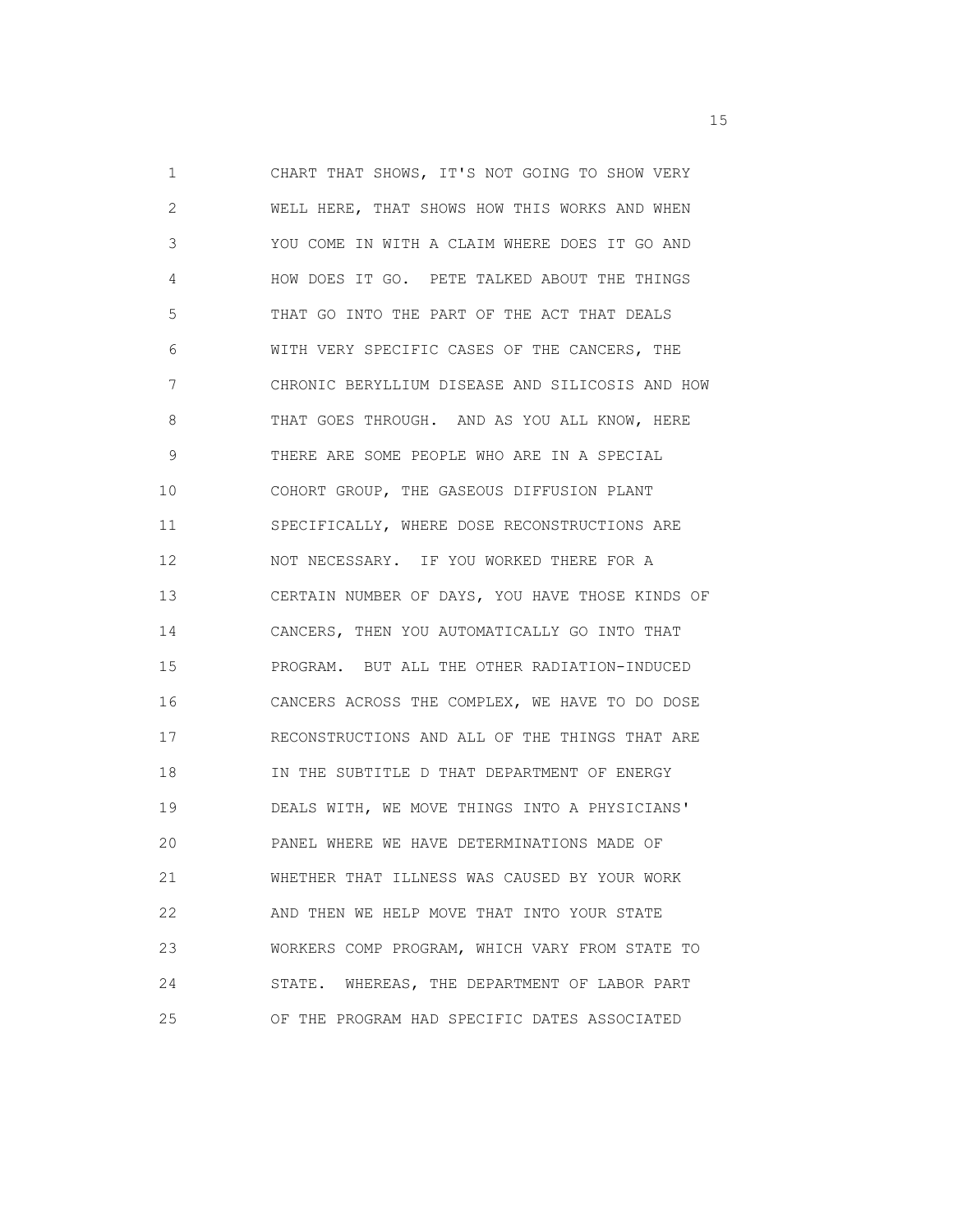1 WITH IT THAT IT HAD TO GET UP AND RUNNING, THE 2 PART THAT DEPARTMENT OF ENERGY IS RESPONSIBLE 3 FOR HAD TO GO THROUGH RULE-MAKING. RULE-MAKING 4 IS A VERY PUBLIC PROCESS IN THIS COUNTRY AND IT 5 REQUIRES PUBLIC MEETINGS, IT REQUIRES INPUT. 6 WE HAD REQUESTS FOR EXTENSIONS TO EXTEND THE 7 PUBLIC COMMENT PERIOD, THAT TOOK TIME ALSO. WE 8 HAD TO ANSWER ALL THE PUBLIC COMMENTS. WHERE 9 WE ARE NOW FINALLY IS THAT WE HAVE DRAFTED UP 10 OUR FINAL VERSION OF THE RULE WHICH 11 INCORPORATED AND ADDRESSED EVERYBODY'S COMMENTS 12 THAT CAME IN. WE HAVE SENT IT TO THE OFFICE OF 13 MANAGEMENT AND BUDGET AND THEIR RESPONSIBILITY 14 IS TO GET IT BACK OUT TO THE OTHER AGENCIES FOR 15 THEM TO LOOK AT. IT'S COME BACK AND WE ARE IN 16 THE FINAL STAGES OF WORKING ON THE WORDS THAT 17 ARE IN THAT. I'M VERY HOPEFUL THAT THAT RULE 18 GETS OUT AND ON THE STREET RIGHT AWAY BECAUSE, 19 IN FACT, WE HAVE OVER ELEVEN THOUSAND CLAIMS 20 FROM FOLKS THAT WE HAVE SITTING THERE WAITING 21 TO GO AS SOON AS THAT PHYSICIAN PANEL RULE 22 COMES OUT. IT IS AS FRUSTRATING TO ME AS IT IS 23 TO THE REST OF YOU THAT THIS RULE-MAKING 24 PROCESS IS LENGTHY, BUT IT IS. IT IS NOT 25 BECAUSE WE HAVE NO INTEREST IN MOVING FORWARD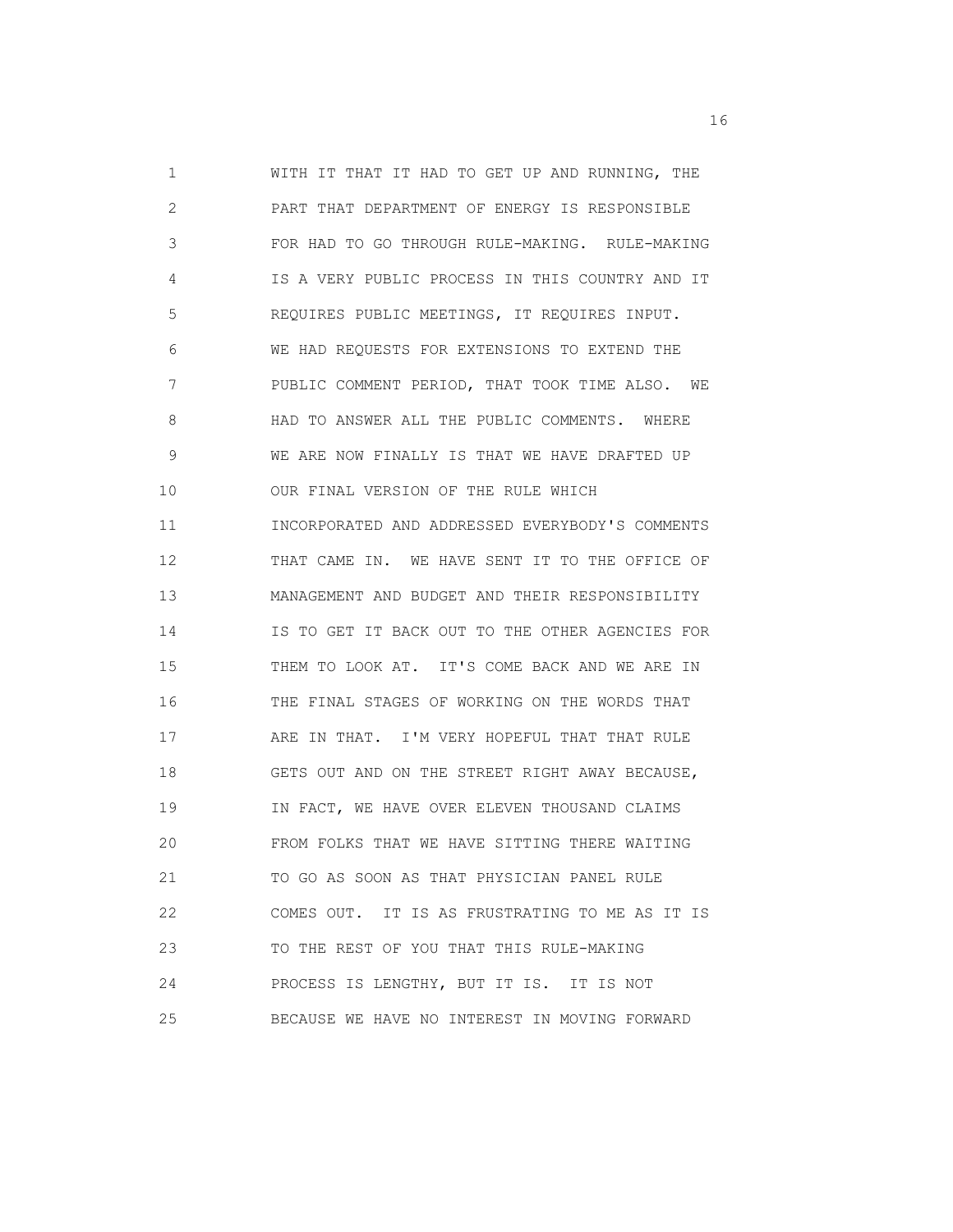1 ON THESE. I WANT THIS TO HAPPEN NOW, I WANT TO 2 GET IT DONE QUICK AND I WANT TO MOVE FORWARD 3 WITH THESE CLAIMS. TWO PARTS; LET ME JUST SAY 4 RIGHT NOW, ONE IS WE NEED TO MOVE FORWARD ON 5 THE CLAIMS RIGHT NOW. WE NEED TO MOVE FORWARD 6 WITH THIS ACT AND HOW THIS IS WORKING FOR THOSE 7 OF YOU WHO ARE IN THIS ROOM HERE WHO ARE 8 CURRENT WORKERS, WHAT I WANT TO MAKE SURE 9 HAPPENS, AND I WANT TO HAVE A PART OF, IS TO 10 MAKE SURE IN THE FUTURE WE DEAL WITH THIS IN A 11 MORE RIGOROUS WAY. FOR INSTANCE, I HAVE BEEN 12 SUGGESTING THAT WE PUT INTO OUR CONTRACTS WITH 13 THE CONTRACTORS TO DOE RECORD-KEEPING 14 REQUIREMENTS THAT IS PART OF THEIR CONTRACT, SO 15 THAT WE DON'T HAVE TO GO THROUGH WHAT WE ARE 16 GOING THROUGH RIGHT NOW IN FINDING PEOPLE'S 17 RECORDS. THE DEPARTMENT OF ENERGY DOES NOT OWN 18 THOSE RECORDS. YOUR CONTRACTORS THAT YOU WORK 19 FOR OWN THOSE RECORDS. AND WE ARE TRYING TO 20 FIND ALL THOSE CONTRACTORS, WE'RE TRYING TO 21 FIND ALL THOSE RECORDS. I KNOW THAT SOME OF MY 22 RECORDS ARE IN A BOX IN SEATTLE SOMEPLACE. 23 THERE ARE A LOT OF RECORDS OUT THERE. HAVING 24 SAID THAT, I WILL TELL YOU THAT WE ARE GETTING 25 BETTER AT IT AND WE'RE FINDING A GREAT WEALTH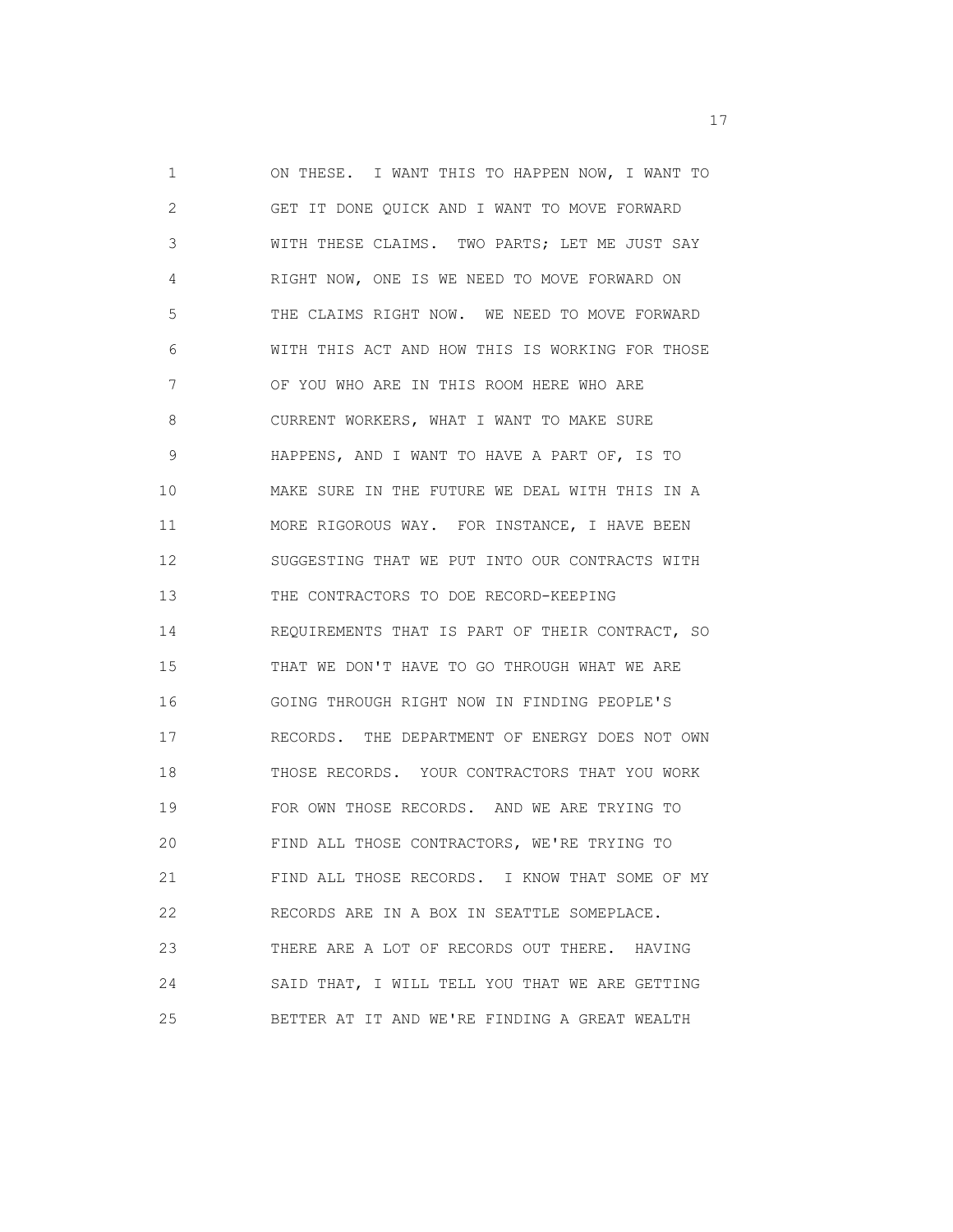1 OF RECORDS, BOTH MEDICAL RECORDS, EMPLOYMENT 2 RECORDS, ALL KINDS OF THINGS AND WE'RE TRYING 3 TO PULL THAT TOGETHER TO BE ABLE TO DO THAT IN 4 A MORE EXPEDITED WAY AND TO GET A DATA BASE IN 5 PLACE SO THAT WE KNOW EVERYBODY THAT WORKED FOR 6 DEPARTMENT OF ENERGY AND ITS PREDECESSORS. AND 7 MORE IMPORTANTLY, HAVE THOSE RECORDS FOR THE 8 FUTURE. LET ME JUST PUT UP THE LAST CHART THAT 9 I'M GOING TO TALK TO. THAT IS EMPLOYMENT 10 VERIFICATION. THAT'S THE FIRST THING 11 DEPARTMENT OF ENERGY HAS TO DO, EMPLOYMENT 12 VERIFICATION. FOR DOL TO DO THEIR PART, DOE 13 HAD TO DO THEIR PART AND WE HAVE BEEN WORKING 14 VERY HARD TO ASSIST DOL IN GETTING THOSE 15 EMPLOYMENT VERIFICATIONS. BUT AS I SAID, THAT 16 IS DIFFICULT. SOME OF YOU ARE JUST LIKE A LOT 17 OF MY FRIENDS. THEY WORKED AT THE SAME JOB FOR 18 FORTY YEARS AND NEVER LEFT THE PLACE THEY 19 WORKED AND THEY HAVE HAD PROBABLY SIX DIFFERENT 20 COMPANIES THEY WORKED FOR AS COMPANIES CAME AND 21 WENT AT THE DOE SITE. FINDING THOSE RECORDS IS 22 DIFFICULT. ESPECIALLY IF YOU ARE A 23 SUBCONTRACTOR. IF YOU ARE UNION FOLKS AT THE 24 SITES, IF YOU'RE CONSTRUCTION WORKERS TRYING TO 25 FIND THE EMPLOYMENT RECORDS, THEY ARE ALSO

n 18 ann an 18 an t-Iomraid ann an 18 an t-Iomraid ann an 18 an t-Iomraid ann an 18 an t-Iomraid ann an 18 an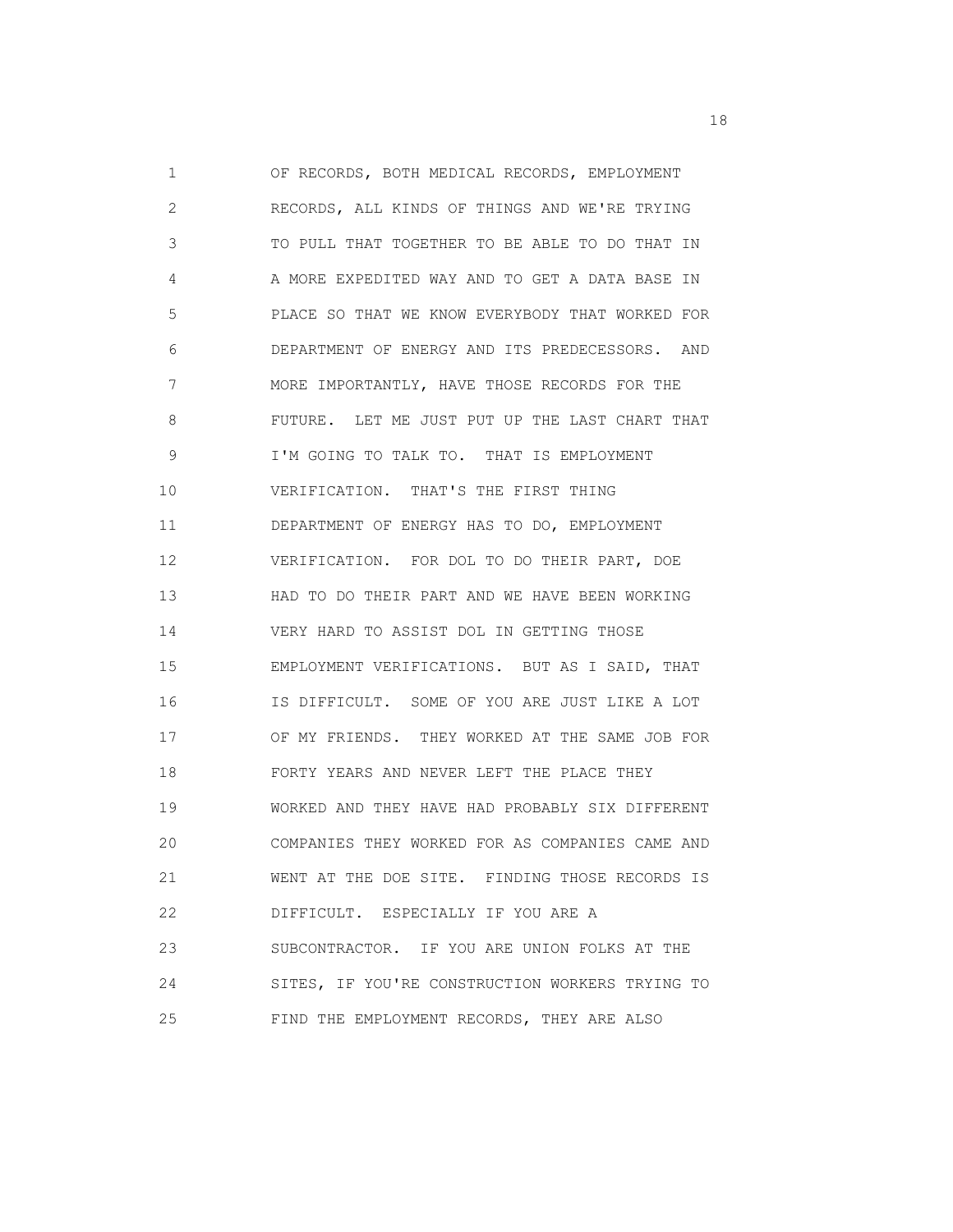1 DIFFICULT. BUT I'LL ASSURE YOU, THAT IS NOT 2 THE LAST STOP. DOL HAS SAID THEY WILL ACTUALLY 3 TAKE WRITTEN AFFIDAVITS FROM FOLKS, IF ALL ELSE 4 FAILS AND WE CAN'T FIND IT THROUGH SOCIAL 5 SECURITY, CAN'T FIND IT THROUGH PRIOR 6 EMPLOYMENT, WE CAN GO TO WRITTEN AFFIDAVITS 7 FROM COWORKERS FOR YOU THAT SAY YOU WORKED 8 THERE AND WHEN YOU WORKED THERE AND THEY ARE 9 GOING WITH THAT TOO, SO WE'RE TRYING TO OPEN UP 10 AS MANY WAYS AS POSSIBLE. COMMUNITY OUTREACH 11 IS ONE OF THE THINGS THAT I DO AND I JUST GOT 12 OFF THE PLANE HERE SO I HAVEN'T HAD AN 13 OPPORTUNITY TO DO IT HERE YET, IS TO LOOK TO 14 SEE WHAT OUR COMMUNITY OUTREACH OFFICES ARE 15 DOING. AND WHAT THEY TOLD ME ABOUT YOUR OFFICE 16 HERE AND THIS IS A JOINT OUTREACH OFFICE THAT 17 IS FUNDED BY DEPARTMENT OF LABOR AND DOE. THEY 18 SAY THEY HAVE MAILED OVER ELEVEN HUNDRED 19 INFORMATIONAL FLIERS TO CURRENT AND FORMER 20 WORKERS AT THE GASEOUS DIFFUSION PLANTS IN THE 21 AREA OF PROFESSIONAL LABOR ORGANIZATIONS. 22 SUBMITTED PRESS RELEASES TO EIGHT TENNESSEE 23 TELEVISION STATIONS AND THREE ALABAMA 24 TELEVISION STATIONS. DISTRIBUTED A THOUSAND 25 FLIERS TO AREA PHARMACIES, CANCER SURVIVAL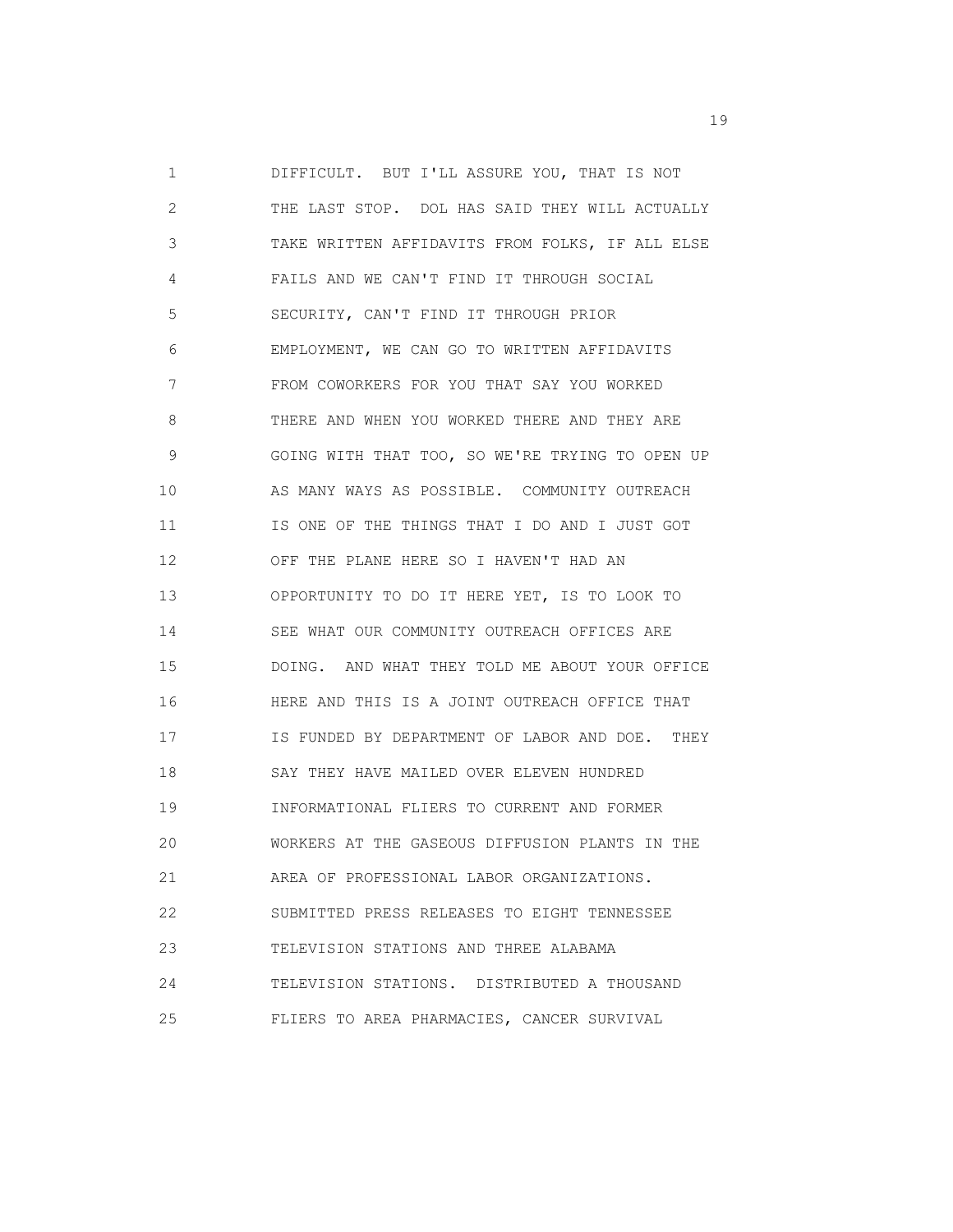1 CENTERS, PHYSICIANS' OFFICES, RETIREMENT 2 CENTERS, HOSPITALS AND THE LIKE. I THOUGHT 3 THIS WAS KIND OF UNIQUE. ATTENDED ALL THE 4 RETIREMENT CHRISTMAS PARTIES TO PASS OUT 5 INFORMATION AND FLIERS WERE PASSED OUT. THEY 6 ARE GETTING VERY CREATIVE, I'LL JUST TELL YOU 7 THAT. MET WITH UNION OFFICIALS AND DEVELOPED A 8 PARTNERSHIP IN SUPPORT OF ASSISTING WORKERS 9 WITH CLAIMS. BY THE WAY, I MEET WITH A LOT OF 10 UNION OFFICIALS. I'M VERY CLOSE WITH THE PACE 11 UNION IN IDAHO BECAUSE I WAS ONE OF THOSE 12 WORKERS, I SPENT A LOT OF TIME WITH THOSE 13 FOLKS. AND I FEEL STRONGLY ABOUT USING THE 14 UNION ORGANIZATION TO TAP INTO THE WORK FORCE 15 TO MAKE SURE PEOPLE UNDERSTAND ABOUT THE 16 PROGRAM AND HOW TO GET INVOLVED. MONTHLY 17 MEETINGS WITH THE Y-12 BERYLLIUM SUPPORT GROUP. 18 ATTENDED THE OAK RIDGE CHAPTER OF NAACP TO 19 ASSIST FORMER AND CURRENT WORKERS AND 20 SURVIVORS. AND ALSO SUBMITTED A LOT OF PRESS 21 RELEASES TO AREA RETIREMENT AND CREDIT UNION 22 NEWS LETTERS. THEY ARE TRYING TO FIND AS MANY 23 WAYS AS POSSIBLE TO GET INFORMATION OUT. 24 NUMBER ONE THING I'M GOING TO ASK OF ALL OF 25 YOU; IF YOU CAN THINK OF SOMETHING THAT IS NOT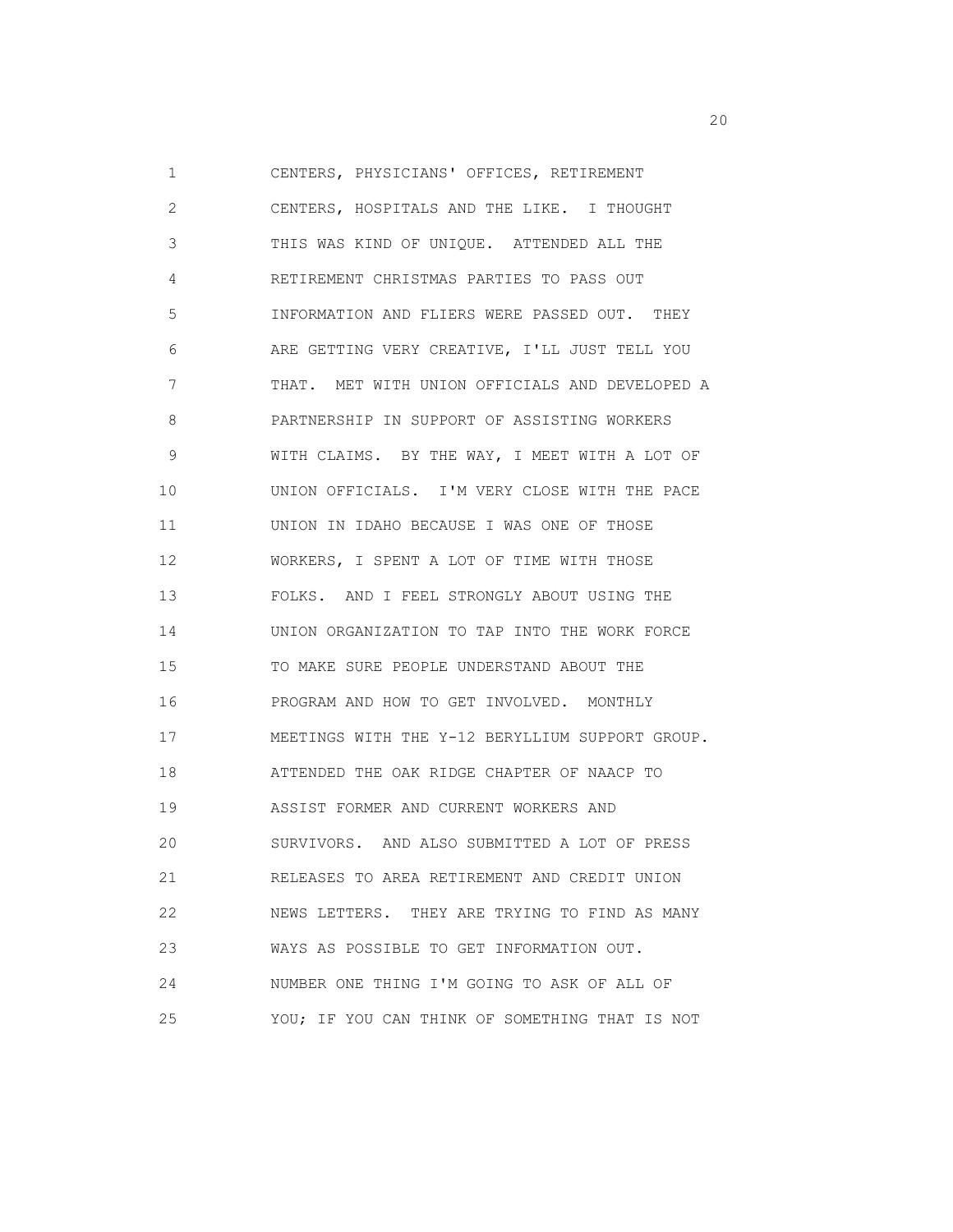1 COVERED HERE, PLEASE LET THE RESOURCE CENTER 2 KNOW SO WE CAN LOOK AT OTHER AREAS TO DO THAT 3 KIND OF CONTACT. IT'S HARD TO REACH PEOPLE, 4 ALTHOUGH I KNOW IN PLACES LIKE OAK RIDGE AND 5 IDAHO AT HANFORD YOU MAY RETIRE, BUT YOU NEVER 6 MOVE AWAY BECAUSE YOU LOVE IT HERE. SO 7 HOPEFULLY WE CAN REACH OUT AND TOUCH EVERYBODY 8 HERE. IT IS NOT LIKE THE FOLKS IN NEW YORK WHO 9 ALL MOVE TO FLORIDA. YOU ALL STAY. STATUS OF 10 OUR RULE; I'VE ALREADY TOLD YOU ABOUT THAT. 11 **I'M HOPING THAT WILL COME OUT IN THE NEXT FEW**  12 DAYS SO WE CAN MOVE FORWARD WITH THIS. WE 13 REALLY NEED TO GET THOSE CLAIMS MOVING AND WE 14 NEED TO GET THINGS SETTLED, WE NEED TO GIVE YOU 15 PEOPLE ANSWERS AND WE NEED TO FIGURE OUT WHERE 16 WE NEED TO MOVE FORWARD. BUT ALSO, MY OTHER 17 GOAL IS TO MAKE SURE THAT I'M VERY, VERY CLEAR 18 ON A COUPLE OF THINGS. ONE IS WHICH THINGS WE 19 CAN DO WITHIN THIS LEGISLATION AND THEN IF THIS 20 IS NOT WHAT YOU WANT IT TO BE SO YOU KNOW WHAT 21 TO DO ABOUT IT NEXT. IF IT MEANS MORE 22 AMENDMENTS, FINE. IF IT MEANS LOOKING AT OTHER 23 WAYS TO APPROACH THIS. AND MORE IMPORTANTLY, 24 IF THERE IS WAYS YOU CAN HELP US DO THIS 25 BETTER, LET ME KNOW. SECONDLY; AN ISSUE I WANT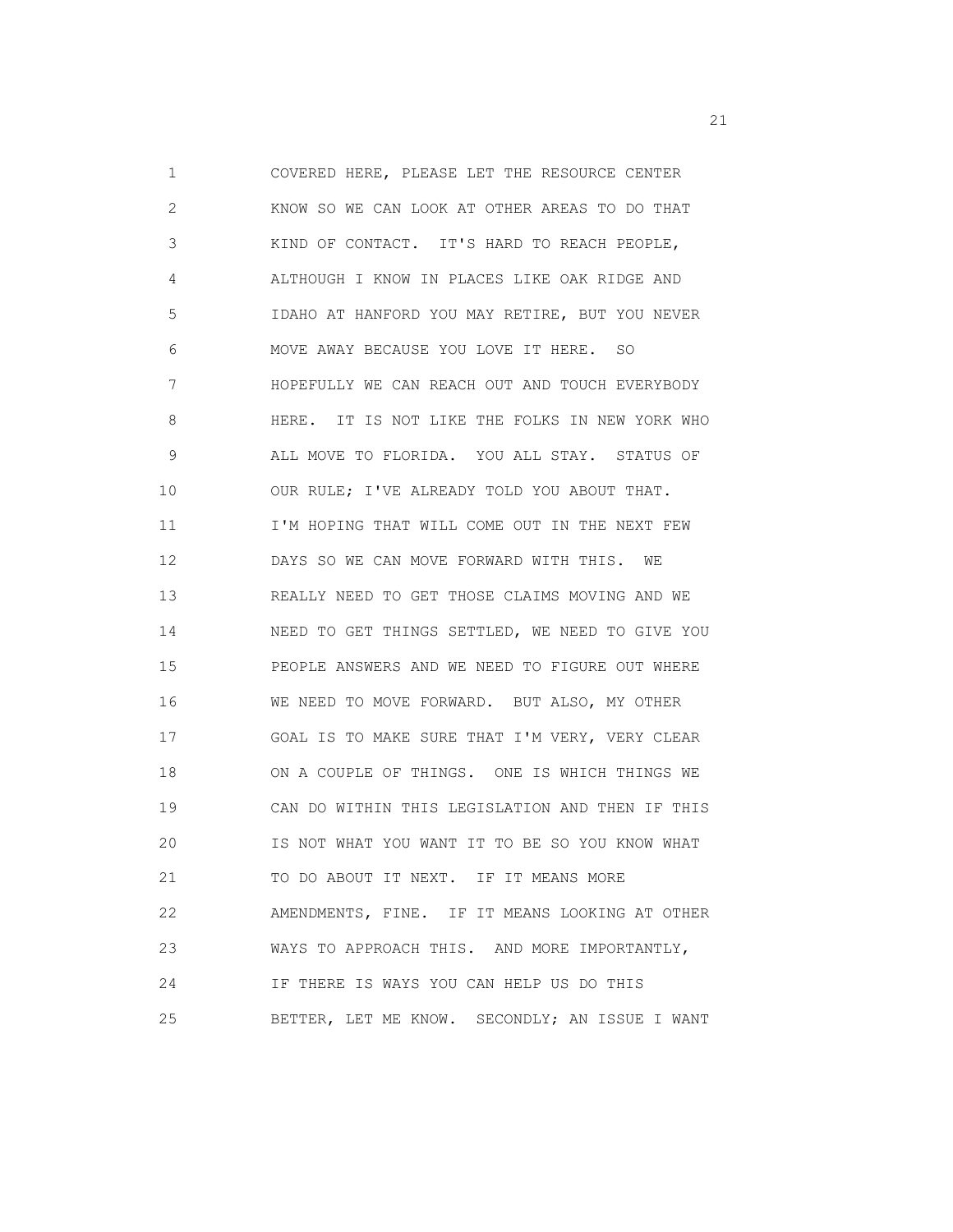1 TO MAKE SURE I BRING UP WITH YOU, I'VE BROUGHT 2 UP AT A LOT OF SITES, AND THAT IS RETALIATION. 3 I KNOW THAT THERE ARE A LOT OF PEOPLE, 4 ESPECIALLY IN THE CURRENT WORK FORCE THAT WORRY 5 ABOUT THAT. I WORRY ABOUT THAT TOO. I HAVE 6 LOTS OF WAYS TO REACH OUT AND TOUCH OUR 7 CONTRACTORS AND I WILL ASSURE YOU THAT WE WILL 8 DO THAT. RETALIATION IS NOT ACCEPTABLE. THIS 9 IS A PROGRAM THAT IS FOR OUR WORKERS, DOE 10 WORKERS, AND I BELIEVE THAT THERE ARE WORKERS, 11 SO I'M VERY SERIOUS ABOUT THAT AND THE 12 RESPONSIBILITIES FOR THOSE SORTS OF THINGS DO 13 LIE WITHIN MY OFFICE AT HEADQUARTERS AND I CAN 14 DO SOMETHING ABOUT IT. THE THIRD THING IS WE 15 HAVE HAD A LOT OF MEDICAL STUDIES DONE AT A LOT 16 OF DOE SITES AND WE'RE TRYING TO MAKE SURE THAT 17 WE INCORPORATE ALL THE INFORMATION THAT HAVE 18 COME OUT OF THOSE MEDICAL STUDIES SO THAT THAT 19 INFORMATION ALSO IS AVAILABLE TO FEED INTO THE 20 PROCESS SO WE HAVE THE KIND OF MEDICAL 21 BACKGROUND INFORMATION THAT IS USEFUL. AND IT 22 WILL ALLOW US TO MOVE FORWARD, SO I'M ASKING 23 FOR YOUR HELP TO HELP STREAMLINE THIS, WE WANT 24 TO DO THIS AS EFFICIENTLY AS POSSIBLE, BUT IT 25 IS A LONG, HARD FIGHT AND IT'S COMPLICATED.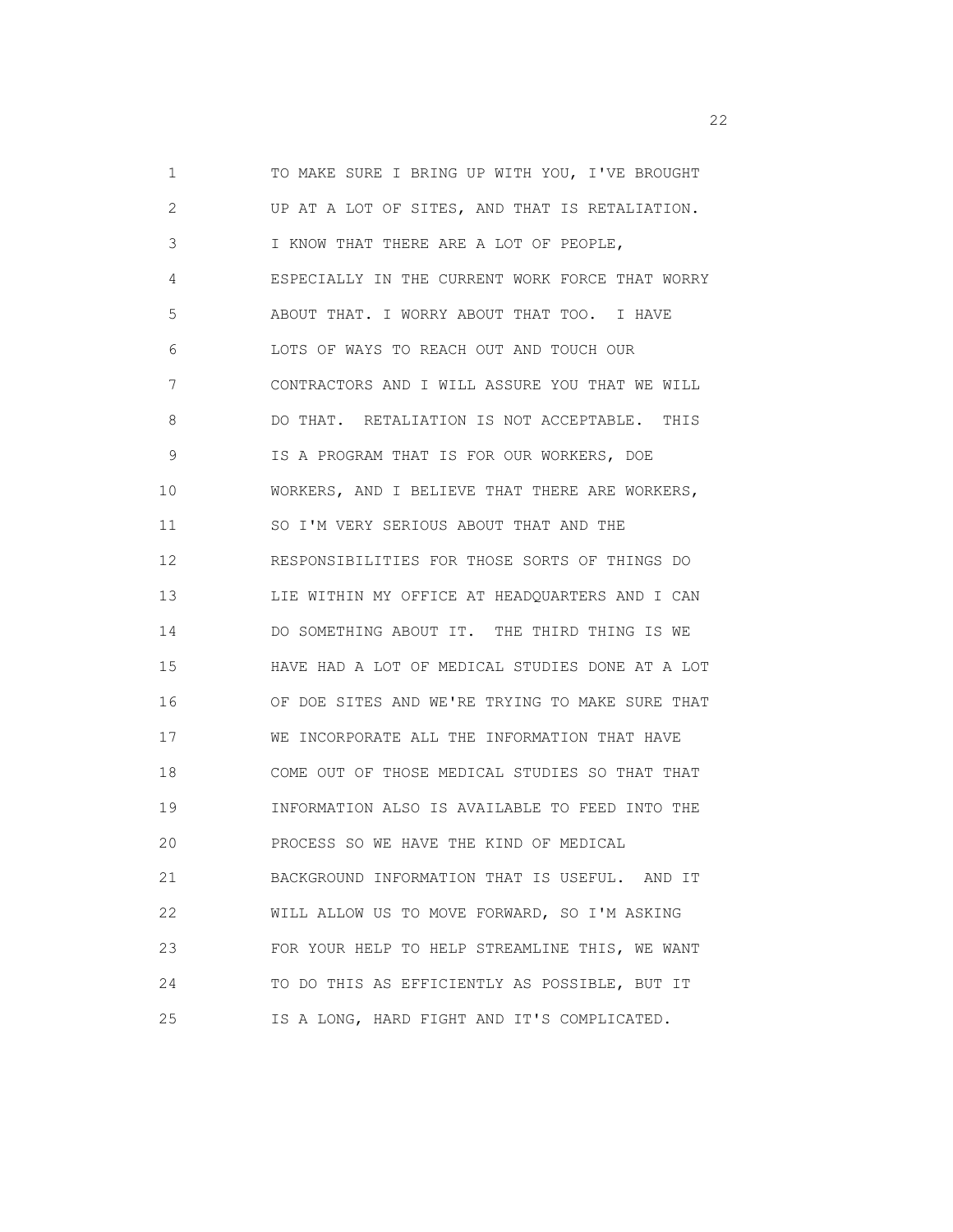1 THANK YOU.

| 2  | MR. LAWSON: THANK YOU, MS. COOK. OUR            |
|----|-------------------------------------------------|
| 3  | LAST SPEAKER IS DAVE SUNDIN. MR. SUNDIN IS THE  |
| 4  | DEPUTY DIRECTOR OF COMPENSATION ANALYSIS AND    |
| 5  | SUPPORT OF THE NATIONAL INSTITUTE FOR           |
| 6  | OCCUPATIONAL SAFETY AND HEALTH. MR. SUNDIN,     |
| 7  | PLEASE.                                         |
| 8  | MR. SUNDIN: THANKS. IT IS GOOD TO BE            |
| 9  | HERE. CAN YOU ALL HEAR ME? I'LL BE VERY         |
| 10 | BRIEF. I'M INTERESTED IN HEARING YOUR           |
| 11 | QUESTIONS AND COMMENTS. I AM FROM THE NATIONAL  |
| 12 | INSTITUTE FOR OCCUPATIONAL SAFETY AND HEALTH,   |
| 13 | WHICH IS ONE OF THE CENTERS FOR CENTERS FOR     |
| 14 | DISEASE CONTROL AND PREVENTION. NIOSH IS        |
| 15 | LOCATED JUST UP THE ROAD HERE IN CINCINNATI.    |
| 16 | THE LAW WHICH CREATED THIS PROGRAM ASSIGNED     |
| 17 | NIOSH REALLY SEVERAL, VERY SPECIFIC DUTIES,     |
| 18 | RESPONSIBILITIES. WE ARE VERY MUCH IN A         |
| 19 | SUPPORT ROLE FOR THE DEPARTMENT OF LABOR AND IN |
| 20 | PARTNERSHIP WITH DOE TO MAKE THIS PROGRAM WORK. |
| 21 | THE FIRST THING THAT NIOSH WAS REQUIRED TO DO   |
| 22 | WAS DEVELOP SOME REGULATIONS AND THOSE WERE     |
| 23 | SPELLED OUT IN THE ACT ITSELF. WE WERE ASKED    |
| 24 | TO COME UP WITH REGULATIONS WHICH WOULD GOVERN  |
| 25 | HOW EMPLOYEES RADIATION DOSE WOULD BE           |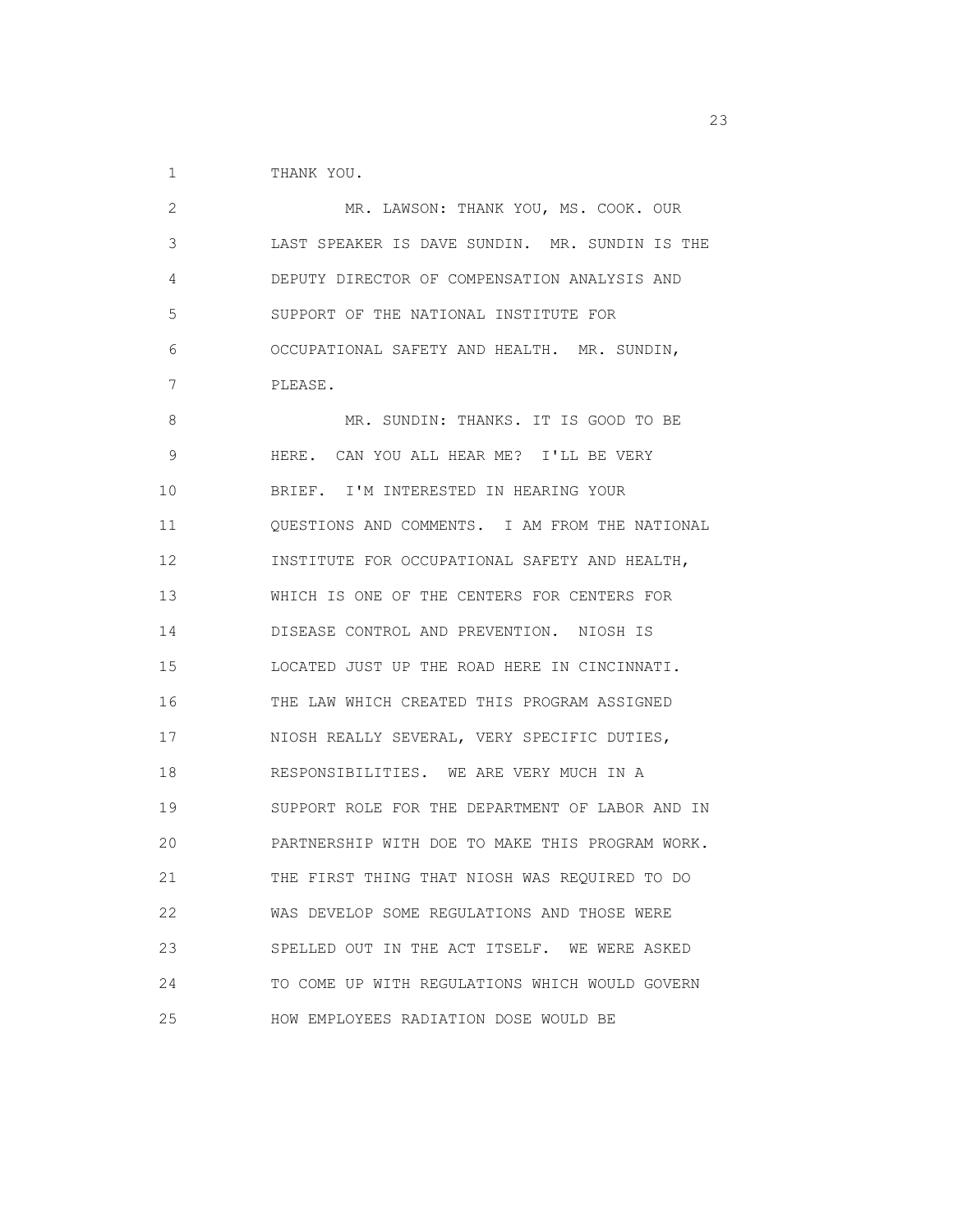1 RECONSTRUCTED OR ESTIMATED, GIVEN ALL THE 2 DIFFICULTIES THAT SURROUND THAT PROCESS. WE 3 WERE ALSO ASKED TO COME UP WITH GUIDELINES FOR 4 CALCULATING THE PROBABILITY THAT AN EMPLOYEE'S 5 CANCER WAS RELATED TO THE RECONSTRUCTED 6 RADIATION DOSE. THAT IS A JOB WHICH IS REALLY 7 DOL'S TO DO, BUT NIOSH WAS ASKED TO DEVELOP THE 8 GUIDELINES FOR HOW THAT COMPUTATION WOULD BE 9 DONE. WE WERE ALSO ASKED TO DEVELOP PROCEDURES 10 FOR EVALUATING AND DETERMINING PETITIONS FROM 11 EMPLOYEES WHO WISH TO BE ADDED TO THE SPECIAL 12 EXPOSURE COHORT AND WE'RE QUITE CLOSE TO HAVING 13 THOSE PROCEDURES AVAILABLE FOR PUBLIC COMMENT. 14 NIOSH ALSO HAS THE PRIMARY RESPONSIBILITY FOR 15 ACTUALLY DOING THE DOSE RECONSTRUCTIONS ON EACH 16 INDIVIDUAL CLAIM THAT COMES TO US FROM 17 DEPARTMENT OF LABOR. I CAN TALK MORE ABOUT 18 THAT. I EXPECT THAT THAT IS SOMETHING THAT YOU 19 HAVE AN INTEREST IN. WE RELY ON DOE'S 20 ASSISTANCE IN GATHERING THE KIND OF DATA WHICH 21 UNDERPINS REALLY AND SUPPORTS DOSE 22 RECONSTRUCTION ACTIVITIES. NIOSH HAS ALSO 23 ASKED TO APPOINT MEMBERS TO DOE'S PHYSICIAN 24 PANEL AND ALSO TO PROVIDE SUPPORT TO AN 25 ADVISORY BOARD, WHICH WAS CREATED IN THE ACT.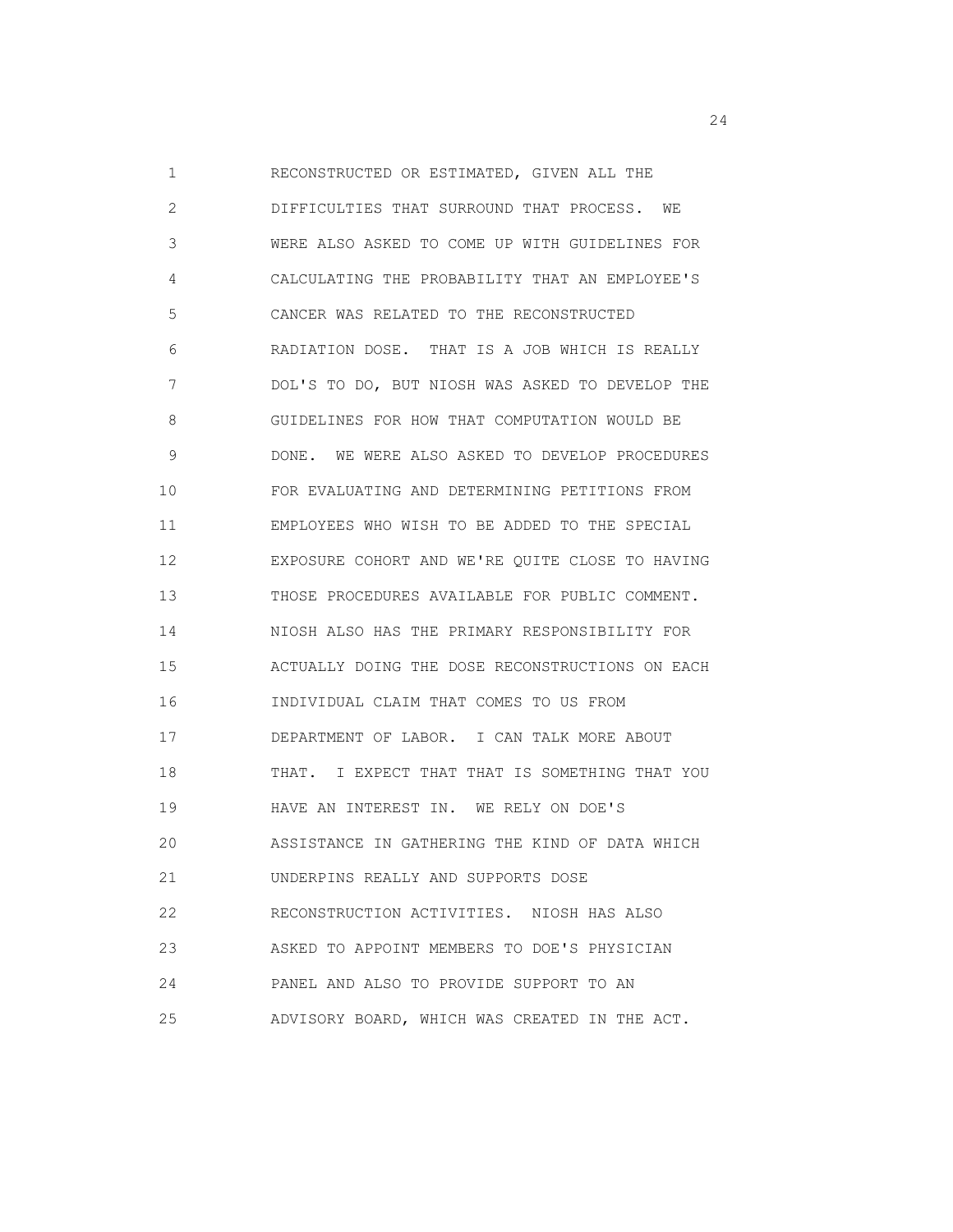1 THE ADVISORY BOARD ON RADIATION AND WORKER 2 HEALTH. AND THAT BOARD HAS CERTAIN, VERY 3 SPECIFIC RESPONSIBILITIES; ONE OF WHICH IS TO 4 DEAL WITH PETITIONS FOR THE SPECIAL EXPOSURE 5 COHORT AND TO REVIEW WHAT NIOSH IS DOING WITH 6 THOSE RECONSTRUCTIONS. WE ISSUED THE FIRST 7 VERSION OF OUR REGULATIONS ON OCTOBER 5, 2001. 8 I THINK BEV MENTIONED RULE-MAKING IS DONE IN 9 THE LIGHT OF PUBLIC COMMENT AND WE DID GET 10 PUBLIC COMMENTS. WE CONSIDERED THEM AND 11 MODIFIED THE PROPOSED RULES WHERE APPROPRIATE 12 AND HAVE ISSUED FINAL RULES MAY 2ND, ACTUALLY 13 FAIRLY RECENTLY, A LITTLE OVER A MONTH AGO. WE 14 BEGAN RECEIVING CLAIMS FROM DEPARTMENT OF LABOR 15 ACTUALLY BEFORE THE RULES WERE, BEFORE MAY 2ND, 16 BECAUSE ONE OF THE RULES WAS AN INTERIM FINAL 17 RULE, SO WE WERE ABLE TO PROCEED WITH SOME DOSE 18 RECONSTRUCTIONS. AND AS PETE MENTIONED, WE 19 HAVE OVER FIVE THOUSAND CLAIMS THAT WE ARE 20 PROCEEDING WITH DOSE RECONSTRUCTIONS. THEY ARE 21 ALL IN VARIOUS PHASES AT THIS POINT. WE'VE 22 BEEN REQUESTING INFORMATION FROM DOE THROUGH 23 THE APPROPRIATE POINTS OF CONTACT AND WE'VE 24 GOTTEN RESPONSES ON SOME OF THOSE AND ARE 25 MOVING FORWARD. NIOSH IS CLEARLY STAFFING,

<u>25</u>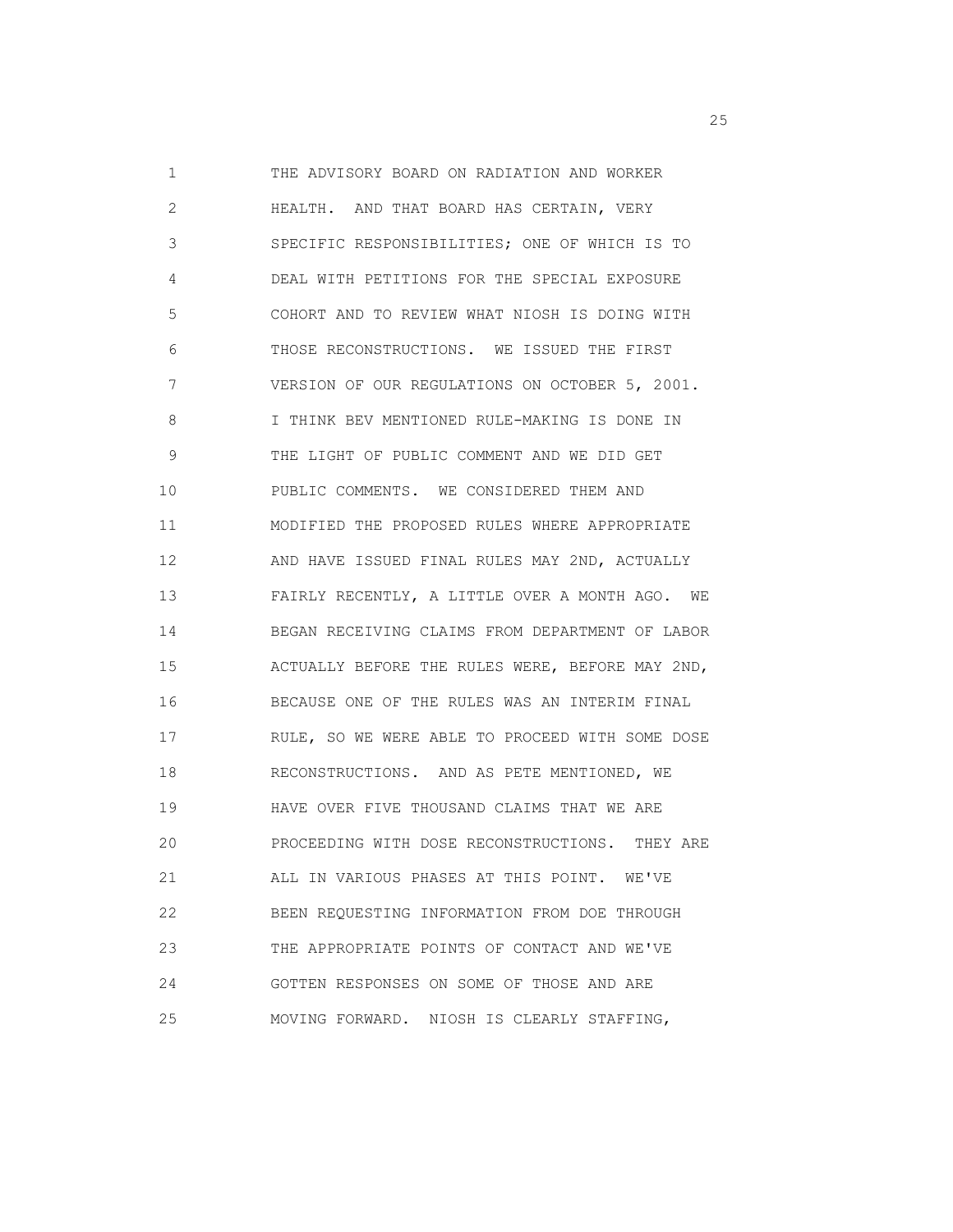1 TAKING ON NEW RESPONSIBILITIES THAT ARE 2 SIGNIFICANTLY DIFFERENT THAN WHAT NIOSH, AS AN 3 AGENCY, HAS DONE OVER ITS THIRTY YEAR OR SO 4 HISTORY. WE ARE LOOKING FOR RATHER SUBSTANTIAL 5 CONTRACTOR SUPPORT TO HELP US START TO MOVE 6 THROUGH THE BACKLOG OF DOSE RECONSTRUCTION 7 CASES THAT ARE CONFRONTING US. AND HOPEFULLY, 8 WILL HAVE THAT CONTRACT IN PLACE WITHIN THE 9 NEXT MONTH OR SO AT WHICH POINT I THINK WE'LL 10 BE ABLE TO MAKE FAIRLY SUBSTANTIAL PROGRESS IN 11 TERMS OF RESOLVING MANY OF THESE DOSE 12 RECONSTRUCTIONS. I CAN OUTLINE BRIEFLY WHAT 13 GOES ON IN DOSE RECONSTRUCTION, MAYBE I SHOULD 14 DO THAT IN JUST A COUPLE OF MINUTES. ONCE WE 15 RECEIVE THE CLAIM FROM NIOSH WE SEND THE 16 CLAIMANTS AN ACKNOWLEDGEMENT LETTER AND I 17 SUPPOSE MANY OF YOU HAVE RECEIVED THAT, 18 ENCLOSED WITH A LITTLE REFRIGERATOR MAGNET THAT 19 YOU CAN WRITE YOUR NIOSH TRACKING NUMBER ON. 20 I'M SORRY WE GAVE YOU ANOTHER NUMBER IN 21 ADDITION TO YOUR SOCIAL SECURITY NUMBER, BUT IT 22 MAKES IT EASIER FOR US TO TRACK THINGS. WE 23 LIST SOME IMPORTANT CONTACT INFORMATION ON 24 THERE. HOW TO GET IN TOUCH WITH US, EITHER 25 TOLL FREE NUMBER OR DIRECT LINE TO OUR OFFICE.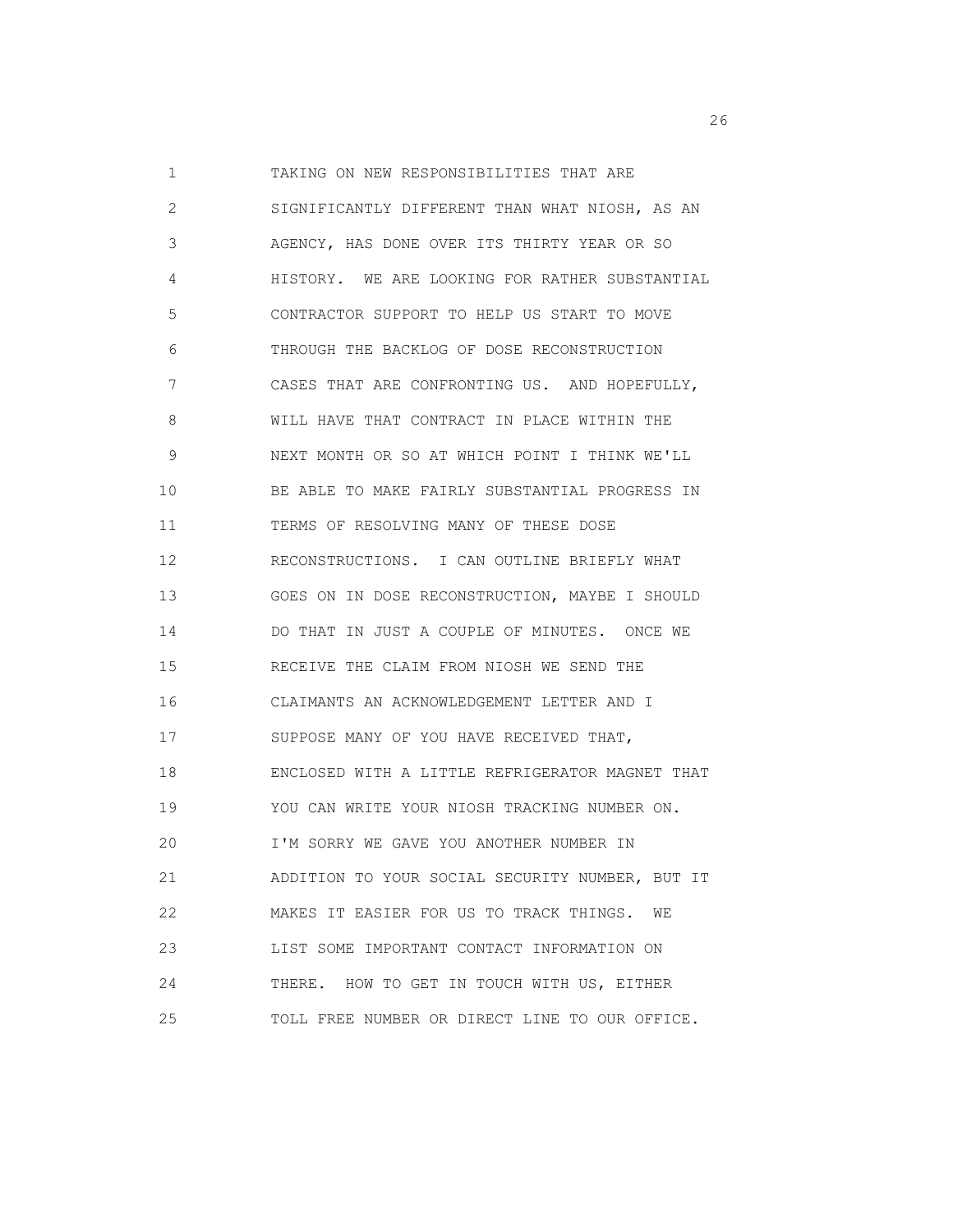1 WE ALSO GIVE YOU THE SITE WHERE YOU CAN GO ON 2 TO OUR WEBSITE. I WOULD ENCOURAGE THOSE OF YOU 3 THAT HAVE THAT CAPABILITY TO DO SO. IT 4 CONTAINS A LOT OF WHAT WE THINK IS FAIRLY 5 USEFUL INFORMATION TO CLAIMANTS, IT EXPLAINS 6 DOSE RECONSTRUCTION IN SOME DETAIL. YOU CAN 7 READ OUR RULES IF YOU CARE TO. AND THERE'S A 8 SECTION OF FREQUENTLY ASKED QUESTIONS, WHICH I 9 THINK CAN BE USEFUL TO HELP YOU UNDERSTAND WHAT 10 OUR PARTICULAR ROLE IS. THEN WE REQUEST 11 INFORMATION FROM THE APPROPRIATE DOE SITE. 12 ONCE WE GET THAT INFORMATION BACK, WE EVALUATE 13 IT TO SEE IF IT IS SUFFICIENT TO GO AHEAD AND 14 INITIATE A DOSE RECONSTRUCTION. IF NOT, THEN 15 WE NEED TO ASK FOR CLARIFICATION OR MORE 16 INFORMATION. WE SCHEDULE AN INTERVIEW WITH 17 EACH AND EVERY CLAIMANT. THAT IS A VERY 18 IMPORTANT PART OF OUR PROCESS BECAUSE WE FEEL 19 LIKE IN MANY CASES WHAT THE EMPLOYEE OR 20 SURVIVOR HAS TO TELL US IS GOING TO BE KEY IN 21 OUR EFFORTS TO ESTIMATE THE EMPLOYEE'S DOSE. 22 THAT IS AN IMPORTANT PART OF THE PROCESS. WE 23 REPORT BACK TO YOU WHAT WE THINK YOU SAID 24 DURING THE INTERVIEW AND GIVE YOU A CHANCE TO 25 VERIFY IT BEFORE WE GO ON TO THE NEXT STEP AND

<u>27</u>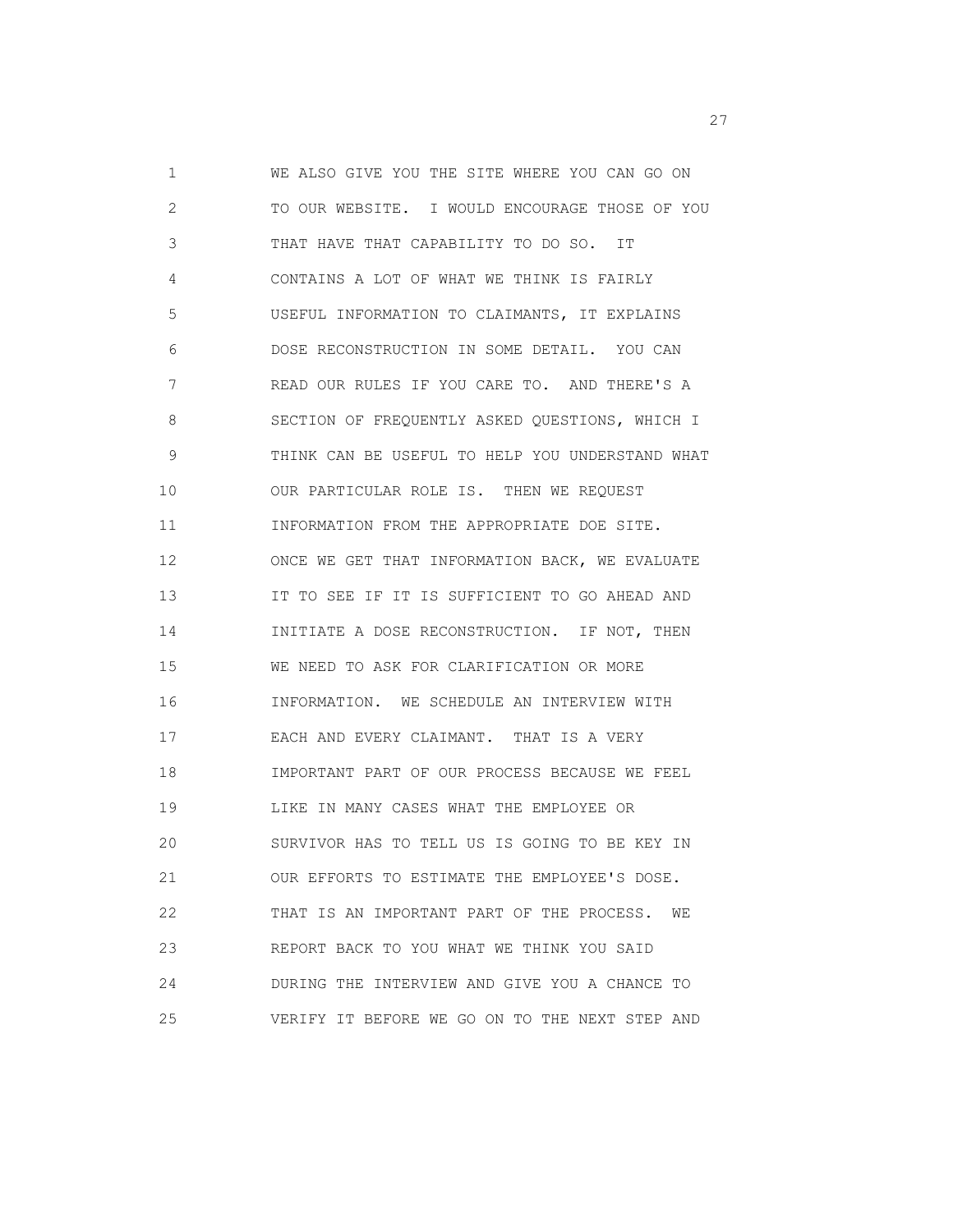1 THEN WE ATTEMPT TO DO A DOSE RECONSTRUCTION. 2 BASICALLY WHAT WE ARE TRYING TO COME UP WITH IS 3 ANNUAL DOSES TO THE ORGAN SITE WHERE THE CANCER 4 DEVELOPED. IT IS VERY IMPORTANT TO KNOW THAT 5 WE ARE BRINGING THE BEST POSSIBLE SCIENCE TO 6 THIS AND IT IS NOT JUST A LIFETIME SORT OF 7 ACCUMULATED DOSE. IT IS REALLY THE SPECIFIC 8 ANNUAL DOSE TO THE SITE WHERE YOUR CANCER 9 DEVELOPED, THAT IS WHAT IS REQUIRED AND THAT 10 CAN BE SOMEWHAT CHALLENGING OBVIOUSLY. WE HAVE 11 BUILT IN CERTAIN EFFICIENCY PROCESSES IN OUR 12 DOSE RECONSTRUCTION METHODS, WHICH PERMIT US TO 13 CEASE DOING FURTHER RESEARCH IF IT'S CLEAR THAT 14 THE CLAIM IS LIKELY TO BE COMPENSABLE. ON THE 15 OTHER SIDE, IF WE CAN ASSIGN WORSE CASE 16 ESTIMATES OF DOSE AND IF THAT WOULD NEVER GET 17 THE PERSON TO A COMPENSABLE POSITION THEN WE 18 FEEL LIKE IT IS TIME TO SPEND OUR RESOURCES IN 19 OTHER AREAS. THERE ARE SOME EFFICIENCY 20 PROCESSES WHICH WE HOPE WILL MAKE IT EASIER FOR 21 US TO COMPLETE THE MOST DOSE RECONSTRUCTIONS 22 POSSIBLE. AFTER WE HAVE DONE A DOSE 23 RECONSTRUCTION WE DEVELOP A REPORT AND WE SEND 24 IT DIRECTLY TO THE CLAIMANT. THEY GET A CHANCE 25 TO REVIEW IT AND ESSENTIALLY SAY WHETHER OR NOT

<u>28</u> and 28 and 28 and 28 and 28 and 28 and 28 and 28 and 28 and 28 and 28 and 28 and 28 and 28 and 28 and 28 and 28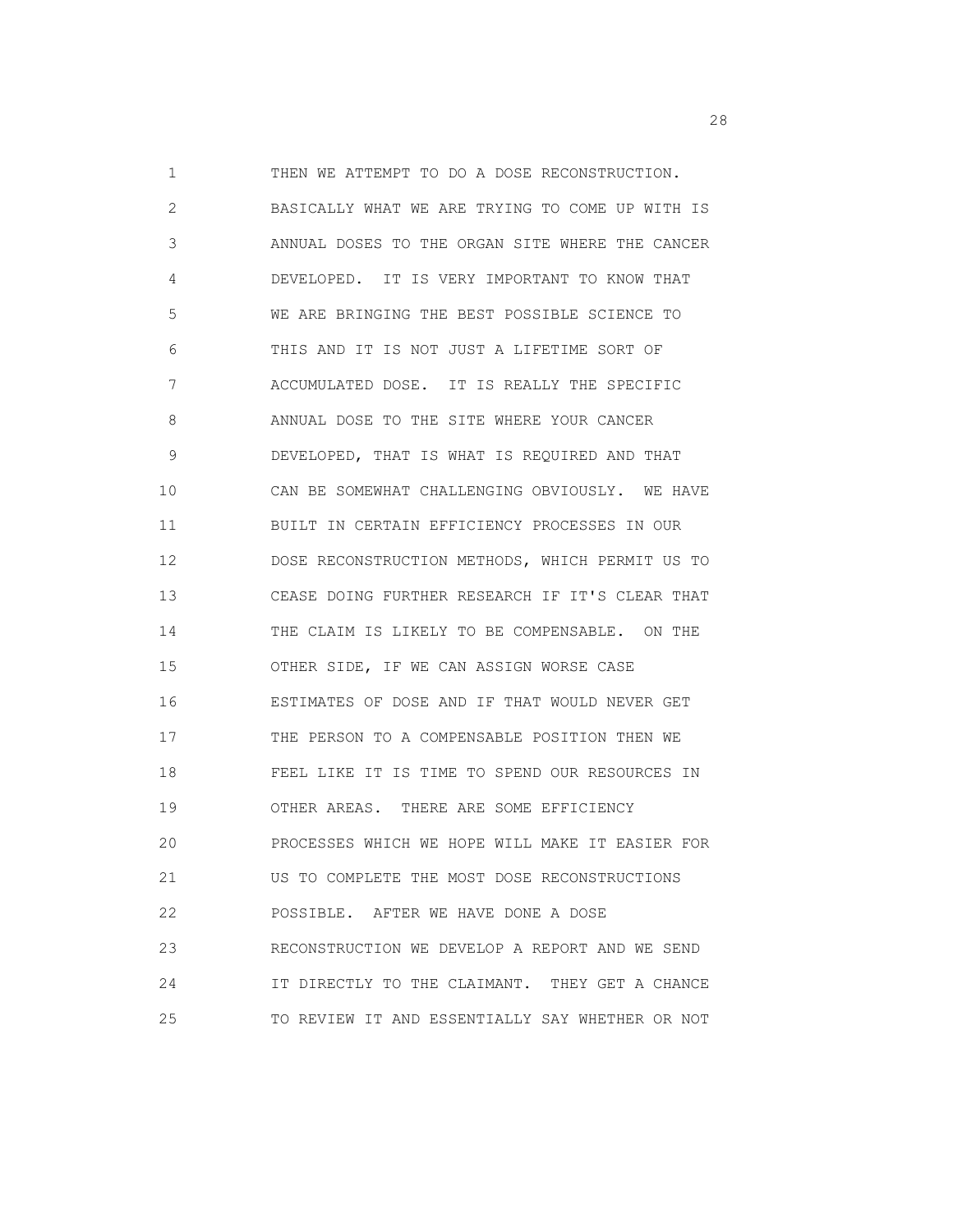1 WE'VE CONSIDERED ALL RELEVANT INFORMATION. WE 2 HOLD A CLOSEOUT INTERVIEW WITH THE CLAIMANT TO 3 GIVE THEM A CHANCE TO TELL US IF WE'VE MISSED 4 ANYTHING, TO ANSWER ANY QUESTIONS ABOUT THE 5 REPORT THEY MIGHT HAVE. AND THEN ONCE THE 6 CLAIMANT IS SATISFIED WITH OUR DOSE 7 RECONSTRUCTION REPORT, THEY SIGN A FORM AND 8 TELL US THAT AND THE CLAIM GOES BACK TO 9 DEPARTMENT OF LABOR FOR FINAL ADJUDICATION. 10 THAT IS WHERE WE ARE, IN A NUTSHELL, AND BE 11 INTERESTED IN HEARING FROM YOU. 12 MR. LAWSON: THANK YOU, MR. SUNDIN. 13 BEFORE WE OPEN UP THE FLOOR FOR COMMENTS, LET 14 ME REVIEW BRIEFLY A COUPLE OF THE PROCEDURES, 15 GROUND RULES, SO THAT WE CAN HAVE AS MUCH INPUT 16 FROM AS MANY PEOPLE AS POSSIBLE. PLEASE 17 REMEMBER THAT THE INFORMATION ON THE STATUS OF 18 SPECIFIC CLAIMS WILL NOT BE DISCUSSED IN THIS 19 PUBLIC FORUM TO RESPECT THE PRIVACY OF 20 INDIVIDUALS OR FAMILY MEMBERS WHO ARE SEEKING 21 COMPENSATION. I REMIND YOU THAT THOSE OF YOU 22 WHO ARE SEEKING SUCH INFORMATION MAY VISIT THE 23 OAK RIDGE ENERGY EMPLOYEES COMPENSATION 24 RESOURCE CENTER LOCATED AT 800 OAK RIDGE 25 TURNPIKE SUITE C-103. HANDOUT MATERIAL, I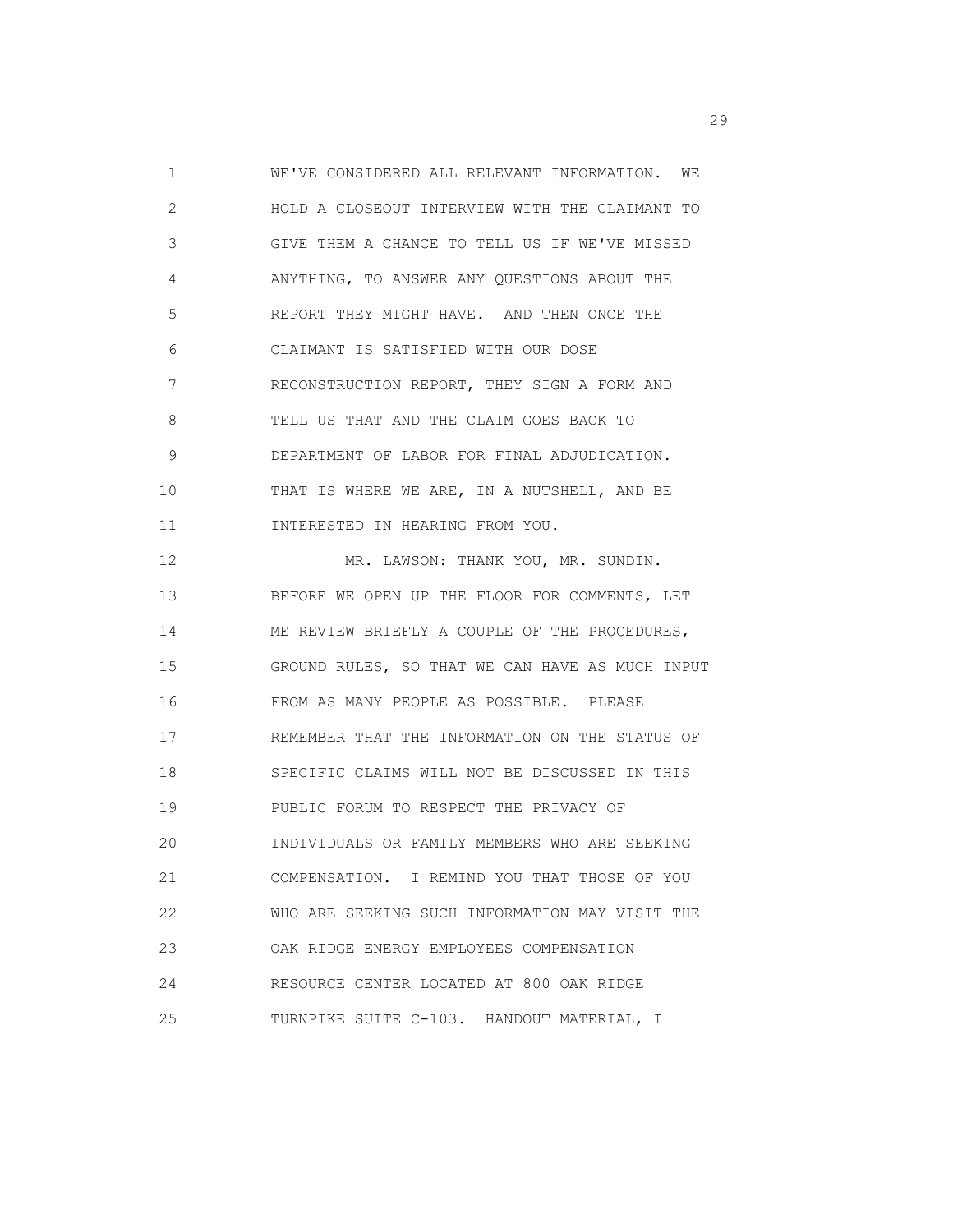1 THINK, IS AVAILABLE AT THE REGISTRATION TABLE 2 THAT HAS THIS INFORMATION AND OTHER INFORMATION 3 THAT MAY BE HELPFUL TO YOU. PEOPLE ARE HERE 4 TONIGHT TO REGISTER YOU FOR A SPECIFIC 5 APPOINTMENT AT THE CENTER, IF YOU WISH. CAN 6 SOMEBODY TELL ME WHERE THOSE PEOPLE ARE? 7 GREAT. THANK YOU. ALSO, IF YOU WISH TO SPEAK, 8 GO TO ONE OF THE TWO MICROPHONES WE HAVE. ONE 9 IS OVER HERE AND ONE IS THERE. PLEASE BE 10 CONCISE SO THAT AS MANY OF YOUR NEIGHBORS AND 11 OTHER ATTENDEES MAY HAVE THE OPPORTUNITY TO 12 SPEAK AS WELL. REMEMBER ONLY ONE QUESTION PLUS 13 A FOLLOW-UP, IF IT IS NECESSARY, PER PERSON 14 UNTIL EACH PERSON WHO WISHES TO SPEAK HAS AN 15 INITIAL OPPORTUNITY TO DO SO. I WOULD ASK YOU 16 TO PLEASE HELP ALL OF US HERE UNDERSTAND YOUR 17 COMMENTS BY SPEAKING AS CLEARLY AS POSSIBLE AND 18 ONLY ONE PERSON SPEAKING AT A TIME SO THAT THE 19 PEOPLE WHO ARE SPEAKING ARE NOT INTERRUPTED OR 20 THAT ANYBODY SPEAKS OVER THEM. THERE IS A 21 STENOGRAPHER HERE IN FRONT OF ME, WHO IS JOAN 22 ROBERTS, SHE IS HERE TO RECORD YOUR COMMENTS 23 AND QUESTIONS, EVEN THOUGH THIS IS NOT A FORMAL 24 HEARING. IF ANY OF YOU HAVE BROUGHT A WRITTEN 25 COPY OF ANY COMMENTS OR THOUGHTS THAT YOU HAVE

and the contract of the contract of the contract of the contract of the contract of the contract of the contract of the contract of the contract of the contract of the contract of the contract of the contract of the contra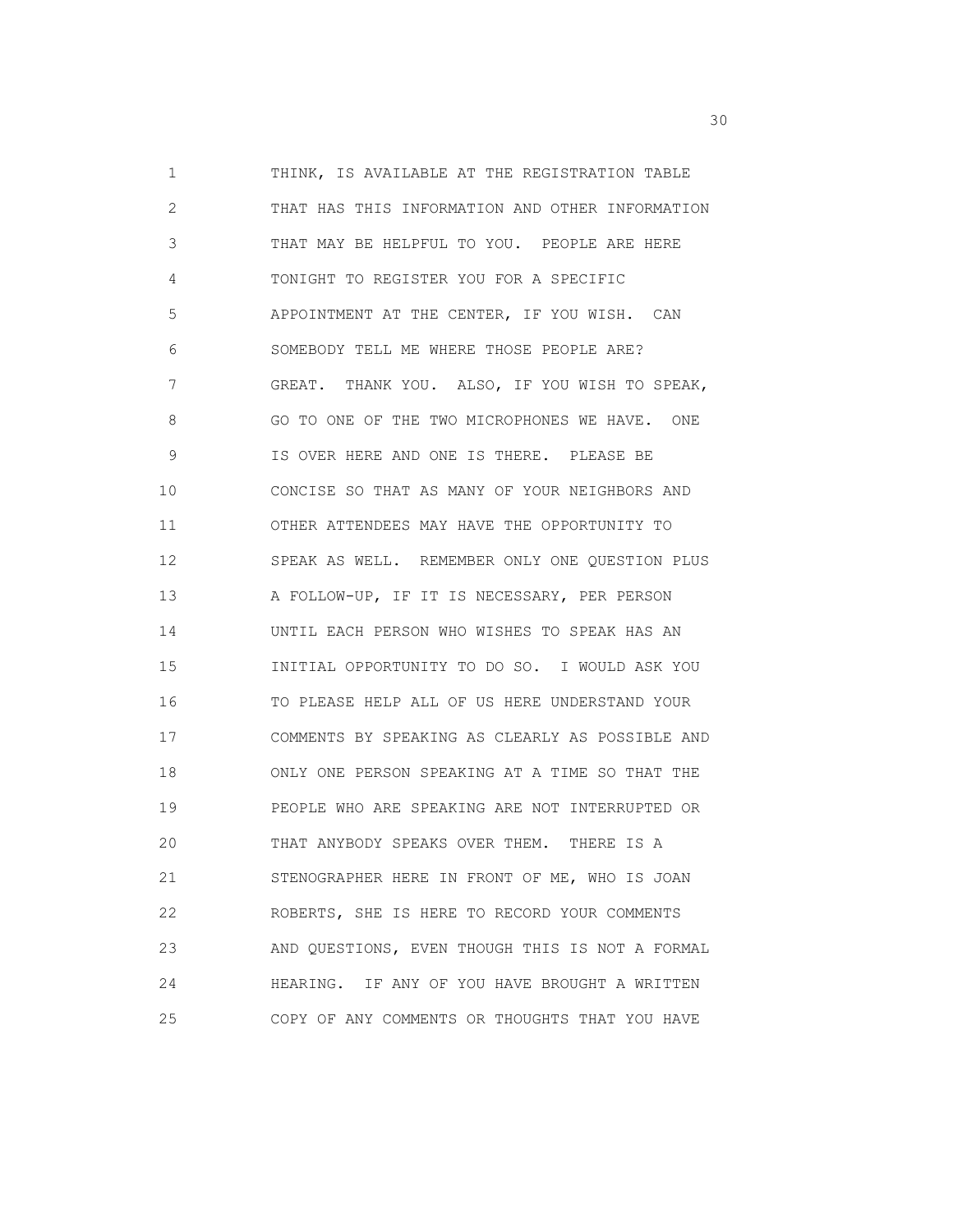1 THAT YOU WOULD LIKE TO LEAVE WITH US YOU CAN 2 EITHER HAND THEM TO ME OR HAND THEM TO SOMEBODY 3 AT THE REGISTRATION TABLE OUTSIDE AS YOU CAME 4 IN. WE HAVE NEARLY AN HOUR AND A HALF AND I 5 WOULD JUST ASK YOU TO BE AS CONCISE AS YOU 6 WOULD AND GIVE US YOUR NAME OR NOT. IT'S UP TO 7 YOU.

8 SPEAKER: MY NAME IS CONRAD STRIKE. I 9 WORKED AT Y-12 FOR THIRTY-FIVE YEARS IN WEAPONS 10 WORK. I HAVE A QUESTION AND A FOLLOW-UP. MY 11 QUESTION IS WHY WAS Y-12, X-10, ROCKY FLATS AND 12 A LOT OF THE OTHER PLACES EXCLUDED FROM THE 13 SPECIAL EXPOSURE COHORT WHEN WE WORKED AROUND 14 AS DANGEROUS, OR MORE DANGEROUS, MATERIALS THAN 15 ANY AT ANY OF THE GASEOUS DIFFUSION PLANTS. 16 WHY WERE WE EXCLUDED? WAS IT POLITICAL? 17 MR. LAWSON: MR. TURCIC. 18 MR. TURCIC: THE ORIGINAL LISTING OF 19 WHAT FACILITIES ARE COVERED BY THE SPECIAL 20 EXPOSURE COHORT ARE SPELLED OUT SPECIFICALLY IN 21 THE ACT SO THAT CONGRESS, WHEN THEY PASSED THE 22 ACT, SPECIFICALLY IDENTIFIED THE THREE GASEOUS 23 DIFFUSION PLANTS; AMCHITKA, AND AMCHITKA AS 24 SPECIAL EXPOSURE COHORTS AND THEN PROVIDED THE 25 PROVISION FOR ADDITIONS TO THE SPECIAL EXPOSURE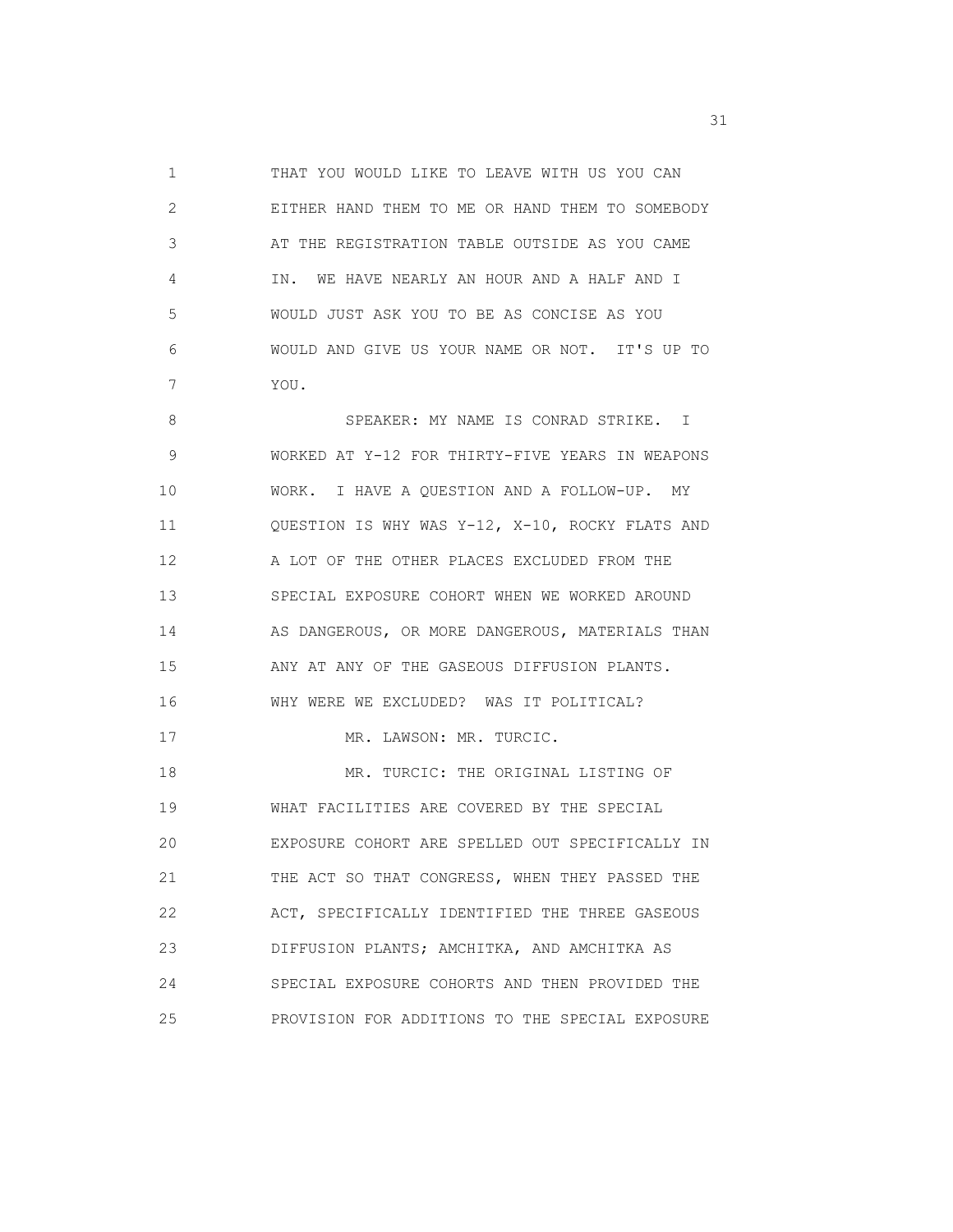1 COHORT FOR GROUPS OF PEOPLE AND THAT GAVE NIOSH 2 THE RESPONSIBILITY TO DEVELOP THE PROCEDURE AND 3 THEN IT IS THE SECRETARY OF HEALTH AND HUMAN 4 SERVICES WOULD MAKE A DECISION TO ADD OTHER 5 FACILITIES OR GROUPS OF PEOPLE. BUT YES, THAT 6 WAS SPELLED OUT RIGHT IN THE ACT. 7 MR. LAWSON: HAVE THOSE OTHER FACILITIES 8 NOW BEEN ADDED? 9 MR. TURCIC: NO, NIOSH IS IN THE PROCESS 10 OF WORKING ON THE PROCEDURES TO ADD THOSE. 11 MR. LAWSON: FOLLOW-UP QUESTION? 12 SPEAKER: JUST IN FOLLOW-UP, YOU REALLY 13 HAVEN'T ANSWERED THE QUESTION. ALL YOU DID WAS 14 REFER TO AN ACT, WHICH MOST OF US DON'T HAVE 15 THE KNOWLEDGE OR ABILITY TO SIT DOWN AND READ 16 THROUGH SOME POLITICAL ACT THAT WAS ENACTED UP 17 IN WASHINGTON, DC. CAN YOU PERSONALLY TELL ME 18 WHY WE WERE EXCLUDED? 19 MR. TURCIC: I WAS NOT INVOLVED IN THAT 20 AND I CAN'T ADDRESS THAT. 21 MS. COOK: LET ME MAKE A COMMENT JUST 22 BECAUSE, LIKE I SAID, THIS IS PERSONAL FOR ME 23 TOO. THIS IS A VERY COMPLICATED LEGISLATION 24 AND THERE'S LOTS OF THINGS IN AND LOTS OF 25 THINGS OUT. WHAT I WOULD SUGGEST TO YOU IS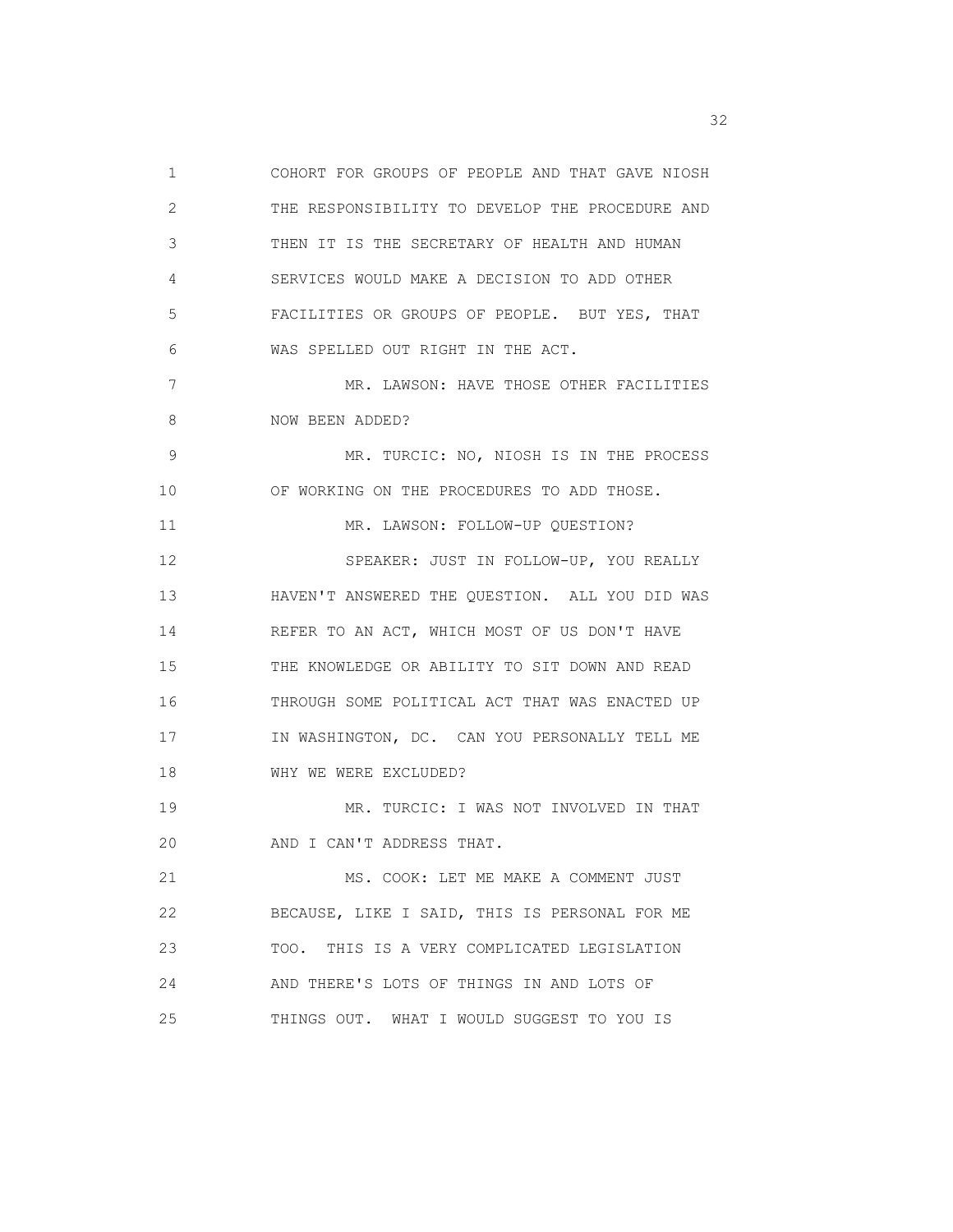1 THAT THAT IS WHY THE STAFF FROM YOUR ELECTED 2 OFFICIALS OFFICES ARE SITTING OVER HERE TO HEAR 3 YOUR COMMENTS ON THIS. I REFERRED TO IT AS A 4 GOOD FIRST STEP AND I DO BELIEVE THAT'S A GOOD 5 FIRST STEP, BUT I THINK THERE IS MORE THINGS TO 6 BE CONSIDERED, BUT THIS IS WHERE THEY ENDED UP 7 IN THE LEGISLATION.

 8 SPEAKER: WHAT IS LEGISLATION GOING TO 9 DO ABOUT IT? WE ARE SITTING HERE WAITING FOR 10 SOMETHING TO HAPPEN. A LOT OF US ARE DYING 11 WITH CANCER. I HAVE NON-HODGKINS LYMPHOMA AND 12 I MIGHT LIVE A YEAR, I MIGHT LIVE FIFTY YEARS, 13 I DON'T KNOW, BUT I DON'T HAVE TIME TO SIT 14 AROUND AND WAIT FOR POLITICIANS WHEN THIS CAN 15 BE CHANGED. THIS CAN BE CHANGED IF ENOUGH 16 PEOPLE ARE CONCERNED ABOUT OUR HEALTH TO DO 17 SOMETHING ABOUT IT INSTEAD OF SAYING IT IS IN 18 AN ACT. AN ACT IS NOT GOING TO GET IT. 19 MR. LAWSON: I THINK YOU ARE DOING 20 EXACTLY THE RIGHT THING BECAUSE YOUR COMMENTS 21 ARE BEING RECORDED AND THERE ARE MEMBERS OF THE 22 CONGRESSIONAL DELEGATION THAT ARE HEARING YOUR 23 COMMENTS. 24 SPEAKER: MY FOLLOW-UP WAS GOING TO BE

25 WILL THE Y-12, X-10 AND ROCKY FLATS, WILL SOME

 $33<sup>3</sup>$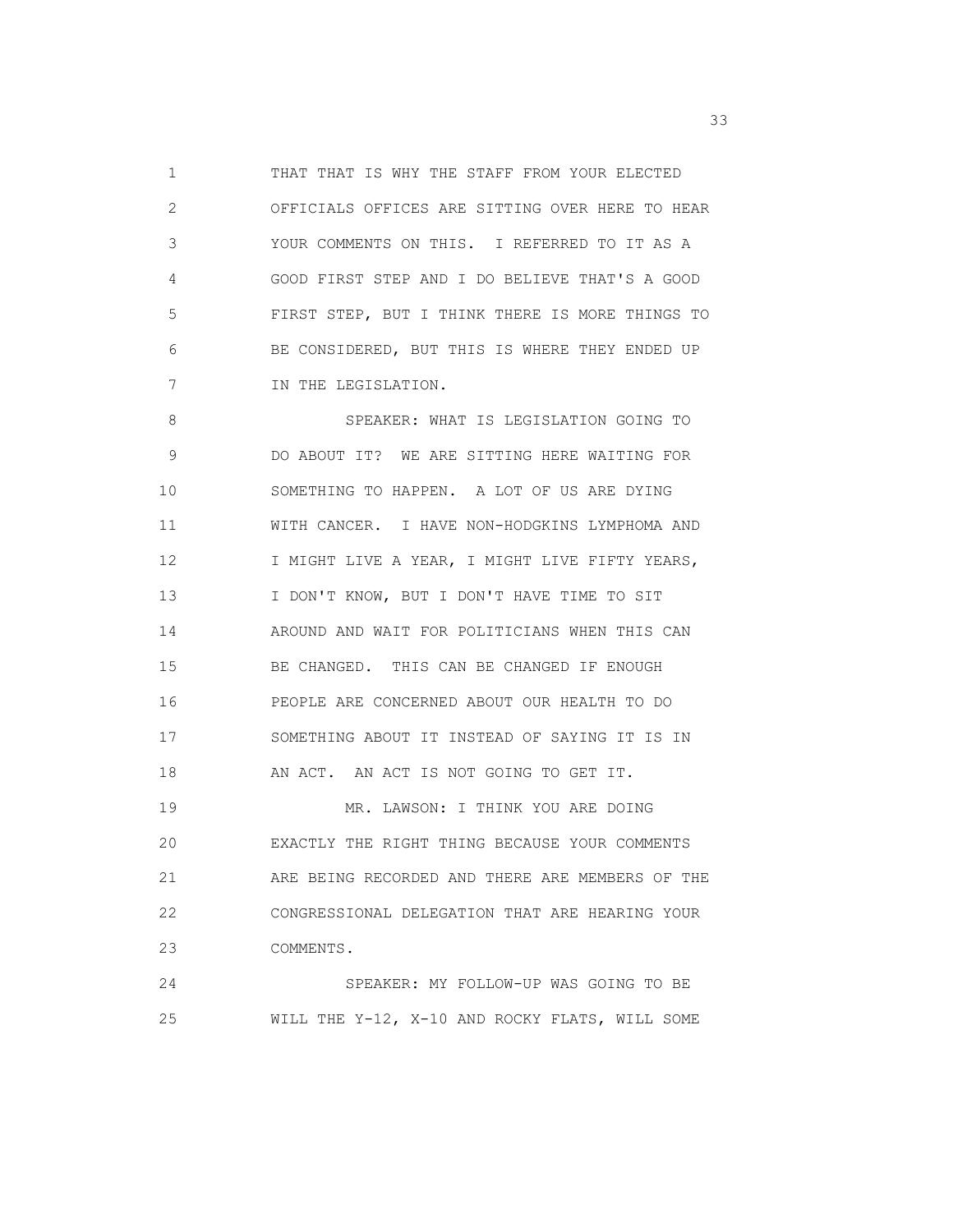1 OF THESE PLANTS BE POSSIBLY INCLUDED AND IF YOU 2 HAVE ALREADY BEEN THROUGH THE NIOSH THING AND 3 SOMETHING HAPPENS THERE, THEN YOU COME BACK 4 AND...?

 5 MS. COOK: IF YOU DO YOUR DOSE 6 RECONSTRUCTION AND THE RESULTS COME OUT THEN IT 7 AUTOMATICALLY PUTS YOU BACK IN THE DOL PROGRAM. 8 THAT'S THE PART THAT GOES BACK IN. THE ONLY 9 THING, AGAIN I HAVE TO WORK WITHIN THE 10 LEGISLATION THAT IS THERE AS AN AGENCY, SO WHAT 11 I CAN DO IS EMPLOYMENT VERIFICATION TO GET YOUR 12 RECORDS TOGETHER AND ALL THAT KIND OF THING AND 13 HELP WITH STATE WORKERS COMP. BUT FOR 14 RADIATION INDUCED CANCERS, WE WORK AS HARD AS 15 WE CAN TO MAKE SURE THEY HAVE THE PROPER 16 BACKGROUND INFORMATION. AND I'M WATCHING VERY 17 CAREFULLY ON HOW THEY GET THE PROCEDURES IN 18 PLACE TO BE ABLE TO ADD OTHER SPECIAL COHORT 19 GROUPS SO THAT WE CAN DEAL WITH GROUPS THAT 20 MAYBE SHOULD BE BACK IN AS A SPECIAL COHORT. 21 SPEAKER: I APPRECIATE YOUR TIME AND 22 I'LL DEFER TO SOMEONE ELSE. THANK YOU. 23 MR. LAWSON: WE'LL TAKE THIS GENTLEMAN 24 AND THEN WE'LL GO OVER HERE. 25 SPEAKER: MY NAME IS ERNEST SHEPHERD, I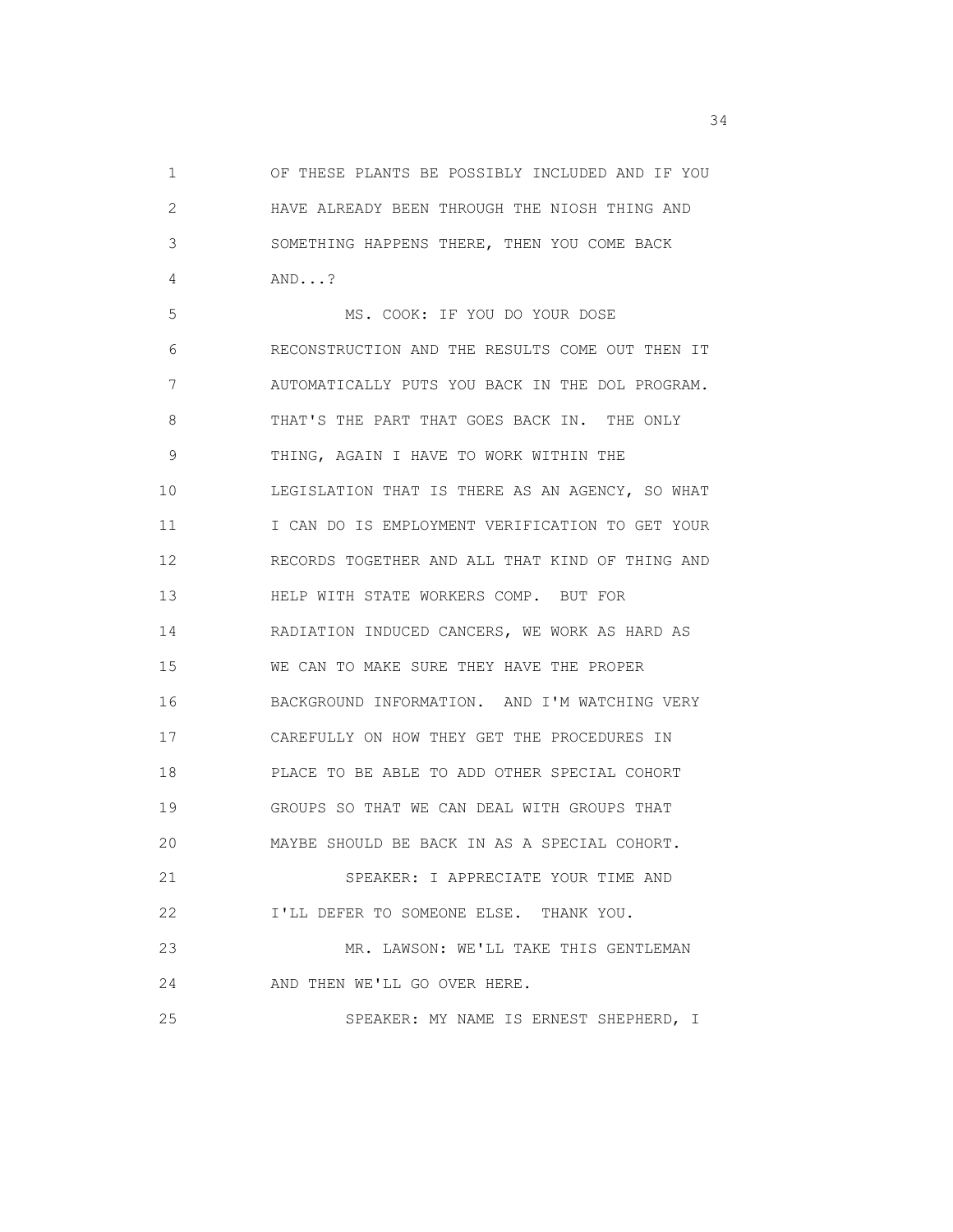1 WORKED AT X-10 FOR TWENTY-SEVEN YEARS AND I 2 NOTICED ON YOUR OVERHEAD PROJECTOR YOU HAD 3 LISTED THERE ONE ITEM WAS RENAL DISORDER. WHAT 4 IS THAT? 5 MR. TURCIC: THAT IS RENAL DISEASE AND 6 RENAL DISEASE, AS I SAID, IS ONLY COVERED IN 7 THE DEPARTMENT OF LABOR PROGRAM FOR PEOPLE WHO 8 FALL UNDER THE RECA PROGRAM ADMINISTERED BY THE 9 DEPARTMENT OF JUSTICE. 10 MR. LAWSON: HE IS ASKING WHAT IS A 11 RENAL DISORDER. 12 MR. TURCIC: IT'S ANY RENAL DISEASE. 13 AUDIENCE: KIDNEYS. 14 SPEAKER: THAT IS WHAT I HAD, ONE 15 KIDNEY, RENAL DISORDER AND THEY REMOVED IT. IF 16 I HAVE ANOTHER ONE, I MAY HAVE TO COME SEE YOU 17 ALL. THANK YOU. 18 MR. LAWSON: THANK YOU, SIR. TAKE THIS 19 GENTLEMAN OVER HERE. 20 SPEAKER: WE ARE HONORED TO HAVE YOU 21 HERE. WE FEEL LIKE YOU ARE IMPORTANT PEOPLE 22 AND WE ARE GOING TO HAVE A FURTHER MEETING 23 INFORMATION PICKETING JULY 15TH AT FOUR P.M. 24 JACKSON PLAZA OFFICE COMPLEX AT 800 OAK RIDGE 25 TURNPIKE. THE OFFICE OF WORKER ADVOCACY. YOU

<u>35</u> and the contract of the contract of the contract of the contract of the contract of the contract of the contract of the contract of the contract of the contract of the contract of the contract of the contract of the c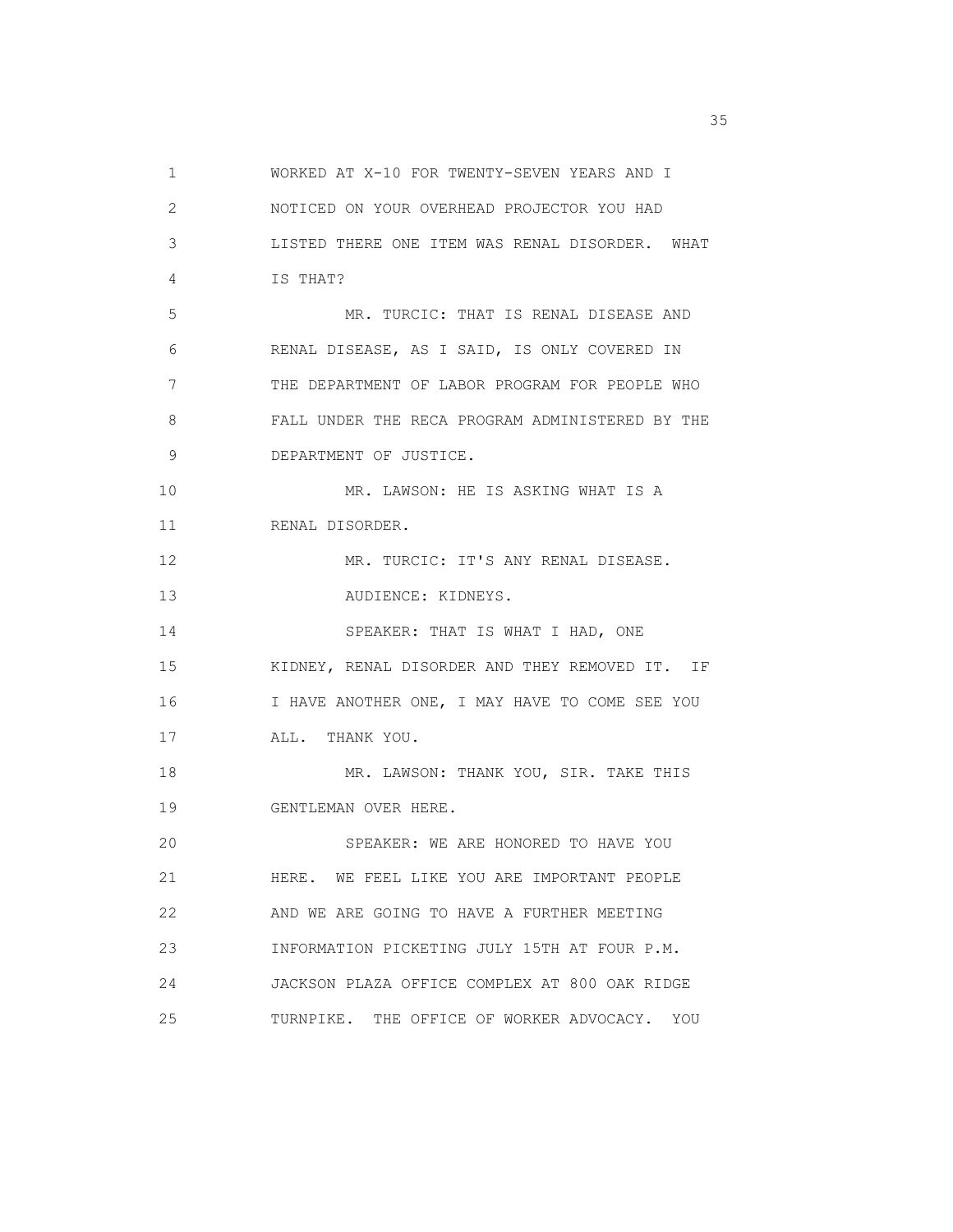1 PROBABLY KNOW WHERE THAT IS. WE WOULD BE 2 HONORED IF YOU WOULD BE THERE. WE ARE MUCH 3 CONCERNED ABOUT THIS DOSE RECONSTRUCTION. IT 4 CAN'T BE DONE BECAUSE THERE IS NOT RECORDS AND 5 WE NEED ANOTHER WAY TO DO THIS. WE NEED TO DO 6 THE AFFIDAVIT ROUTE OR SOMETHING, SWEAR PEOPLE, 7 HIRE A BUNCH OF LAWYERS TO TAKE STATEMENTS, BUT 8 THE DOSE RECONSTRUCTION, THE INFORMATION IS NOT 9 THERE. WE HAVE PEOPLE IN THIS AUDIENCE WHO 10 WON'T BE HERE AT THE END OF THE YEAR TO HEAR 11 ABOUT WHAT HAPPENS, SO WE NEED ATTENTION NOW. 12 IT HAS BEEN STATED THAT ATTENTION WAS GOING TO 13 BE GIVEN BY THE END OF THE YEAR. A LOT OF 14 PEOPLE WON'T BE HERE AT THE END OF THE YEAR. 15 THANK YOU.

 16 MS. COOK: LET ME COMMENT ON THAT. I 17 MENTIONED MY FRIEND IN IDAHO. WE WERE WAITING 18 FOR NIOSH TO GET THEIR RULES IN PLACE AND MANY 19 OF YOU KNOW WHAT THIS IS LIKE. WHEN YOU FIRST 20 GET CANCER YOU THINK YOU ARE GOING TO BEAT IT, 21 EVERYBODY THINKS THEY ARE GOING TO BEAT IT, YOU 22 HAVE TO BELIEVE YOU ARE GOING TO BEAT IT, BUT 23 THAT DAY COMES WHEN YOU KNOW YOU ARE NOT GOING 24 TO. SO WHEN HE FIRST APPLIED HE THOUGHT HE 25 COULD WAIT AND HE WAITED HIS TURN TO DO HIS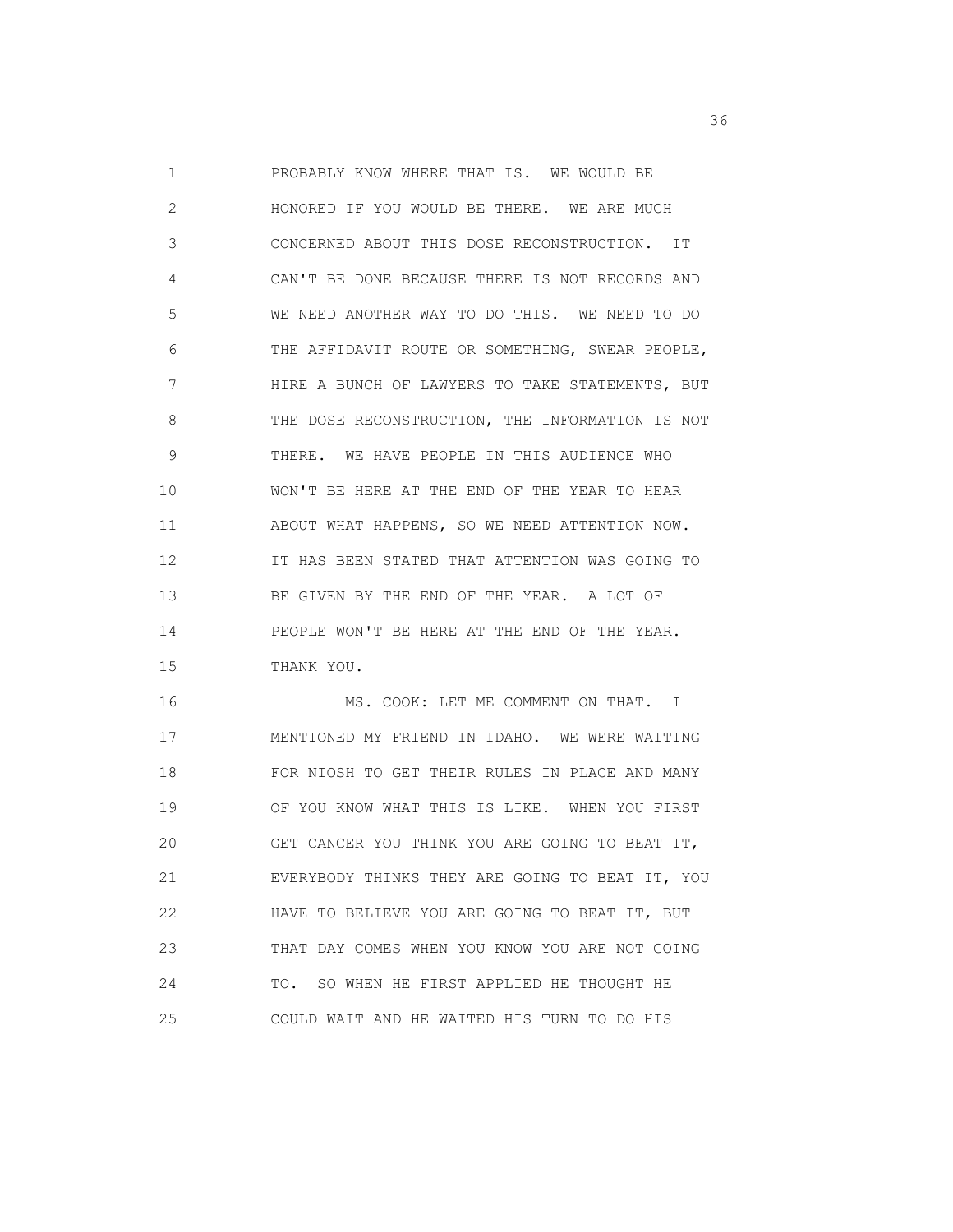1 INTERVIEWS AND TALK, RIGHT, AND THEN THE DAY 2 CAME WHEN HE KNEW HE DIDN'T HAVE MUCH TIME LEFT 3 AND I TALKED TO MY STAFF AND WE IMMEDIATELY 4 CALLED NIOSH, THEY GOT ON THE PHONE AND CALLED 5 HIM UP AND STARTING DOING INTERVIEWS. HE IS 6 NOT LOOKING FOR MONEY, HE IS NOT LOOKING FOR 7 COMPENSATION OF ANY KIND, BUT WHAT HE DOES WANT 8 IS HE WANTS TO MAKE SURE THAT HIS RECORDS GET 9 INTO THAT DATA BASE. YOU HAVE CALLING OUT 10 THERE AND SOME OF YOU ARE LIKE THIS TOO. YOU 11 WANT TO MAKE SURE THE INFORMATION IS AVAILABLE. 12 DOSE RECONSTRUCTION IS GOING TO BE VERY 13 DIFFICULT, BUT I THINK AS WE WORK TOGETHER AS 14 CURRENT AND FORMER WORKERS WE START PULLING 15 TOGETHER THE HISTORY OF THESE FACILITIES AND 16 THE KIND OF WORK THAT WAS DONE AND THE KIND OF 17 DOSES THAT PEOPLE WERE EXPOSED TO THAT WE CAN 18 GET A WHOLE STORY TOGETHER, BUT IT IS GOING TO 19 BE DIFFICULT AND AT THE END OF THE DAY THERE 20 MAY BE TIMES WHEN WE TALKED ABOUT SPECIFIC 21 FACILITIES AND SPECIFIC OPERATIONS FOR WHICH WE 22 MAY HAVE TO GO SPECIAL COHORT ROUTE BECAUSE WE 23 CANNOT COME UP WITH A REAL CLEAR DOSE 24 RECONSTRUCTION. I THINK THERE'S GOING TO BE A 25 LOT OF VARIETY. PLEASE ENCOURAGE FOLKS, I KNOW

<u>37</u>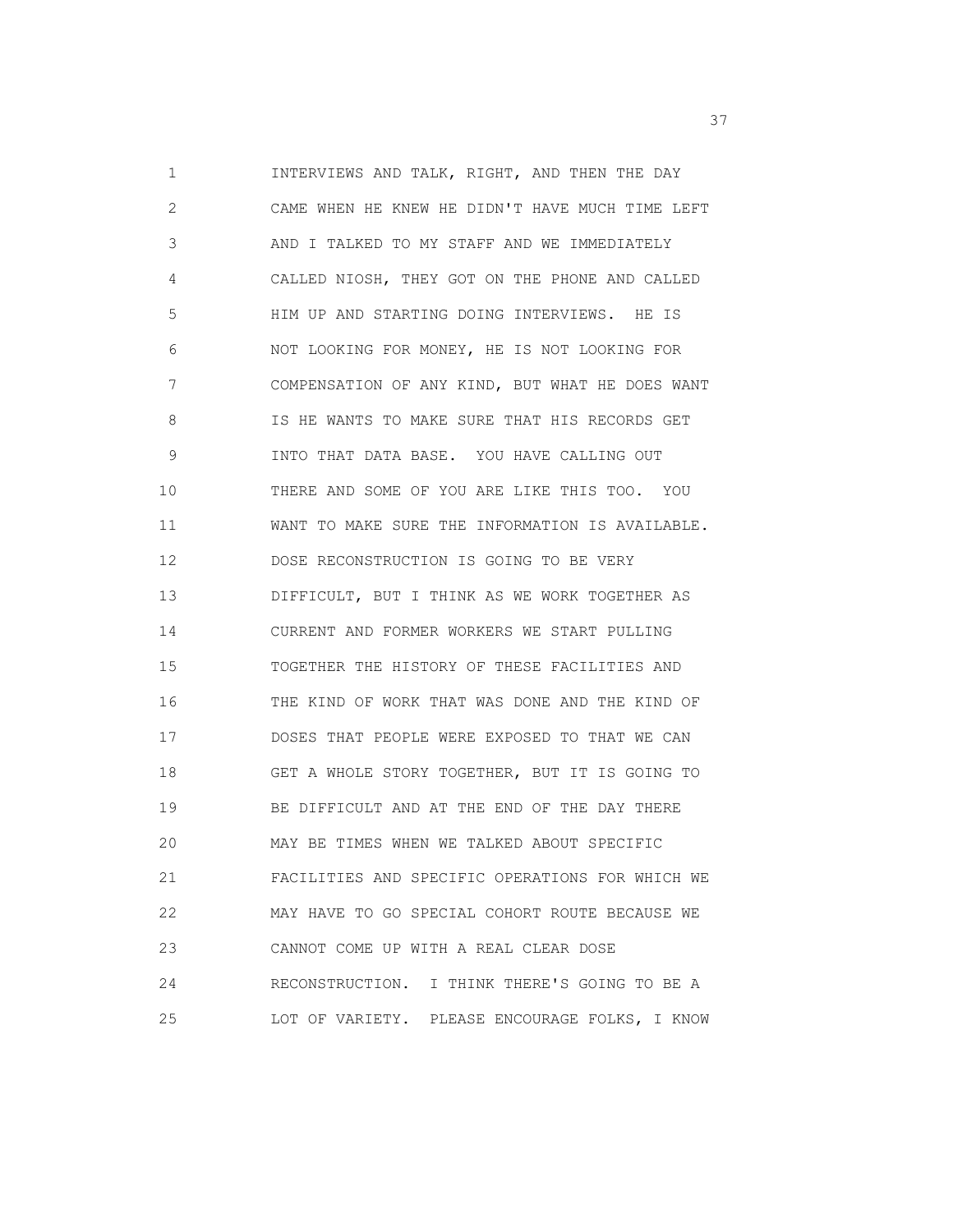1 IT IS HARD TO DO IF YOU ARE SICK, BUT PLEASE 2 ENCOURAGE FOLKS WHO MAY NOT HAVE A LOT OF TIME 3 LEFT TO SPEAK UP SO THAT WE CAN GET THOSE 4 INTERVIEWS DONE WITH THOSE FOLKS AND MAKE SURE 5 THAT THEIR HISTORY GETS INTO THE DATA BASE TO 6 HELP OTHER FOLKS. 7 SPEAKER: THANK YOU. LOOK FORWARD TO 8 SEEING YOU LATER. 9 MR. LAWSON: I'LL TAKE THIS LADY OVER 10 HERE PLEASE. 11 SPEAKER: IF YOU THINK DOSE 12 RECONSTRUCTION IS DIFFICULT FOR THESE PEOPLE 13 NOW WHO ARE ILL, TRY TO DO IT FOR SOMEONE THAT 14 WORKED HERE ON THE ATOMIC BOMB IN 1944 AND '45, 15 WHICH WAS MY FATHER. WHEN I WAS SEVENTEEN I 16 NURSED MY FATHER THROUGH CANCER AND HE LIVED 17 FOR SIX MONTHS. HE HAD BONE CANCER, LUNG AND 18 LIVER. IT IS ALMOST IMPOSSIBLE FOR ME TO BRING 19 BACK ANY OF THOSE FACTS FROM 1944. I HAVE 20 DOCUMENTS THAT PROVE HE WAS HERE, THE 21 CONTRACTOR THAT HE WORKED WITH, BUT I DON'T 22 WANT TO TALK ABOUT A PARTICULAR CASE. EVERYONE 23 HERE IS SPECIAL, BUT THE THING THAT UPSETS ME 24 IS THAT WHEN THIS LAW FIRST BECAME A LAW OR AN 25 AMENDMENT, OR WHATEVER YOU WANT TO CALL IT, IN

<u>38</u> September 2008 and the second control of the second control of the second control of the second control of the second control of the second control of the second control of the second control of the second control of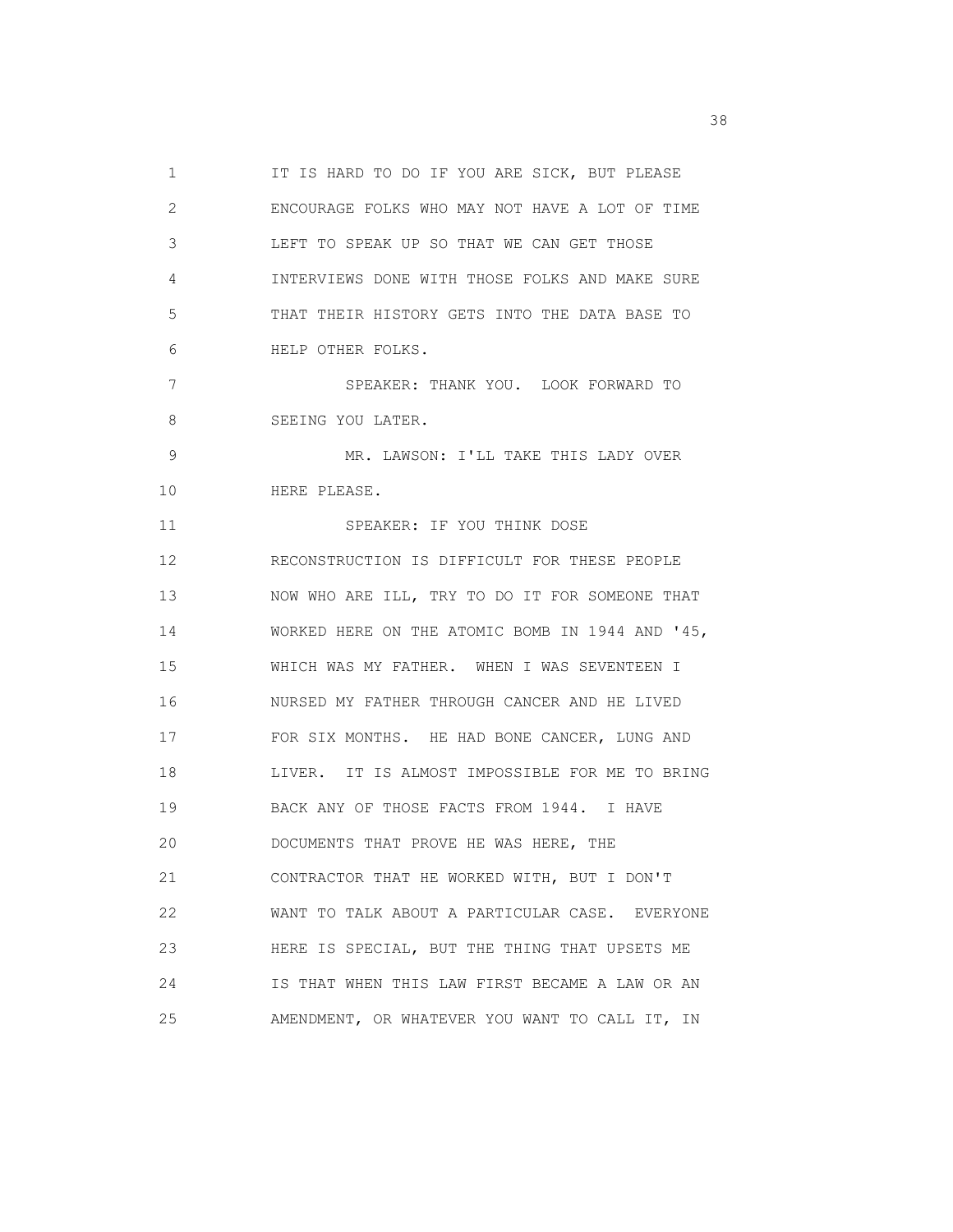1 JULY LAST YEAR MY SISTER AND I, I WAS A MINOR 2 AT THE TIME MY FATHER DIED, I WAS SEVENTEEN. I 3 WAS THE YOUNGEST OF NINE CHILDREN BORN IN 4 EXTREME POVERTY BECAUSE MY FATHER WAS ILL. MY 5 SISTER WAS THE ONLY ONE OF THE NINE OF US WHO 6 GOT TO GO TO COLLEGE AND THAT WAS BECAUSE OF A 7 FULL SCHOLARSHIP AND SHE GAVE UP THAT 8 SCHOLARSHIP TO COME HOME AND SEND ME THROUGH 9 HIGH SCHOOL BECAUSE DAD WAS DYING. BUT NOW WE 10 WERE THE FIRST IN LINE. WE WATCHED THIS COME 11 INTO BEING AND WE BOTH FILED FOR BENEFITS JULY 12 OF LAST YEAR BECAUSE WE BOTH QUALIFIED UNDER 13 THE MINOR AND THE FULL TIME COLLEGE STUDENT. 14 AND NOW THEY ARE SAYING, THE LATEST LETTER THAT 15 WE GOT, IS THAT WE ARE, WE MUST PROVIDE 16 INFORMATION CONCERNING EVERYONE ON ALL SEVEN OF 17 THE OTHER CHILDREN WHO WERE ON THEIR OWN AND 18 MARRIED AT THE TIME. I KNOW THIS SOUNDS 19 SELFISH, BUT MY FATHER WAS CONCERNED ABOUT US, 20 I REMEMBER HIM TELLING ME ON HIS DEATH BED THAT 21 HE WAS SO SORRY THAT HE WAS NOT GOING TO BE 22 ABLE TO RAISE ME AND YET I FILE AND WHY, THIS 23 IS MY QUESTION AND THIS IS THE END. MY SISTER 24 AND I FILED IN JULY OF LAST YEAR AND WE HAVE 25 HAD NOTHING POSITIVE SAID TO US. AND THEN WE

 $39<sup>2</sup>$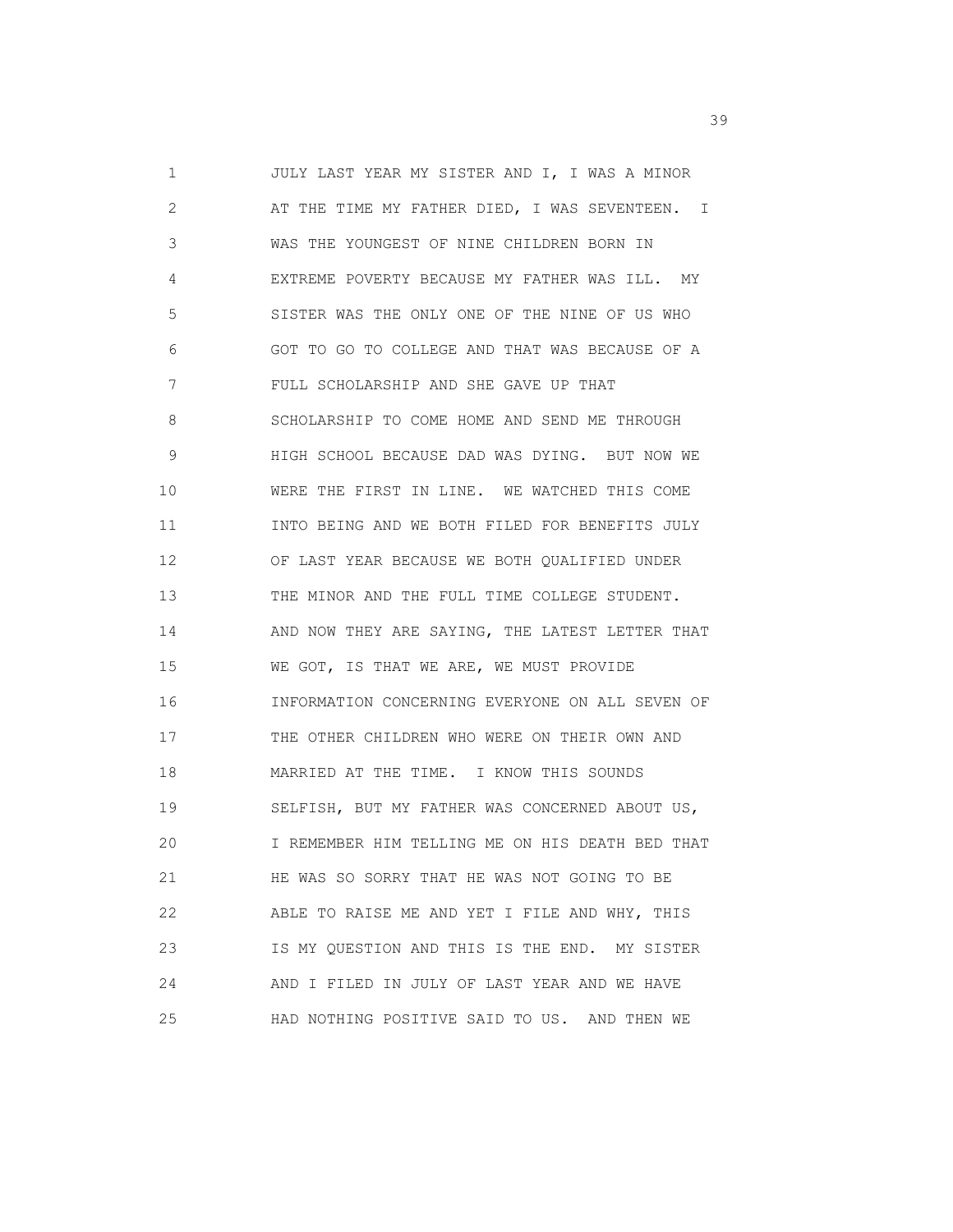1 GET A LETTER THAT SAYS WE HAVE GOT TO RESEARCH 2 THE OTHER SEVEN CHILDREN AND GET ALL THAT 3 INFORMATION IN AND WE CAN'T DO THAT, THEY ARE 4 SCATTERED TO THE WINDS, AND I DON'T SEE WHY WE 5 SHOULD HAVE TO PROVIDE FOR AN AMENDMENT CHANGE 6 WHEN WE FILED UNDER THE OLD LAW. MY QUESTION 7 **IS; WHY, SINCE WE FILED UNDER THE LAW AS A** 8 MINOR AND A FULL TIME COLLEGE STUDENT, CAN WE 9 NOT GET ANY BENEFITS? 10 MR. LAWSON: LET'S SEE IF WE HAVE AN 11 ANSWER TO THAT. 12 MR. TURCIC: YOU WOULD STILL, THE ONLY 13 THING CHANGED IS THE AMENDMENT THAT I TALKED 14 ABOUT WAS PASSED IN DECEMBER AND IT WAS MADE 15 RETROACTIVE TO THE EFFECTIVE DATE OF THE LAW 16 WHICH WOULD BE JULY 31ST. 17 SPEAKER: EVEN IF YOU HAD ALREADY FILED. 18 MR. TURCIC: AND YOU WOULD BE ENTITLED 19 TO BENEFITS AND THE WAY THAT WOULD WORK WAS IF 20 WE WERE AWARE OF SAY FIVE POTENTIAL 21 BENEFICIARIES, WE WOULD NOT STOP PROCESSING IF 22 WE COULD NOT FIND SOME OF THEM, BUT WE WOULD GO 23 AHEAD AND PROCESS AND MAKE A DETERMINATION AS 24 IF WE KNEW WHERE ALL FIVE POTENTIAL CLAIMANTS 25 BECAUSE THE OTHER FOUR HAVE AN ENTITLEMENT TO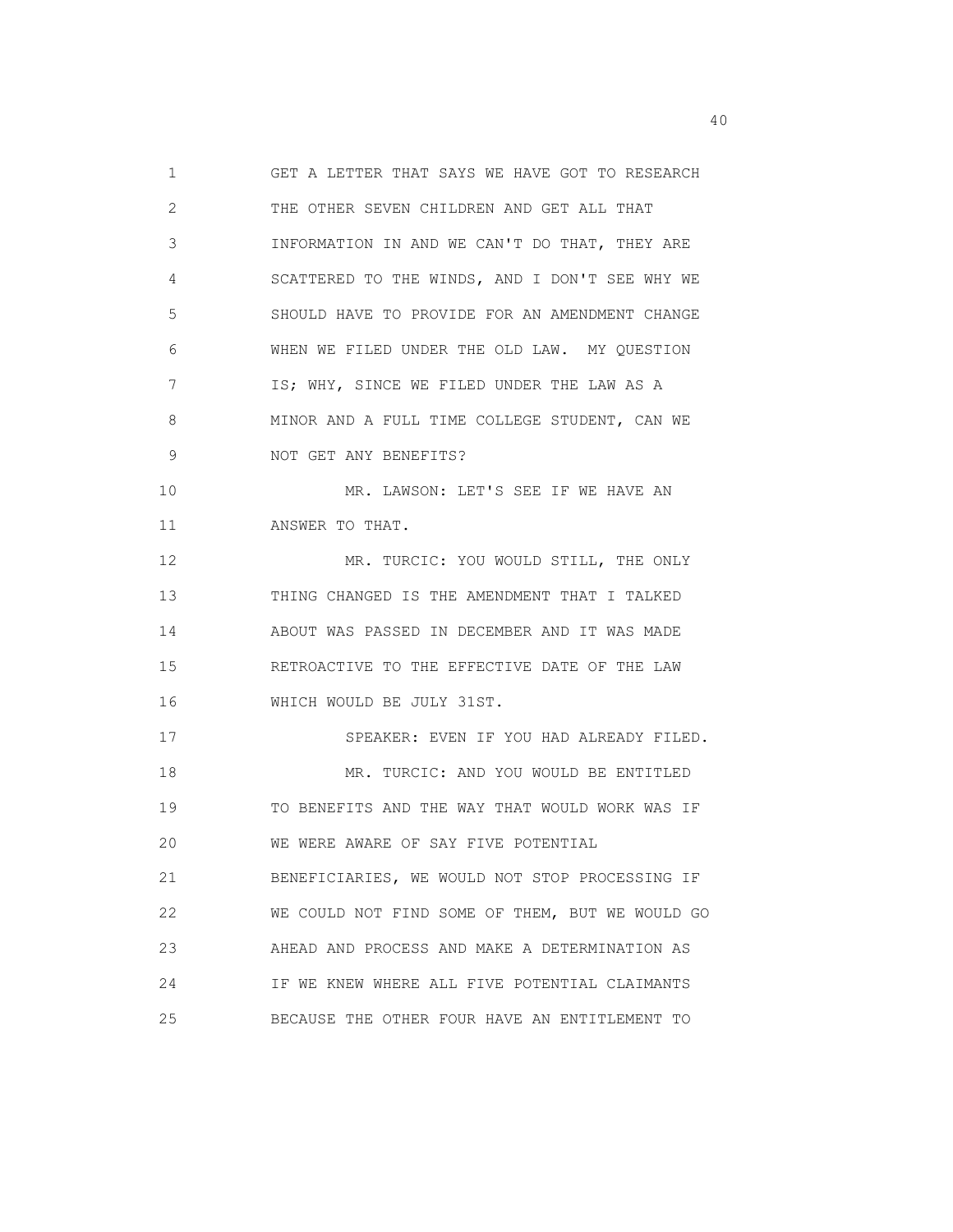1 AN EQUAL SHARE.

 2 SPEAKER: THEY DIDN'T WHEN I FILED MY 3 CLAIM. 4 MR. TURCIC: I'M SAYING BUT THE LAW WAS 5 MADE RETROACTIVE TO JULY 31ST. 6 SPEAKER: MY CLAIM WENT IN ON JULY 31ST. 7 MR. TURCIC: I UNDERSTAND THAT, BUT THE 8 LAW CHANGED. THERE WERE A LOT OF PEOPLE WHO 9 WERE NOT ELIGIBLE BECAUSE THEY WERE NOT MINORS 10 AT THE TIME THEY LOST THEIR PARENTS AND THAT 11 WAS THE SINGLE BIGGEST ISSUE THAT WE HEARD WHEN 12 WE WENT AROUND THE COUNTRY IN THESE HEARINGS. 13 SPEAKER: AND I'M ON THE OTHER SIDE OF 14 THE FENCE. 15 MR. TURCIC: AND THEN CONGRESS CHANGED 16 THAT IN DECEMBER TO DO AWAY WITH THE AGE 17 REQUIREMENT SO THAT A SURVIVOR, A SURVIVING 18 CHILD, DID NOT HAVE TO BE UNDER THE AGE OF 19 EIGHTEEN IN ORDER TO BE ELIGIBLE FOR BENEFITS 20 UNDER THE ACT. 21 SPEAKER: BUT I WAS AND NOW I'M NOT 22 GOING TO GET ANYTHING. 23 MR. LAWSON: LET ME JUST ASK A QUESTION 24 OF MR. TURCIC. IF THERE ARE OTHER PEOPLE IN 25 THE ROOM WHO ARE IN THE SAME SITUATION, WHAT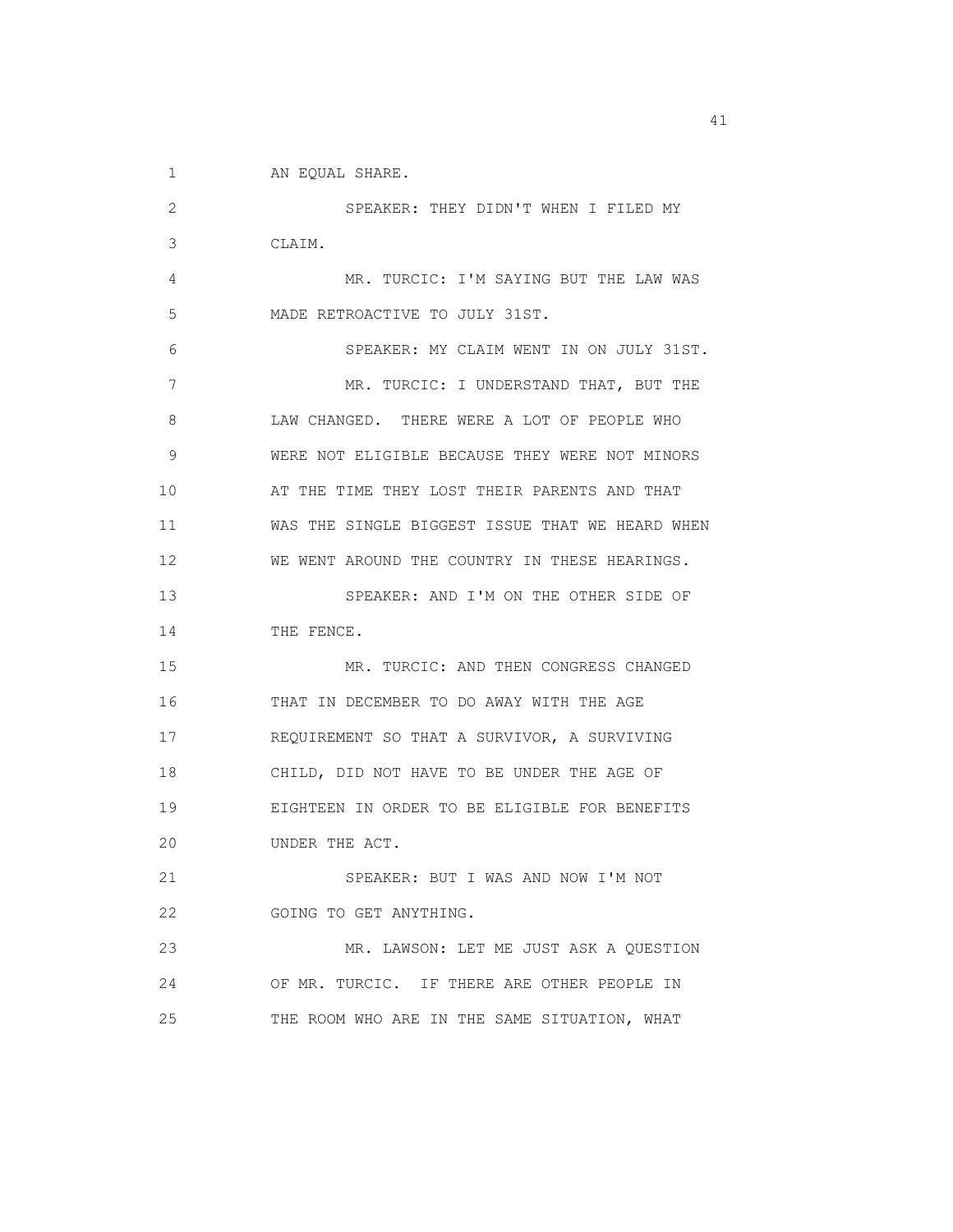1 SHOULD THEY DO AT THIS POINT IF THEY FILED THE 2 CLAIM AND THEY DIDN'T GET ANY POSITIVE 3 RESPONSE?

 4 MR. TURCIC: WHAT HAPPENS IS THAT ONCE 5 YOU GET TO THE POINT WHERE WE WOULD BE ISSUING 6 A RECOMMENDED APPROVAL, THEN THE NEXT STEP 7 WOULD BE TO SEND OUT WHAT WE CALL AN EN15 AND 8 THAT EN15 ASKS FOR SPECIFIC INFORMATION 9 RELATIVE TO ANY LAWSUITS THAT HAVE BEEN FILED 10 OR SETTLEMENTS AND ALSO OTHER POTENTIAL 11 CLAIMANTS. IF YOU HAD OTHER SIBLINGS. AND WE 12 WOULD JUST GO AHEAD AND PROCESS AS IF, AND THEN 13 IF YOU COULD SHOW THAT THAT INDIVIDUAL, THE 14 OTHER POTENTIAL CLAIMANT, WAS NOT -- 15 SPEAKER: WHY DOES THAT FALL MY BURDEN? 16 MR. TURCIC: THE PART THAT FALLS ON YOUR 17 BURDEN IS YOU WILL GET YOUR SHARE, IF YOUR 18 CLAIM WAS AWARDED, DID YOU SAY NINE KIDS? 19 SPEAKER: UH-HUH. 20 MR. TURCIC: YOU WOULD GET AN EQUAL 21 SHARE OF THAT. IF FOR SOME REASON SOME OF 22 THOSE OF YOUR OTHER EIGHT SIBLINGS -- 23 SPEAKER: WHO WERE NOT MINORS AT THE 24 TIME THEIR FATHER DIED. 25 MR. TURCIC: WELL, BUT THE LAW DOES NOT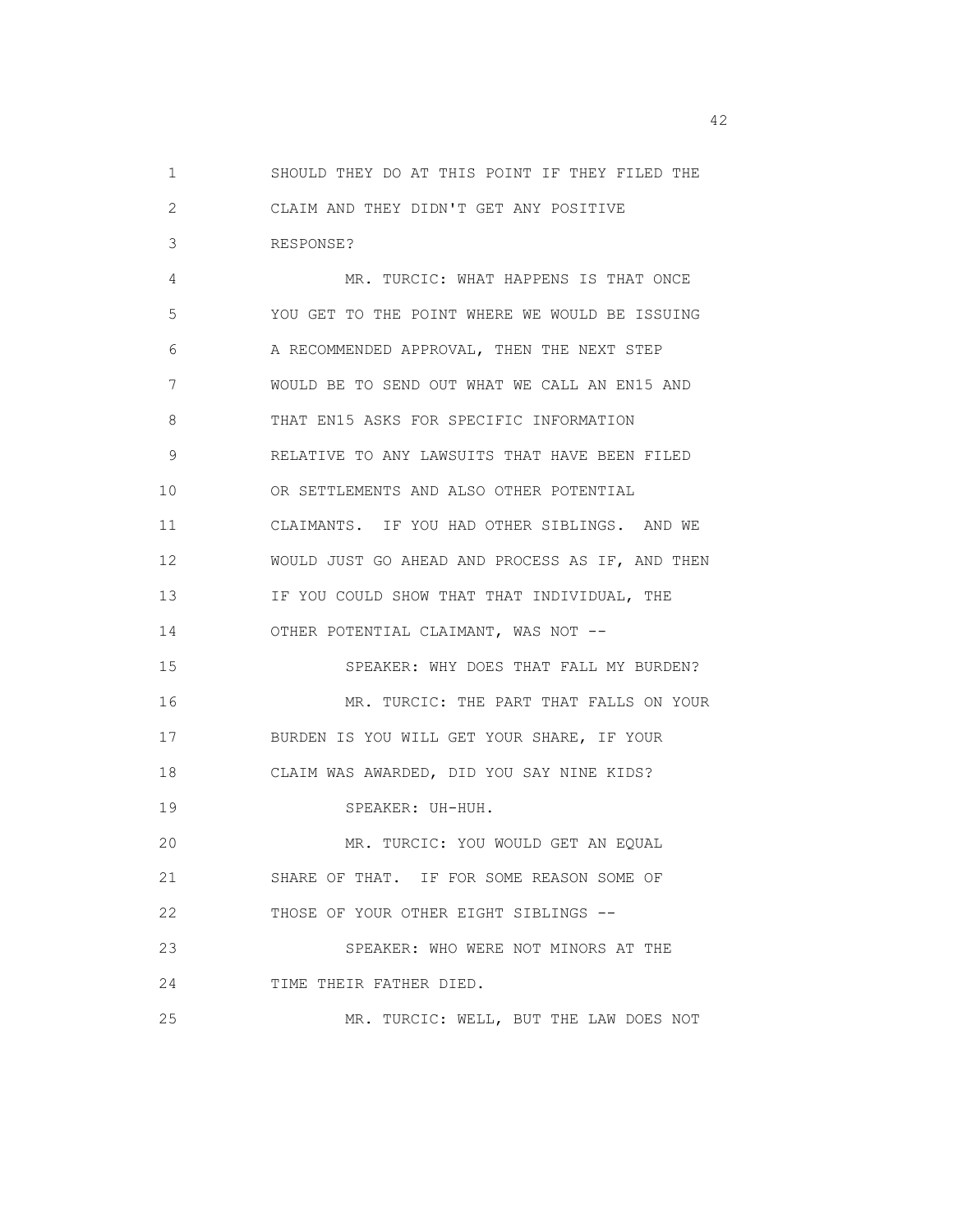1 REQUIRE THAT ANYMORE. THEN IF AT SOME POINT IN 2 TIME WE BECAME AWARE THAT THEY WERE NO LONGER 3 ELIGIBLE, FOR WHATEVER REASON, THEN YOUR SHARE 4 WOULD THEN GO UP, BUT THE LAW PROVIDES FOR 5 SPOUSE TAKES IT ALL OR EQUAL SHARE AMONG ALL 6 CHILDREN. 7 MR. LAWSON: TOMORROW WHAT SHOULD SHE 8 DO? 9 MR. TURCIC: THERE IS NOTHING THAT SHE 10 NEEDS TO DO. 11 SPEAKER: NO, IT'S JUST SETTING THERE 12 AND THAT'S WHAT THE LETTER SAID THAT I GOT FROM 13 YOU ALL. IS THAT NOTHING WILL BE DONE UNTIL I 14 CAN PROVIDE INFORMATION CONCERNING ALL OF MY 15 FATHER'S CHILDREN. WHY DOES THAT FALL MY 16 BURDEN? I WAS A MINOR, I WAS A CHILD, MY 17 FATHER DIED, I NURSED HIM UNTIL HE DIED AND YET 18 MY CLAIM IS SITTING DOING NOTHING. 19 MR. TURCIC: WE WILL LOOK INTO THAT, BUT 20 LIKE I'M SAYING, WHAT THE PROCESS IS IS THAT IF 21 WE BECOME AWARE OF OTHER POTENTIAL CLAIMANTS 22 THAT WE CANNOT FIND, WE WILL GO AHEAD AND 23 PROCESS IT AND GIVE YOU WHATEVER. 24 SPEAKER: NO, THEY ARE NOT. THEY SAID 25 THEY WOULD NOT PROCESS IT UNTIL I CAME UP WITH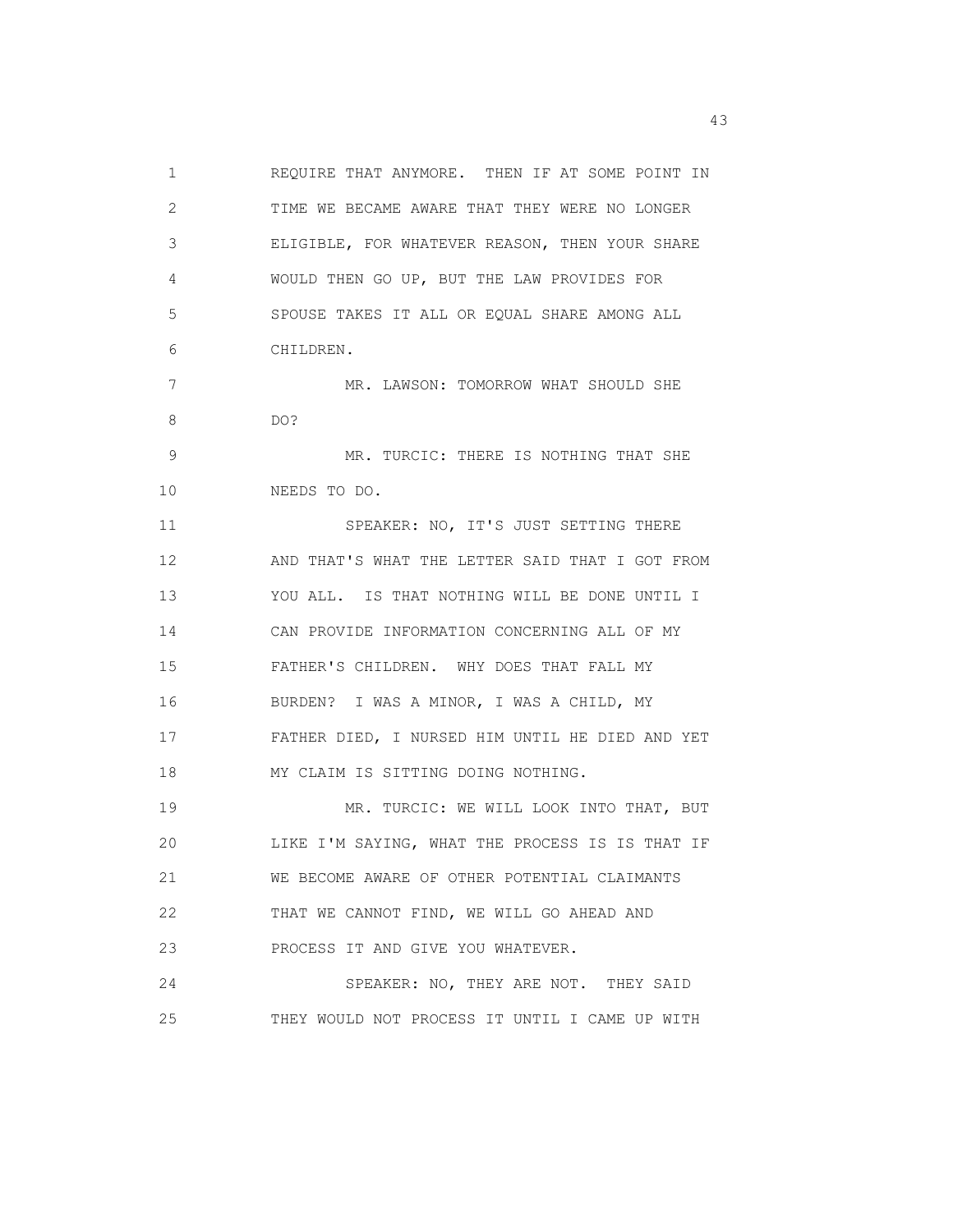1 ALL OF THE INFORMATION.

| 2           | MR. TURCIC: YOU HAVE TO FILL OUT THE            |
|-------------|-------------------------------------------------|
| 3           | FORM SAYING THAT IF THERE WERE OTHER POTENTIAL  |
| 4           | CLAIMANTS. IF YOU SAY NO, YOU HAVE TO PROVIDE   |
| 5           | ACCURATE AND TRUTHFUL INFORMATION. SO ALL YOU   |
| 6           | ARE BEING ASKED FOR IS PROBABLY THE EN15, WHICH |
| 7           | SAYS ARE YOU AWARE OF ANY OTHER POTENTIAL, YOU  |
| 8           | DON'T HAVE TO SAY WHERE THEY ARE. YOU DON'T     |
| $\mathsf 9$ | HAVE TO GET INTO ANY OF THAT, IF YOU DON'T KNOW |
| 10          | THAT.                                           |
| 11          | MR. LAWSON: I WOULD JUST RECOMMEND THAT         |
| 12          | YOU AND OTHER PEOPLE ON AN INDIVIDUAL CASE TO   |
| 13          | TALK TO SOMEBODY AT THIS OFFICE THAT I          |
| 14          | MENTIONED EARLIER.                              |
| 15          | MR. TURCIC: NO, I NEED TO CORRECT THAT.         |
| 16          | IN SITUATIONS LIKE THAT THEY SHOULD NOT BE      |
| 17          | GOING BACK TO THE RESOURCE CENTER ON CASE       |
| 18          | SPECIFIC CLAIMS. THEY NEED TO TALK TO THE       |
| 19          | DISTRICT OFFICE, WHICH HAS THEIR CLAIM          |
| 20          | INFORMATION. THE RESOURCE OFFICE HERE DOES NOT  |
| 21          | HAVE THEIR CLAIM.                               |
| 22          | MR. LAWSON: SO THE DISTRICT OFFICE IS           |
| 23          | JACKSONVILLE?                                   |
| 24          | MR. TURCIC: THAT'S CORRECT.                     |
| 25          | MR. LAWSON: DOES EVERYONE HAVE THE              |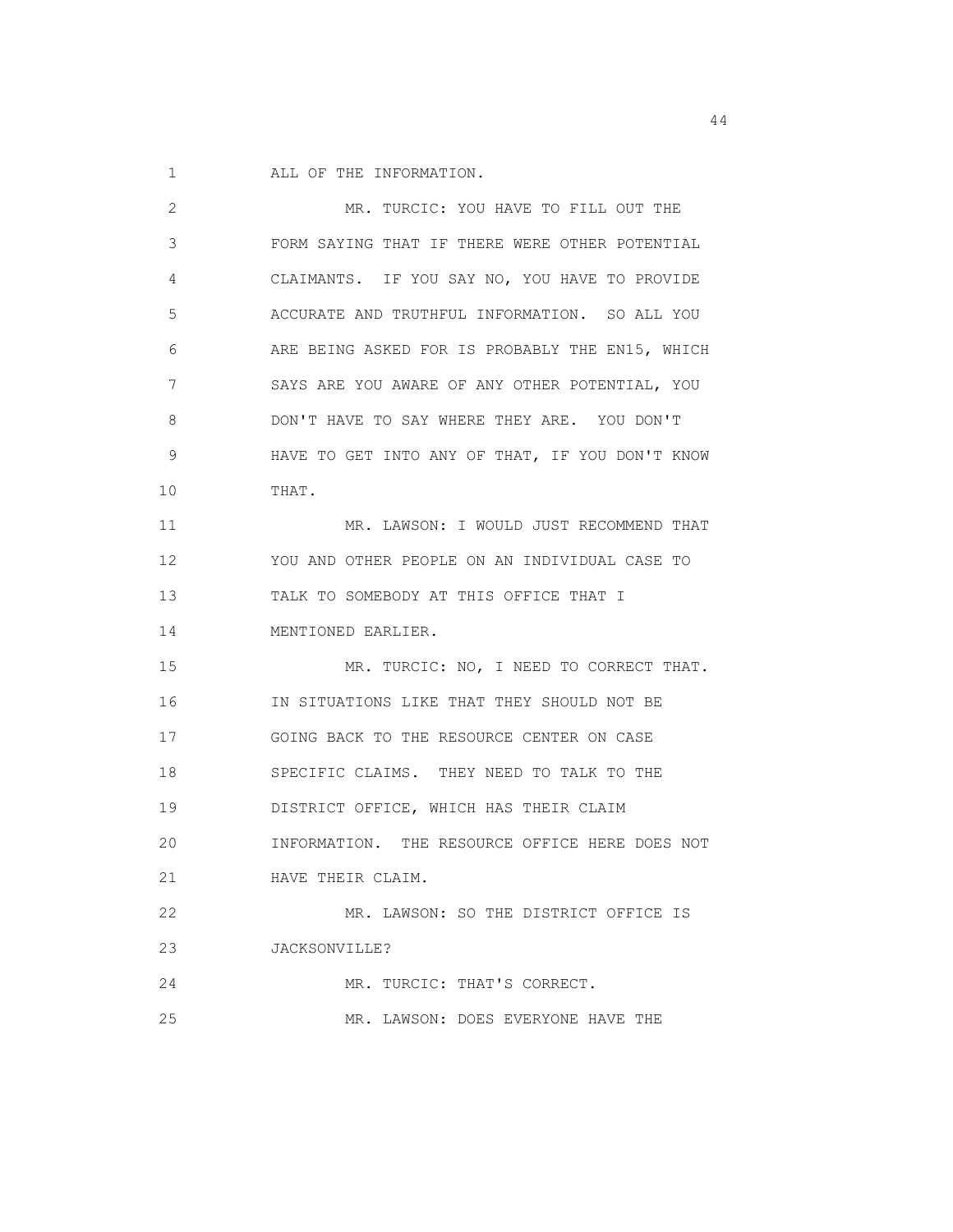1 INFORMATION? IF YOU DON'T HAVE IT, MAKE SURE 2 YOU GET IT BEFORE YOU LEAVE. I'M TRYING TO BE 3 FAIR AND MAKE SURE EVERYONE HAS A CHANCE TO ASK 4 THEIR QUESTION. I'M GOING TO PLEASE ASK YOU TO 5 BE AS CONCISE ON BOTH SIDES AS POSSIBLE. YES, 6 PLEASE, MA'AM.

 7 SPEAKER: YES, I'M FANNIE BALL AND I 8 WORKED AT K-25 AND Y-12. I HAVE FILED MY 9 CLAIMS, I HAVE BEEN TO DIFFERENT DOCTORS AND 10 EVERYTHING. I HAVE RECEIVED DIFFERENT 11 INFORMATION. WHAT I'M VERY MUCH CONCERNED 12 ABOUT, I WAS ONE OF THE PEOPLE THAT SPOKE IN 13 WASHINGTON THAT SENT DR. MICHAELS, SENATOR 14 THOMPSON AND ALL THE REST AND THE DOCTOR THAT 15 THEY HAD THERE AND HE SAID THEN THAT THE BURDEN 16 WOULD NOT BE ON THE EMPLOYEE. THE ONLY THING 17 HE NEEDED TO KNOW WAS WHERE YOU WORKED AT AND 18 HE COULD GO FROM THERE. THAT IS MY FIRST 19 QUESTION. AND I WOULD LIKE TO KNOW, SINCE 20 NIOSH HAS GOTTEN INTO IT, WHAT HAS HAPPENED TO 21 THOSE DECISIONS THAT PRESIDENT CLINTON SIGNED. 22 MS. COOK: I GUESS I DON'T KNOW TO WHAT 23 YOU'RE REFERRING. YOU ARE TALKING ABOUT THE 24 FIRST PART OF THAT WAS YOUR CLAIM. 25 SPEAKER: WHEN IT WAS FIRST PASSED WE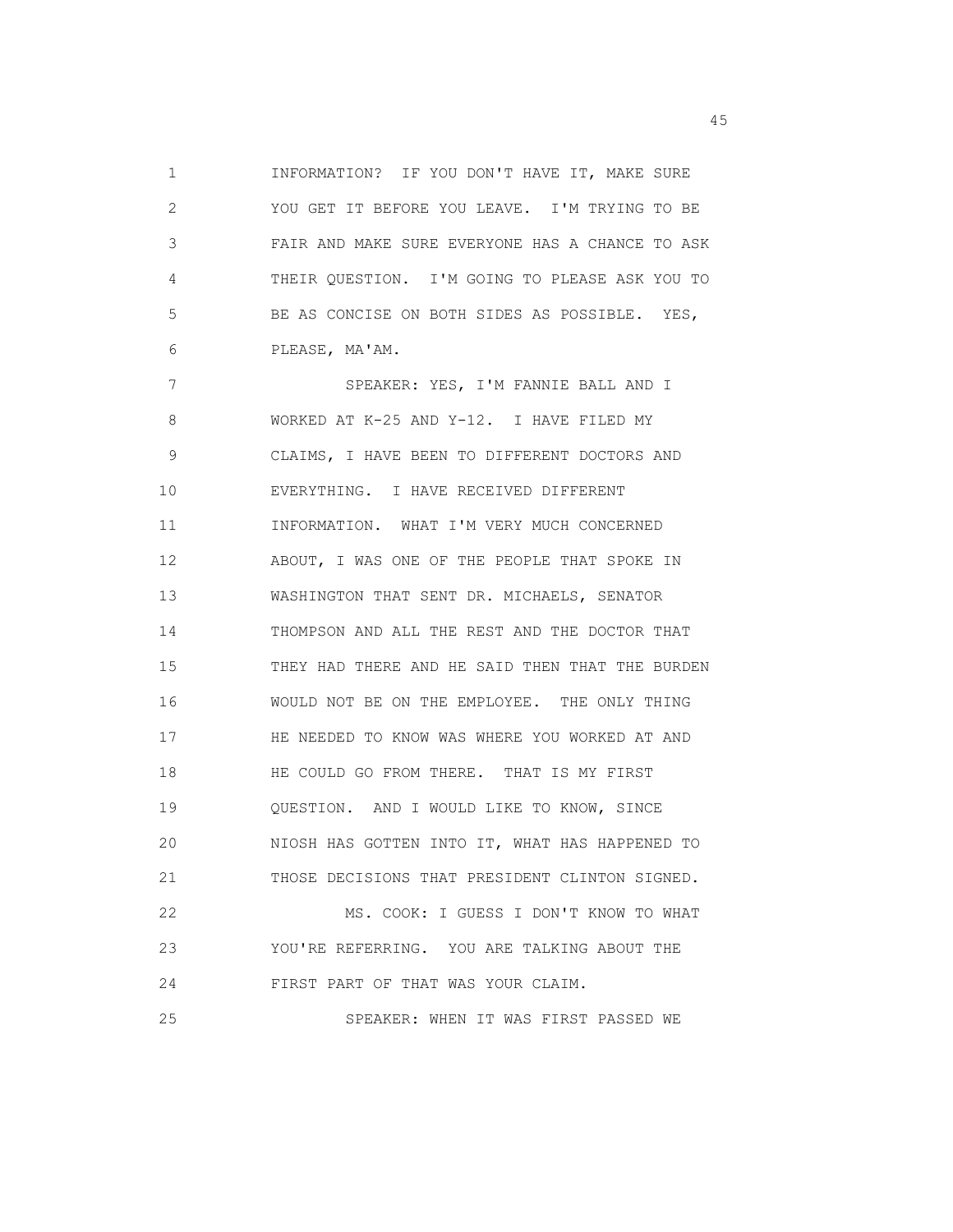1 WENT AND SPOKE IN THE SENATE TO ALL THE 2 OFFICIALS. IT WAS PASSED ON TO RICHARDSON BY 3 DR. MICHAELS. IT WAS PASSED ON TO PRESIDENT 4 CLINTON AND HE SIGNED IT BEFORE HE LEFT OFFICE. 5 AND THIS WAS OUR UNDERSTANDING WHEN WE LEFT 6 WASHINGTON THAT THIS IS THE WAY IT WOULD BE 7 CARRIED OUT. BUT IT HAS BEEN CARRIED OUT 8 ALTOGETHER DIFFERENT. THE SICK PEOPLE, I'M A 9 VERY SICK PERSON AND IF YOU WORK IN A PLACE 10 SIXTEEN AND A HALF YEARS WITH ALL THE CHEMICALS 11 THERE ARE, YOU KNOW YOU ARE INFECTED. EITHER 12 THE DOCTORS HAVE ALZHEIMER'S, OR SOMEONE HAS 13 **IT, BECAUSE THEY ARE FORGETTING TO WRITE OUT**  14 THE REPORTS. AND THEY SAY YOU ALL ARE NOT 15 READING THEM RIGHT. I WANT TO KNOW WHAT IS 16 GOING ON BECAUSE, AS HAS BEEN SAID HERE SEVERAL 17 TIMES, SOME OF US MIGHT NOT LIVE THAT YEAR TO 18 WAIT UNTIL YOU ALL GET THROUGH POKING THROUGH 19 WHAT YOU HAVE ALREADY POKED THROUGH. IT IS 20 TIME NOW TO FACE UP. I JUST GOT BACK FROM 21 RUSSIA, EVEN OVER THERE THEY HAVE OWNED UP TO 22 THEIR RESPONSIBILITIES AND I CANNOT SEE WHY WE 23 CANNOT OWN UP TO OURS. YOU ALL KNOW WE ARE 24 SICK, WE ARE DESERVING. THANK YOU VERY MUCH. 25 MR. LAWSON: IS THERE A BRIEF RESPONSE?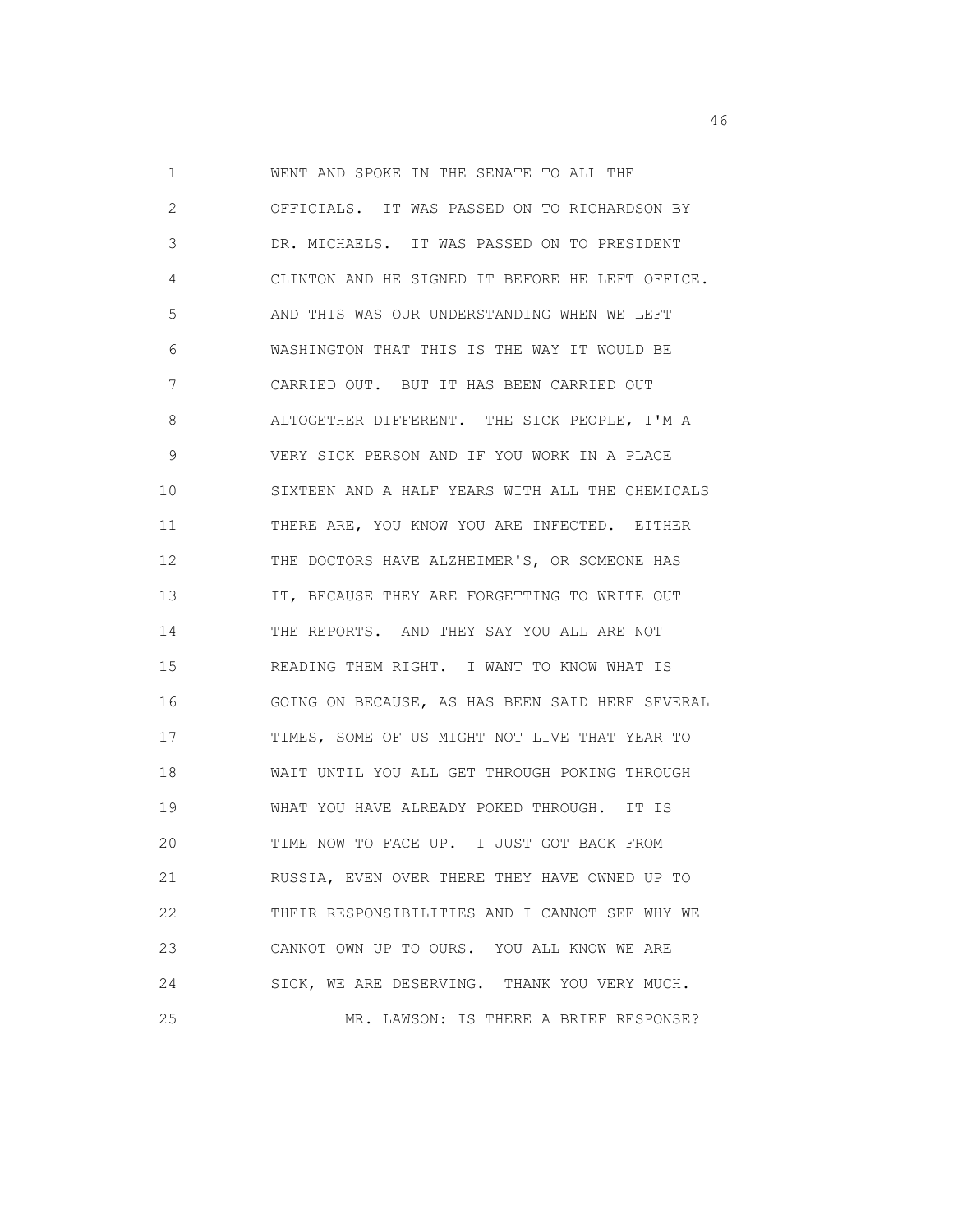1 SPEAKER: I DON'T NEED A RESPONSE. 2 MR. LAWSON: THIS NEXT LADY OVER HERE 3 PLEASE. 4 SPEAKER: MY NAME IS JANINE ANDERSON, I 5 LIVE IN MARYVILLE, TENNESSEE. I'M A FORMER 6 ADMINISTRATIVE ASSISTANT AT THE K-25 SITE WHERE 7 I WORKED IN THE PAYROLL AND THE ADMINISTRATIVE 8 OFFICES. THE THOUSAND ONE BUILDING AND ALSO 9 THE THOUSAND SEVEN. I HAVE DONE A LOT OF WORK 10 FOR THE PAST FOUR TO FIVE YEARS TRYING TO HELP 11 GET THIS LEGISLATION PASSED, GOING BACK AND 12 FORTH TO WASHINGTON WITH ONE OF THE HEALTH 13 GROUPS HERE IN OAK RIDGE, COALITION FOR HEALTHY 14 ENVIRONMENT. I HAVE A COUPLE OF ISSUES THAT I 15 WOULD LIKE TO ASK THE PANEL QUESTIONS ON. 16 FIRST OF ALL, I WOULD LIKE TO REFER TO THE 17 MARCH 31, 2000 NATIONAL ECONOMIC COUNCIL REPORT 18 AND I WANT TO KNOW IF ANY OF YOU HERE ARE 19 FAMILIAR WITH THAT REPORT. 20 MS. COOK: YES. 21 MR. TURCIC: I WAS ON THAT REVIEW. 22 SPEAKER: ARE YOU PETER? BECAUSE I CAME 23 IN LATE. 24 MR. TURCIC: YES. 25 SPEAKER: MY MAIN QUESTION WOULD BE WHAT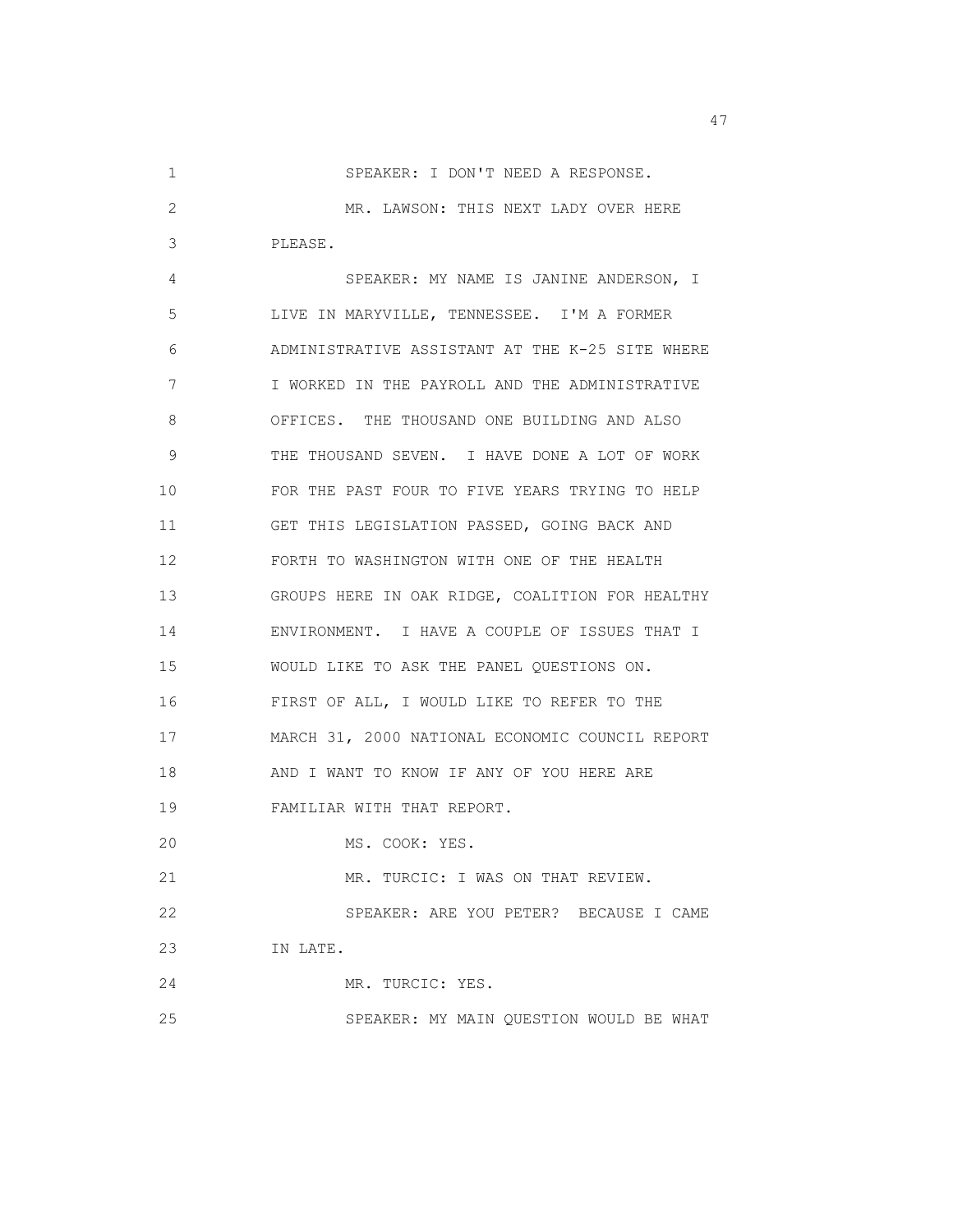1 PART OF THIS REPORT DID YOU NOT UNDERSTAND 2 WHERE IT STATES THROUGH ITS ENTIRETY THAT THE 3 SUBTITLE D OR THE MAJOR NUMBER OF EXPOSED 4 WORKERS UNDER THE TOXIC SUBSTANCES THAT IT 5 WOULD NOT BE APPROPRIATE TO APPLY THE STATE 6 WORKERS COMPENSATION TO THE ILLNESSES THAT 7 THESE PEOPLE HAVE DEVELOPED AS A RESULT OF 8 THEIR EXPOSURES AT ALL THE FACILITIES ACROSS 9 THIS COUNTRY. IT IS VERY CLEAR TO ME AFTER 10 STUDYING THIS REPORT OVER THE PAST YEAR THAT 11 THIS REPORT THAT WAS WRITTEN AND FROM DR. DAVID 12 MICHAELS AND IT WAS ASKED TO BE DONE BY THE 13 PRESIDENT AND TASKED TO THE NATIONAL ECONOMIC 14 COUNCIL INDICATES THAT THE STATE WORKERS COMP, 15 BECAUSE OF REASONS YOU MUST KNOW, WILL NOT 16 WORK. 17 MS. COOK: SUBTITLE D IS ACTUALLY DOE'S

 18 PART OF IT. YES, I HAVE READ THE REPORT AND 19 I'VE ALSO READ THE LEGISLATION AND I ALSO KNOW 20 WHAT BOX I'M IN. AND THE LEGISLATION SAYS MY 21 JOB IS TO ASSIST PEOPLE THAT APPLIED FOR STATE 22 WORKERS COMP. WE HAVE LOOKED AT ALL THE 23 COMMENTS WE HAVE GOT ON OUR INITIAL RULE. I 24 THINK AS SOON AS IT COMES OUT HERE, OF COURSE 25 WE'RE IN THE LAST STAGES OF IT, I THINK THAT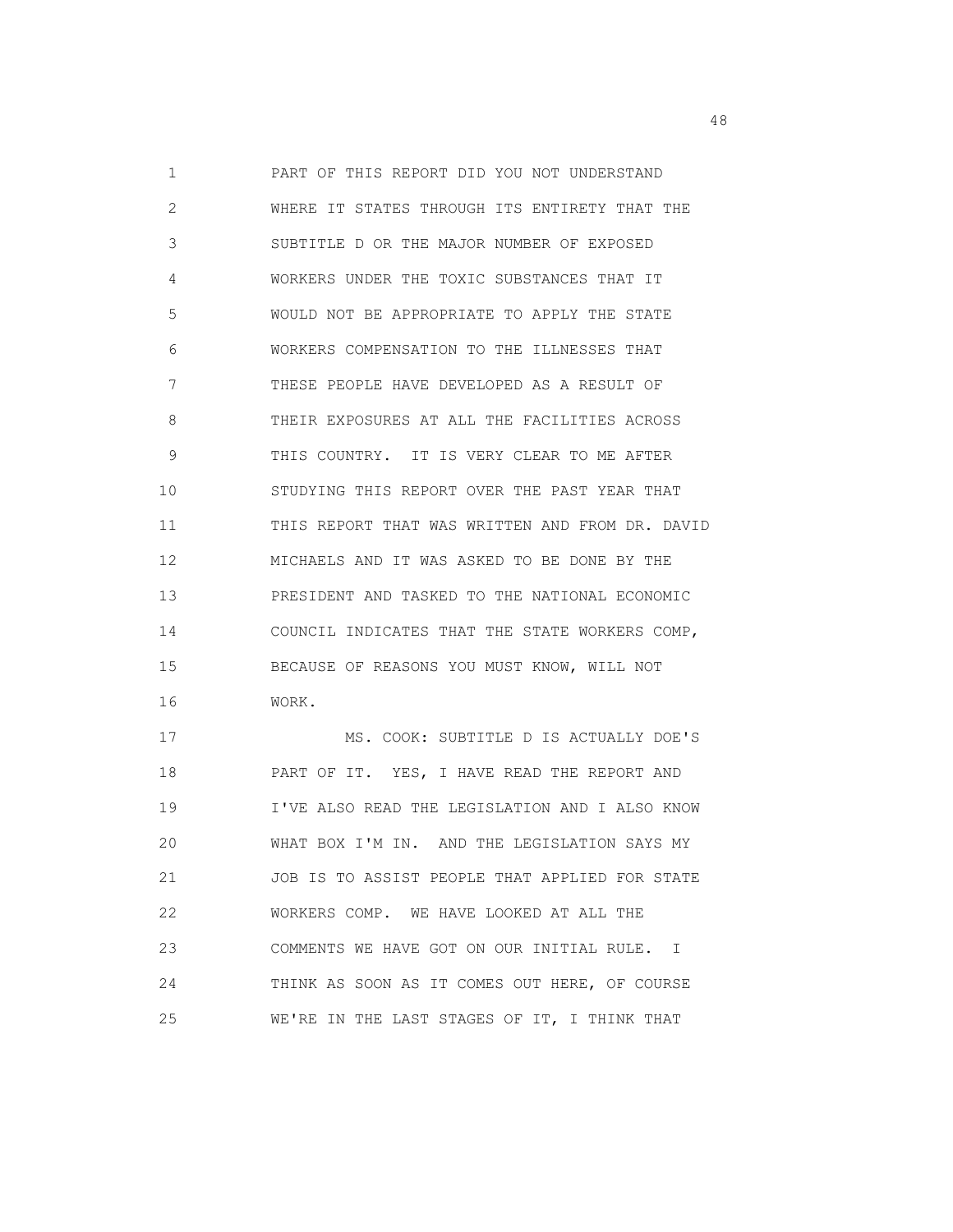1 EVERYONE WILL BE PLEASED ABOUT HOW WE ARE 2 MOVING FORWARD WITH THE PHYSICIANS PANEL AND 3 HOW WE'RE DOING JUDGMENTS AND TRYING TO USE 4 SOME UNIFORM STANDARD TO LOOK AT HOW WE JUDGE 5 THE ILLNESSES THAT ARE OUTSIDE THE SPECIAL 6 ILLNESSES, THE OTHER TOXIC ILLNESSES. BUT THE 7 FACT OF THE MATTER IS THEN WHAT HAPPENS IS IT 8 ROLLS TO STATE WORKERS COMP. AND AGAIN THAT IS 9 SOMETHING THAT WE WILL HAVE TO TALK ABOUT WITH 10 AMENDMENTS TO THE LEGISLATION IF THAT IS NOT 11 WHERE PEOPLE WANTED TO GO, BUT IN FACT, 12 SUBTITLE D SAYS ASSIST PEOPLE TO APPLY FOR 13 STATE WORKERS COMP.

 14 SPEAKER: I WOULD LIKE TO COMMENT THAT 15 APPROXIMATELY NINETY TO NINETY-FIVE PERCENT OF 16 THE AFFECTED WORKERS IN THIS COUNTRY WOULD FALL 17 UNDER SUBTITLE D UNDER THE TOXIC EXPOSURE PART 18 OF THIS LEGISLATION AND THEY WILL NOT RECEIVE 19 COMPENSATION UNDER STATE WORKERS COMPENSATION. 20 THAT IS A TOTALLY ADVERSARIAL PROCESS AND, AS 21 YOU KNOW FROM STUDYING THE NEC REPORT, IT WILL 22 NOT WORK AND THAT IS MY LAST COMMENT ON THAT. 23 THE LEGISLATION, IN MY MIND, WILL HAVE TO BE 24 TOTALLY REWRITTEN TO COVER THE LARGEST GROUP OF 25 AFFECTED WORKERS. THE SECOND THING I WOULD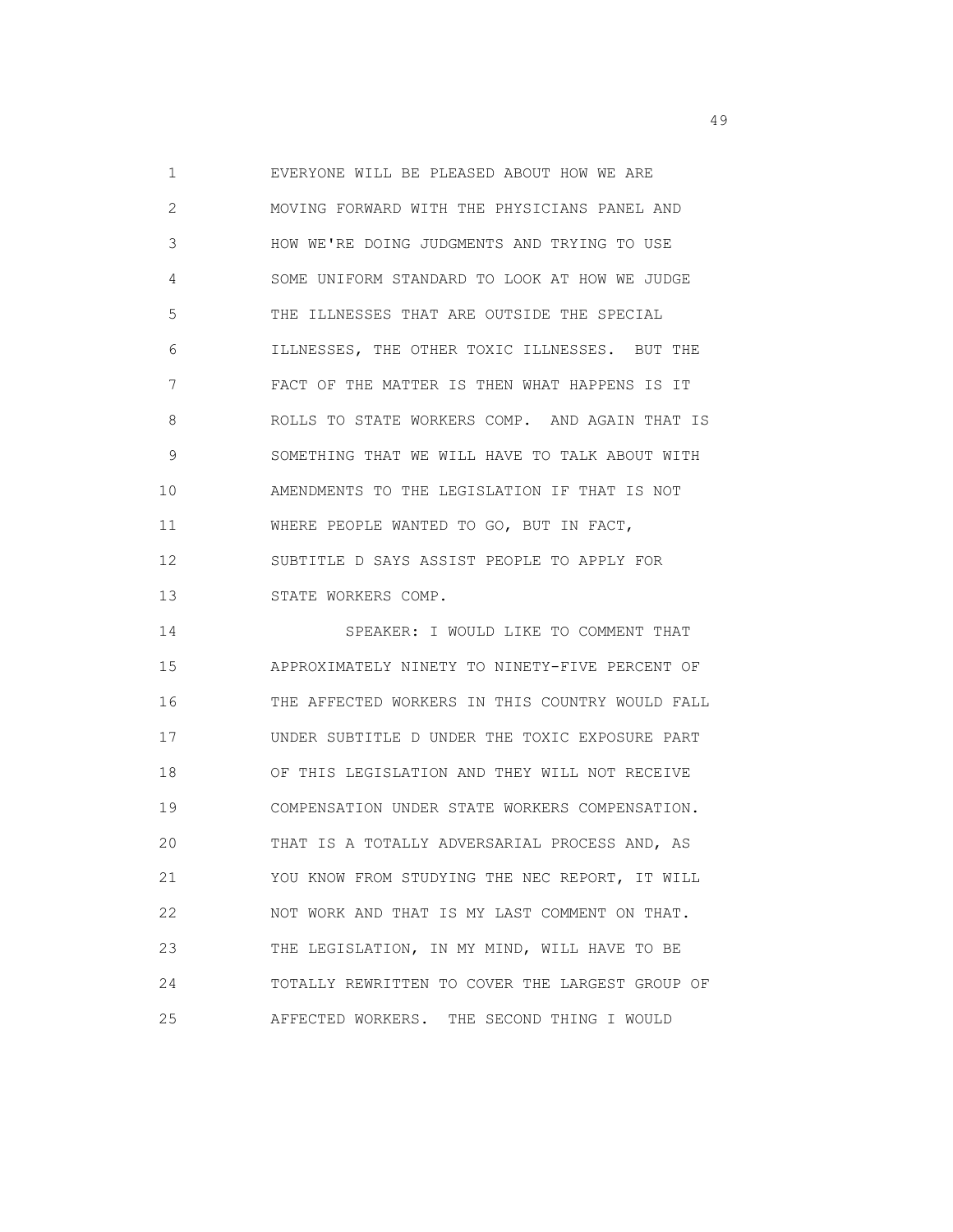1 LIKE TO COMMENT IS VERY CRITICAL AND IT IS 2 REGARDING DOSE RECONSTRUCTION AT THE OAK RIDGE 3 FACILITIES. AND I WOULD LIKE TO QUOTE A LETTER 4 DATED OCTOBER 11, 1991. IT IS ON MARTIN 5 MARIETTA LETTERHEAD AND IT IS ADDRESSED TO 6 DR. D.L. CRAGLE, (PHOENETIC) WHO AT THAT TIME 7 WAS THE DIRECTOR OF THE CENTER FOR 8 EPIDEMIOLOGIC RESEARCH HERE IN OAK RIDGE. IT 9 IS SIGNED BY FRED R. MYNATT, WHO WAS THE VICE 10 PRESIDENT OF COMPLIANCE, EVALUATIONS AND 11 POLICY. IT SAYS; DEAR DR. CRAGLE, IT IS OUR 12 UNDERSTANDING THAT THE WORKER RADIATION 13 EXPOSURE DATA PREVIOUSLY PROVIDED TO THE OAK 14 RIDGE ASSOCIATED UNIVERSITIES BY MARTIN 15 MARIETTA ENERGY SYSTEMS INCORPORATED AND ITS 16 PREDECESSOR, UNION CARBIDE, ARE BEING, AND HAVE 17 BEEN, USED FOR EPIDEMIOLOGICAL STUDIES. RECENT 18 REVIEWS INDICATE THAT THIS DATA MAY NOT TOTALLY 19 OR ACCURATELY REFLECT THE ACTUAL EXPOSURE OF 20 THE INDIVIDUAL. THE DEPARTMENT OF ENERGY, DOE, 21 ORDER ADDRESSING WORKER EXPOSURE CHANGED 22 DRASTICALLY IN 1989 BY REQUIRING THE SUMMATION 23 OF INTERNAL AND EXTERNAL DOSES. PRIOR TO THAT 24 TIME BIOASSAY MEASUREMENTS WERE NOT ASSESSED IN 25 TERMS OF AN INTERNAL DOSE. RESULTS WERE SIMPLY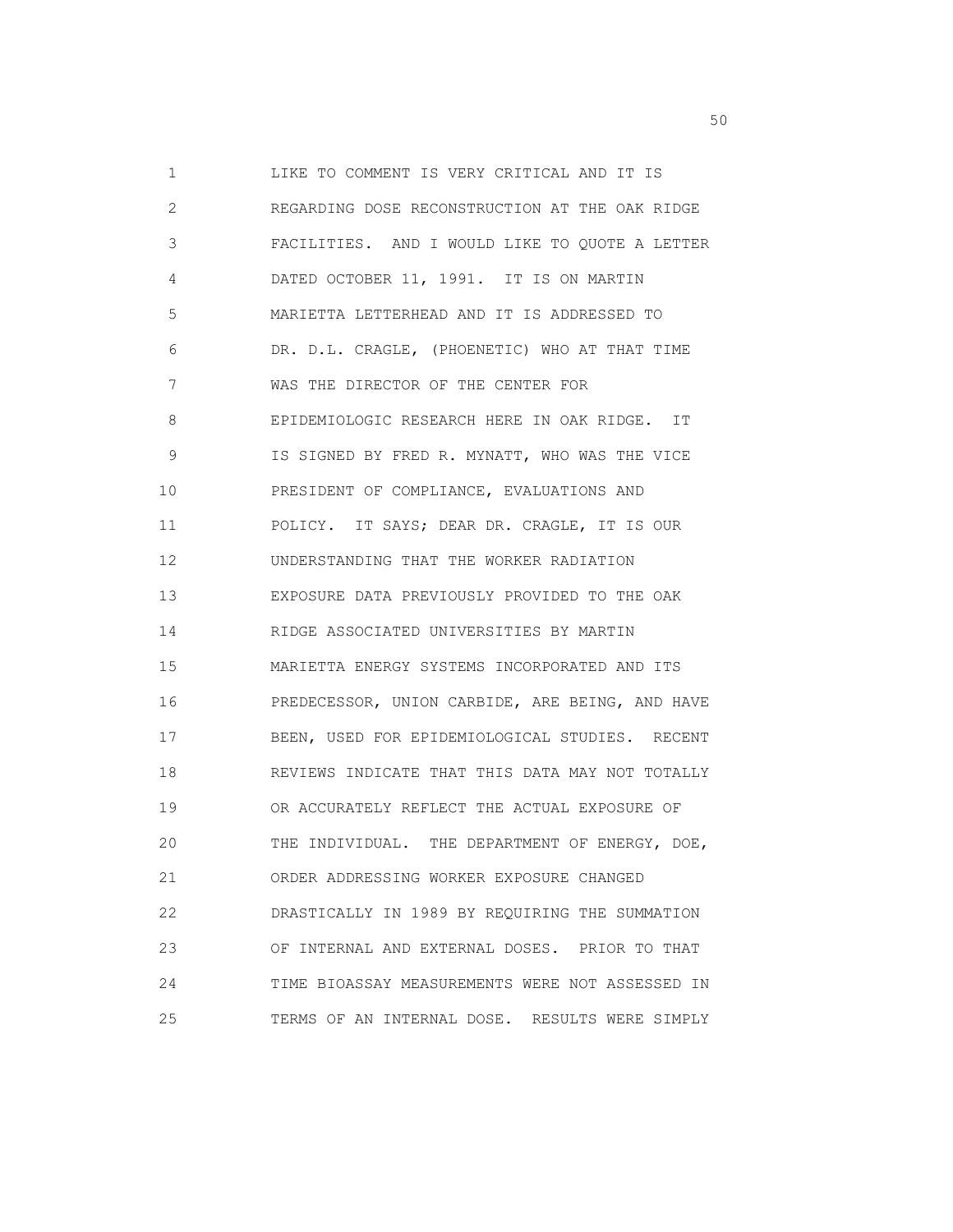1 COMPARED WITH AN ACCEPTABLE VALUE AND NO ACTION 2 WAS TAKEN IF THEY WERE BELOW THAT VALUE. 3 REPORTING OF THESE RESULTS WAS NOT REQUIRED. 4 THE OAK RIDGE NATIONAL LABORATORY HAS BEEN 5 REASSESSING MANY PREVIOUS INTERNAL EXPOSURES IN 6 LIGHT OF THE CURRENT DOE ORDER AND HAS FOUND 7 THAT DATA STORED ON THE HISTORY TAPES PROVIDED 8 TO ORAU MAY BE INADEQUATE FOR DOSE ASSESSMENT. 9 USE OF THE ORIGINAL HARD COPIES OF BIOASSAY 10 RESULTS WAS FOUND TO BE NECESSARY. DATA STORED 11 ON THE HISTORY TAPES PRIOR TO 1989, 12 PARTICULARLY THOSE ASSOCIATED WITH INTERNAL 13 EXPOSURES, WERE FOR COMPLIANCE PURPOSES ONLY 14 AND MAY NOT BE SUFFICIENT FOR DOSE ASSESSMENT. 15 EXTERNAL EXPOSURE DATA ON THESE HISTORY TAPES 16 HAVE RECENTLY BEEN FOUND TO CONTAIN ERRORS, 17 INCORRECT ENTRIES AND TRANSPOSED FIELDS WERE 18 DISCOVERED IN THE DATA BASE. CORRECTIONS TO 19 THESE PROBLEMS ARE CURRENTLY UNDERWAY AT ORNL, 20 K-25 AND Y-12 AND PADUCAH. PORTSMOUTH DOES NOT 21 STORE THEIR HISTORICAL DATA ON THIS TAPE. IN 22 VIEW OF THIS LETTER HERE, IN MY ESTIMATION, ANY 23 DOSE RECONSTRUCTION THAT WOULD BE USED TO 24 ASSESS THE AMOUNT OF RADIATION EXPOSURE FOR THE 25 OAK RIDGE WORKERS WOULD NOT BE ADEQUATE FOR YOU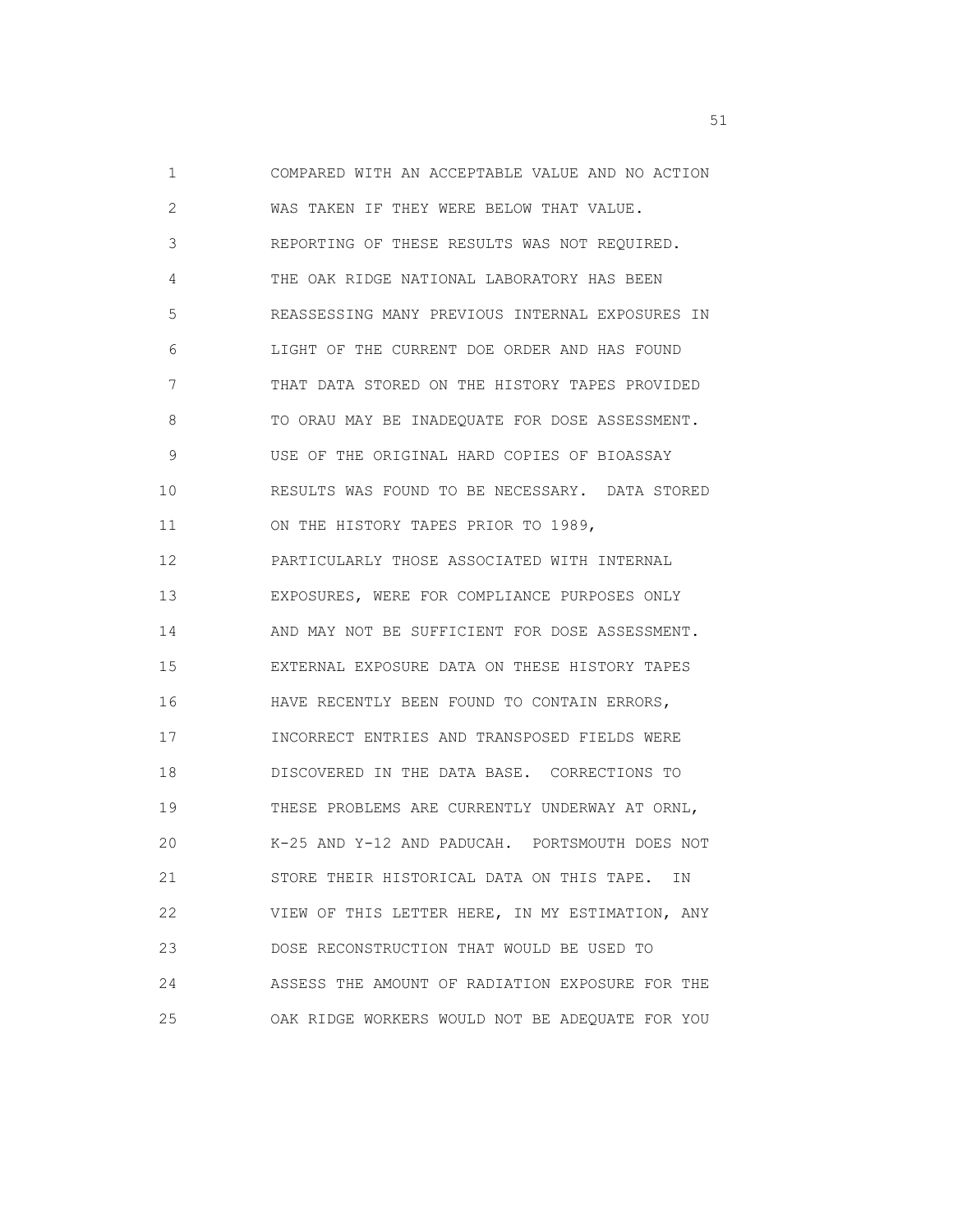1 TO DECIDE WHO GOT A CERTAIN TYPE OF, QUOTE, 2 RADIATION-INDUCED CANCER THAT WOULD BE COVERED 3 UNDER THIS COMPENSATION BILL. THANK YOU. 4 MR. LAWSON: THANK YOU. BEFORE YOU 5 LEAVE, ANYBODY WHO HAS INFORMATION THAT THEY 6 HAVE REFERRED TO, OR DOCUMENTS THAT THEY HAVE, 7 IF THEY COULD, TONIGHT IF POSSIBLE, BUT AS SOON 8 AS POSSIBLE, PROVIDE US WITH A COPY OF THAT AND 9 THAT WILL MAKE THE RECORD THAT MUCH MORE 10 COMPLETE AND SUPPLEMENT WHAT THE STENOGRAPHER 11 IS ABLE TO TAKE. ANY COMMENTS ON THAT? 12 MR. SUNDIN: JUST A BRIEF COMMENT. I 13 UNDERSTAND THE ISSUE THAT WAS RAISED AND THAT 14 IS A CONCERN ABOUT THE QUALITY, COMPLETENESS, 15 ACCURACY OF DOE RECORDS, BUT I WOULD POINT OUT 16 THAT FROM THE STANDPOINT OF WHAT WE DO WITH THE 17 INFORMATION IT IS A STARTING POINT AND WE HAVE 18 TO START SOMEWHERE. AND THE RECORDS SYSTEMS 19 HAVE CHANGED AND THEY VARY FROM SITE TO SITE. 20 BUT OUR JOB IS NOT REALLY A RESEARCH EFFORT SO 21 MUCH AS IT IS AN APPROXIMATION. WE ALSO 22 INVOLVE THE CLAIMANT, WE WILL INTERVIEW 23 COWORKERS, OUR DOSE RECONSTRUCTIONISTS NEED TO 24 GET A PICTURE OF WHAT THE ENVIRONMENT WAS LIKE.

25 WE ALSO ARE AWARE OF DETECTION LIMITS FOR OLDER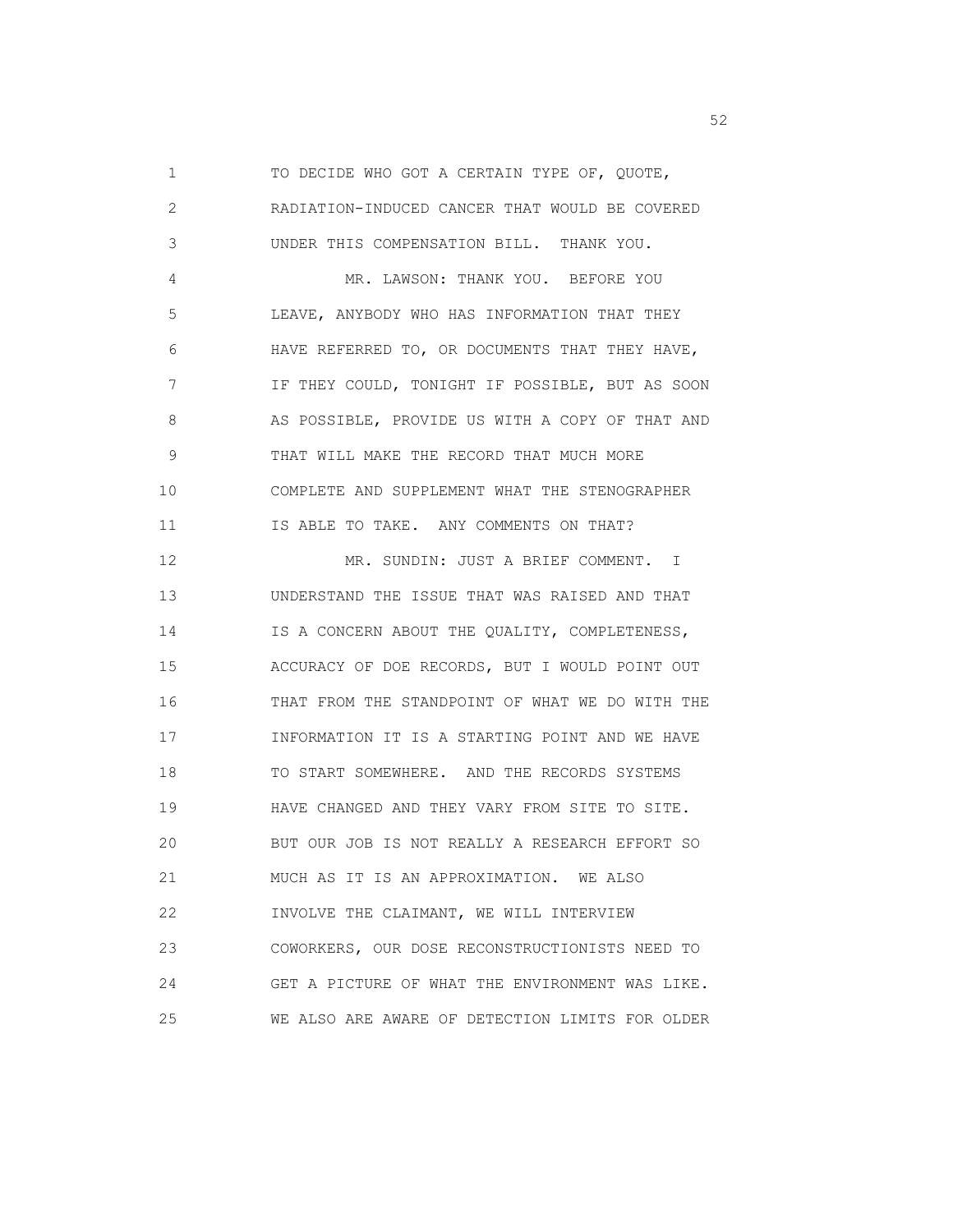1 TECHNOLOGIES, WE CAN IMPUTE MISSED DOSE TO 2 INDIVIDUALS. UNCERTAINTY IN DOSE ESTIMATES 3 FAVORS THE CLAIMANT IN THIS PROGRAM. THE 4 MODELS ARE BUILT THAT WAY SPECIFICALLY TO 5 ACCOMMODATE THE ISSUE THAT YOU RAISED AND THAT 6 IS THAT THERE ARE QUESTIONS ABOUT THE ACCURACY 7 OF SOME OF THIS DATA. 8 SPEAKER: FROM WHAT YOU JUST SAID AS FAR 9 AS THE ESTIMATES WOULD BE IN THE CLAIMANTS' 10 FAVOR, THEN IN MY ESTIMATION, EVERYONE WHO 11 FILES A CLAIM FOR THE RADIATION-INDUCED CANCERS 12 SHOULD BE COVERED BECAUSE YOU HAVE NO PROPER 13 DOSE RECONSTRUCTION FOR THOSE EMPLOYEES. 14 MR. LAWSON: I'D LIKE TO ASK THIS 15 GENTLEMAN TO SPEAK NEXT. BY THE WAY, I SHOULD 16 HAVE MENTIONED THIS EARLIER. I DO HAVE A 17 ROVING MIKE IF THERE IS SOMEBODY WHO IT IS 18 DIFFICULT TO GET UP TO THE MICROPHONE, IF YOU'D 19 LIKE TO SPEAK, JUST RAISE YOUR HAND AND WE CAN 20 BRING A MIKE TO YOU. THIS GENTLEMAN, PLEASE. 21 SPEAKER: THANK YOU. I GOT A COPY FOR 22 EACH ONE OF THE MEMBERS OF THE PANEL WHEN I GET 23 THROUGH, IF IT IS ALL RIGHT TO GIVE TO THEM. 24 MR. LAWSON: PLEASE. 25 SPEAKER: MY NAME IS CURTIS ESKRIDGE AND

the state of the state of the state of the state of the state of the state of the state of the state of the state of the state of the state of the state of the state of the state of the state of the state of the state of t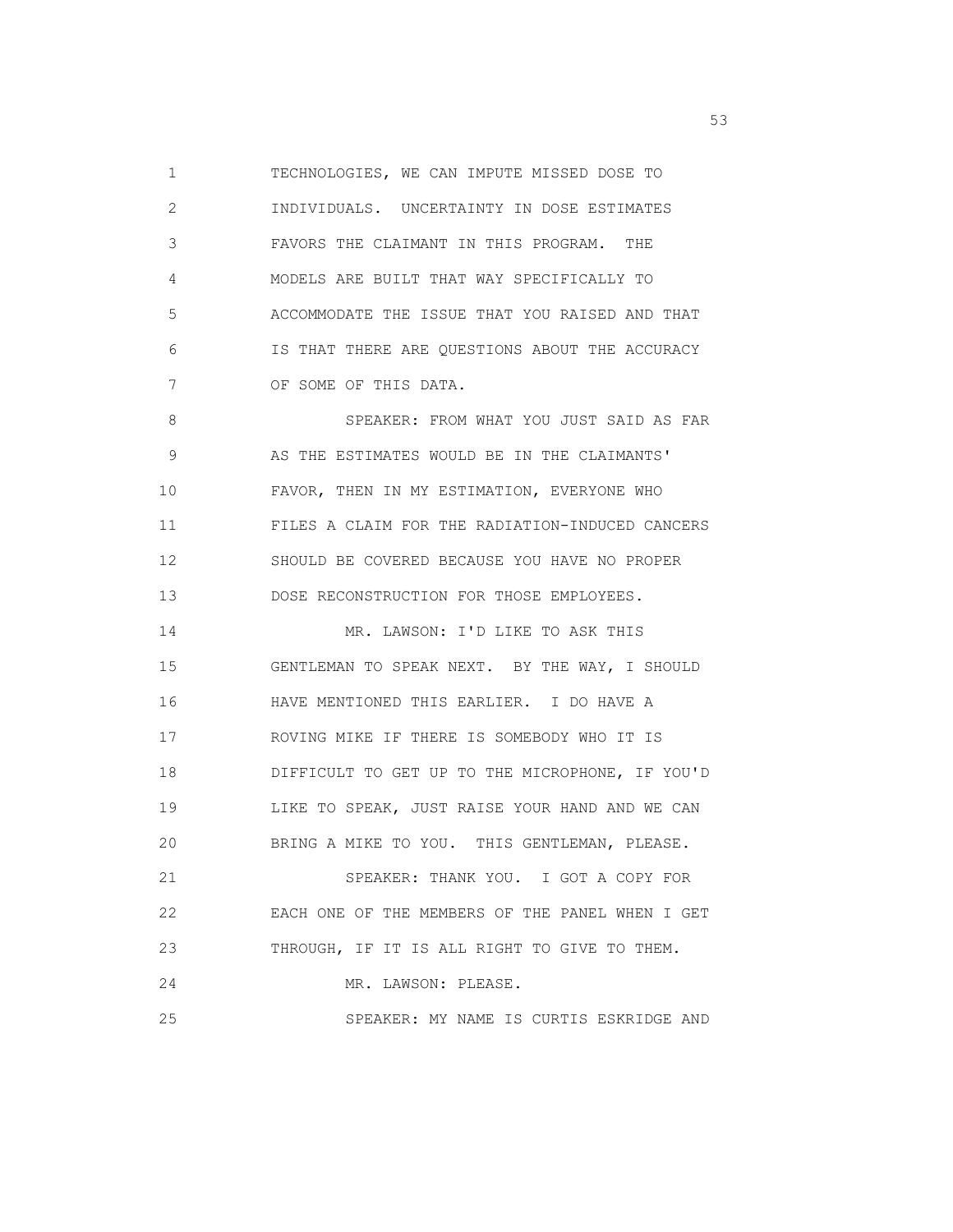1 I WORKED AT K-25 A TOTAL OF TWENTY-SEVEN AND A 2 HALF ACTIVE YEARS. A TOTAL OF THIRTY-FOUR 3 YEARS WITH RETIREMENT. AND I HAD TO COME OUT 4 BECAUSE I WAS ILL WITH KIDNEY DISEASE. I HAD 5 GOTTEN EXPOSURE TO HEAVY METALS AND LOST BOTH 6 MY KIDNEYS WHILE EMPLOYED AT K-25. 7 FORTUNATELY, MY SON AND DAUGHTER, THEY MATCHED 8 AND I RECEIVED A KIDNEY FROM MY SON. AND I WAS 9 EXPOSED TO URANIUM, HEAVY METALS AND I WORKED 10 IN THE PROCESS BUILDINGS AND OTHER BUILDINGS 11 AND A LOT OF TIME WE DID SAMPLING AND I WORKED 12 ALL OVER AND WE DID SAMPLING IN 1423 AND EVERY 13 TIME YOU WOULD DO SAMPLING, EVEN IF YOU WAS 14 CAREFUL AS YOU COULD BE, YOU WOULD ALWAYS GET 15 THIS PUFF OF SMOKE, WHICH WAS CONTAMINATION. 16 AND ALSO THAT AFTER WORKING THERE FOR A WHILE I 17 WAS OVER IN K-33 BUILDING FOR A NUMBER OF 18 YEARS. I WAS A CONTROL ROOM OPERATOR AND I WAS 19 ALSO A BUILDING OPERATOR AND I WAS EXPOSED TO 20 HEAVY METALS AND THEY KEPT ME OUT OF THE 21 BUILDING FOR TWO WEEKS, BUT THE INTENTION WAS 22 TO KEEP ME OUT LONGER. BUT THE WORK FORCE GOT 23 LOW AND I COULD NOT EVEN GO OUT IN THE BUILDING 24 TO GO BACK TO WHERE THEY KEPT THE ROOM WHERE 25 YOU GO TO GET REFRESHMENTS. I HAD TO STAY UP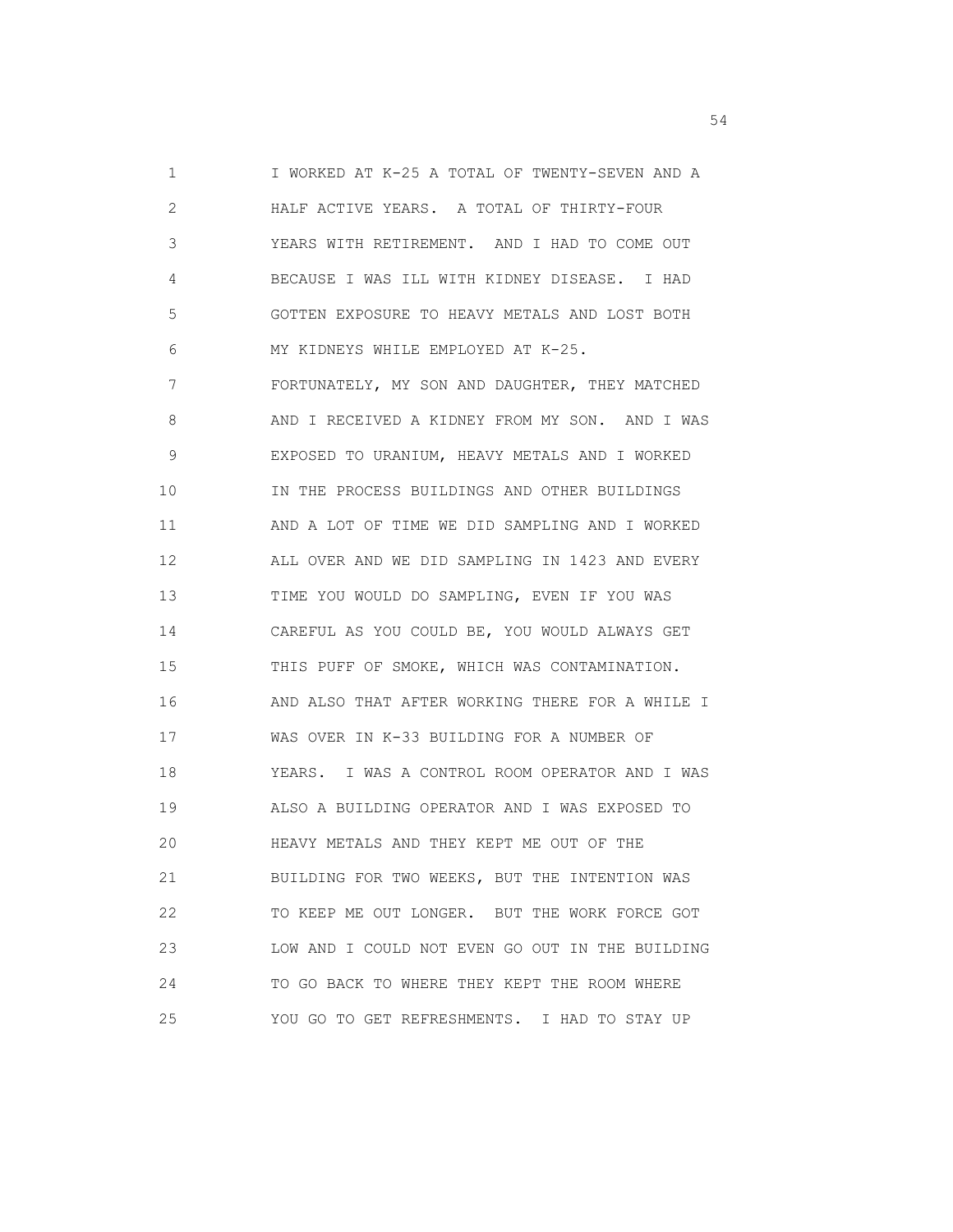1 FRONT. BUT THEN THE WORKLOAD BECAME HEAVY AND 2 THEY CUT THE TIME DOWN TO TWO WEEKS AND I WAS 3 RIGHT BACK OUT THERE IN THE BUILDING AGAIN. 4 AND I WORKED THERE UNTIL BASICALLY UNTIL I 5 RETIRED FROM OUT THERE. BUT MY THING IS THAT, 6 AND I UNDERSTAND THAT THE URANIUM WORKERS 7 COVERED BY RADIATION EXPOSURE COMPENSATION ACT 8 ARE COMPENSATED FOR A KIDNEY AND I DID LOSE 9 BOTH KIDNEYS AND, LIKE I SAY, IF IT HAD NOT 10 BEEN FOR MY CHILDREN, I STILL BELIEVE THAT I 11 WOULD BE ON DIALYSIS TODAY. IF A PERSON HASN'T 12 EVER BEEN ON DIALYSIS OR HADN'T EVER HAD ANY 13 KIND OF KIDNEY FAILURE, I'M GOING TO TELL YOU 14 IT IS A DIFFERENT WORLD TO LIVE IN BECAUSE WHEN 15 IT HAPPENED TO ME I ALWAYS THOUGHT I WAS THE 16 STRONGEST PERSON AROUND, BUT WHEN IT HAPPENED 17 TO ME IT WAS JUST LIKE SOMEBODY PICKED THE 18 WORLD UP AND DROPPED IT ON TOP OF ME. AND 19 RIGHT NOW THERE HADN'T BEEN ANY COMPENSATION 20 FOR IT BECAUSE IT HAD NOT BEEN IN THE ACT OF, 21 I'M HOPING THAT IT WILL BE SIMPLE TO ADD 22 CHRONIC RENAL DISEASE TO THE LIST OF COVERED 23 DISEASES FOR THE LUMP SUM THAT HAS BEEN 24 OFFERED. ALSO TO DO OTHERWISE IS UNFAIR TO THE 25 REST OF US BECAUSE WE ALL HAD A JOB TO DO DOWN

the contract of the contract of the contract of the contract of the contract of the contract of the contract of the contract of the contract of the contract of the contract of the contract of the contract of the contract o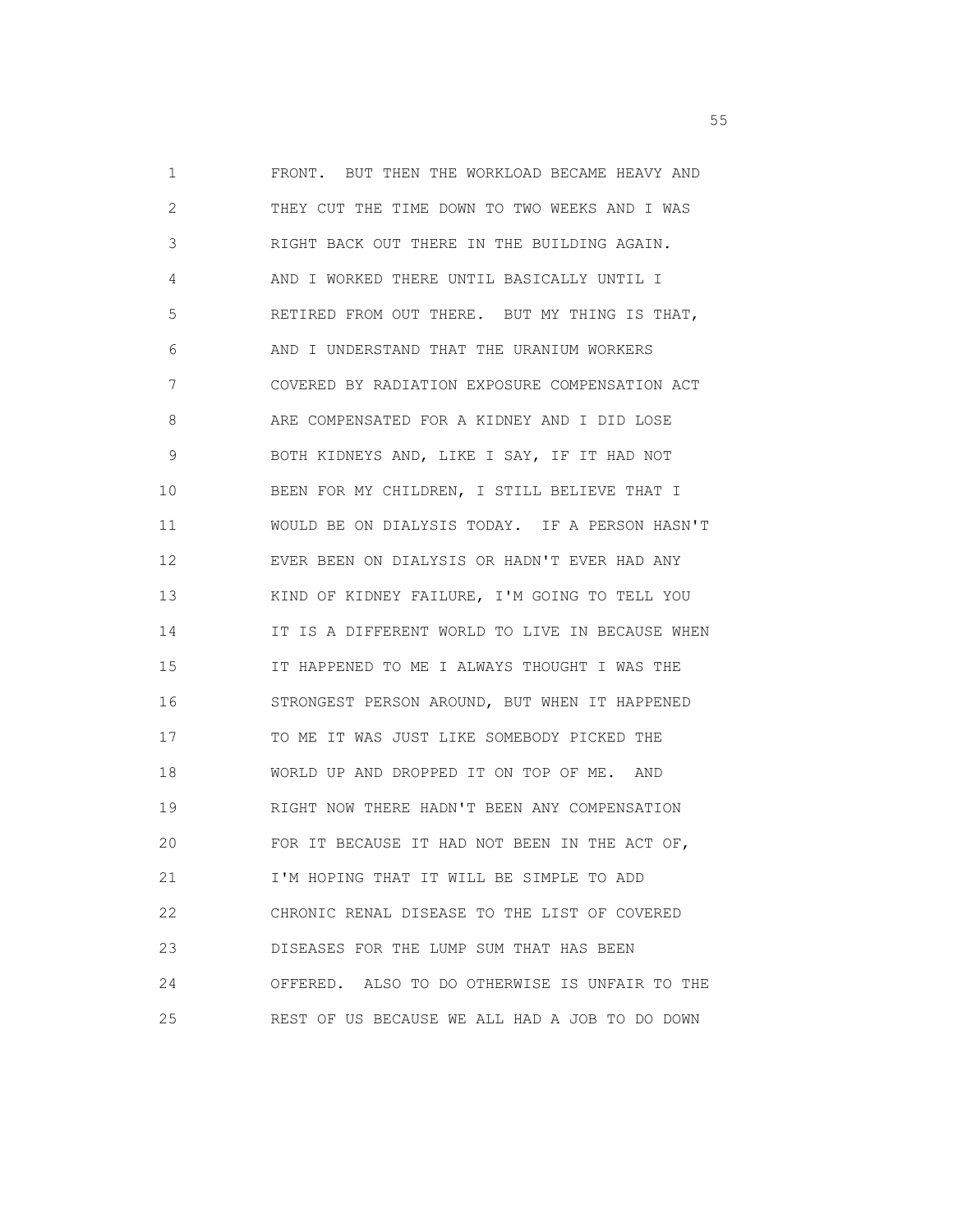1 THERE. AND I THINK, PERSONALLY I THINK THAT I 2 DONE MY JOB WELL BECAUSE IF YOU DIDN'T YOU ARE 3 NOT GOING TO STAY ON THE JOB FOR THIRTY 4 SOMETHING YEARS IF YOU HAVEN'T DONE A GOOD JOB. 5 AND I BELIEVE THAT THIS SHOULD BE ADDED TO THE 6 LIST OF THE DISEASES THAT WE HAVE BECAUSE I 7 KNOW THERE IS OTHER PEOPLE THAT HAS HAD KIDNEY 8 FAILURE. AS A MATTER OF FACT, I SEE ONE OF MY 9 COWORKERS SITTING OVER THERE IN THE CORNER, 10 JAMES HUGHES, THAT SINCE I HAVE BEEN GONE HAS 11 LOST HIS KIDNEYS. AND ALL WE ARE ASKING FOR IS 12 THE GOVERNMENT OR CONGRESS CAN FIT IT IN THEIR 13 PROGRAM TO TAKE CARE OF THIS FOR THE REST OF 14 US. I URGE CONGRESS TO ADD THIS TO COVER THE 15 DISEASES THAT WE MIGHT INCUR DOWN THERE. I 16 DON'T HAVE ANY REGRETS OF WORKING THERE BECAUSE 17 IT WAS A JOB THAT TOOK CARE OF MY FAMILY AND I 18 WOULD JUST LIKE TO BE ABLE TO SAY, HEY, THEY 19 THOUGHT ABOUT THE ONES THAT LOST KIDNEYS AS 20 WELL AS THE OTHER DISEASES. THANK YOU. 21 MR. LAWSON: THANK YOU, SIR. DON'T 22 FORGET TO HAND IN THAT, IF YOU WOULD PLEASE. 23 YES, SIR, PLEASE. 24 SPEAKER: YES, SIR, I'M JERRY TUDOR AND

25 I WOULD LIKE TO THANK CONGRESSMAN WAMP'S OFFICE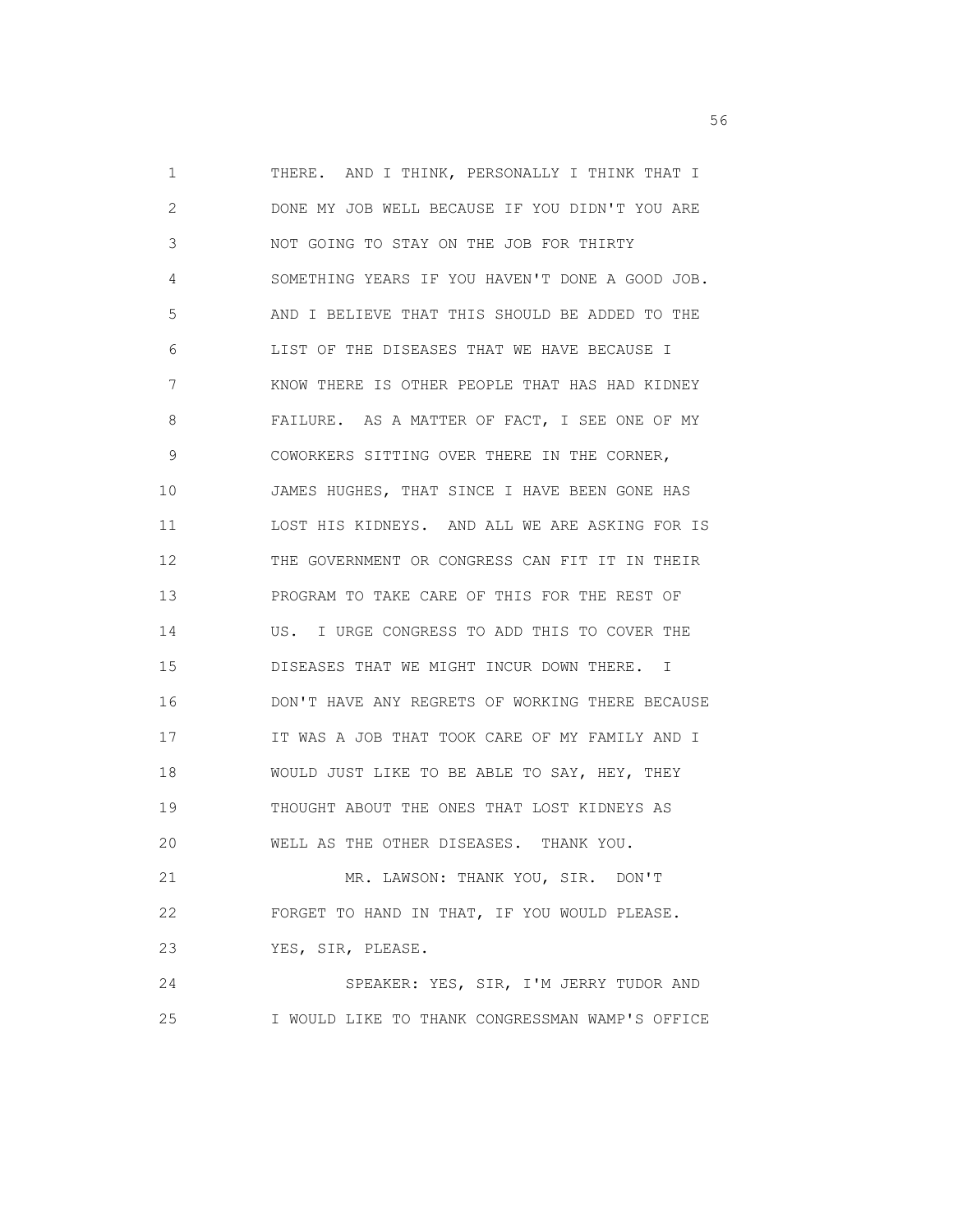1 FOR HAVING YOU ALL HERE TONIGHT. MY QUESTION 2 WOULD GO TO NIOSH. WHEN CONGRESS PASSED THIS 3 BILL THEY STATED THAT NINETY-EIGHT PERCENT OF 4 THE CANCERS WERE CAUSED AT BELOW TODAY'S 5 STANDARDS, SAFE STANDARDS I BELIEVE IS THE 6 WORDS THEY USED. HOW CAN A DOSE 7 RECONSTRUCTION, ARE YOU GOING TO COMPENSATE 8 PEOPLE IF THEY ARE BELOW SAFE STANDARDS? 9 MR. SUNDIN: WELL, SURE, IF THE DOSE 10 RECONSTRUCTION AND THE TYPE OF CANCER AND WHEN 11 THE CANCER ORIGINATED LEADS TO A PROBABILITY 12 CAUSATION OF FIFTY PERCENT OR GREATER, THEN THE 13 FACT THAT THOSE EXPOSURES WERE AT WHAT WAS 14 REGARDED AS SAFE LEVELS REALLY HAS NO BEARING 15 ON THIS COMPENSATION DECISION. 16 SPEAKER: YEAH, BUT WHAT YOU PUT INTO 17 YOUR PROGRAM ON THE COMPUTER PROGRAM IS 18 DETERMINED BY WHAT RECORDS YOU RECEIVE FROM 19 DOE, IS THAT NOT RIGHT? 20 MR. SUNDIN: IN PART. 21 SPEAKER: IF YOU ARE GOING BY THEIR 22 STANDARDS, HOW CAN CONGRESS SAY NINETY-EIGHT 23 PERCENT OF THE CANCERS WERE CAUSED BY BELOW 24 SAFE STANDARDS? 25 MR. SUNDIN: DOE RECORDS, WE WOULD TAKE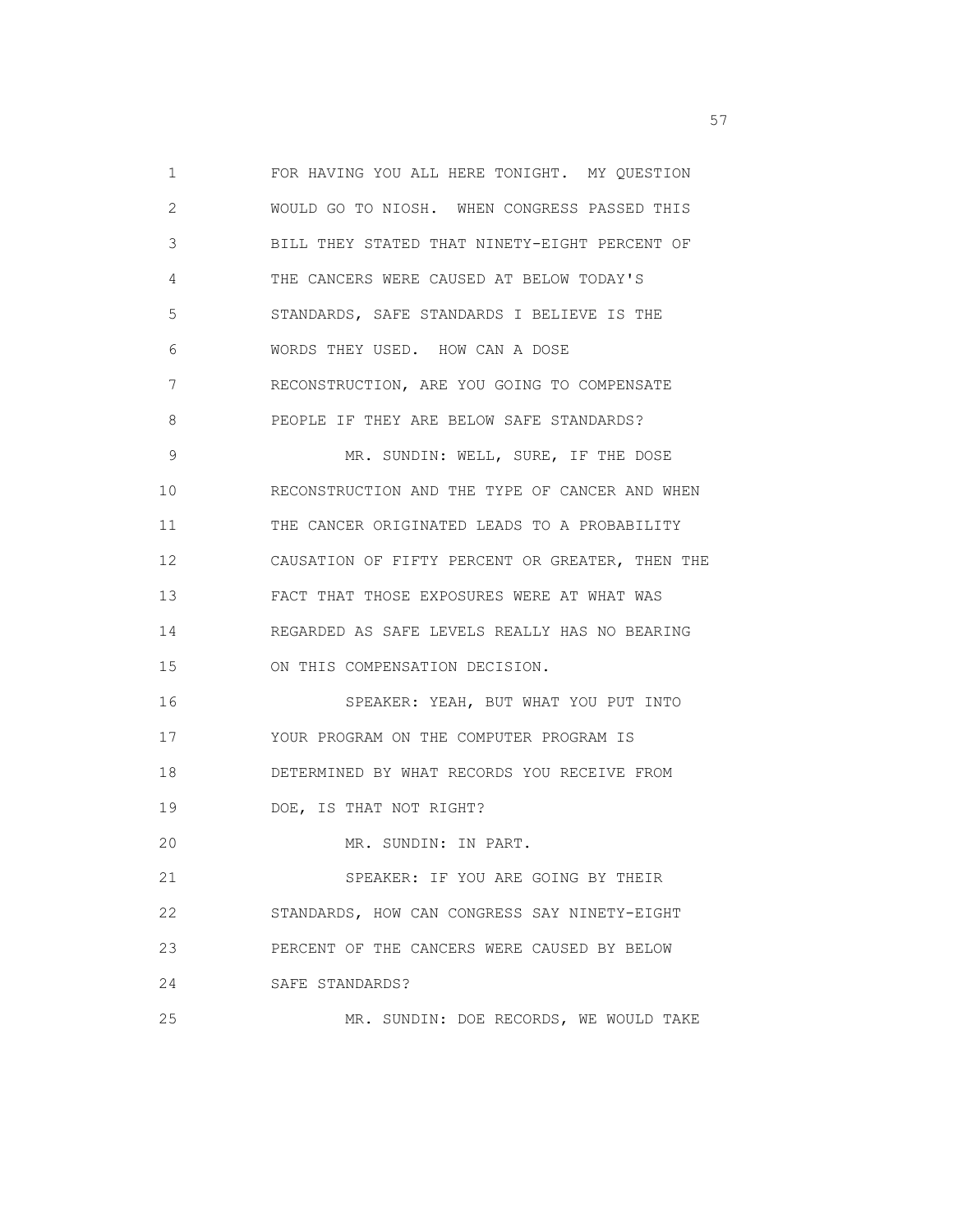1 WHATEVER WE GET FROM DOE, INCLUDING REPORTED 2 RESULTS OF BELOW PROTECTION STANDARDS AND DOE 3 DOES REPORT DATA THAT WAY.

 4 MS. COOK: LET ME TALK ABOUT MY RECORDS 5 BECAUSE I HAVE RECORDS, I HAVE TWENTY-SEVEN 6 YEARS OF RECORDS, JUST LIKE THE REST OF YOU. I 7 HAVE ALL MY RECORDS, IT DOES NOT MATTER, I WAS 8 NEVER IN THE POSITION, ALTHOUGH I DID KNOW A 9 LOT OF PEOPLE, I WORKED LOTS OF HOT CELLS, BUT 10 I WAS NEVER IN A POSITION WHERE THEY SAID YOU 11 CAN'T GO IN THE FACILITY, MA'AM, BECAUSE YOU 12 HIT YOUR LIMIT. NEVER. BUT I DO HAVE 13 TWENTY-SEVEN YEARS OF RECORDS. IF I GET SICK, 14 ALL TWENTY-SEVEN YEARS OF RECORDS, ALL OF 15 THOSE, WILL GO IN THERE. AND ALSO RECORDS OF 16 THE FACILITIES THAT I WAS IN AND WHAT ELSE WENT 17 ON IN THOSE FACILITIES WOULD ALSO GO INTO WHAT 18 THEY USE AND WHAT THEY UTILIZE. BECAUSE YOU 19 DIDN'T HIT THE LIMIT DOES NOT MEAN IT DOES NOT 20 GO INTO PART OF HOW THEY DO THE DOSE 21 RECONSTRUCTION AND HOW THEY DETERMINE 22 CAUSATION. 23 MR. LAWSON: THANK YOU. THIS LADY OVER 24 HERE PLEASE. 25 SPEAKER: THANK YOU VERY MUCH. FIRST OF

the state of the state of the state of the state of the state of the state of the state of the state of the state of the state of the state of the state of the state of the state of the state of the state of the state of t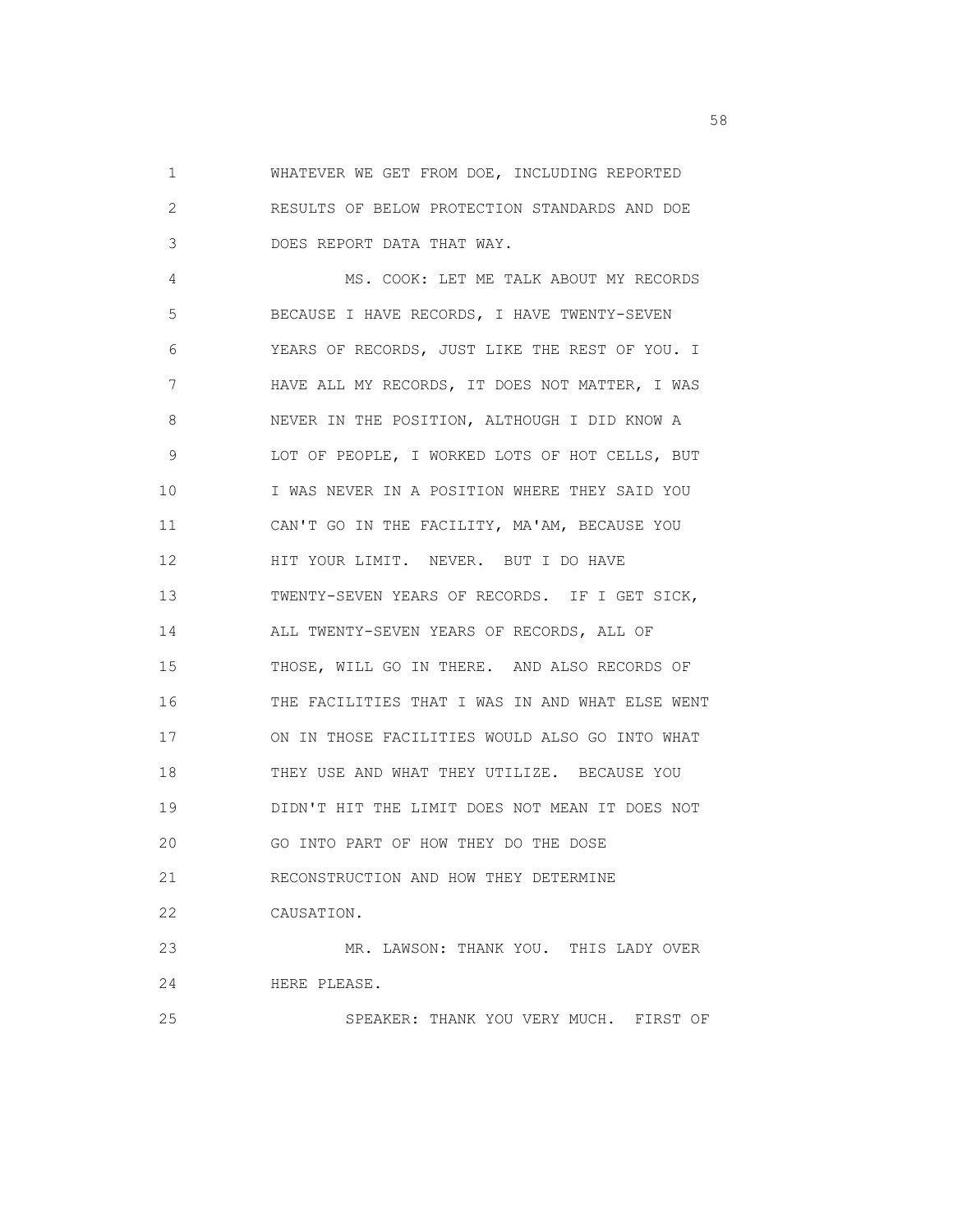1 ALL, FROM MY HEART I WANT TO TELL EVERYBODY 2 HELLO. I SEE A LOT OF PEOPLE I KNOW. IF I 3 WENT INTO MY PERSONAL CASE WE WOULD BE HERE ALL 4 NIGHT. I HAVE LOST EVERYTHING TO MY HEALTH 5 PROBLEMS. I WAS SICK AND WORKERS COMP? I'M 6 SORRY. I HAD IT, I HAD IT BECAUSE I WAS SICK 7 AND THEY SENT ME TO A DOCTOR AND THE DOCTOR 8 HURT ME. SOCIAL SECURITY? I'M SORRY, NO, NOT 9 GETTING IT. NOT GETTING IT. I DON'T KNOW WHAT 10 IS MISSING FROM MY MEDICAL REPORTS. I'M WELL 11 DOCUMENTED. I CERTIFIED MATERIAL. I KNOW HOW 12 TO DOCUMENT IT. LET ME ASK YOU A QUESTION 13 RIGHT NOW. WHEN I READ IN THE CDC, IS THIS TO 14 YOU MR. SUNDIN? 15 MR. SUNDIN: YES. 16 SPEAKER: WHEN I READ ONLINE ABOUT ALL 17 THIS STUFF IT WILL MAKE YOUR HEAD SPIN, BUT I 18 JUST WANT TO READ YOU AN EXCERPT OF WHAT I 19 FOUND TO BE KIND OF INTERESTING AND ASK YOU WHY 20 ISN'T THIS BEING CONSIDERED, OR IS IT. IT 21 SAYS, AND IT'S FROM THE ATSDR. THE MOST 22 SENSITIVE MEASURE OF RADIATION EXPOSURE 23 INVOLVES THE STUDY OF YOUR CHROMOSOMES. THIS 24 IS A SPECIAL TEST FOR DOSES THAT ARE TOO LOW TO 25 PRODUCE CLINICALLY OBSERVABLE SIGNS OR

 $59<sub>2</sub>$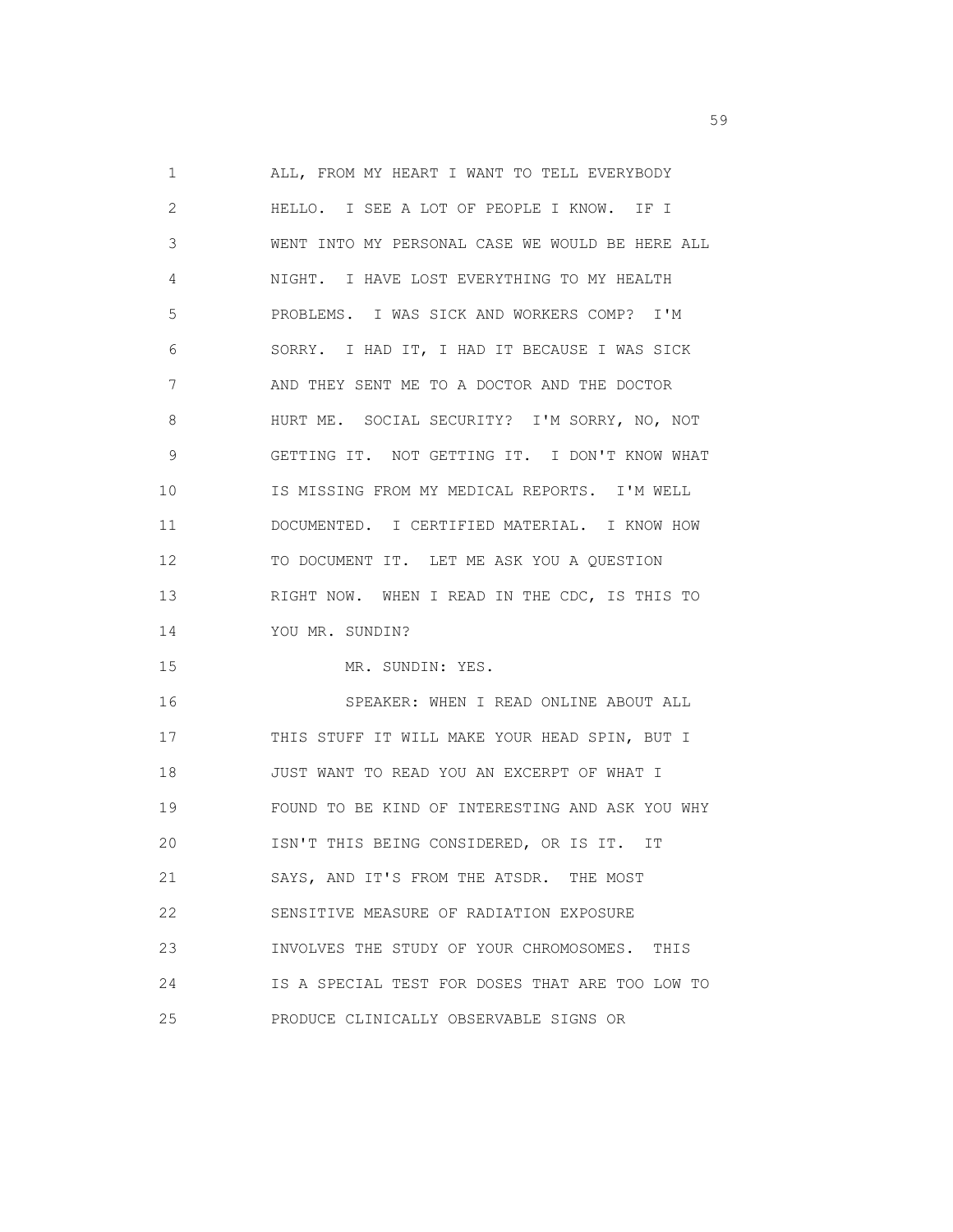1 SYMPTOMS. THE TEST MAY BE USEFUL FOR DOSES 2 GREATER THAN ABOUT THREE TIMES THE MAXIMUM 3 ANNUAL PERMISSIBLE DOSE FOR RADIATION WORKERS. 4 CHANGES IN THE WHITE BLOOD CELL COUNT MAY BE 5 SEEN IN PEOPLE WHOSE DOSES EXCEEDED ABOUT FIVE 6 TIMES THE OCCUPATIONAL MAXIMUM PERMISSIBLE 7 ANNUAL DOSE. RADIATION DOSES AT OR ABOVE THESE 8 LEVELS CAN BE RELIABLY ESTIMATED USING THESE 9 TWO SPECIAL TESTS. IS THAT BEING CONSIDERED? 10 MR. SUNDIN: YOU ARE GOING TO TAKE ME 11 OUTSIDE MY AREA OF EXPERTISE FAIRLY QUICKLY. 12 ATSDR IS ANOTHER CENTER AT CDC AND THEY STUDY 13 PRIMARILY COMMUNITY HEALTH AS OPPOSED TO 14 OCCUPATIONAL HEALTH. 15 SPEAKER: THIS IS ABOUT RADIATION 16 WORKERS. 17 MR. SUNDIN: CORRECT. MY UNDERSTANDING 18 IS THAT THERE ARE SOME EARLY INDICATORS OF 19 CHROMOSOME DAMAGE LIKE THAT WHICH ARE USED 20 PROBABLY IN OTHER SETTINGS, BUT WE REALLY DON'T 21 HAVE THE LUXURY OF MODIFYING THE PROGRAM THAT 22 WAS DESCRIBED IN THE ACT, WHICH BASICALLY TALKS 23 ABOUT CANCER AS A DISEASE RATHER THAN EARLY 24 INDICATIONS, WHICH MAY OR MAY NOT LEAD TO 25 CANCER. IT IS NOT A PART OF WHAT WE --

experience of the contract of the contract of the contract of the contract of the contract of the contract of the contract of the contract of the contract of the contract of the contract of the contract of the contract of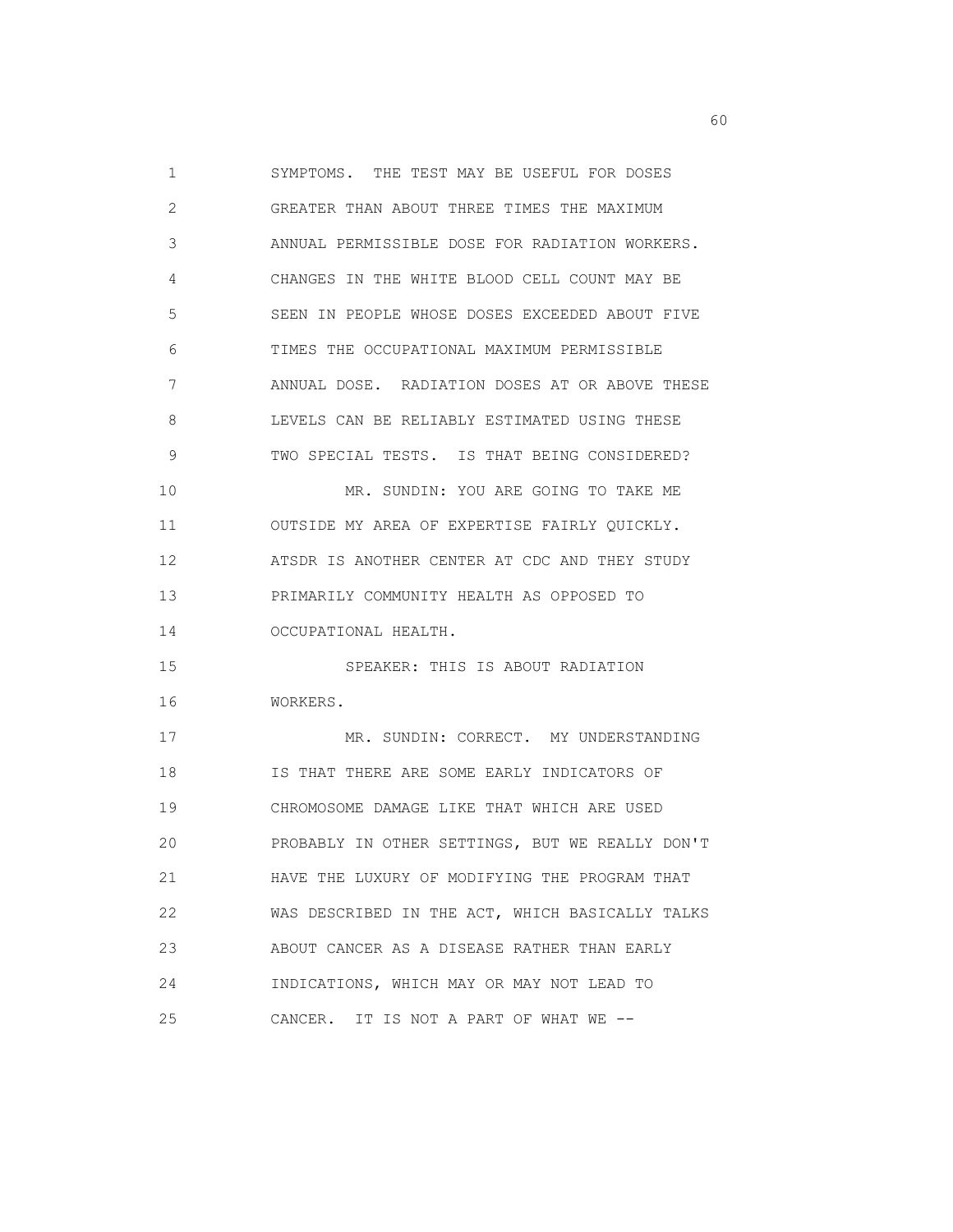1 SPEAKER: IS IT OR IS IT NOT BEING 2 CONSIDERED AS PART? THE CDC SAYS THAT IS PART 3 OF A GOOD WAY TO KNOW RADIATION DOSAGE. WE ARE 4 LOOKING AT RECONSTRUCTING FIGURES. WE HAVE ALL 5 WORKED WITH FIGURES. WE KNOW FIGURES. WE 6 WORKED FIGURES FOR A LIVING, BUT WHAT ABOUT THE 7 CHROMOSOME STUDIES? 8 MS. COOK: I ALSO HAVE RESPONSIBILITIES 9 WITH HEALTH STUDIES WITH DEPARTMENT OF ENERGY. 10 I'M VERY INTERESTED IN THAT ALSO. AS DAVID 11 SAID, THIS ACT SAYS YOU HAVE TO BE SICK. 12 HAVING SAID THAT, LET'S MOVE ON. WHAT I'M 13 INTERESTED IN IS FINDING THE BEST TECHNIQUES 14 POSSIBLE TO DEAL WITH ILLNESSES ASSOCIATED WITH 15 YOUR WORK, AND SO I WAS MAKING NOTES ABOUT THIS 16 BECAUSE I REALLY WANT TO GET A LOOK AT THIS. I 17 WILL ALSO TELL YOU THERE IS SNAKE OIL OUT THERE 18 TOO. WE ALL KNOW THAT AND WE'VE ALL BEEN TOLD 19 THINGS THAT ISN'T ACCURATE TOO. BUT LET ME 20 LOOK INTO THIS BECAUSE WHAT I WANT TO HAVE IS 21 THE BEST WAY POSSIBLE TO PROTECT OUR WORK FORCE 22 OF THE FUTURE, ALSO, TO BE ABLE TO LOOK AT HOW 23 DO WE LOOK AT INDICATORS, HOW DO WE KNOW WHEN 24 SOMETHING IS AFFECTING SOMEBODY. AND I DON'T 25 MEAN TO DIVERT, BUT THE OTHER PERSON THAT I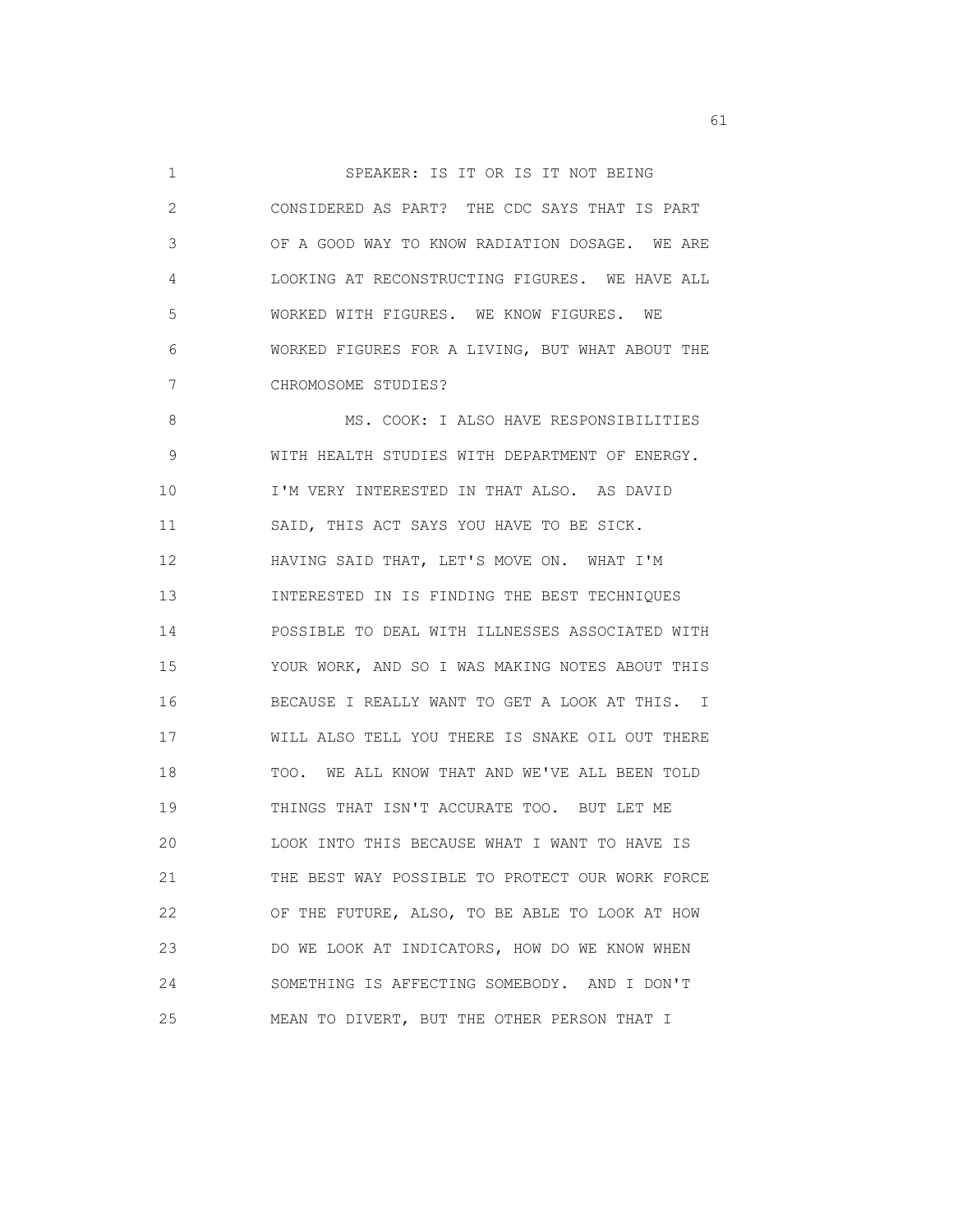1 SAID GOODBYE TO IN THE LAST FEW WEEKS WAS MY 2 FATHER WHO HAS WORKED IN THE AUTOMOBILE 3 INDUSTRY AND HE HAS A DEGENERATIVE NERVE 4 DISEASE, NEUROLOGICAL DISEASE, HIS MOTHER LIVED 5 TO A HUNDRED AND TWO, HE'S SEVENTY-SIX AND HE'S 6 GOT A COUPLE OF WEEKS LEFT PROBABLY HIMSELF. 7 AND WE WANT TO KNOW, MY BROTHERS AND SISTERS 8 AND I, WHY HE'S SICK, WE WANT TO KNOW IF IT'S 9 FROM HEAVY METALS IN HIS WORK OR IF IT'S FROM 10 ALL THE PESTICIDES AND FERTILIZERS WE USED AS 11 KIDS BECAUSE IT TELLS HOW WE DEAL WITH OUR 12 HEALTH. ALL OF THESE AREAS OF HEALTH STUDIES 13 AND HOW YOUR BODY REACTS TO THINGS, TO OUTSIDE 14 INFLUENCES, ARE VERY, VERY IMPORTANT TO ME TO 15 PROTECT THE WORK FORCE I'M RESPONSIBLE FOR, BUT 16 ALSO FOR ME TO DEAL WITH MY OWN HEALTH ISSUES. 17 SO I'LL BE HAPPY TO LOOK AT THAT BECAUSE I DO 18 HAVE SOME ABILITY TO INFLUENCE HOW THE 19 DEPARTMENT OF ENERGY LOOKS AT RESEARCH AND HOW 20 DO WE LOOK AT HEALTH ISSUES. I JUST TALKED TO 21 THE MAN WHO IS HEAD OF THE OFFICE OF SCIENCE, 22 DR. ORBACH, (PHOENETIC) ABOUT THIS ISSUE 23 SPECIFICALLY. WHAT IS IT THAT I NEED FROM THEM 24 IN MAKING SURE THE FUNDING THAT THE DEPARTMENT 25 SPENDS IN LOOKING INTO WAYS TO DETECT EFFECT ON

 $\sim$  62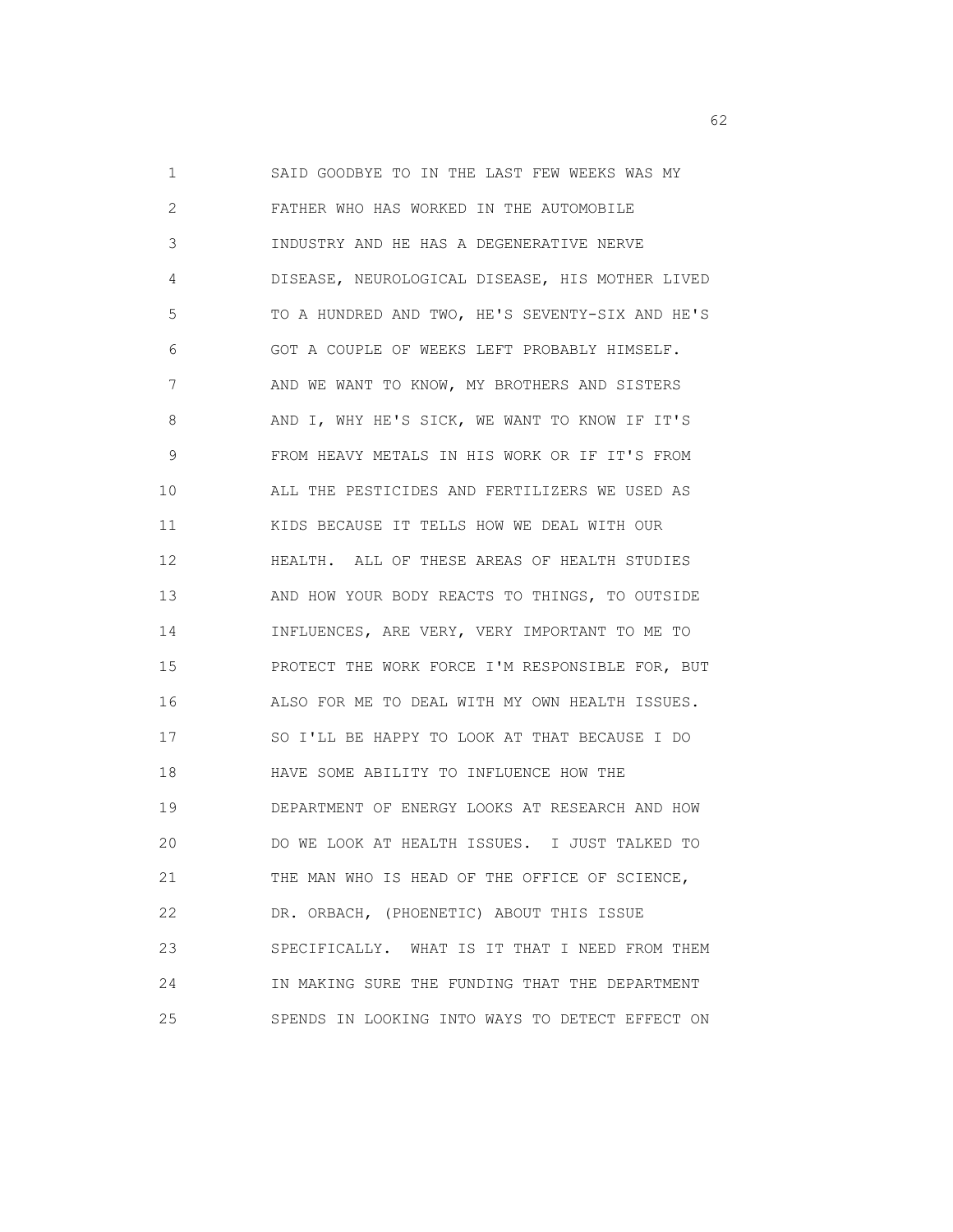1 PEOPLE ARE SPENT IN THE RIGHT WAY THAT GET THE 2 BIGGEST BANG FOR YOUR TAX DOLLARS. 3 SPEAKER: ON 9/11 A LOT OF PEOPLE WENT 4 TO WORK AND THEY DIED THAT DAY. THESE PEOPLE 5 HAVE BEEN DYING FOR YEARS BY A SLOW TORTURE AND 6 I CAN'T WORK. IS THERE ANY IMMEDIATE FUND OR 7 ANY IMMEDIATE HELP AVAILABLE TO PEOPLE WHO, 8 LIKE ME, COULDN'T EVEN BE HERE IF IT WEREN'T 9 FOR THE CHARITY OF A FRIEND WHO BUYS MY 10 MEDICINE EVERYDAY? IS THERE ANY HELP AT ALL 11 BESIDES OUTSIDE OF OUR COMMUNITY? 12 MS. COOK: WE ARE BACK TO THIS 13 LEGISLATION IS A VERY GOOD FIRST START. IT WAS 14 VERY SPECIFIC. 15 SPEAKER: LET'S KEEP THAT ONE IN MIND. 16 MS. COOK: LET'S KEEP IT IN MIND AS A 17 FIRST START. 18 MR. LAWSON: BEFORE WE GO ANY FURTHER, 19 MS. COOK, YOU SAID THAT YOU WOULD LOOK INTO 20 SOMETHING. I'M SURE YOU WILL. HOW WOULD THAT 21 WORK? YOU WOULD FIND OUT SOMETHING AND GET 22 BACK TO THE PUBLIC INFORMATION OFFICER? 23 MS. COOK: THE BEST WAY FOR ME, 24 ESPECIALLY TO COMMUNICATE TO WORKERS LIKE YOU 25 IS IN FACT THE RESOURCE CENTERS THAT ARE SET

experience of the contract of the contract of the contract of the contract of the contract of the contract of the contract of the contract of the contract of the contract of the contract of the contract of the contract of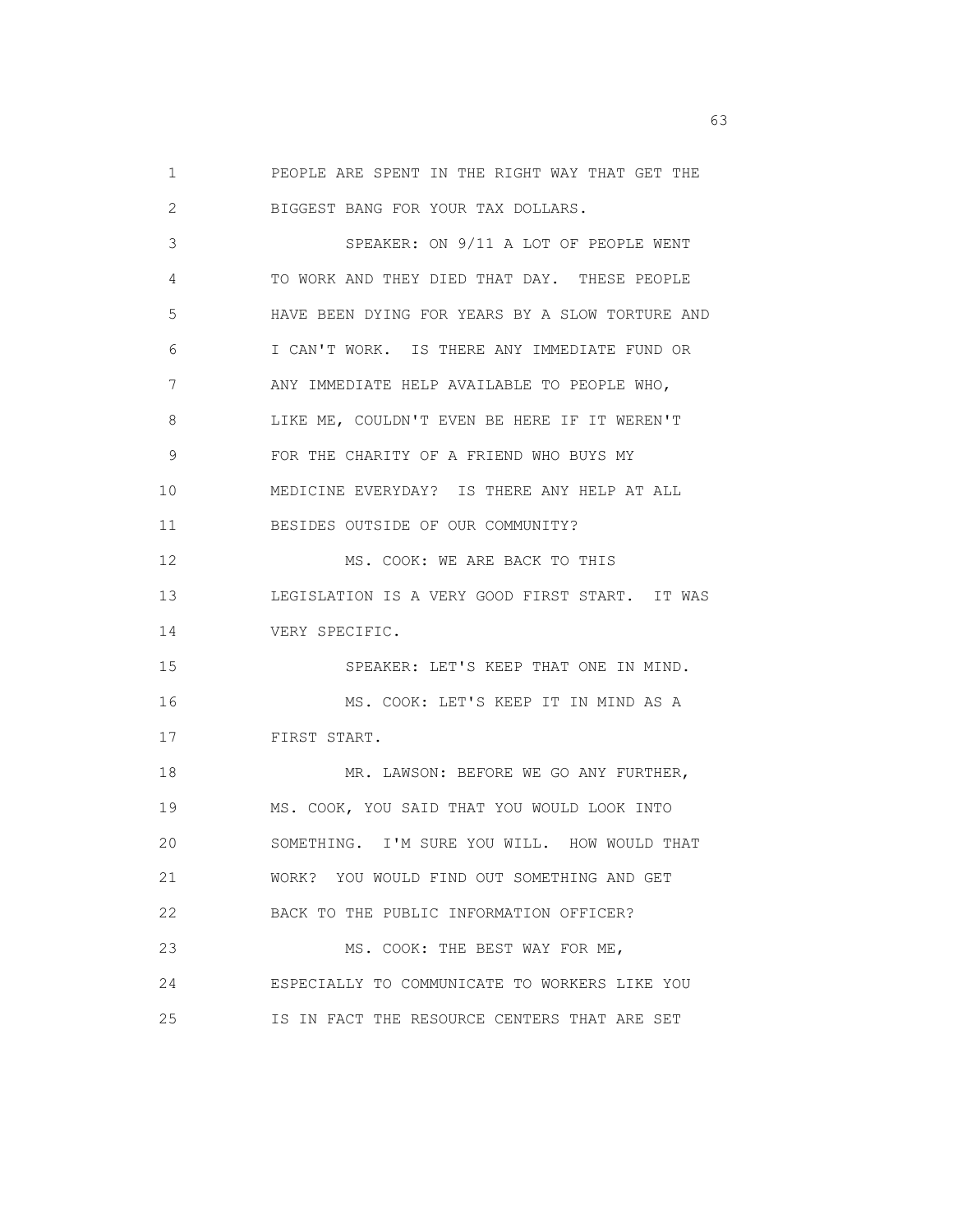1 UP. AND ONE OF THE THINGS I'VE LOOKED AT 2 RECENTLY IS THERE ARE A LOT OF HEALTH STUDIES 3 GOING ON IN THIS COUNTRY, IN JAPAN, IN RUSSIA, 4 THERE'S A LOT OF STUFF OUT THERE AND I'M TRYING 5 TO PULL THAT ALL TOGETHER TO FIND THE BEST WAY 6 TO REALLY UTILIZE THE KIND OF INFORMATION THAT 7 IS OUT THERE. AND ALL KINDS OF MEDICAL 8 DIAGNOSTICS INFORMATION THAT IS OUT THERE. THE 9 BEST WAY FOR ME TO COMMUNICATE TO YOU ALL AND A 10 WAY THAT IS EASY TO GET TO IS IN FACT THE 11 RESOURCE CENTER AND LET ME LOOK AT A WAY THAT 12 WE CAN GET MORE INFORMATION TO THE RESOURCE 13 CENTER ABOUT UP AND COMING TECHNOLOGIES AND 14 WHAT THE POSSIBILITIES ARE FOR THOSE. 15 MR. LAWSON: THANK YOU VERY MUCH. THIS 16 LADY OVER HERE. 17 SPEAKER: MY NAME IS DONZETTA HILL AND 18 I'M NOT SURE IF I'M GOING TO GO FORWARD, 19 BACKWARD OR SIDEWAYS, I'M GOING TO TAKE A 20 LITTLE DIFFERENT ASPECT THAN PEOPLE THUS FAR 21 HAVE. I WORKED FOR DOE AS A SUBCONTRACTOR. I 22 WAS NOT LOCKHEED MARTIN AND I WORKED ON A SMALL 23 SUB, NOT AS A PRIME. MY MEDICAL PROBLEMS HAVE 24 MOUNTED OVER THE YEARS AND HAVE BEEN A 25 NIGHTMARE. I WAS ONE OF THE FIFTY-TWO WORKERS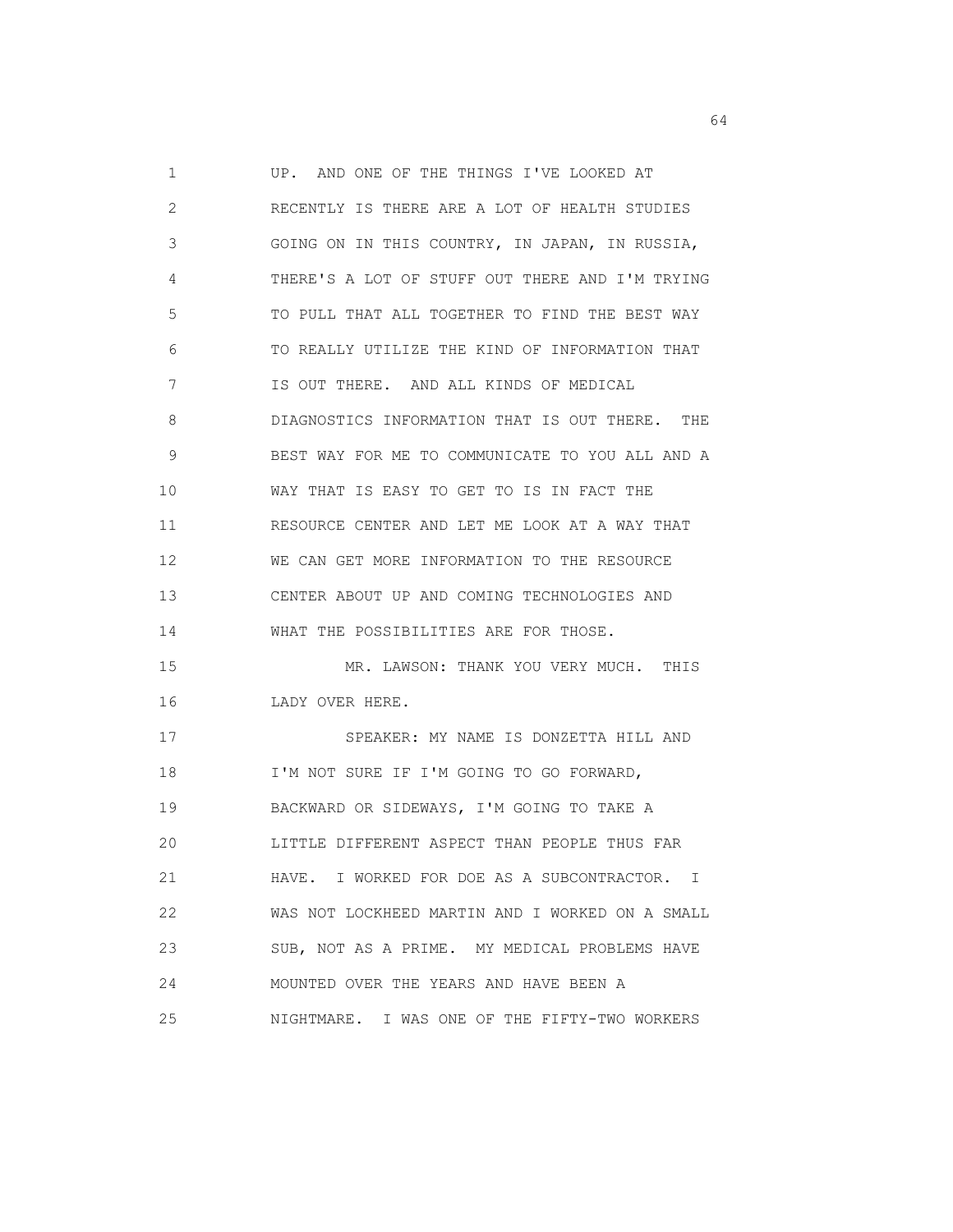1 THAT DR. LOCKY BURDEN FREEMAN EVALUATED. I 2 WORKED THROUGH THIS AS THE SOLE ENTITY OF THIS 3 LITTLE SUBCONTRACTOR PERSON AND WAS LUCKY 4 ENOUGH TO GET INCLUDED IN THAT STUDY BECAUSE I 5 HAD A BIG MOUTH. I WORKED UNDER IT ALSO WHEN 6 DR. MICHAELS, THE DIRECTOR, CAME DOWN THAT IF 7 ANY OF THE DOCTORS FOUND ANY MEDICAL, 8 OCCUPATIONAL, WORK-RELATED ILLNESSES THEY WOULD 9 BE PAID ACCORDINGLY, NO BURDEN OF PROOF WAS TO 10 BE PUT ON THE EMPLOYEE, THE SICK WORKER. 11 IMAGINE MY SHOCK WHEN I COME DOWN THE PIKE AND 12 **I GET MY FINAL REPORT AND GUESS WHAT, BURDEN OF**  13 PROOF IS BEING PUT BACK ON YOUR LITTLE 14 SUBCONTRACTOR AGAIN. NOT JUST ME AS A PERSON. 15 I'M SPEAKING FOR THE ADMINISTRATIVE SUPPORT 16 CONTRACTORS OUT THERE WHO DO NOT HAVE ACCESS TO 17 MEDICAL MONITORING. THEY MAY OR MAY NOT HAVE A 18 DOSIMETER, DEPENDING ON WHAT THE STATUS IS NOW. 19 I DID BUT I HAD NO MEDICAL MONITORING 20 WHATSOEVER, HAD NO KNOWLEDGE OF BEING EXPOSED 21 TO ANYTHING. I'M NOW FACING MY FOURTH LUNG 22 BIOPSY. I'M KNOCKING ON THE DOOR OF CHRONIC 23 BERYLLIUM DISEASE. I MET TWO OF THE CRITERIA. 24 THE COMPENSATION ACT WILL NOT HELP ME IN THE 25 LEAST UNLESS A MIRACLE HAPPENS. AND TO SAY

 $\sim$  65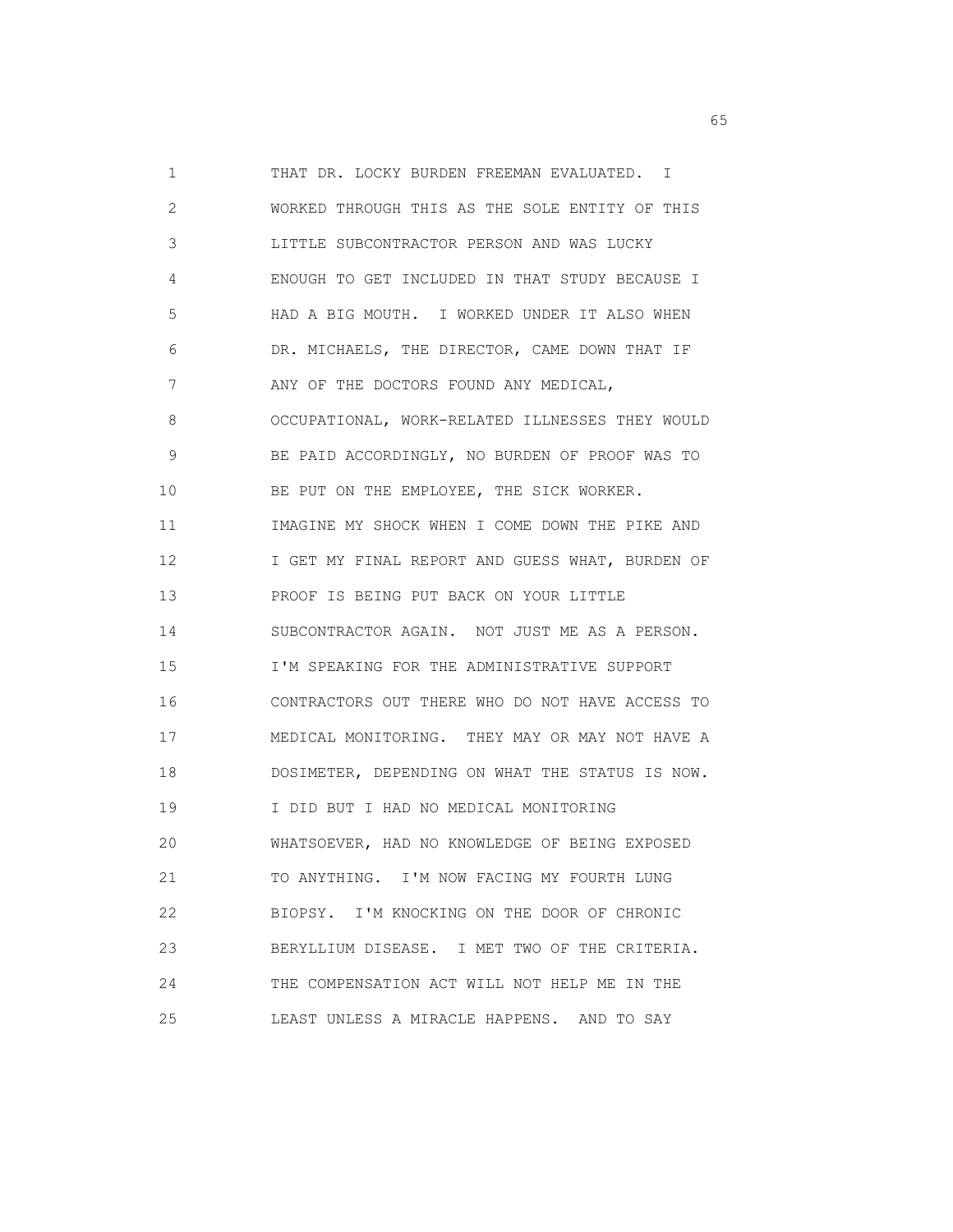1 THAT WOULD BE IF I COME UP WITH CHRONIC 2 BERYLLIUM DISEASE. I MIGHT HAVE TO FIGHT THE 3 BATTLE TO GET IN YOUR DOOR. BUT YOU HAVE 4 ANOTHER AVENUE OF WORKERS THAT ARE BEING 5 EXPOSED THAT THE COMPENSATION BILLS WILL NOT 6 COVER. DOE IS NOT FOLLOWING THEIR OWN 7 DIRECTIVE. I HAVE A LETTER BACK FROM DOE 8 STATING THEY CANNOT MAKE THEIR SUBCONTRACTORS 9 PAY THEIR WORKMANS COMP BECAUSE THEY DON'T PAY 10 THEIR INSURANCE AS PART OF THEIR CONTRACT. 11 MR. TURCIC: DO YOU HAVE BERYLLIUM 12 SENSITIVITY? 13 SPEAKER: I HAVE BERYLLIUM SENSITIVITY. 14 I HAVE IT IN MY BLOOD, I HAVE FOUR ABNORMAL 15 PULMONARY FUNCTION TESTINGS AND, LIKE I SAID, 16 I'M GOING FOR MY FOURTH BIOPSY. 17 MR. TURCIC: UNDER THE DEPARTMENT OF 18 LABOR PROGRAM, IF YOU HAVE BERYLLIUM 19 SENSITIVITY, THEN YOU ARE ENTITLED TO THE 20 MONITORING. IF YOU FILE A CLAIM FOR BERYLLIUM 21 SENSITIVITY THEN THE MEDICAL BENEFITS FOR 22 MONITORING TO SEE IF YOUR BERYLLIUM SENSITIVITY 23 DOES TURN INTO CHRONIC BERYLLIUM DISEASE WILL 24 BE COVERED BY THE DEPARTMENT OF LABOR. 25 SPEAKER: UP UNTIL PRESENT TIME MY

 $\sim$  66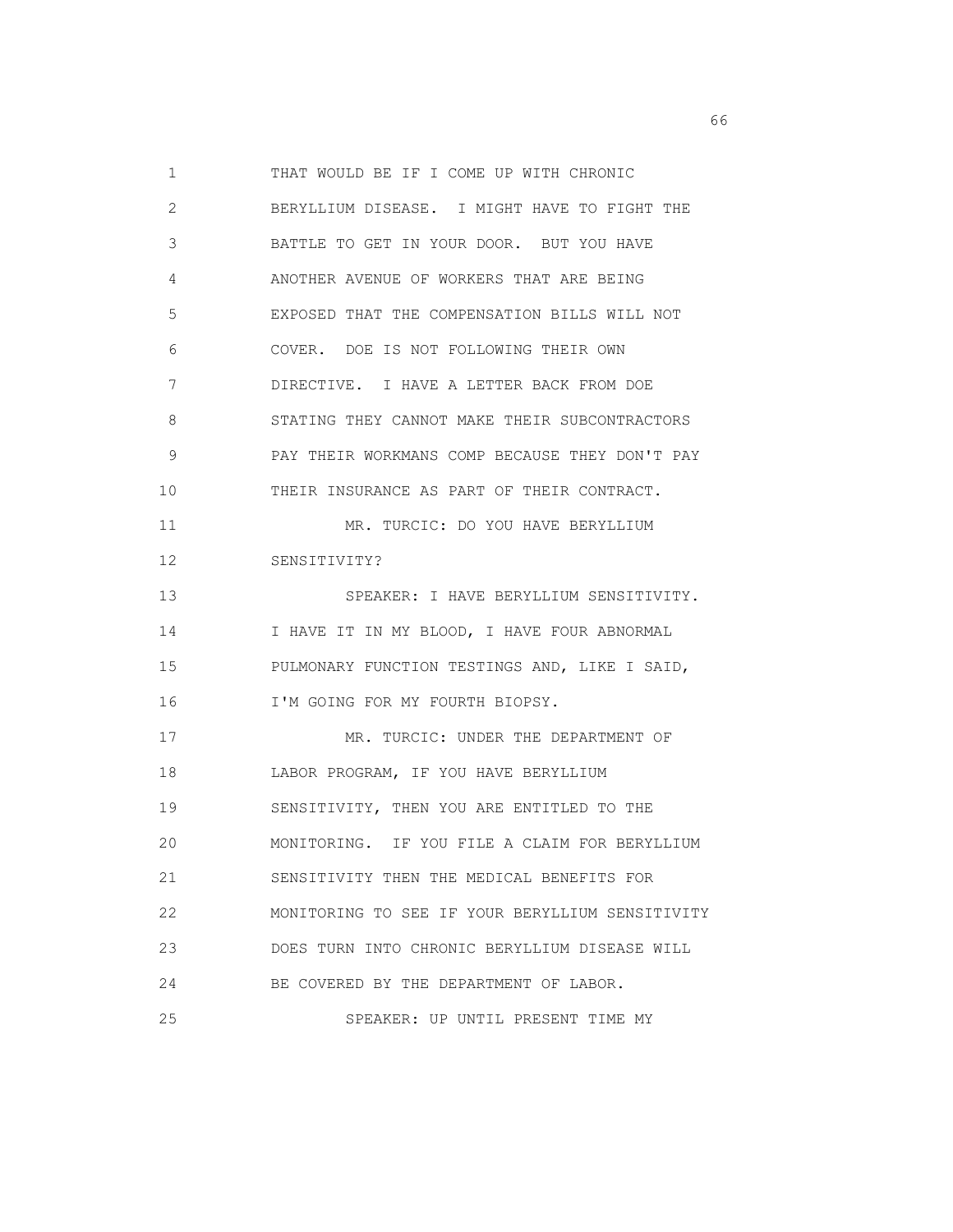1 MEDICAL INSURANCE HAS BEEN COVERING THAT. THIS 2 IS SOMETHING THAT HAS BEEN ENLIGHTENED TONIGHT. 3 MR. TURCIC: EVEN IF YOU FILE A CLAIM 4 AND ARE AWARDED A CLAIM FOR BERYLLIUM 5 SENSITIVITY, THE DEPARTMENT OF LABOR WOULD BE 6 FIRST PAYER AND PAY FOR THOSE MEDICALS. 7 SPEAKER: WOULD YOU COVER THE SMALL 8 CONTRACTORS? IS THERE A RESTRICTION ON WHO YOU 9 WILL PAY FOR? 10 MR. TURCIC: NO, IF THEY ARE A COVERED 11 EMPLOYEE, IF THEY WORKED FOR A CONTRACTOR OR A 12 SUBCONTRACTOR. 13 SPEAKER: TO DOE? 14 MR. TURCIC: YES. SO ALL THOSE FOLKS 15 ARE COVERED AND IF THEY HAVE BERYLLIUM 16 SENSITIVITY THEN THE DEPARTMENT OF LABOR WOULD 17 PAY FOR MONITORING. 18 SPEAKER: WOULD THIS ALSO APPLY IF THEY 19 COME UP WITH THE HEAVY METAL EXPOSURES AND 20 THERE IS A COHORT PUT IN? 21 MR. TURCIC: NO, IT ONLY COVERS 22 BERYLLIUM SENSITIVITY. 23 SPEAKER: AT THIS POINT. THIS IS 24 SOMETHING THAT THE LAWMAKERS NEED TO REVISE ON 25 THE BILL BECAUSE THERE IS A LOT OF ILLNESSES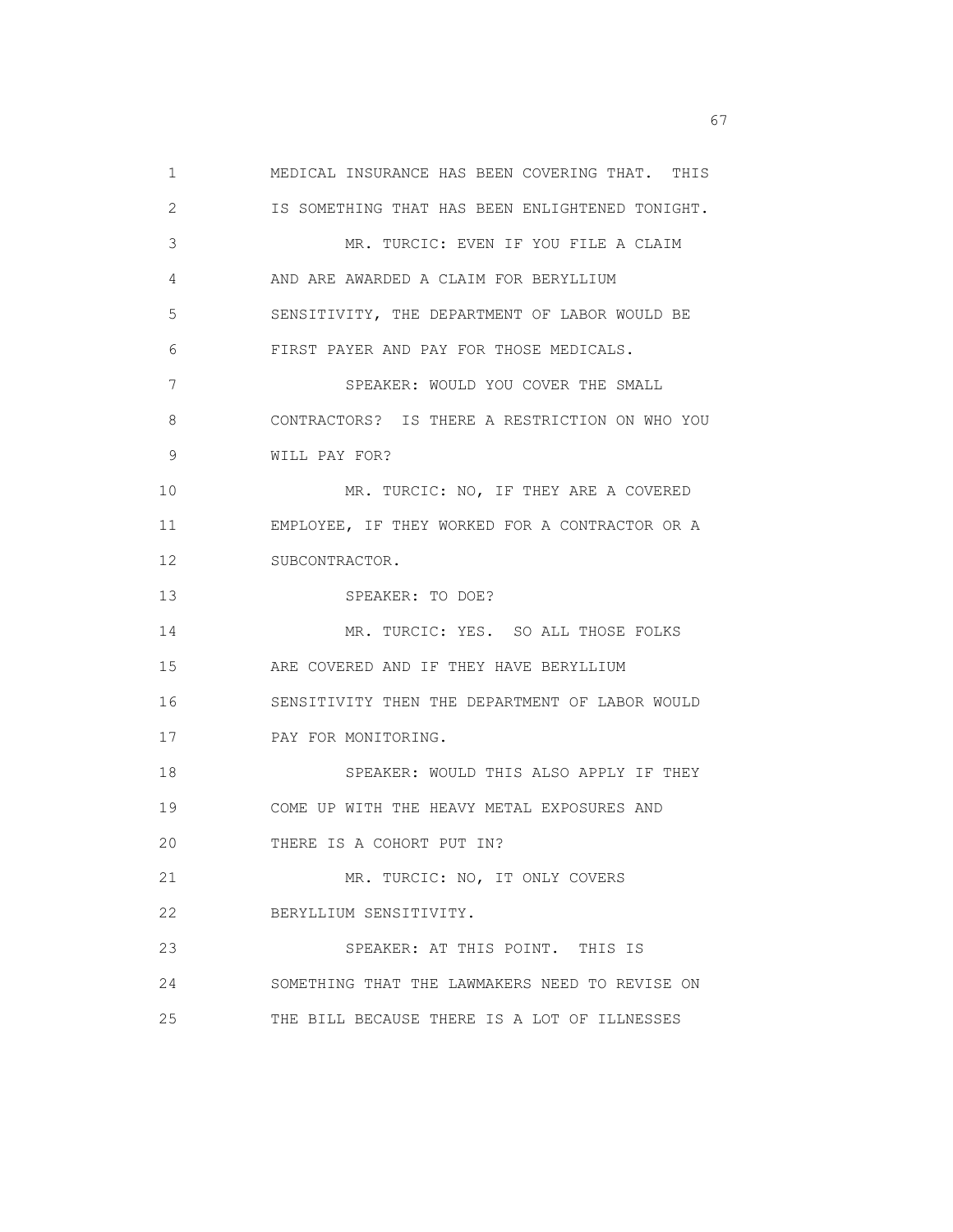1 CAUSED BY HEAVY METAL EXPOSURES.

 2 MR. LAWSON: THANK YOU VERY MUCH, MA'AM. 3 YES, PLEASE. 4 SPEAKER: MY NAME IS R.L. AYERS. I CAME 5 HERE OCTOBER 1943. I WORKED DOWN AT THE K-25 U 6 BUILDING, BUT I'M NOT HERE THIS EVENING ON 7 ACCOUNT OF MYSELF. IT IS MY HUSBAND WHO IS IN 8 A NURSING HOME AND DYING WITH SILICOSIS OF THE 9 LUNGS. I HAVE GOTTEN EVERY RECORD AND FILLED 10 IT OUT, SENT IT DOWN TO JACKSONVILLE, FLORIDA, 11 SO UNTIL I CAME UP WITH HE WAS DIAGNOSED BEFORE 12 HE LEFT K-25 WITH SILICOSIS OF THE LUNGS 13 EVERYTHING SEEMED TO BE GOING ALL RIGHT. BUT 14 THEN WHEN I CAME UP WITH THOSE RECORDS AND SENT 15 THOSE DOWN THERE MS. YVETTE WATERS WROTE ME 16 KIND OF AN UGLY LETTER AND SAID THAT I SAID 17 THAT MY HUSBAND HAD, WHAT IS IT YOU GET FROM 18 SMOKING? EMPHYSEMA. SHE SAID NOW YOU CLAIM 19 THAT HE HAVE SILICOSIS. I DID NOT CLAIM IT. 20 THE DOCTOR DIAGNOSED IT. SO THEN SHE SAID THAT 21 UNLESS HE WORKED IN ALASKA OR NEVADA IS THE 22 ONLY WAY THEY WOULD PAY FOR SILICOSIS OF THE 23 LUNGS. I SAID, HE DID NOT HAVE IT WHEN HE WENT 24 TO K-25 BECAUSE IF HE HAD HAD SILICOSIS THEY 25 WOULD NOT HAVE HIRED HIM THERE. HE DIDN'T HAVE

en de la construction de la construction de la construction de la construction de la construction de la constr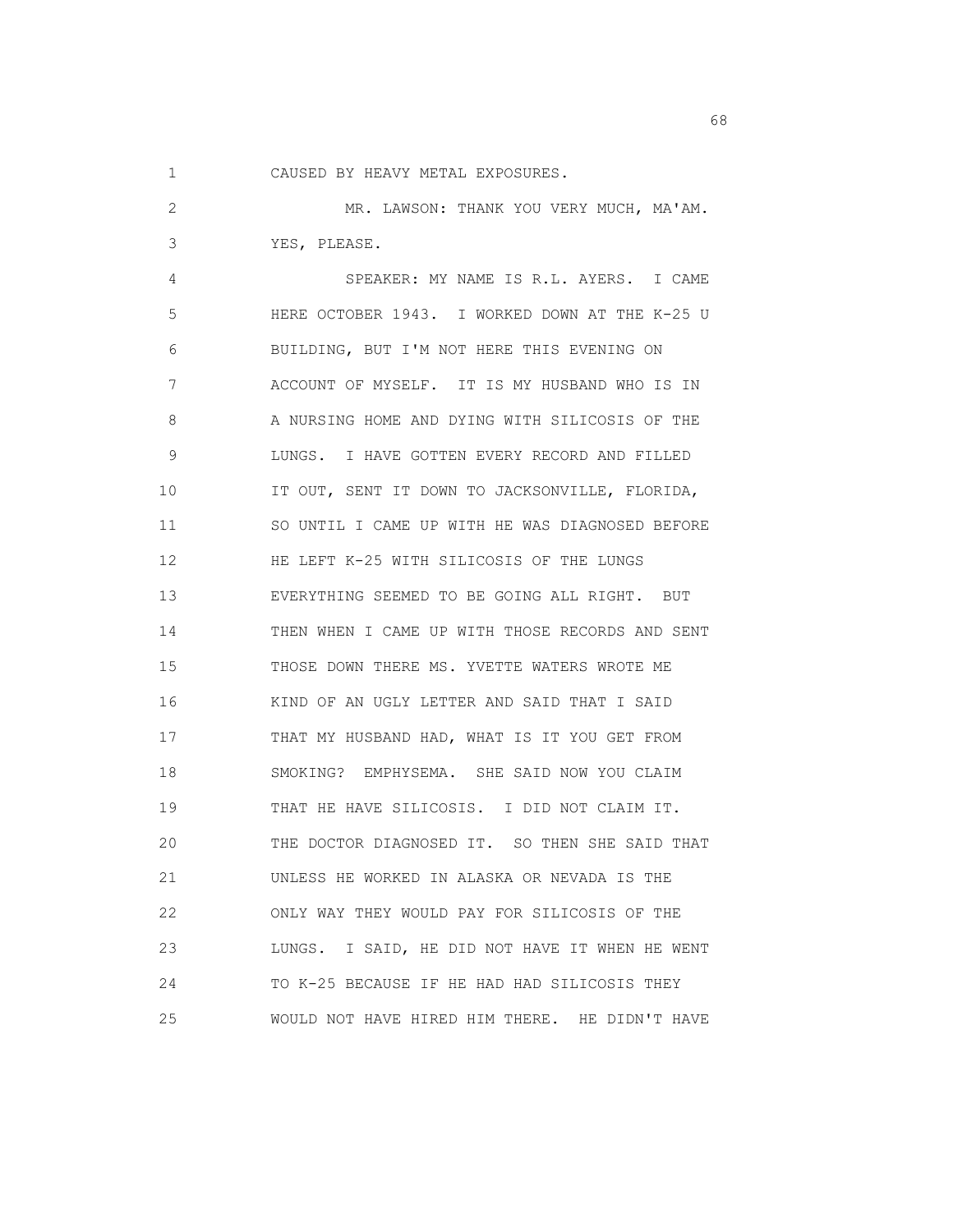1 ANYTHING WHEN HE WENT THERE BUT HE CAME OUT

| 2  | WITH EVERYTHING. SO WILL THEY PAY FOR           |
|----|-------------------------------------------------|
| 3  | SILICOSIS HERE IN TENNESSEE?                    |
| 4  | MR. TURCIC: SILICOSIS IS ONLY COVERED           |
| 5  | FOR PEOPLE WHO MINED THE TUNNELS FOR THE        |
| 6  | UNDERGROUND TESTS EITHER AT THE AMCHITKA TEST   |
| 7  | SITE IN ALASKA OR THE NEVADA TEST SITE. THAT    |
| 8  | IS THE ONLY PLACE, THE ONLY FACILITIES, THAT    |
| 9  | SILICOSIS ARE COVERED UNDER THE DEPARTMENT OF   |
| 10 | LABOR PROGRAM.                                  |
| 11 | MS. COOK: DOE, AGAIN WHAT IS WITHIN THE         |
| 12 | BILL THAT WE ARE, I DON'T WANT TO SAY BOXED IN, |
| 13 | BUT THIS IS THE FRAMEWORK WE ARE WORKING IN AND |
| 14 | THAT IS WE ASSIST WITH STATE WORKERS COMP AND   |
| 15 | THAT WOULD ROLL INTO THAT. STATE WORKERS COMP,  |
| 16 | AS YOU ALL KNOW, STATE WORKERS COMP DOES TWO    |
| 17 | THINGS. IT PAYS FOR LOST WAGES AND IT PAYS FOR  |
| 18 | UNPAID MEDICAL BILLS. THAT IS WHAT STATE        |
| 19 | WORKERS COMP DOES. THAT'S WHAT IS IN THE        |
| 20 | LEGISLATION, THAT IS WHAT IS IN THE BILL THAT'S |
| 21 | PASSED.                                         |
| 22 | SPEAKER: WHY DOES IT KEEP SAYING THAT           |
| 23 | IT IS COVERED IN TENNESSEE?                     |
| 24 | MS. COOK: FOR LOST WAGES AND UNPAID             |
| 25 | MEDICAL BILLS, YES.                             |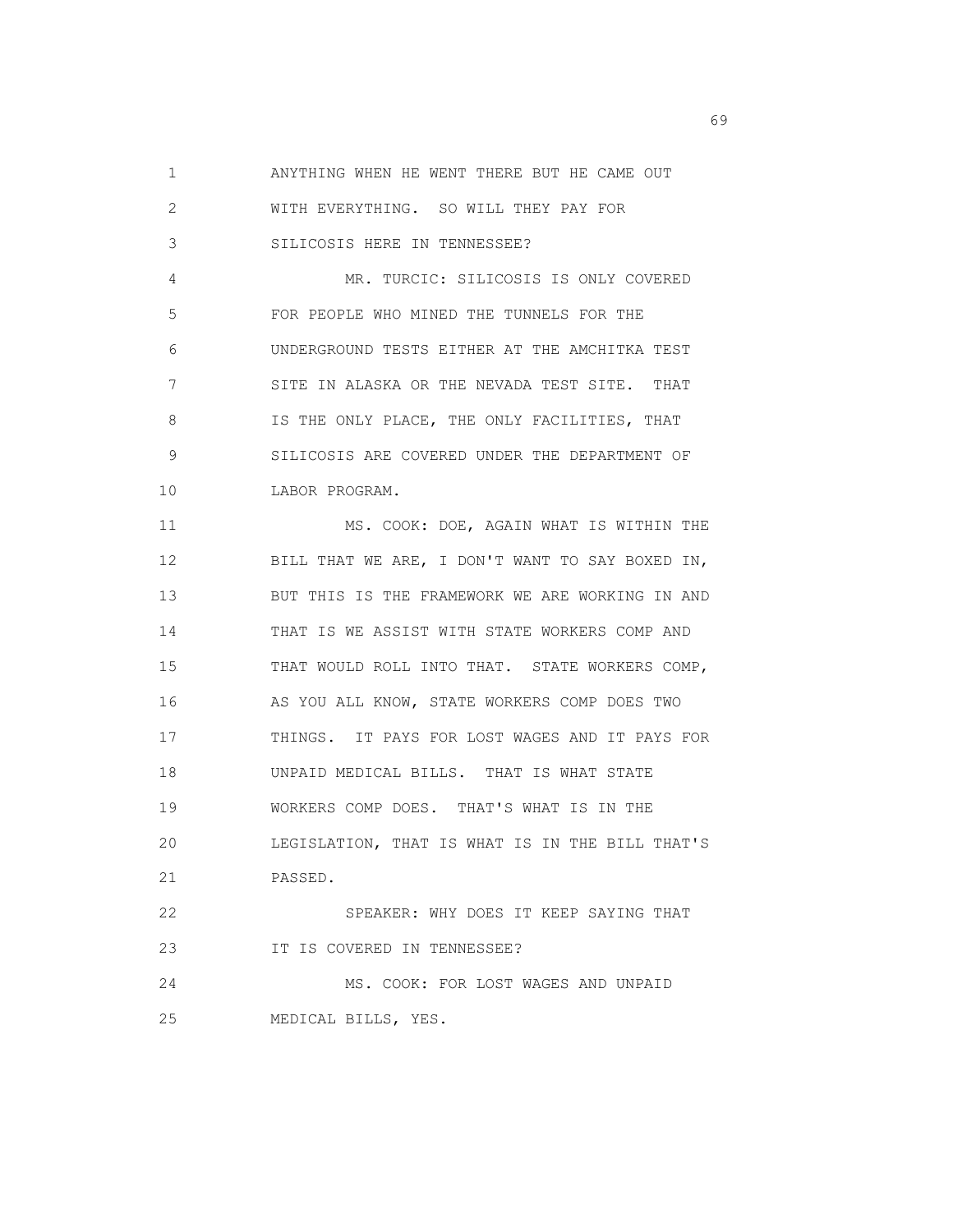1 SPEAKER: I'M NOT GETTING ANYTHING.

2 NOTHING.

 3 MS. COOK: WE HAVE TO GET THE FINAL RULE 4 OUT WHICH WENT THROUGH RULE-MAKING SO THAT HAS 5 NOT HAPPENED YET. YOU CAN APPLY FOR STATE 6 WORKERS COMP AT ANYTIME. WHAT WE ARE HOPING TO 7 DO IS FACILITATE THAT AND FOR THOSE CONTRACTORS 8 THAT WE CAN REACH OUT AND AFFECT WE WILL DO 9 THAT. BUT IT IS WITHIN THE STATE WORKERS COMP 10 FRAMEWORK THAT THIS LEGISLATION CURRENTLY 11 APPLIES. 12 MR. LAWSON: IS SHE GOING TO HAVE TO 13 REAPPLY OR IS SHE AUTOMATICALLY IN THE SYSTEM 14 AND WHEN THE LEGISLATION GETS CHANGED SOMEBODY

 16 MS. COOK: WHAT HAPPENS NEXT IS WE ARE 17 TRYING TO SHARE RECORDS AS MUCH AS POSSIBLE 18 HERE. THERE ARE THINGS THAT COME TO THE DOL 19 PART, FOR INSTANCE, THE SILICOSIS ISSUE THAT IS 20 NOT IN THESE SPECIAL COHORT GROUPS AND THEN WE 21 ARE TRYING TO GET THOSE RECORDS MOVED OVER TO 22 GET THEM INTO THE DOE SUBTITLE D PORTION. SO 23 WE'RE TRYING TO FACILITATE THAT HAPPENING SO WE 24 WON'T, IN FACT, HAVE TO HAVE YOU GO BACK AND 25 REAPPLY FOR EVERYTHING.

15 IS GOING TO COME TO HER? WHAT HAPPENS NEXT?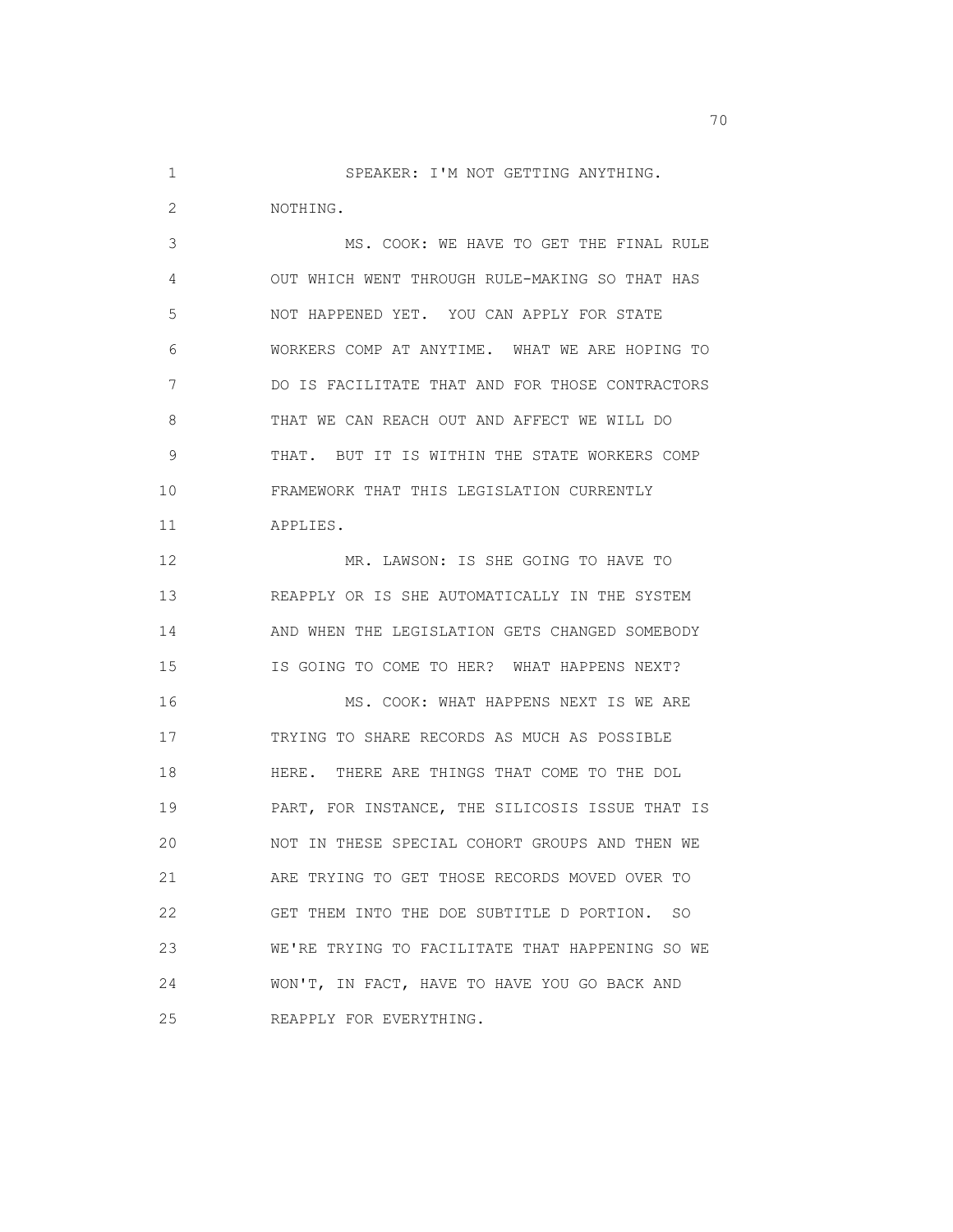1 SPEAKER: IF YOU DON'T REAPPLY, YOU WILL 2 BE FORGOTTEN FOR THE SIMPLE REASON THAT MY 3 HUSBAND WORKED AT Y-12 AND X-10 BEFORE HE WENT 4 TO K-25, OKAY, THEY BROUGHT HIM INTO THE 5 EMERGENCY ROOM DEATHLY ILL SICK ENOUGH TO DIE. 6 DR. EARL EVERSOLE TOLD ME TO GET HIM READY FOR 7 SURGERY. I WORKED IN THE EMERGENCY ROOM, I 8 WORKED THERE FORTY-SEVEN YEARS. HE SAYS, GET 9 HIM READY FOR SURGERY AND I DID. HE SAID, I 10 THINK HE HAVE ACUTE GALLBLADDER ATTACK, TOOK 11 **HIM UP AND THERE WAS NOTHING WRONG WITH HIS**  12 GALLBLADDER, NOTHING. AND HE OPENED HIM UP AND 13 AFTER HE HAD HIM OPENED UP HE JUST TOOK HIS 14 APPENDIX OUT. AND THEN MY HUSBAND IS A DARK 15 COMPLECTED (PHOENETIC) MAN, BUT HE TURNED 16 YELLOW, YELLOW, AND HE WAS IN THE HOSPITAL 17 NEARLY A MONTH. WHEN THIS PROGRAM STARTED AND 18 WE STARTED DIGGING UP THE MEDICAL RECORDS, HIS 19 RECORD WAS GONE. IT WAS NOT THERE. THE ONLY 20 THING DR. EVERSOLE KNEW THAT HE DID AND HE KNEW 21 ME AND HE GAVE ME A LETTER SAYING THAT HE DID 22 OPERATE ON HIM, BUT HE DID NOT HAVE GALLBLADDER 23 TROUBLES. BUT SO FAR AS THE RECORDS, THE 24 RECORDS WAS ALL BURNED. WHERE DO YOU GO FROM 25 THERE? THERE IS NOWHERE TO GO, IS THERE?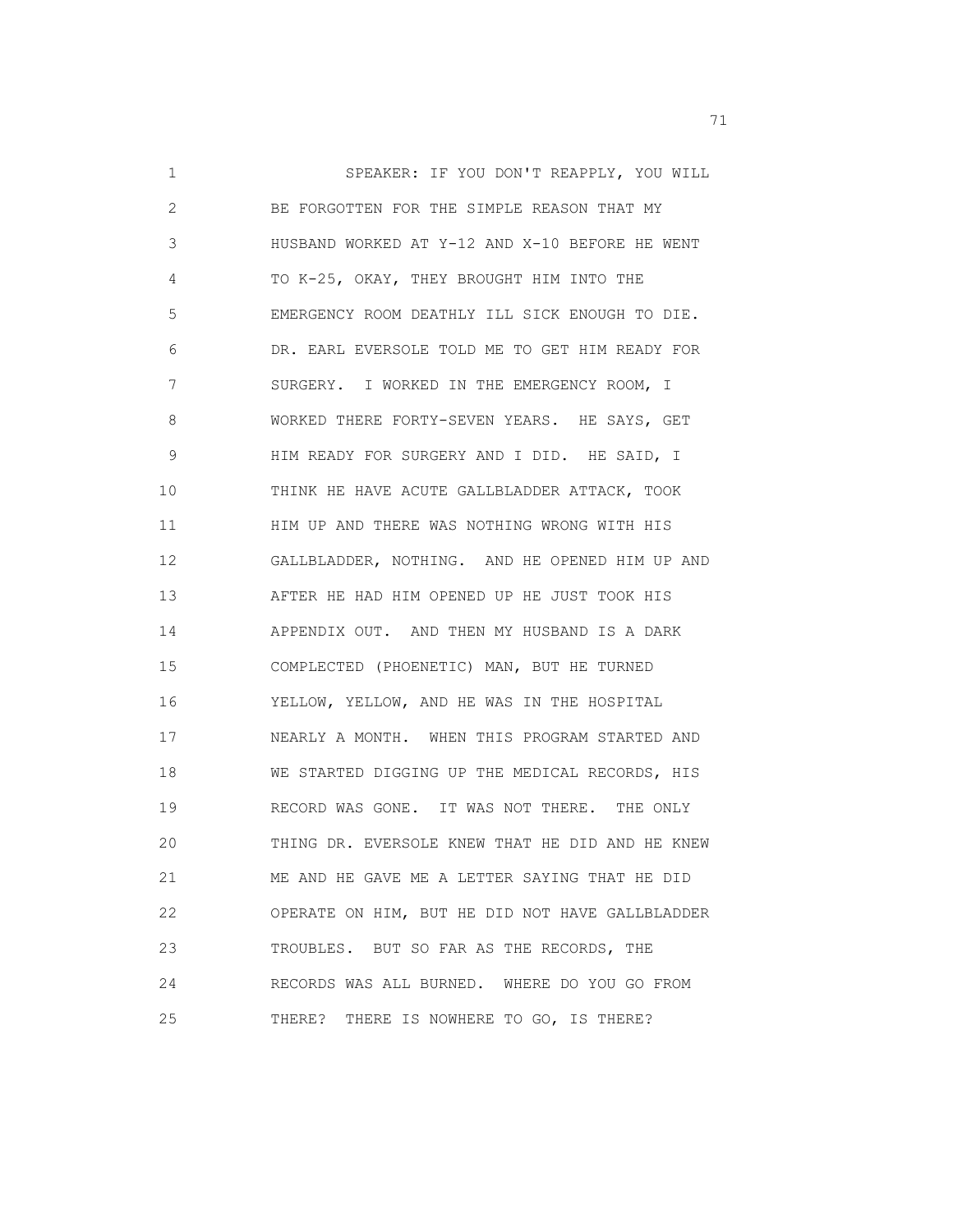1 MS. COOK: LIKE I SAID, WE ARE TRYING TO 2 CONSOLIDATE ALL THE INFORMATION. I CAN'T 3 REGENERATE PAST RECORDS. YOU KNOW THAT AND I 4 KNOW THAT. I CAN DO THINGS ABOUT THE FUTURE, I 5 CAN HELP AND TRY TO FACILITATE EVERYTHING WE'VE 6 GOT. WE'RE TRYING TO WORK FROM AFFIDAVITS ALSO 7 AS MUCH AS POSSIBLE. AND I'LL GUARANTEE YOU 8 THAT IT IS NOT MY INTENTION AT ANY POINT TO 9 LOSE ANYBODY IN THIS SYSTEM. I'M SERIOUS ABOUT 10 THE FACT THAT THESE ARE OUR WORKERS, THESE ARE 11 MY WORKERS, THESE ARE PEOPLE THAT I CARE ABOUT. 12 AND I CAN ONLY TELL YOU THAT. MOST OF YOU 13 DON'T KNOW ME. SOME OF YOU DO, BUT WE WILL 14 CONTINUE TO TRY TO WORK IN THESE DIFFICULT 15 CASES WHERE TREATMENT RECORDS DO NOT EXIST. I 16 WAS IN MEXICO A COUPLE OF WEEKS AGO AND THEY 17 WERE TRYING TO GET THE HOSPITAL TO COME UP WITH 18 RECORDS TOO, AND WE ARE GOING TO TRY TO REACH 19 OUT TO THE HOSPITALS TO MAKE SURE THAT THEY 20 PULL OUT EVERYTHING THAT THEY'VE GOT AROUND 21 ALSO TO GET HEALTH RECORDS OUT AND HELP 22 FACILITATE THIS. 23 MR. LAWSON: JUST ONE COMMENT BEFORE I 24 GO ON TO THE NEXT PERSON. IF ANYONE HAS A

25 PARTICULAR ISSUE THAT YOU NEED TO FOLLOW UP,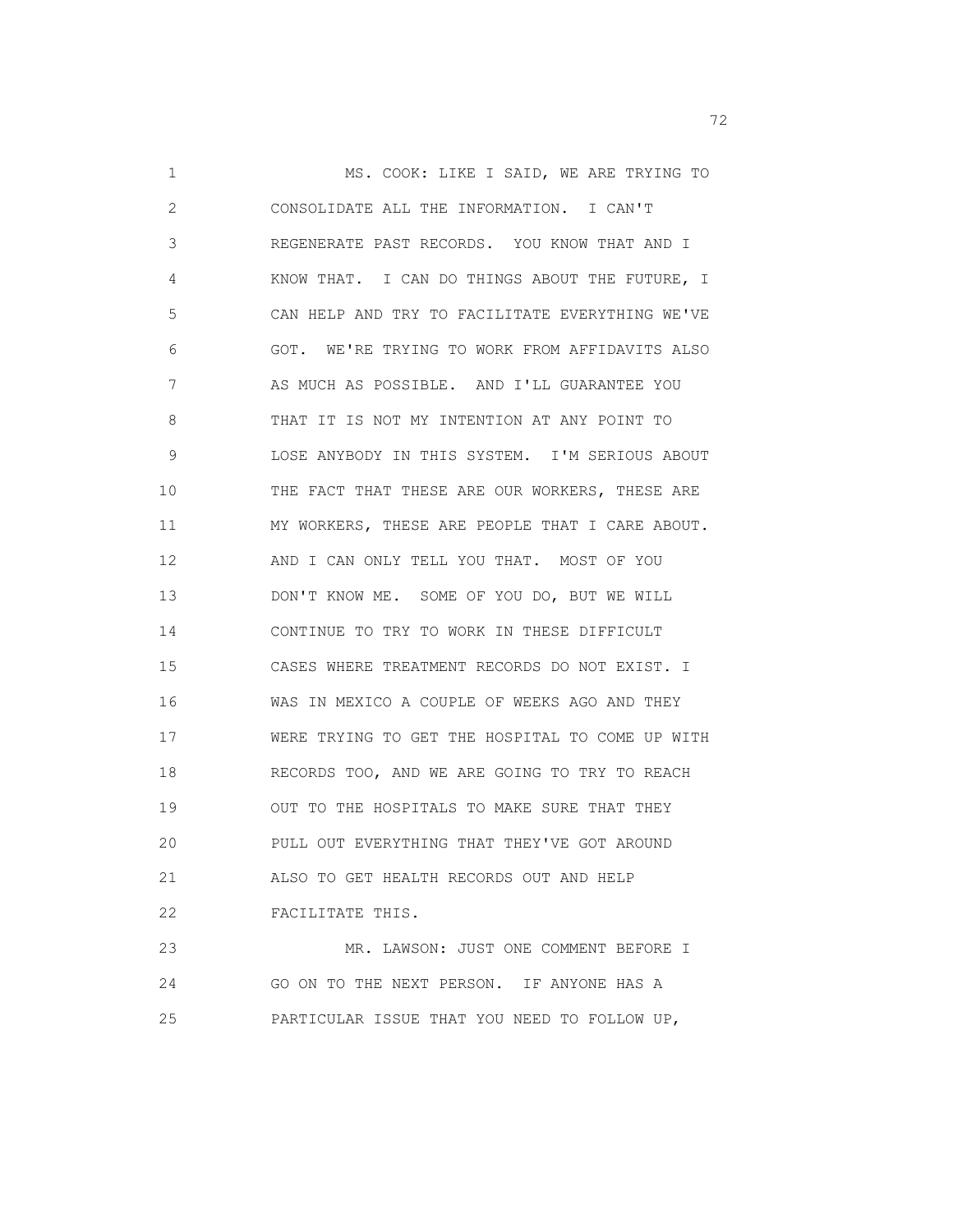1 MAKE SURE THAT BEFORE YOU LEAVE TONIGHT YOU 2 HAVE LEFT YOUR NAME WITH SOMEBODY SO THAT 3 SOMEBODY CAN FOLLOW UP ON A PARTICULAR 4 SITUATION OR YOU CAN GET SOME HELP IN 5 JACKSONVILLE, OR WHATEVER. I DON'T WANT PEOPLE 6 TO COME AND SAY THEY HAVE A PROBLEM AND GO HOME 7 AND NOT KNOW WHAT THEIR NEXT STEP IS. 8 SPEAKER: I HATE TO SAY WHAT I WANT TO 9 SAY, BUT JACKSONVILLE DON'T CARE A THING IN THE 10 WORLD. NOTHING. 11 (APPLAUSE) 12 SPEAKER: WHAT BOTHERS ME IS THAT YOU 13 CAN START TO WORK AT, I'LL JUST SAY K-25 14 BECAUSE THAT IS WHERE ALL MY PROBLEMS STARTED, 15 K-25, THAT MY HUSBAND DID NOT HAVE SILICOSIS 16 BUT THEN HE GOT IT. AND NOW THEY SAY WE CAN'T 17 PAY FOR IT BECAUSE YOU WERE NOT OVER YONDER. 18 MR. LAWSON: THANK YOU VERY MUCH FOR 19 COMING, I APPRECIATE THAT. YES, SIR. 20 SPEAKER: MY NAME IS HARRY WILLIAMS AND 21 THIS IS DIRECTED TOWARD THE DOE PORTION OF 22 SUBTITLE D. I WOULD LIKE TO SAY HERE THE FOLKS 23 IN THE COALITION FOR HEALTHY ENVIRONMENT, WE 24 STARTED OUT WITH THIS LEGISLATION AND WE WENT 25 THROUGH CONGRESS WITH IT. WE NEVER WERE

<u>23</u> and 23 and 23 and 23 and 23 and 23 and 23 and 23 and 23 and 23 and 23 and 23 and 23 and 23 and 23 and 23 and 23 and 23 and 23 and 23 and 23 and 23 and 23 and 23 and 23 and 23 and 23 and 23 and 23 and 23 and 23 and 23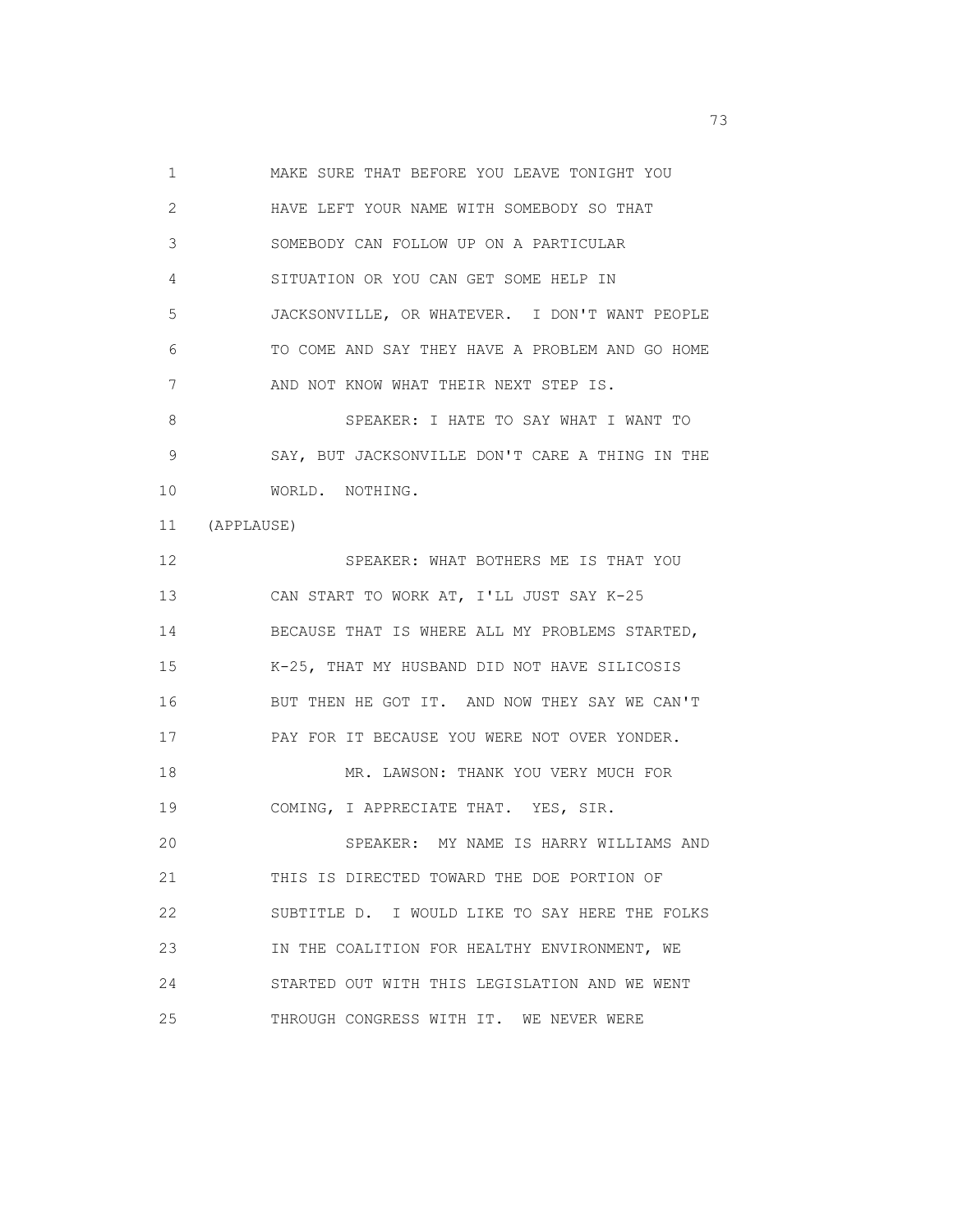1 SATISFIED WITH SUBPART D AND THE GENTLEMAN 2 TALKING ABOUT RENAL DISEASE, THAT WAS 3 ORIGINALLY INCLUDED IN THE ACT AND THEN IT WAS 4 TAKEN OUT AND NOW IN AN APRIL AMENDMENT UNDER 5 SUBTITLE B RENAL DISEASE IS BACK UP BEFORE THE 6 CONGRESS IN THE LEGISLATIVE PROCESS TO COME 7 BACK ONLINE. AND I HOPE THAT HAPPENS. DOE, IF 8 YOU ARE FOR YOUR WORKERS, MS. COOK, WHY ARE YOU 9 SPONSORING RULES AND REGULATIONS THAT ARE IN 10 DIRECT CONFLICT WITH YOUR WORKERS? FOR 11 INSTANCE, A THREE DOCTOR PANEL HAS TO HAVE ALL 12 THREE DOCTORS AGREE, THAT IS A DOE PROPOSAL. 13 THE DRAFT RULES AND REGULATIONS ON MAY 8TH 14 WHERE YOU ALL ARE ALLOWING THE CONTRACTOR A 15 METHOD OF CONTESTING THESE CLAIMS WHEN THE 16 COPIA (PHOENETIC) ITSELF IN THE ORIGINAL ACT 17 SAID THAT THAT WOULD NOT BE APPROPRIATE. AS A 18 MATTER OF FACT, THAT NOT ONLY VIOLATES THE 19 SPIRIT OF THE ACT, IT VIOLATES THE ACT ITSELF. 20 AND I WONDER WHAT DOE'S ROLE IS, IF YOU ARE 21 TRYING TO KEEP EMPOWERING PEOPLE TO THROW UP 22 THESE ROAD BLOCKS IN FRONT OF THESE WORKERS. 23 THESE PEOPLE ARE SICK, I'M SICK. I CAN'T 24 CONTINUE ON WITH A LARGE BUREAUCRATIC FIGHT 25 TRYING TO COME OVER EVERY STUMBLING BLOCK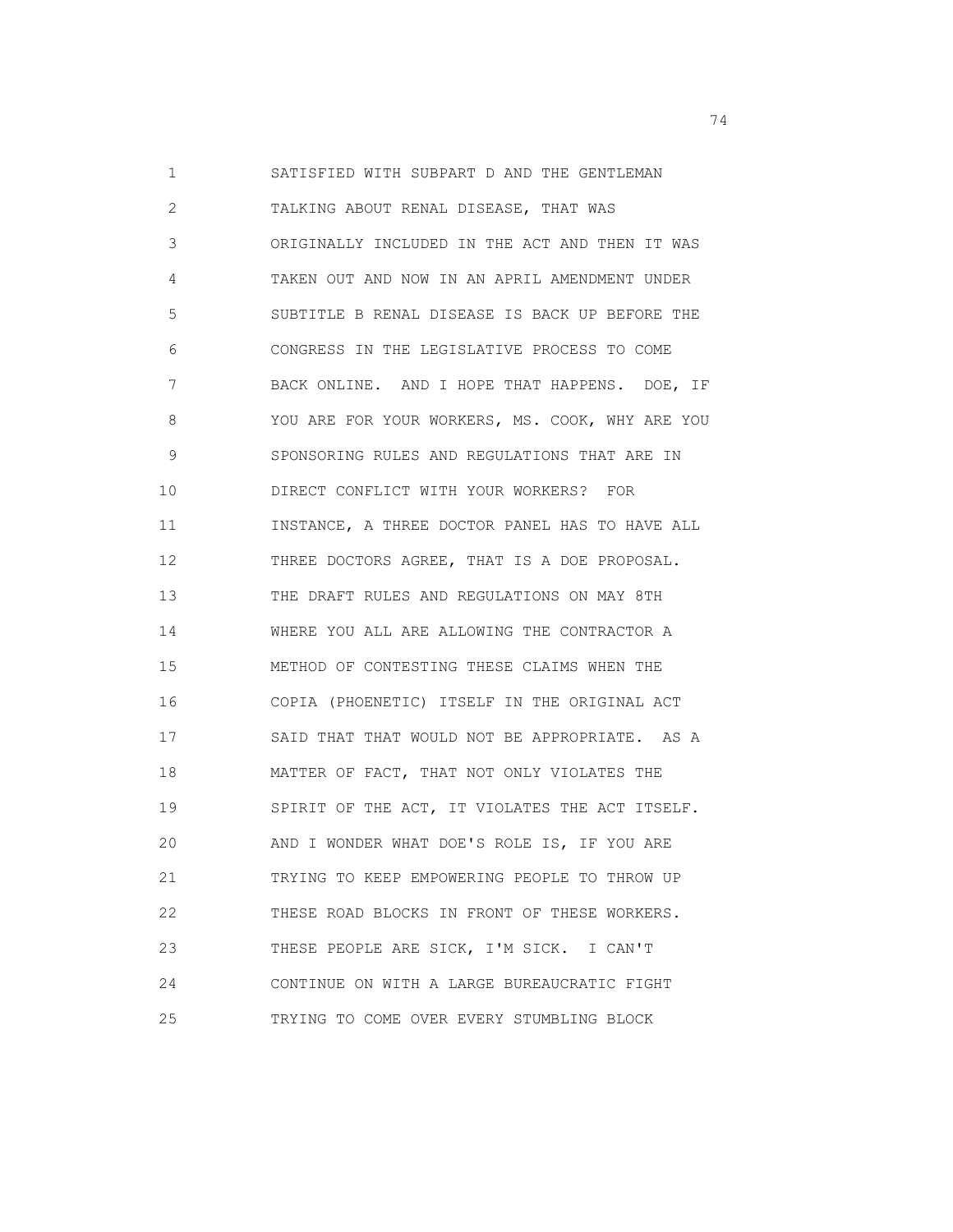1 GOING. IT IS NOT APPROPRIATE FOR DOE IN ANY 2 WAY, THEY ARE OUR NEMESIS, AND I SAY THAT WITH 3 A LOT OF AFFECTION. I DON'T WANT TO SOUND 4 CRUEL, BUT DOE IS MY BIGGEST NEMESIS IN LIFE. 5 I GIVE MY HEALTH TO THAT PLANT. I DON'T NEED 6 TO HEAR ANYTHING ELSE FROM ANYBODY ELSE BECAUSE 7 SECRETARY RICHARDSON SAID IT VERY WELL. WE 8 PLACED YOU IN HARM'S WAY, WE PUT YOU IN UNSAFE 9 CONDITIONS. AND I EXPECT DOE TO COME ALONG AND 10 SUPPORT US IN AMENDMENTS TO THIS LEGISLATION 11 AND TRY TO HELP US GET SUBTITLE D AND THE OTHER 12 WEAKNESSES CORRECTED. BUT HOW ARE YOU GOING TO 13 DO THAT IF YOU KEEP COMING UP, I WOULD LIKE FOR 14 SOMEBODY TO EXPLAIN TO ME, LET'S SEE WHAT I'VE 15 GOT RIGHT HERE, (READING) WHAT IT IS SAYING 16 HERE IS THAT YOU ALL WILL PAY THE CONTRACTOR 17 FOR CERTAIN COSTS ASSOCIATED WITH FIGHTING A 18 CLAIM. AND I HAVE A WHOLE LIST OF OTHER THINGS 19 HERE THAT I CAN'T SEE THEM WELL ENOUGH TO GET 20 THEM ALL RIGHT NOW. BUT WHAT IS DOE'S 21 RESPONSE? 22 MS. COOK: FIRST OFF, LET ME MAKE IT 23 EXTREMELY CLEAR HERE. I'M A STRONG BELIEVER IN

25 DOESN'T MEAN IT IS TRUE. THERE IS NO SUCH

24 FREEDOM OF THE PRESS, SO ARE ALL OF YOU,

<u>25</u> The contract of the contract of the contract of the contract of the contract of the contract of the contract of the contract of the contract of the contract of the contract of the contract of the contract of the contr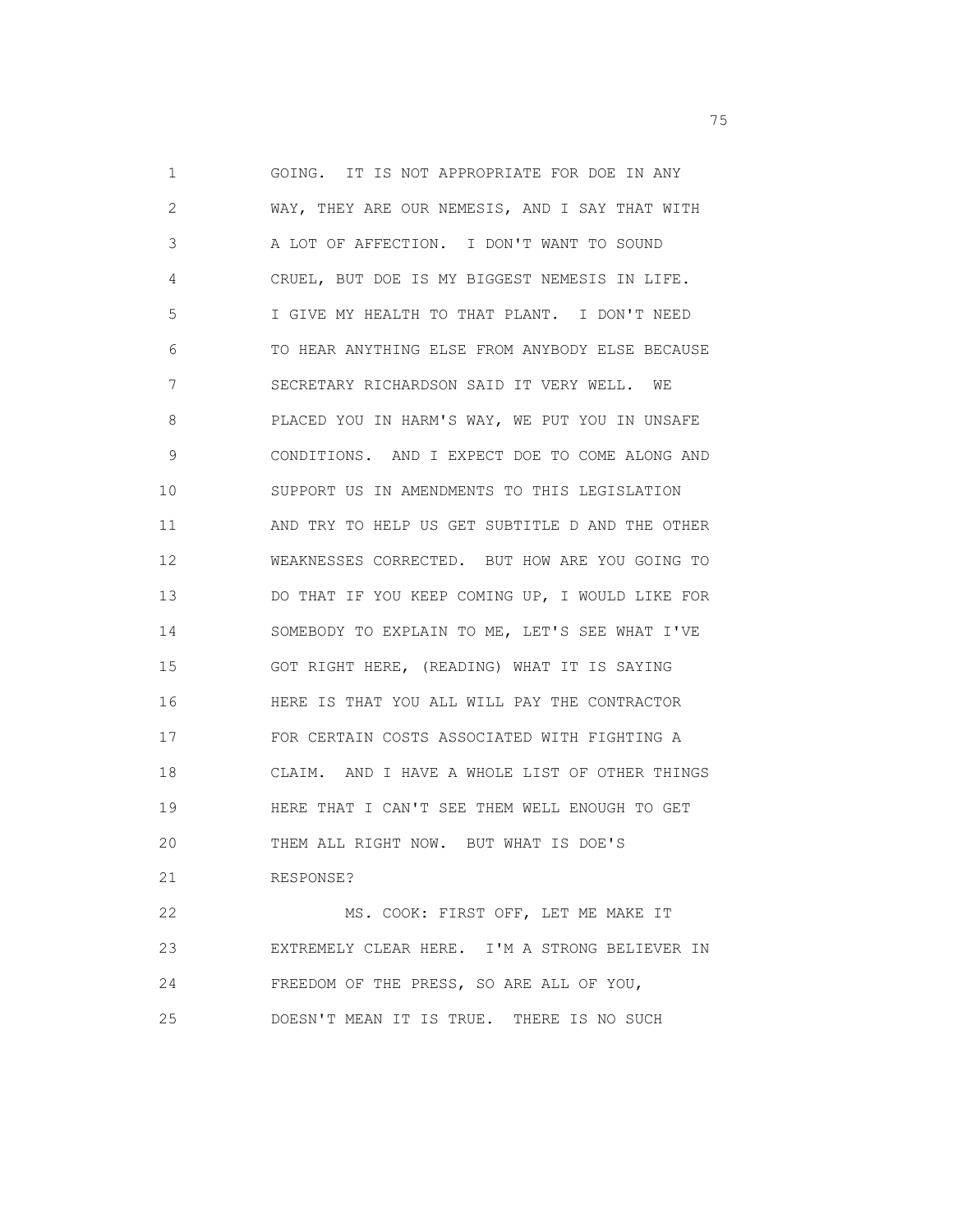1 THING AS A MAY 8TH DRAFT OF THE RULE. THERE 2 WAS ALL KINDS OF VERSIONS OF THE RULE SINCE 3 COMMENTS WERE MADE LAST FALL. WHATEVER DRAFT 4 GOT OUT IN MAY IS NOT THE DRAFT THAT IS THERE 5 NOW. IT'S NOT WHAT WE'VE GOT IN THE FINAL 6 RULE. WE DON'T INTEND TO COMPENSATE ANY 7 CONTRACTOR TO FIGHT A CLAIM. I HAVE NO 8 INTENTION OF DOING THAT. NOW IT DOES NOT SAY 9 THAT IN THE RULE AND THAT IS NOT WHAT IS GOING 10 TO HAPPEN. 11 SPEAKER: IT SAYS IT IN MY INFORMATION 12 HERE. I DON'T KNOW WHAT YOU HAVE RIGHT AT THIS 13 MINUTE. BUT THAT IS GOOD NEWS, IF IN FACT THAT 14 IS THE WAY IT IS. 15 MS. COOK: GOOD, I'M GLAD YOU SEE THAT 16 AS GOOD NEWS, SO DO I BECAUSE I DON'T INTEND TO 17 DO THAT. THERE'S STILL A LOT OF COMPLICATIONS. 18 I HAVE SPOKEN TO THE DEPUTY SECRETARY BOTH AT 19 HEALTH AND HUMAN SERVICES AND THE DEPARTMENT OF 20 LABOR AND WE WANT TO WORK VERY CLOSELY 21 TOGETHER, AS THREE DIFFERENT AGENCIES, TO 22 IDENTIFY AND WORK WITH PEOPLE ON THE HILL ON 23 WHAT THINGS MIGHT WORK BETTER, WE ARE WITHIN 24 OUR ABILITY AS AGENCIES TO DO AND WHICH THINGS 25 MIGHT REQUIRE CHANGES IN LEGISLATION. YOU ALL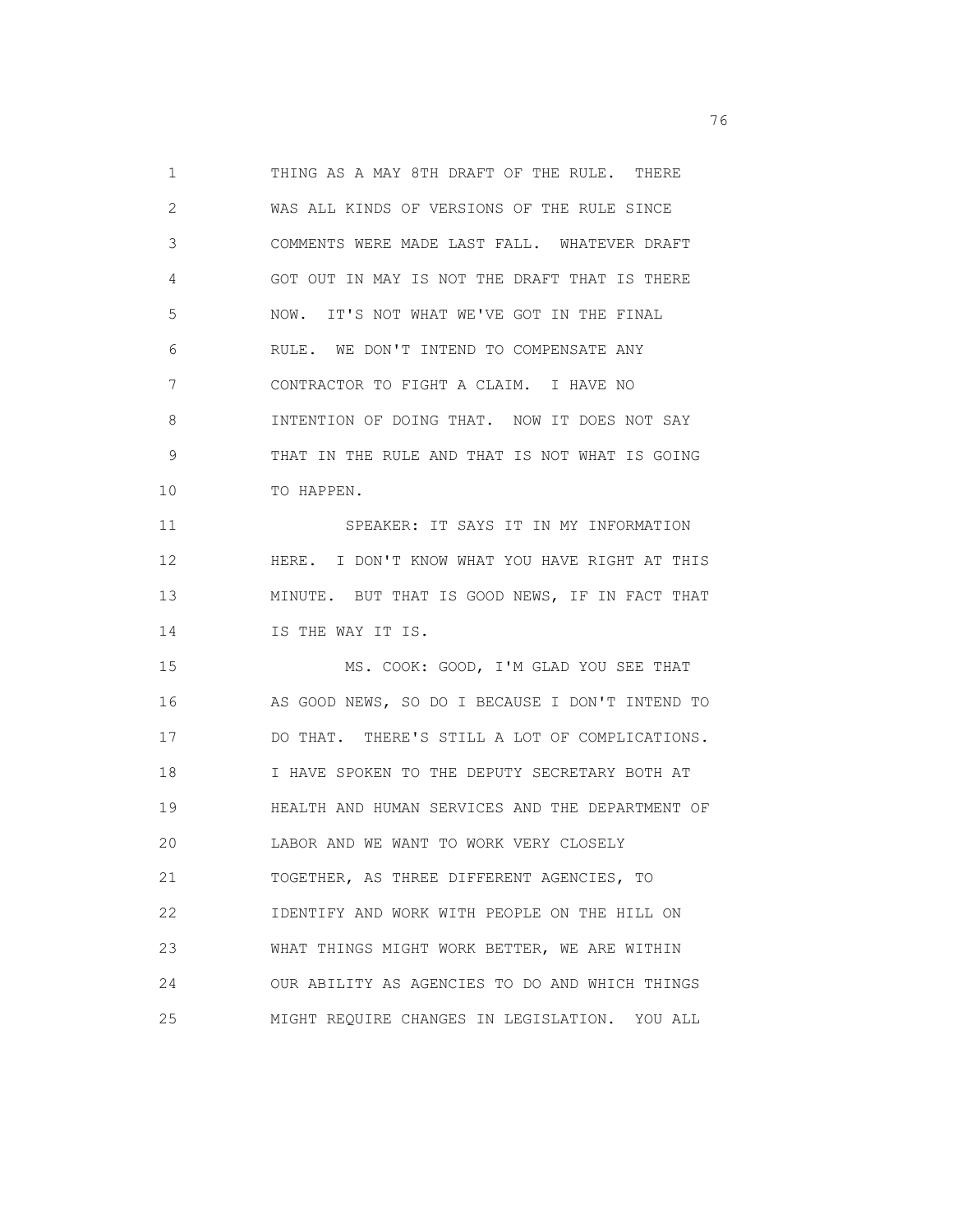1 HAVE TO CONTINUE TO BE A PART OF THAT PROCESS. 2 YOU'VE GOT TO IDENTIFY THOSE THINGS. REMEMBER 3 WE ARE ALL TAXPAYERS TOO, WE WANT TO KNOW WHAT 4 WE WANT TO SPEND OUR MONEY ON AS TAXPAYERS. 5 BUT THERE ARE SIGNIFICANT THINGS THAT ARE 6 LISTED IN SOME OF THE LATEST PRESS THAT SAY DOE 7 IS DOING THIS OR NOT THAT ARE JUST ABSOLUTELY 8 INACCURATE. AND ONE OF THEM IS COMPENSATING 9 COMPANIES TO FIGHT THESE CLAIMS. THAT IS NOT 10 GOING TO HAPPEN. 11 SPEAKER: I'LL TAKE YOUR WORD ON THAT, 12 BUT AS SOON AS I GET UP TOMORROW TO MAKE 13 CERTAIN THAT IS THE WAY IT IS. 14 MS. COOK: IF IT WOULD BE OUT TOMORROW, 15 LET ME TELL YOU, I'D BE A HAPPY CAMPER. 16 SPEAKER: YOU WILL CERTAINLY HEAR FROM 17 ME. 18 MS. COOK: I EXPECT TO. 19 SPEAKER: ANSWER ME ON THE DOCTORS 20 PANEL. WHY YOU WANT AN ABSOLUTE VOTE ON IT 21 RATHER THAN A MAJORITY. WHAT ROLE DOES DOE 22 HAVE IN THAT? 23 MS. COOK: THE LIST OF DOCTORS FIRST OFF 24 ON THOSE PANELS, IN FACT, WAS NOT A LIST THAT 25 DOE COULD GENERATE. THEY HAD TO BE PROVIDED TO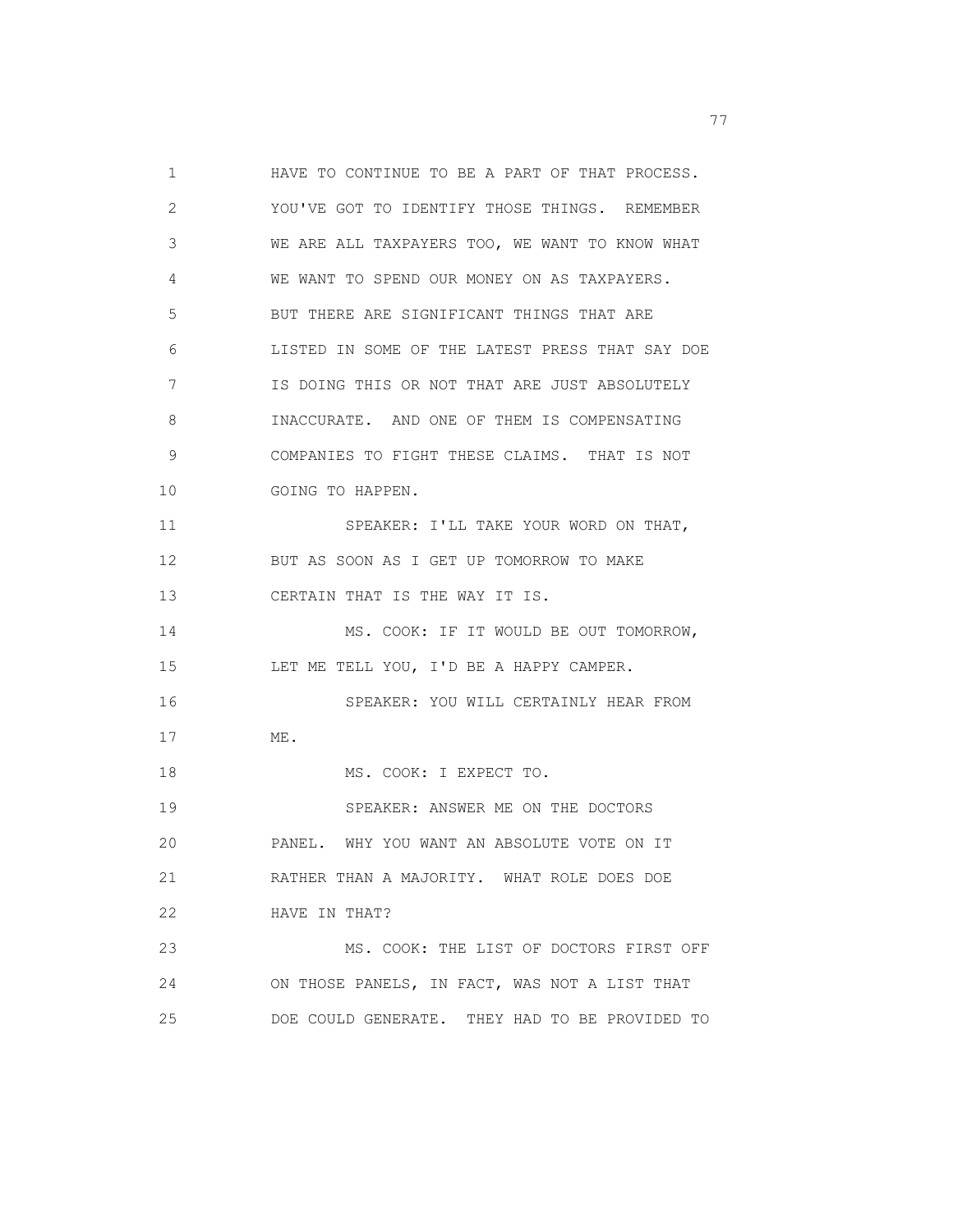1 US BY NIOSH AND THEY DID. THEY GAVE US A LIST 2 OF DOCTORS AND WE ARE WORKING THROUGH THE 3 PROCEDURES RIGHT NOW. I WILL TELL YOU I DON'T 4 KNOW HOW, I CAME INTO THIS JOB IN FEBRUARY AND 5 I'M NOT SURE HOW WE GOT TO THE UNANIMOUS 6 DECISION, BUT I'M ACTUALLY A LITTLE SURPRISED 7 THAT I DIDN'T ASK THAT QUESTION MYSELF. AND 8 I'LL FIND THAT OUT, HOW IT GOT TO THE POINT OF 9 BEING A UNANIMOUS VOTE OF THREE DOCTORS ON A 10 DOC PANEL. BUT I'LL FIND OUT. 11 SPEAKER: ONCE AGAIN, CONGRESSMAN ED 12 WHITFIELD HAS SOME INFORMATION OUT ABOUT WHAT I 13 WAS TALKING ABOUT HERE, AND I TAKE IT HE HAS 14 THE WRONG INFORMATION TOO. 15 MS. COOK: I UNDERSTAND THAT MANY OF THE 16 CONGRESSMEN HAS A VERSION THAT CAME OUT 17 SOMEWHERE AROUND MAY 8TH THAT FLOATED AROUND. 18 THAT IS NOT THE VERSION OF THE RULE THAT WE ARE 19 GOING WITH. 20 SPEAKER: FROM MY PERSONAL POSITION 21 HERE, I DON'T THINK DOE NEEDS TO BE INVOLVED IN 22 THIS. I THINK THEY NEED TO FURNISH DATA AND 23 LET DOL, NIOSH, WHOEVER, BUT DOE DOES NOT NEED 24 TO BE INVOLVED IN THIS PROGRAM AT AN 25 ADMINISTRATIVE LEVEL AND THE PROBLEMS WITH THIS

n and the state of the state of the state of the state of the state of the state of the state of the state of the state of the state of the state of the state of the state of the state of the state of the state of the stat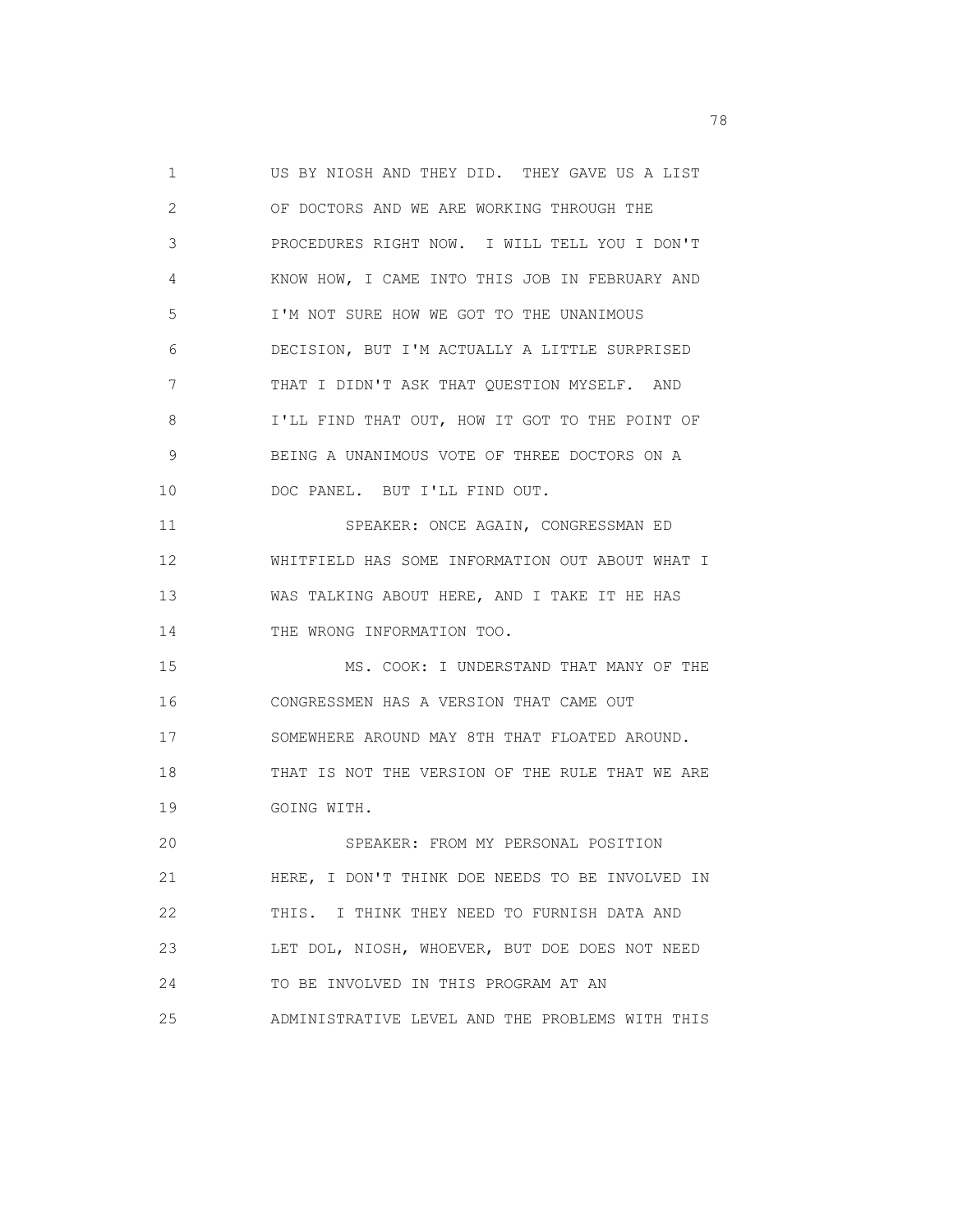1 PROGRAM ARE LEGISLATIVE FIXES, NOT

| $\mathbf{2}^{\prime}$ | ADMINISTRATIVE FIXES, BECAUSE IF THIS MAY 8TH   |
|-----------------------|-------------------------------------------------|
| 3                     | DRAFT IS ANY SIGN, IF IT IS IN FACT TRUE, AND   |
| 4                     | ONCE AGAIN I ACCEPT YOUR WORD FOR RIGHT NOW     |
| 5                     | THAT IT'S NOT, THEN PROMULGATION OF RULES AND   |
| 6                     | REGULATIONS BY DOE IS NOT GOING TO BE THE WAY   |
| 7                     | TO FIX THIS RULE.                               |
| 8                     | MR. LAWSON: THANK YOU, SIR, AND IF YOU          |
| $\mathsf 9$           | HAVE ANYTHING YOU'D LIKE TO SUBMIT, PLEASE FEEL |
| 10                    | FREE TO DO SO. THIS LADY OVER HERE PLEASE.      |
| 11                    | SPEAKER: MY NAME IS JANET MICHELLE, I'M         |
| 12                    | A FIRST GENERATION OAK RIDGER. BOTH OF MY       |
| 13                    | PARENTS WORKED AT K-25 AND THEY MET WHILE THEY  |
| 14                    | WERE WORKING THERE AND I WAS CONCEIVED WHILE    |
| 15                    | THEY WERE WORKING THERE.                        |
| 16                    | MS. COOK: I HOPE NOT AT WORK. I                 |
| 17                    | COULDN'T PASS THAT UP.                          |
| 18                    | SPEAKER: I KNOW I WALKED RIGHT INTO             |
| 19                    | THAT. I WOULD LIKE TO SAY ONE THING TO FOLLOW   |
| 20                    | UP ON WHAT HARRY SAID; AND THAT IS IF IT IS     |
| 21                    | TRUE IN THE RULE THAT THOSE PHYSICIANS PANELS   |
| 22                    | HAVE TO COME TO A UNANIMOUS DECISION, I HOPE    |
| 23                    | THAT DOE WILL DO SOMETHING TO CHANGE THAT       |
| 24                    | BECAUSE THAT RULE IS IMPLEMENTED BECAUSE THAT   |
| 25                    | IS SO UNFAIR. THE SUPREME COURT DOES NOT HAVE   |

ng pangalang pangalang pangalang pangalang pangalang pangalang pangalang pangalang pangalang pangalang pangala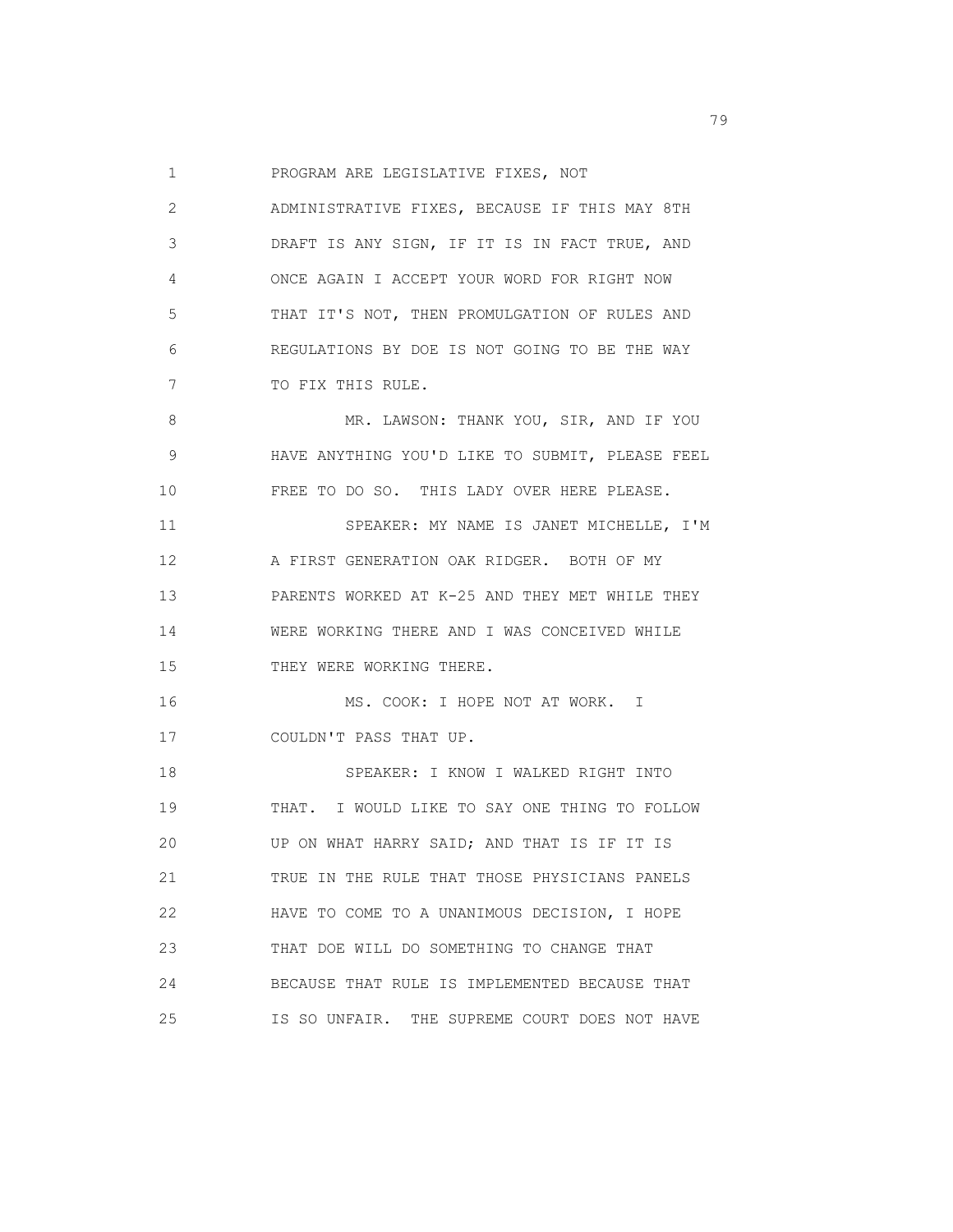1 TO BE UNANIMOUS, THE COURT OF APPEALS DON'T 2 HAVE TO BE UNANIMOUS. THIS IS RIDICULOUS. 3 (APPLAUSE) 4 MS. COOK: UNDERSTOOD. 5 SPEAKER: JUST A COUPLE MORE WORDS ABOUT 6 THE DOSE RECONSTRUCTION. THERE SEEMS TO BE A 7 CONFLICT OF INTEREST WITH THE CONTRACTORS THAT 8 HAVE BEEN BIDDING ON THE NIOSH CONTRACTS TO 9 HELP THEM BECAUSE MANY OF THOSE PEOPLE HAVE 10 BEEN PAID EXPERT WITNESSES IN WORKERS 11 COMPENSATION CLAIMS. HOW CAN WE EXPECT THEM TO 12 BE FAIR? I THINK THAT IS A VERY FUNDAMENTAL 13 PROBLEM. WE ALSO KNOW THAT A HEALTH PHYSICIST 14 FROM PORTSMOUTH TESTIFIED AT A GOVERNMENTAL 15 AFFAIRS SENATE COMMITTEE HEARING IN MARCH OF 16 2000, HE WAS TOLD BY HIS SUPERIORS TO CHANGE 17 RECORDS IN THE DOSIMETRY PROGRAM AT PORTSMOUTH. 18 AND WE KNOW THIS KIND OF THING HAPPENED AT ALL 19 THE SITES. SO I HOPE THAT YOUR PROCEDURES THAT 20 YOU ARE PUTTING IN PLACE TO PUT THINGS IN FAVOR 21 OF THE WORKERS WILL BE TRUE BECAUSE THERE IS 22 JUST TOO MANY PROBLEMS WITH THE DOSE 23 RECONSTRUCTION PROCESS. IN ADDITION, I WAS, I 24 HAD CYANIDE POISONING WHEN I WORKED AT THE 25 SITE. I WAS TOLD BY INDUSTRIAL HYGIENE THAT I

entration of the state of the state of the state of the state of the state of the state of the state of the st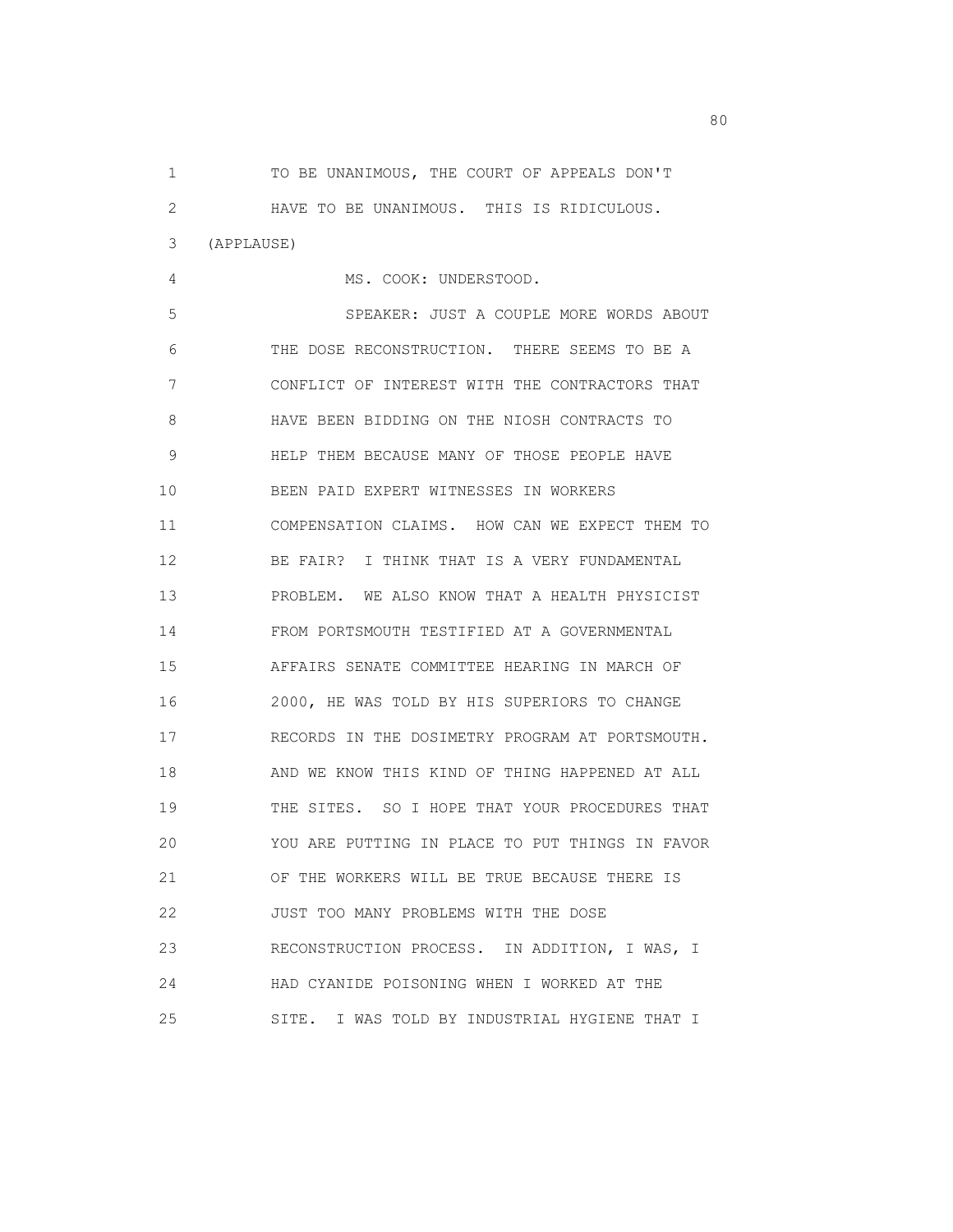1 WOULD BE WEARING A HALTER MONITOR AND THAT MY 2 WORK PLACE WOULD BE MONITORED. NONE OF THOSE 3 THINGS EVER HAPPENED. I LEFT THE SITE, I DID 4 NOT GET WELL, I CONTINUED TO RECEIVE TESTING, 5 NOT BY DOCTORS IN THIS AREA, I HAD TO GO TO 6 NASHVILLE TO GET THAT TESTING DONE, AND FOUND 7 OUT THAT I HAD NICKLE AND MERCURY POISONING. 8 AND I FOUND OUT LATER THAT I WORKED IN A 9 BUILDING THAT HAD A HIGH RISK OF EXPOSURE FOR 10 NICKLE AND MERCURY. THERE WERE NO RECORDS AT 11 ALL KEPT ON THOSE KINDS OF EXPOSURES. WE HAVE 12 NOTHING TO GO BY ON THAT. HOWEVER, I DO HAVE 13 LAB REPORTS THAT SHOW NICKEL AND MERCURY COMING 14 OUT OF MY BODY IN MY URINE. AGAIN, WE DON'T 15 HAVE THE DOCTORS HERE TO BACK US UP AND THERE 16 ARE NO RECORDS TO BACK US UP FROM THE WORK 17 PLACE ON TOXIC EXPOSURES. I HAVE MANY HEALTH 18 PROBLEMS ASSOCIATED WITH THESE HEAVY METAL 19 EXPOSURES. HARRY COVERED A LOT OF THE STUFF 20 ABOUT THE CONTRACTORS. I JUST WANTED TO ADD 21 THAT I THINK THAT THE CLAIMANTS SHOULD BE 22 ASSISTED AND REIMBURSED FOR EXPENSES INCURRED 23 IN TRYING TO DEVELOP THEIR MEDICAL RECORDS FOR 24 THEIR TESTING AND DIAGNOSIS. I KNOW PEOPLE WHO 25 WERE SO SICK AT WORK THEY STRUGGLED TO HANG ON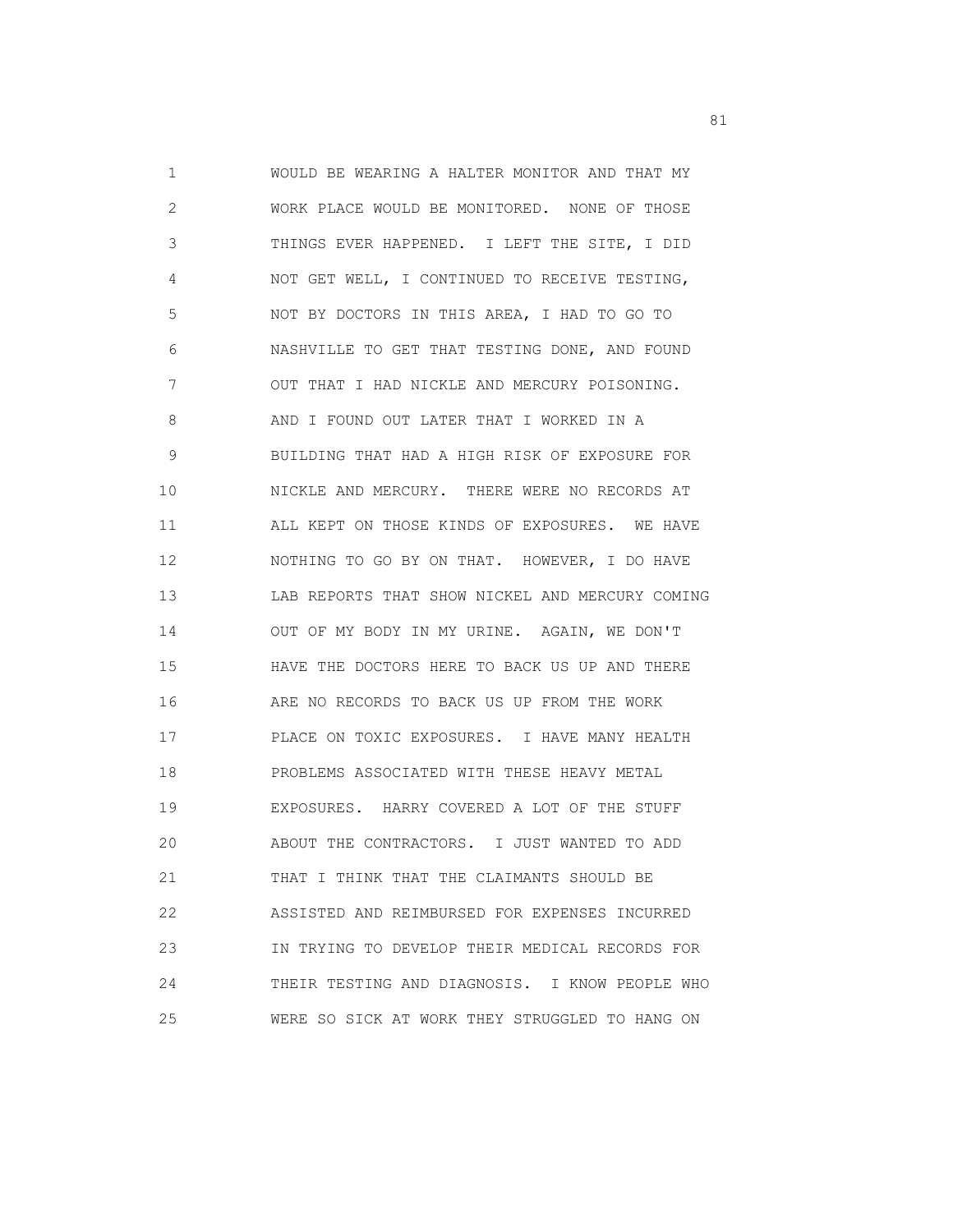1 COMING TO WORK EVERYDAY. THEY FINALLY WENT TO 2 PART TIME, WHICH MEANT THEY LOST THEIR 3 BENEFITS. EVENTUALLY THEY GOT TOO SICK TO COME 4 TO WORK AT ALL. SO NOW THEY HAVE NOTHING. AND 5 THEY HAVE NO WAY TO PUT A PICTURE TOGETHER OF 6 WHAT HAS HAPPENED TO THEM. THESE PEOPLE NEED 7 HELP AND EVEN THOSE OF US THAT HAVE THE 8 INSURANCE; IT IS HORRIBLE BECAUSE WE CAN'T GET 9 THE DOCTORS AROUND HERE TO TEST US FOR THE 10 THINGS THAT NEED TO BE TESTED FOR. WE HAVE TO 11 GO OUT OF STATE.

12 (APPLAUSE)

 13 SPEAKER: I WOULD LIKE TO ADD THAT THE 14 LIST OF RADIOGENIC CANCERS NEEDS TO BE EXPANDED 15 TO AT LEAST BE AS LONG AS THE CANCERS THAT THE 16 MARSHALL ISLANDERS WERE REIMBURSED FOR. THEY 17 WERE EXPOSED TO ABOVE GROUND TESTING AND THE 18 ELEMENTS THAT THEY WERE EXPOSED, WHETHER 19 TRANSURANICS OR FISSION PRODUCTS, WERE THE SAME 20 ELEMENTS THAT WE WERE EXPOSED TO HERE IN OAK 21 RIDGE. MAYBE NOT IN THE SAME QUANTITIES, BUT 22 THEY WERE THERE AND MANY OF THEM DON'T TAKE 23 VERY MUCH TO HAVE AN EFFECT ON THE BODY. SO BE 24 THAT AS A MESSAGE TO BOTH THE ADMINISTRATION 25 REPRESENTATIVES AND ALSO THE CONGRESSIONAL

experience of the state of the state of the state of the state of the state of the state of the state of the s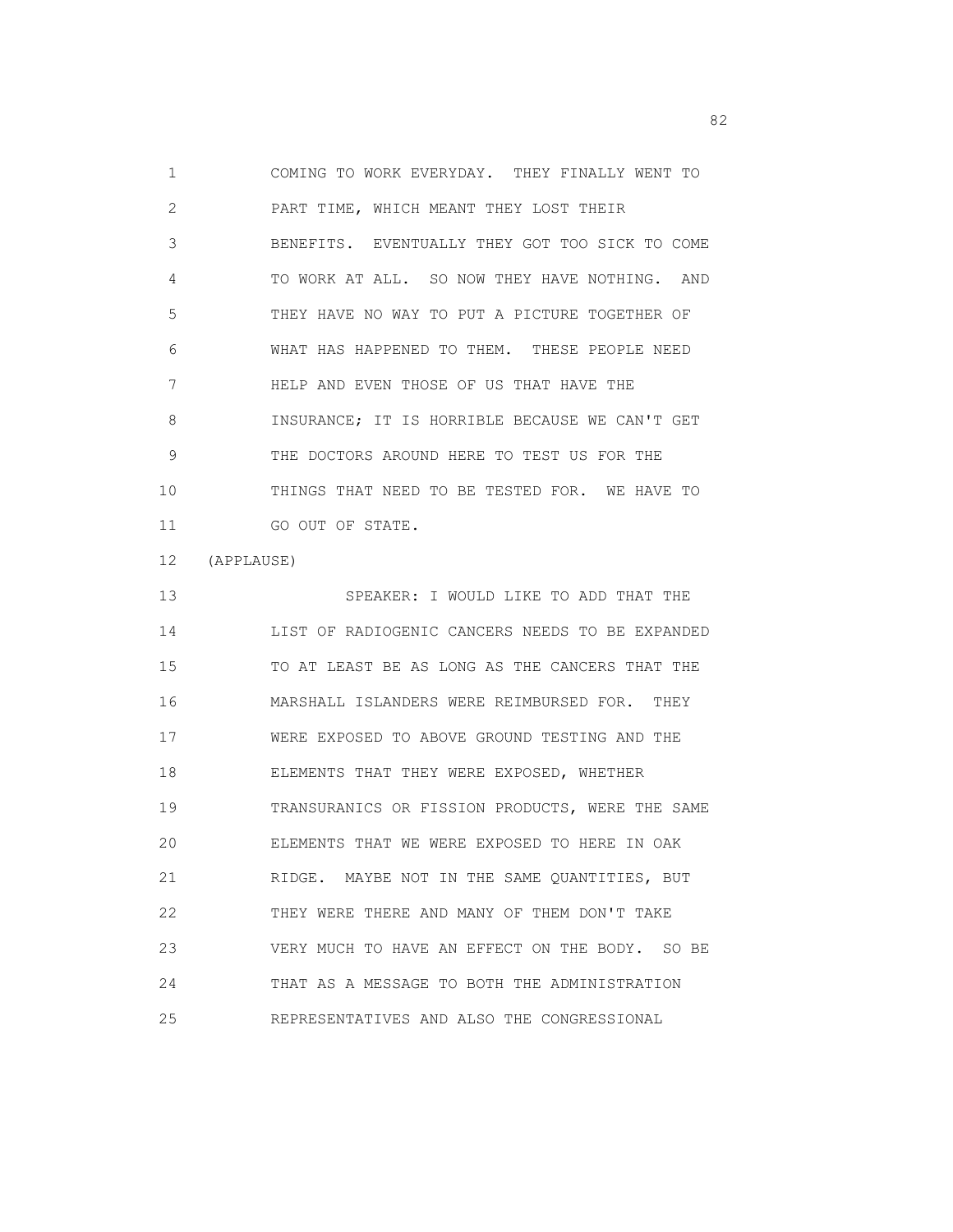1 REPRESENTATIVES THAT ARE HERE, THAT IS 2 SOMETHING THAT NEEDS TO BE INCLUDED IN ANY 3 REVISIONS OF THIS LAW. I JUST WANT TO ALSO SAY 4 THAT THE COMPENSATION AMOUNT OF A HUNDRED AND 5 FIFTY THOUSAND DOLLARS IS A COMPLETE AND TOTAL 6 INSULT. WHEN PEOPLE I KNOW SPENT OVER A 7 HUNDRED THOUSAND DOLLARS A YEAR, THEIR 8 INSURANCE PAYS FOR PART OF IT AND THEY PAY FOR 9 PART OF IT A YEAR ON THEIR MEDICAL EXPENSES. 10 WHEN WE HAVE PEOPLE THAT WERE INJURED BY THE 11 TERRORISTS RECEIVING AN AVERAGE OF TWO POINT 12 SEVEN MILLION, HOW DOES A HUNDRED AND FIFTY 13 THOUSAND STACK UP TO THAT? IT IS AN INSULT. I 14 ALSO WANT TO EMPHASIZE TO THE CONGRESSIONAL 15 REPRESENTATIVES THAT OFTEN IN THE PAST WHEN YOU 16 HAVE LANDMARK LEGISLATION IT IS NOT PERFECT THE 17 FIRST TIME. THE ENVIRONMENTAL LAWS THAT WERE 18 PASSED IN THE SEVENTIES; CORPORATIONS FOUND 19 WAYS AROUND THEM. CONGRESS HAD TO COME BACK 20 AND BE VERY PRESCRIPTIVE ABOUT WHAT THEY WANTED 21 TO HAPPEN AND THIS IS WHAT NEEDS TO HAPPEN WITH 22 THIS LAW. IT IS GOING TO HAVE TO BE MORE 23 PRESCRIPTIVE IN ORDER TO BE MORE FAIR. WE NEED 24 YOU BOTH IN THE ADMINISTRATION AND OUR 25 REPRESENTATIVES IN CONGRESS, WE NEED YOU TO BE

experience of the contract of the contract of the contract of the contract of the contract of the contract of the contract of the contract of the contract of the contract of the contract of the contract of the contract of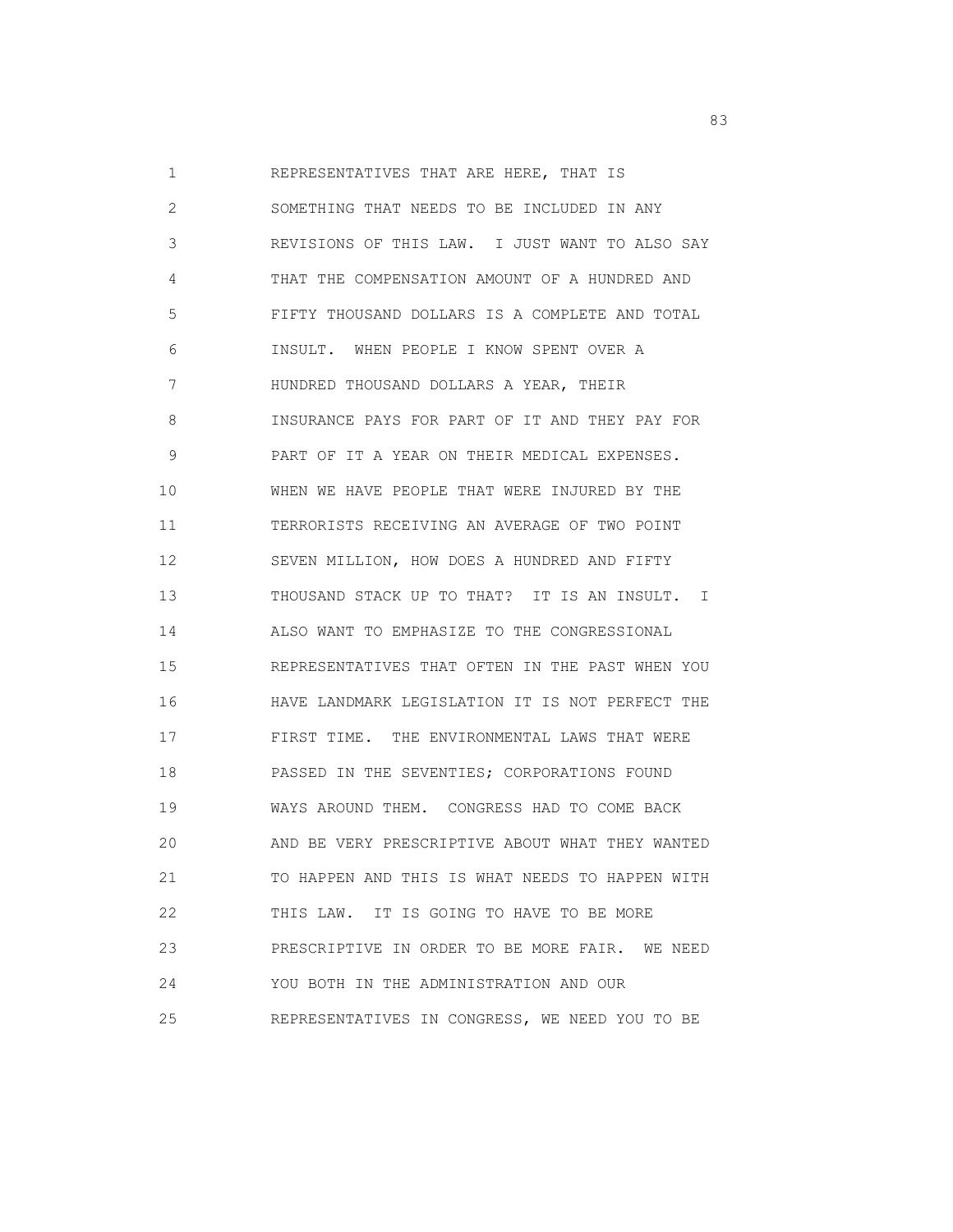1 THE LEADERS TO HELP US TO MAKE THIS LAW MORE 2 FAIR AND MORE JUST. THANK YOU.

 3 MR. LAWSON: THANK YOU. WE'RE CLOSING 4 DOWN TO ABOUT EIGHT O'CLOCK, IT'S ABOUT TEN OR 5 ELEVEN MINUTES OF. AT EIGHT O'CLOCK WE'LL 6 BREAK WITH THE FORMAL PART OF THIS, BUT ANY OF 7 YOU WHO WOULD LIKE TO STAY AND TALK WITH ANY OF 8 THESE THREE INDIVIDUALS ON THE PANEL AFTERWARD, 9 ARE CERTAINLY WELCOME TO DO SO. I'M GOING TO 10 TAKE A FEW PEOPLE BUT I WILL TELL YOU WHEN THE 11 LAST PERSON, WE'LL PROBABLY TAKE AT LEAST TWO 12 MORE AND MAYBE A THIRD, WE'LL SEE. PLEASE.

 13 SPEAKER: THANK YOU. MY NAME IS KITTY 14 MCNAMARA AND I'M HERE ON BEHALF OF MY FAMILY 15 CARRYING ON WHAT MY FATHER FOUGHT FOR YEARS FOR 16 AND IN 1998 HE FINALLY DIED ENCOURAGING US TO 17 CONTINUE. HE WAS BURNED BY BERYLLIUM. THE 18 FIRST PERSON TO EVER CUT IT, BUT HE WAS TOLD 19 THAT HIS SYMPTOMS DID NOT MEET WITH THE KNOWN 20 SYMPTOMS, EVEN THOUGH NOBODY ELSE HAD EVER BEEN 21 BURNED BY IT. HE CAME TO WORK AT Y-12 22 FOLLOWING IN HIS PARENTS' FOOTSTEPS WHO DIED OF 23 CANCER OF THE KIDNEY AND BONES AND ABDOMINAL 24 CANCER COLLECTIVELY IN THEIR EARLY FIFTIES. I 25 NEVER GOT TO EVEN MEET THEM. UNFORTUNATELY, MY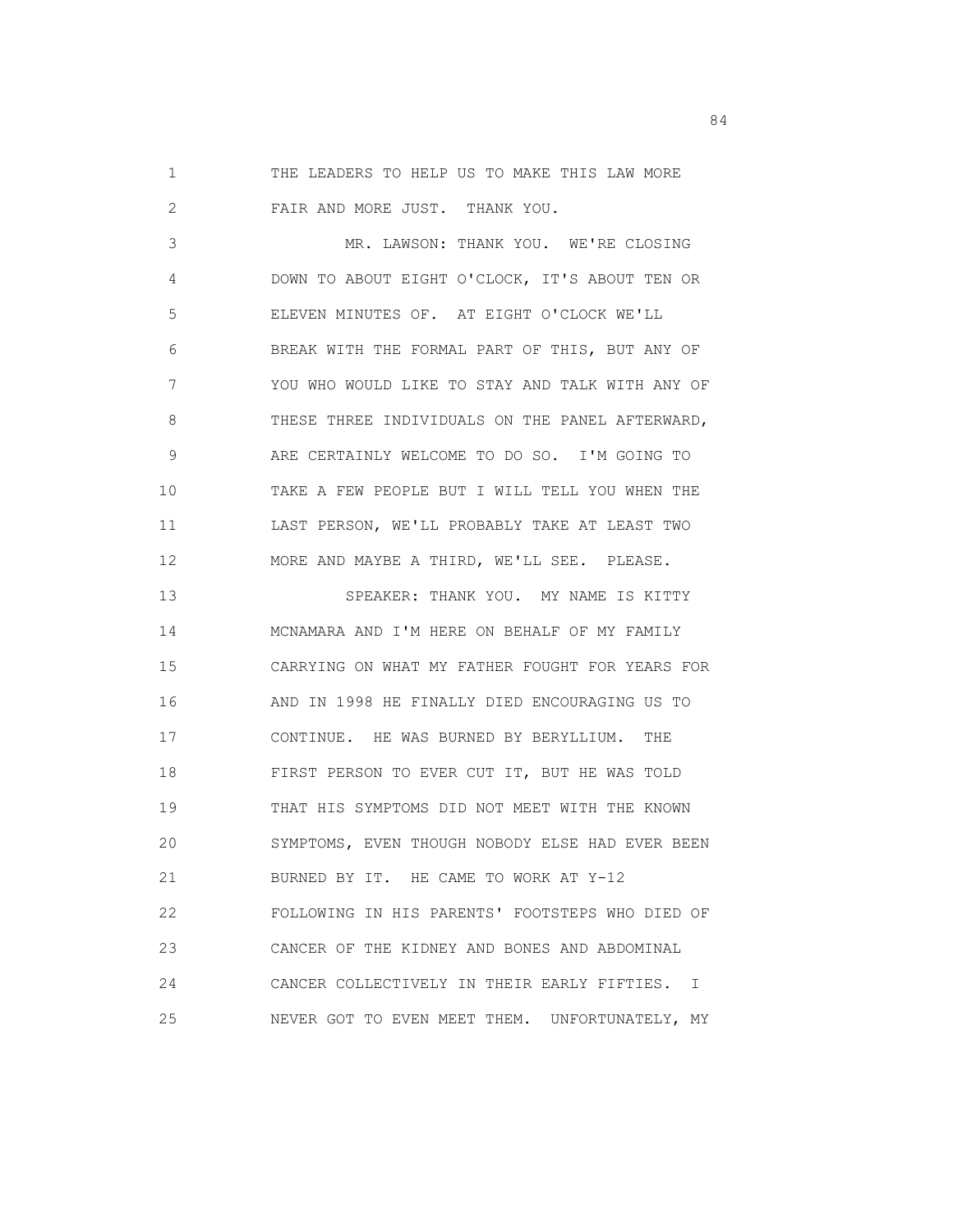1 FATHER HAD MEDICAL RECORDS, ONE ON TOP OF 2 ANOTHER, HE HAD A THORACIC SURGEON WHO WAS 3 WILLING TO TELL HIM VERBALLY THAT HE KNEW THAT 4 THE FLUID BUILD-UP AND THE PROBLEMS IN HIS 5 LUNGS WERE FROM THE BERYLLIUM EXPOSURE, BUT HE 6 STATED OPENLY TO MY PARENTS, IF I PUT THIS ON 7 PAPER, I'LL BE RUINED. I WON'T WORK AGAIN. 8 DOE AND THE GOVERNMENT WILL RUIN ME. HE WAS 9 TOLD THIS BY MORE THAN ONE DOCTOR. I CAN'T 10 DOCUMENT THIS. WHEN WE REQUESTED HIS MEDICAL 11 RECORDS FROM Y-12, THERE WERE ACTUALLY PLACES 12 WHERE THEY HAD GONE THROUGH WITH BLACK MARKERS 13 AND MARKED THINGS OUT. MY TWO YOUNGER SISTERS; 14 ONE WAS CONCEIVED WITHIN ABOUT THREE MONTHS OF 15 WHEN HE WAS EXPOSED, NOW HAS MAJOR MEDICAL 16 PROBLEMS, SHE HAS BLOOD DYSCRASIA. THE OTHER 17 ONE WAS BORN THIRTEEN MONTHS AFTER HER. SHE'S 18 HAD MAJOR MEDICAL PROBLEMS. ALL ALONG THE LINE 19 NOBODY WOULD TEST, LIKE THIS LADY SAID PREVIOUS 20 TO ME, DOCTORS JUST SHOOK THEIR HEADS AND SAID, 21 I CAN'T TEST YOU. IF I TEST YOU, I'LL GET IN 22 TROUBLE AND I'LL PAY THE PRICE. HE SAID, JUST 23 REFER ME TO SOMEBODY. THEY SAID, YOU CAN'T 24 EVEN AFFORD THE TESTS YOU WOULD NEED. MELANIE 25 DAKE FROM MARTIN MARIETTA, THREE YEARS BEFORE

experience of the contract of the contract of the contract of the contract of the contract of the contract of the contract of the contract of the contract of the contract of the contract of the contract of the contract of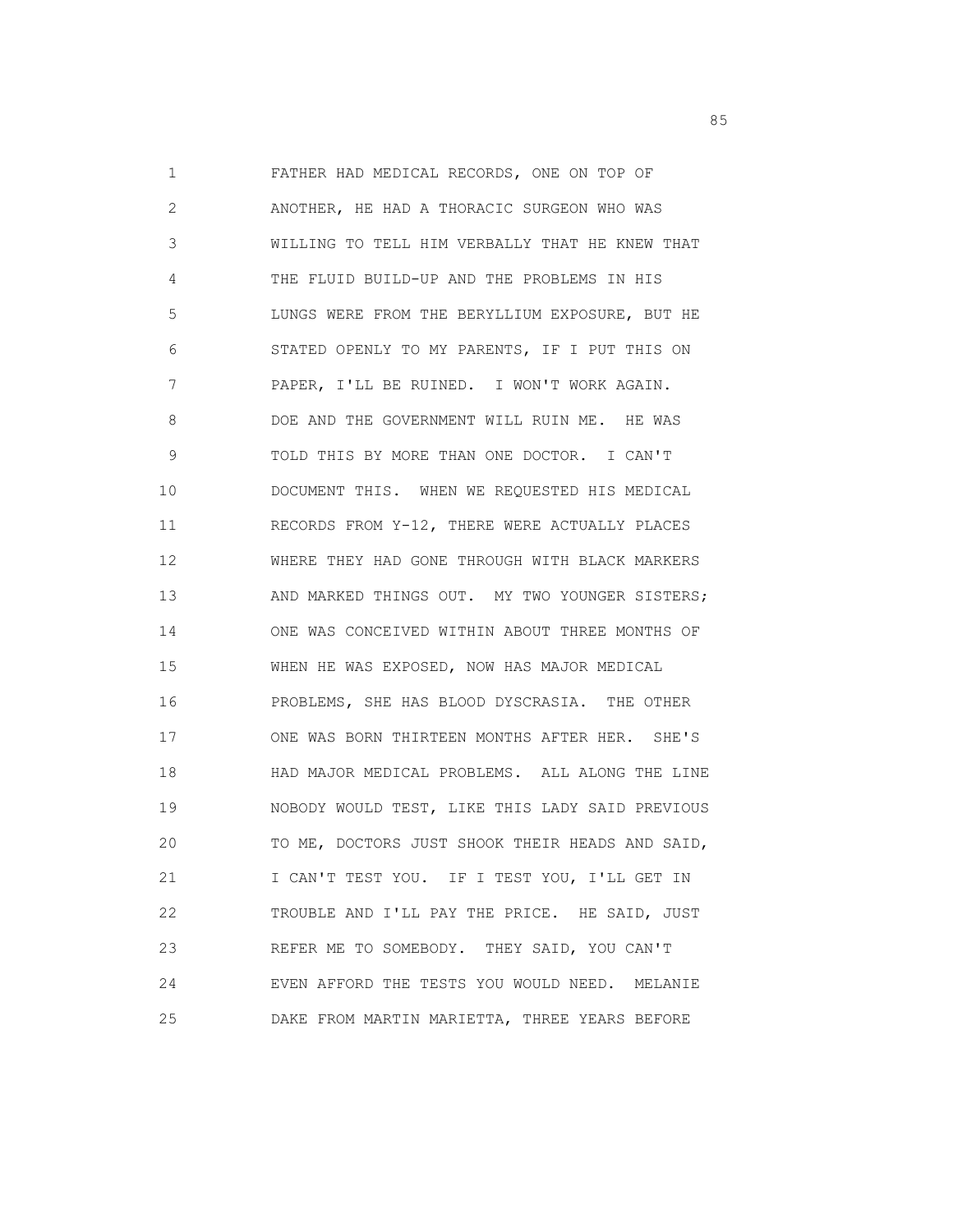1 MY DADDY DIED, PROMISED TO SEND HIM THE FORMS 2 SO THAT HE COULD FILL THEM OUT AND THEY WOULD 3 PAY FOR THE TESTING. AFTER MULTIPLE PHONE 4 CALLS, HE STILL NEVER GOT THE FORMS, NEVER GOT 5 THE TESTING. WE WERE AT THE MEETING AT THE 6 MUSEUM AND WE ASKED SPECIFICALLY WHAT DO WE DO. 7 WE HAVE MEDICAL RECORDS DOCUMENTING HIS 8 EXPOSURE, HIS BURNS, HIS MEDICAL PROBLEMS AFTER 9 THAT. WE WERE TOLD BY THAT PANEL; IF YOU CAN 10 PROVE TO US, SHOW US THE MEDICAL RECORDS 11 PROVING HE WAS EXPOSED AND HE HAD THESE MEDICAL 12 PROBLEMS AFTERWARDS, YOU WILL QUALIFY. WE 13 ASKED TWO DIFFERENT TIMES IN TWO DIFFERENT WAYS 14 TO MAKE SURE. MY MOTHER SUBMITTED THE CLAIM, 15 SHE WAS TURNED DOWN OUTRIGHT. YOU DON'T HAVE 16 THE PROPER TESTING. SHE CALLED UP AND SAID, 17 WHAT DO I DO NEXT. CAN I GET AN APPEAL, CAN I 18 GET AN INTERVIEW. RESUBMIT AGAIN. WE'LL LOOK 19 AT IT AGAIN. THAT IS THEIR ANSWER. WE FEEL 20 PERSONALLY THAT THESE TASKS FORCE, OR WHOEVER 21 THE PEOPLE ARE THAT ARE PAID TO LOOK AT THESE, 22 ARE WORKING DILIGENTLY TO KEEP US FROM GETTING 23 THESE PAYMENTS RATHER THAN ALLOWING US TO GET 24 THEM. WE ARE BEING PUNISHED BECAUSE MY DADDY 25 DIDN'T HAVE THE PROPER RECORDS. HE WAS

en de la construction de la construction de la construction de la construction de la construction de la construction de la construction de la construction de la construction de la construction de la construction de la cons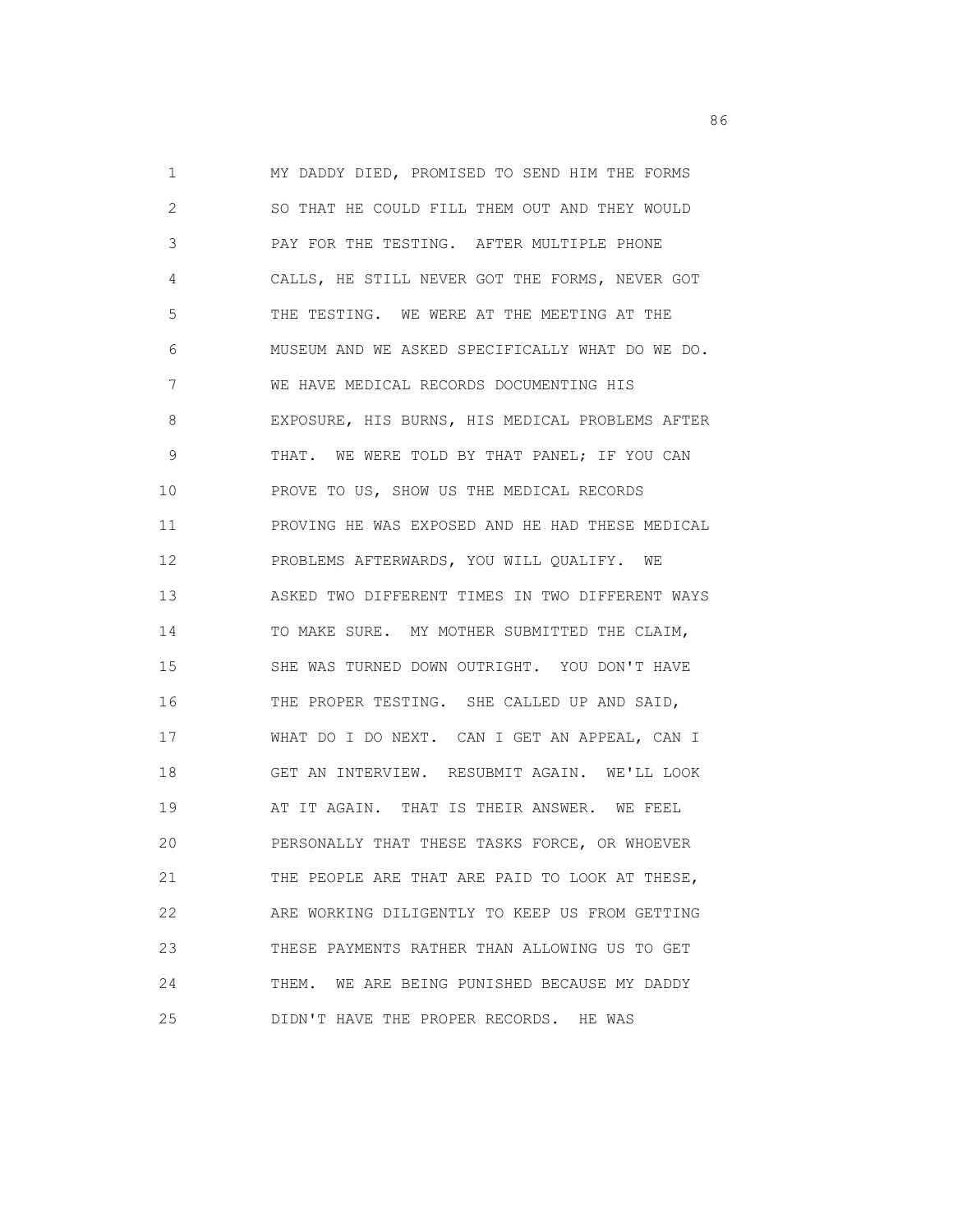1 DISCHARGED IN 1973. HE WADED UP TO HIS ANKLES 2 IN RADIATION-FILLED WATER, HE WOULD HAND HIS 3 DOSIMETER IN AND IT WOULD SET THE METERS OFF 4 AND THEY WOULD FALSIFY THE NUMBER AND TELL HIM 5 TO GO ON. 6 MR. LAWSON: LET'S HAVE A RESPONSE. 7 SPEAKER: HOW DO WE PROVE THAT MY DADDY, 8 WHEN HE WAS RETIRED WITH FOUR CHILDREN NOT EVEN 9 OUT OF HIGH SCHOOL YET, SUFFERED A DISEASE THAT 10 NOBODY WAS WILLING TO ADMIT TO? MY MOTHER IS 11 LIVING ON A LIMITED INCOME, HIS SOCIAL 12 SECURITY, BECAUSE HE RETIRED AT FORTY-SEVEN ON 13 MEDICAL, HE NEVER EVEN GOT A CHANCE TO EVEN GET 14 FULL SOCIAL SECURITY. SHE'S ON A VERY LIMITED 15 INCOME. HOW DO WE GET A CHANCE WHEN WE CAN'T 16 EVEN GET PAST THE REVIEWER WHO AUTOMATICALLY 17 SAYS; NO TESTS, FORGET IT. 18 MR. TURCIC: ARE YOU REFERRING TO A 19 FEDERAL CLAIM OR A STATE CLAIM? 20 SPEAKER: THE ONE THAT WENT TO 21 JACKSONVILLE. 22 MR. TURCIC: I DON'T UNDERSTAND WHERE 23 THIS ISSUE OF RECONSIDERATION OR RESUBMISSION 24 BECAUSE THAT IS NOT PART OF THE PROCESS. THE 25 PROCESS WOULD BE, YOU MAY HAVE GOTTEN A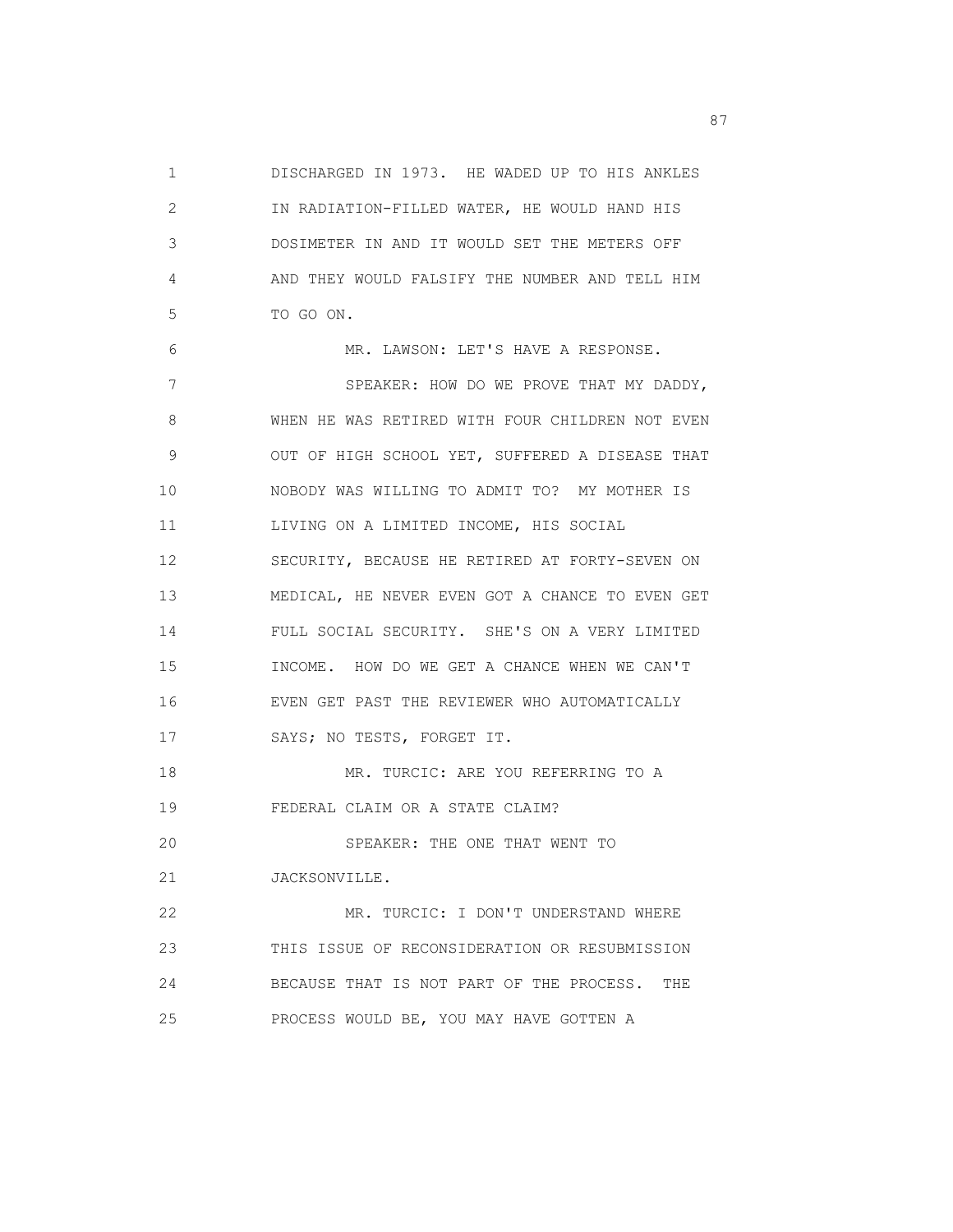1 DEVELOPMENTAL LETTER. YOU MAY HAVE GOTTEN A 2 LETTER THAT IS DEVELOPING THE MEDICAL ASKING 3 YOU TO SUBMIT THE MEDICAL INFORMATION. 4 SPEAKER: NO, WE GOT A LETTER DENYING. 5 MR. TURCIC: THERE IS NO PART OF THE 6 PROCESS OF ANYTHING OF RESUBMITTING, THE 7 PROCESS IS YOU WOULD GET A RECOMMENDED DECISION 8 AT WHICH TIME YOU COULD ASK FOR A HEARING OR 9 YOU COULD ASK FOR A REVIEW OF THE RECORD. BUT 10 THERE IS NO SUCH THING. 11 SPEAKER: WE GOT A LETTER SAYING YOU 12 CAN'T MEET TWO OF THE FIVE CRITERIA, YOU ARE 13 DENIED. MY MOTHER CONTACTED THEM AND SAID, 14 WHAT CAN I DO TO HAVE THIS RECONSIDERED. THEY 15 SAID, RESUBMIT YOUR CLAIM AGAIN WITH ALL OF THE 16 SAME DOCUMENTATION. 17 MR. TURCIC: MA'AM, I'M NOT DENYING YOU 18 WERE TOLD THAT. THAT IS NOT THE PROCESS. 19 SPEAKER: WELL, WHEN YOU HAVE GOT PEOPLE 20 THAT DON'T KNOW YOUR PROCESS AND I THINK, FROM 21 WHAT I'VE BEEN HEARING TONIGHT HERE, YOU'VE GOT 22 PEOPLE THAT DON'T KNOW YOUR PROCESS THAT ARE 23 MAKING DECISIONS THAT ARE AFFECTING PEOPLE. MY 24 MOTHER IS SIXTY-EIGHT YEARS OLD. 25 MR. TURCIC: DID YOU RECEIVE A

en de la construction de la construction de la construction de la construction de la construction de la constr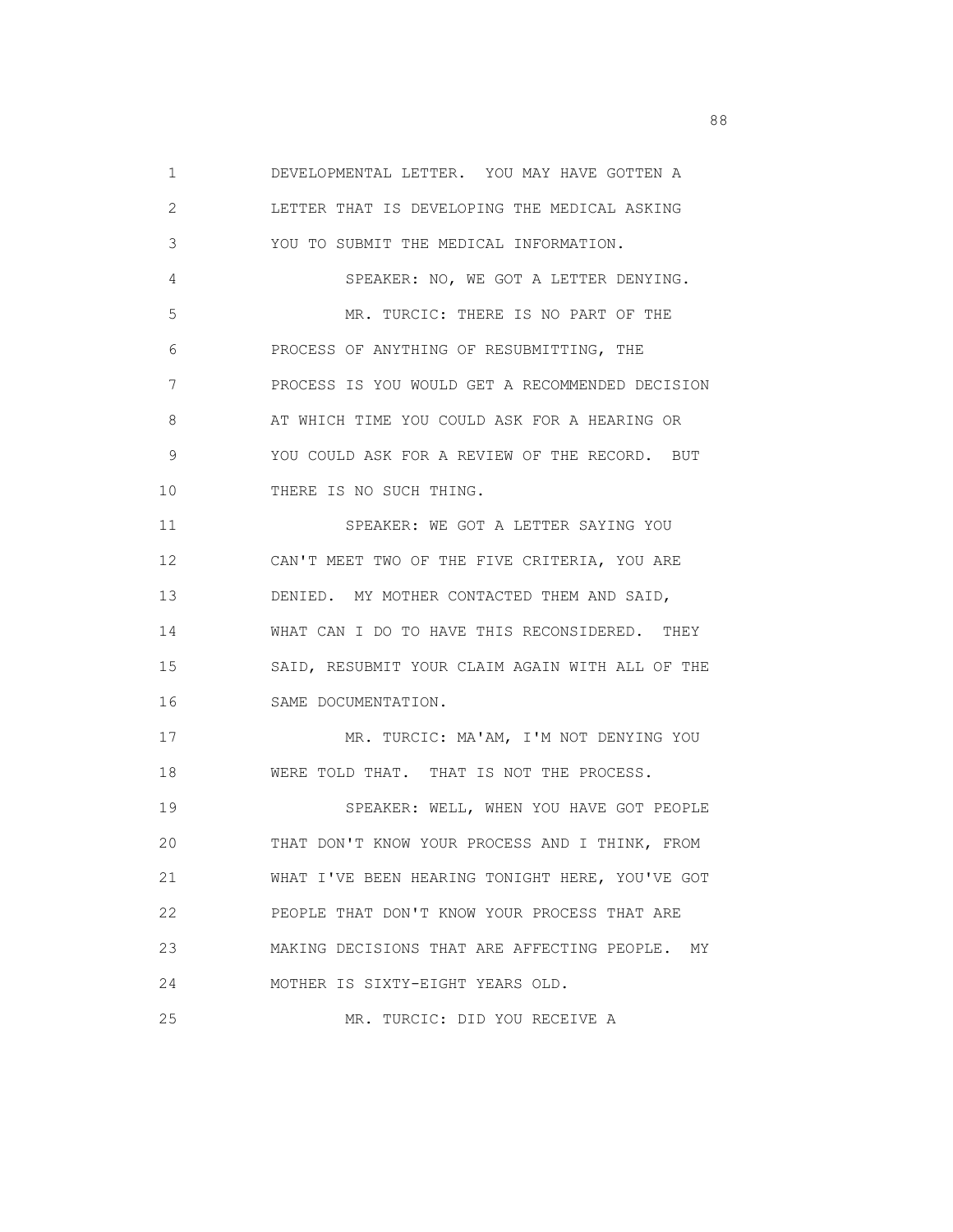1 RECOMMENDED DECISION OR JUST A LETTER FOR

 2 MEDICAL? 3 SPEAKER: SHE CAN SPEAK MORE TO THAT. 4 THE LETTER DENIED THE CLAIM. 5 MR. TURCIC: NO, THE LETTER CAN'T -- 6 SPEAKER: IT DID. 7 MR. TURCIC: EVEN A RECOMMENDED DECISION 8 IS NOT, I NEED TO STRESS THIS SO PEOPLE 9 UNDERSTAND. A DENIAL, UNTIL IT IS A FINAL 10 DECISION, THERE IS NO DENIAL UNTIL IT'S A FINAL 11 DECISION. 12 SPEAKER: IT WAS DENIED AND WHEN I 13 TALKED TO HER BY PHONE THEN, WHAT DO I DO, SHE 14 SAID, YOU MUST HAVE THESE FIVE CRITERIA. 15 MR. TURCIC: THREE OF THE FIVE. 16 SPEAKER: WELL, ANYWAY I HAD TO HAVE THE 17 TOTAL OF FIVE. I'M TELLING HER I HAVE THE FORM 18 AT OAK RIDGE THAT SHOWS HE WAS BURNED, THAT A 19 DOCTOR TENDED TO HIM THROUGH OAK RIDGE, WE GOT 20 THE THINGS THAT HAD ALL THIS STUFF BLACKED OUT 21 WITH A MARKER. WHAT WERE THEY TRYING TO 22 ATTEMPT TO DO THERE? IT WAS TURNED DOWN BUT 23 SHE SAID I COULD RESUBMIT EVERYTHING AGAIN. 24 AND I SAID, BUT I SENT YOU COPIES. WELL, SEND 25 ME MORE COPIES. WE WILL REVIEW IT, OR WHETHER

en andere de la constantin de la constantin de la constantin de la constantin de la constantin de la constantin<br>En 1990, en la constantin de la constantin de la constantin de la constantin de la constantin de la constantin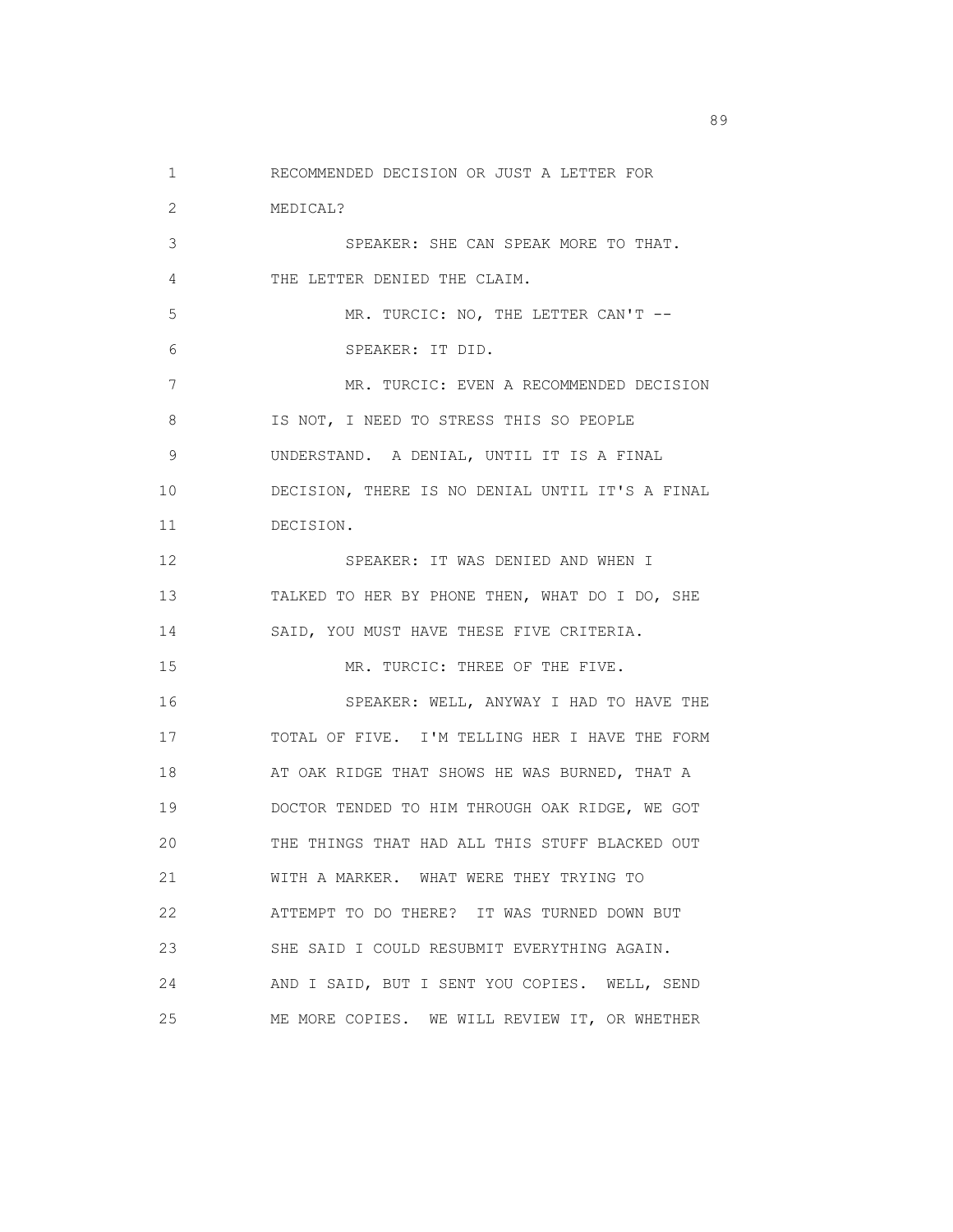1 SHE USED THAT TERM OR NOT, WE'LL GO OVER IT 2 AGAIN, BUT IF YOU DON'T HAVE THIS MATERIAL, YOU 3 WILL BE TURNED DOWN AGAIN JUST FLAT. SO A 4 LETTER WENT OUT THEN BY FAX. I CAN'T GET IT 5 READY IN THIRTY DAYS, I CAN'T, I HAVE SEARCHED 6 HOSPITALS, I'VE SEARCHED DOCTORS FOR FORTY 7 YEARS. I HAVE GOT HIS DOCTOR WHO DID HIS FIRST 8 BRONCHOSCOPY WHO SAID THAT HE COULD NOT PUT 9 DOWN THERE THAT IT WAS BERYLLIUM, BUT HE WAS 10 SURE IT WAS. HE IS EIGHTY YEARS OLD, HE DOES 11 NOT HAVE RECORDS THAT ARE FORTY YEARS OLD. ONE 12 OF HIS DOCTORS THAT WAS TENDING TO HIM DIED. 13 HIS RECORDS ARE GONE. OUR FAMILY PHYSICIAN WHO 14 FIRST SENT HIM TO THE THORACIC SURGEON IS 15 RETIRED. HIS MATERIAL, HIS FILES, ARE GONE. 16 WHAT DO YOU DO? I CAN'T GET A DOSIMETER 17 READING. AND FOR YEARS MY HUSBAND BELIEVED YOU 18 DON'T SAY ANYTHING ABOUT CARBIDE. LIKE THE 19 MILITARY. YOU GO TO YOUR DEATH NOT SHARING 20 INFORMATION. AND HE WAS REALLY ANGRY AT WHAT 21 HAD BEEN TRANSPIRED. HE SENT HIS RECORDS TO A 22 LAWYER WHO HAD SETTLED ONE CASE AND THIS LAWYER 23 IN CHATTANOOGA AND HE SAID, YES, I CAN HELP 24 YOU. GUESS WHAT? WE GOT THE STACK BACK. I'M 25 SORRY, I CAN'T HELP YOU. SO WHO SQUEEZED THIS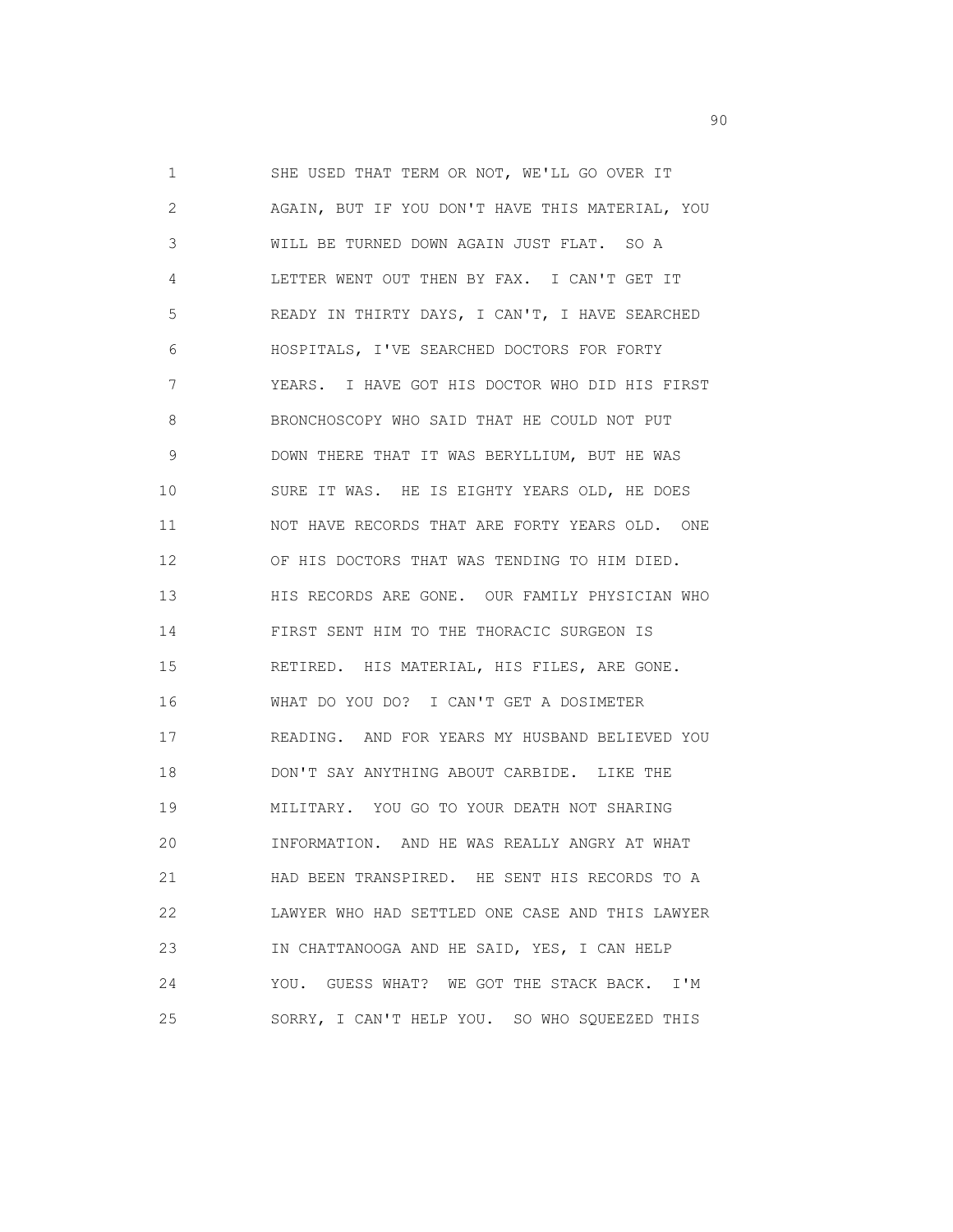1 LAWYER?

 2 MS. COOK: LET ME JUST SAY THIS. WE 3 NEED TO GET, I WOULD LIKE TO MAKE SURE THAT 4 PETE AND I ARE TOGETHER AND WE FOLLOW UP AND 5 FIND OUT WHAT WE CAN DO NEXT FOR YOU AND FIND 6 OUT HOW TO GO FORWARD. I WILL ABSOLUTELY AGREE 7 WITH YOU THAT THIS IS VERY COMPLICATED AND SOME 8 OF THE LETTERS THAT I HAVE SEEN GO BACK AND 9 FORTH, LIKE I SAID, I HAVE SPENT A LOT OF TIME 10 WITH UNION WORKERS AND MY FAMILY ARE ALL UNION 11 WORKERS, I'LL JUST TELL YOU THAT. AND MY 12 FATHER LOOKED AT A LOT OF LETTERS HE GOT FROM 13 FOLKS SAYING I DON'T KNOW WHAT THIS MEANS, BUT 14 IT SURE DOES NOT LOOK GOOD TO ME. WE'VE GOT TO 15 START WORKING AT HOW WE COMMUNICATE SO THAT 16 EVERYONE CAN BETTER UNDERSTAND WHERE YOU ARE IN 17 THE PROCESS AND WHAT IT MEANS NEXT. BUT LET US 18 TAKE A LOOK SPECIFICALLY AT YOUR CASE TO SEE 19 WHAT ELSE WE CAN DO TO HELP. 20 MR. LAWSON: MAKE SURE YOU GIVE YOUR 21 NAME. 22 SPEAKER: I WILL. CAN I JUST SAY ONE 23 LAST THING, PLEASE, AND I KNOW YOU'RE ON THIS 24 TIME SCHEDULE. I'M AN RN AND TO ME DOE HAS

25 BEEN DOING TO US WHAT I WOULD SAY A PATIENT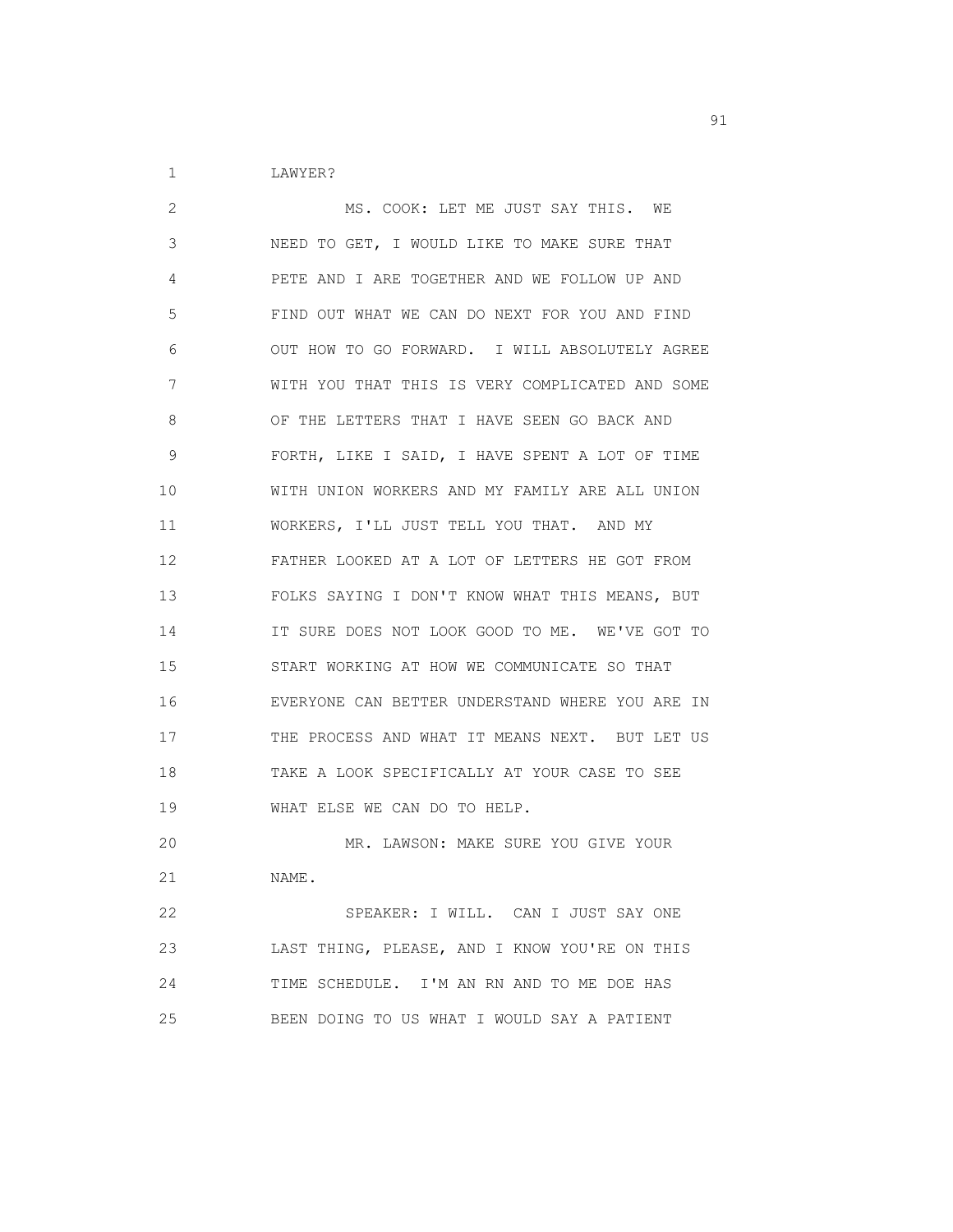1 WOULD SAY TO ME IF I WALKED UP TO THEM AND SAID 2 YOU DON'T NEED THIS TEN O'CLOCK DOSE OF 3 MEDICATION, ALTHOUGH YOU ARE VERY SICK, BECAUSE 4 I HAVE MADE UP MY MIND YOU DON'T NEED IT. AND 5 I THINK THAT IS WHAT DOE AND THE OTHERS ARE 6 TRYING TO DO TO US. YOU ARE TRYING TO CRAM US. 7 (APPLAUSE) 8 MR. LAWSON: I SEE FOUR PEOPLE HERE. I

 9 WANT TO TAKE ALL FOUR OF YOU, BUT I'M GOING TO 10 ASK ALL FOUR OF YOU TO BE VERY QUICK, LIKE A 11 MINUTE, IF YOU CAN SO THE PEOPLE WHO'VE BEEN 12 WAITING A LONG TIME WOULD BE ABLE TO TALK TO 13 THESE FOLKS. PLEASE, MA'AM.

 14 SPEAKER: MY NAME IS ELIZA ROBINSON AND 15 I WORKED AT K-25 EIGHTEEN YEARS. AND I WENT TO 16 OAK RIDGE HOSPITAL THIRTY-SIX TIMES OUT OF THE 17 EIGHTEEN YEARS WHEN THEY WOULD SEND ME TO WORK 18 IN THE MAIL ROOM. I COULD NOT BREATHE AND THEY 19 WOULD SEND ME AND DR. FORTNEY WOULD SAY, YOU 20 WILL HAVE TO GO TO THE HOSPITAL. AND I WOULD 21 HAVE MY THROAT BURNING AND THEY WOULD GIVE ME 22 SOME KIND OF MEDICINE AND KEEP ME UP THERE 23 WEEKS AT A TIME. AND THEN DR. THOMAS CAME OUT 24 THERE. I HAD THE SAME THING EVERY TIME THEY 25 WOULD SEND ME TO THE MAIL ROOM TO WORK. AND I

experience of the contract of the contract of the contract of the contract of the contract of the contract of the contract of the contract of the contract of the contract of the contract of the contract of the contract of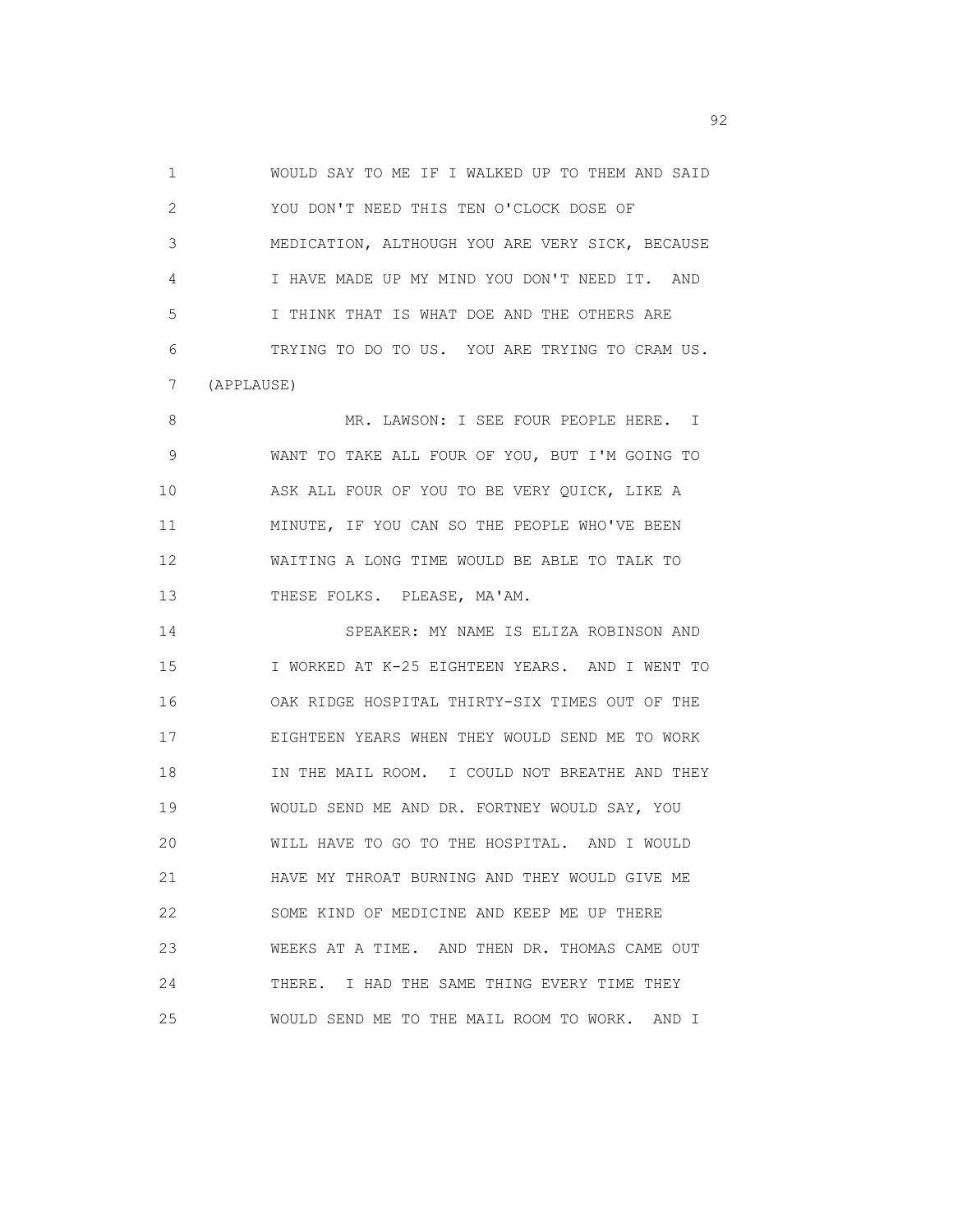1 HAVE GOT THYROIDS, I'VE GOT A GOITER AND I'M ON 2 OXYGEN. AND THIS IS WHAT I CAN'T UNDERSTAND, I 3 WASN'T LIKE THAT WHEN I WENT THERE, DID I NEVER 4 WOULD HAVE WENT. 5 MR. LAWSON: HAVE YOU FILED A CLAIM FOR 6 ANYTHING, MA'AM? 7 SPEAKER: YES, I HAVE. 8 MR. LAWSON: WHAT IS THE STATUS? 9 SPEAKER: I GOT A LETTER BACK SAYING, 10 WELL, IT IS NOT CANCER YET AND I WAS TURNED 11 DOWN. 12 MS. COOK: THE FEDERAL PROGRAM, IT 13 SOUNDS LIKE WHAT YOU ARE TALKING ABOUT IS 14 WAITING FOR THE SUBTITLE D PROGRAM TO GET IN 15 PLACE SO WE CAN HELP YOU WITH STATE WORKERS 16 COMP BECAUSE WHAT YOU ARE TALKING ABOUT -- 17 SPEAKER: THAT'S WHAT I WANT TO KNOW. I 18 WAS NOT SICK BEFORE I WENT THERE. 19 MS. COOK: I UNDERSTAND. 20 SPEAKER: AND THIS IS WHAT I WANT TO 21 KNOW. AS LONG AS I DIDN'T GO IN THE MAIL ROOM 22 AT 1037, I DROVE THE TAXI, I DIDN'T HAVE THE 23 PROBLEM. BUT WHEN I WOULD GO IN THERE WHERE 24 ALL THAT WAS, I COULD NOT BREATHE AND MY THROAT 25 WOULD BE BURNING AND THEY WOULD CALL AN

experience of the contract of the contract of the contract of the contract of the contract of the contract of the contract of the contract of the contract of the contract of the contract of the contract of the contract of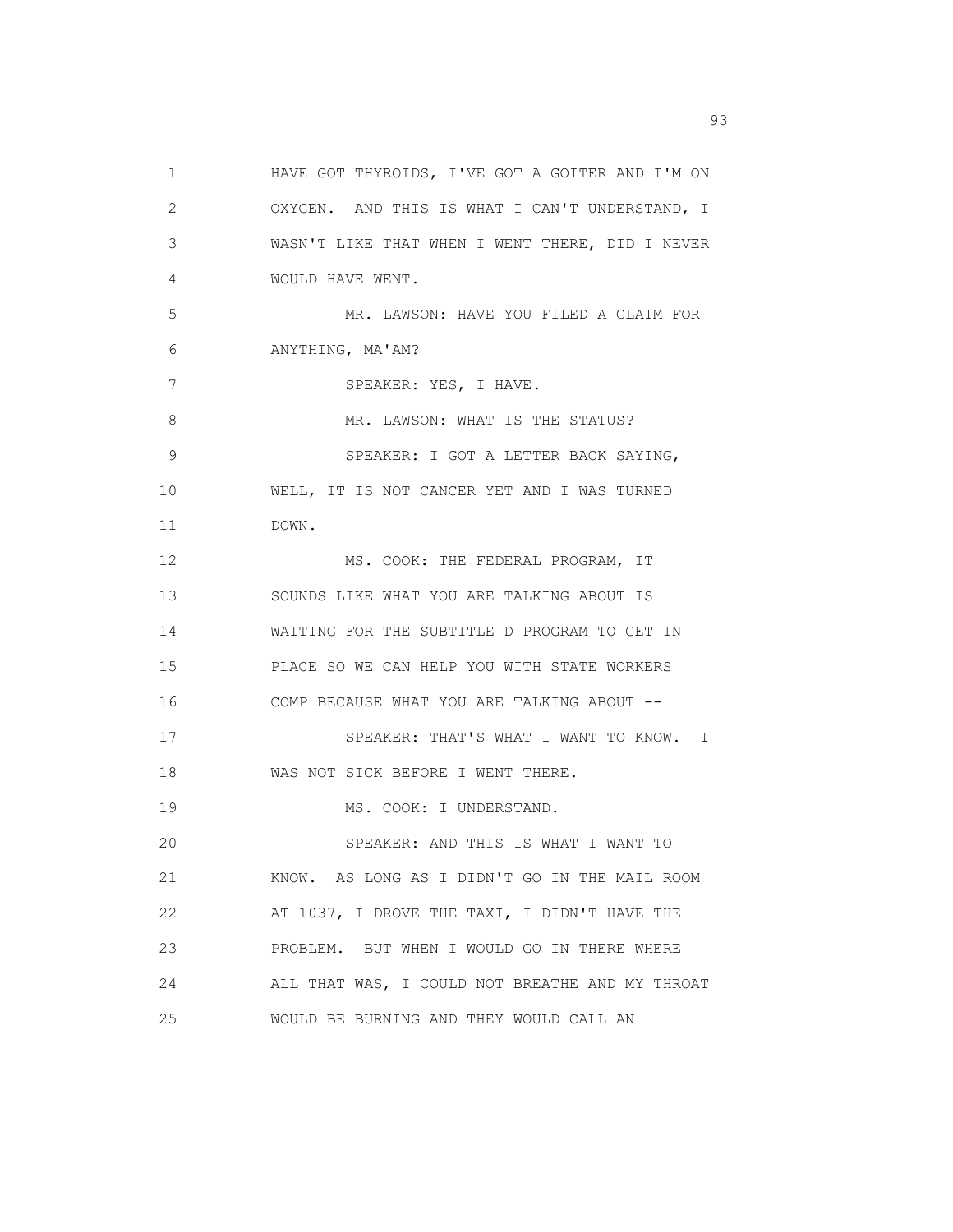1 AMBULANCE AND SEND ME TO OAK RIDGE HOSPITAL.

 2 MS. COOK: WE NEED TO MOVE FORWARD AND 3 GET OUR PROGRAM GOING.

 4 SPEAKER: THAT LETS YOU KNOW RIGHT THERE 5 THAT SOMETHING WAS WRONG. AS LONG AS THEY 6 DIDN'T SEND ME IN THE BUILDING AND DIDN'T SEND 7 ME IN 1420, I DIDN'T HAVE THE PROBLEM. BUT 8 WHEN I WOULD GO IN THERE THEN I WOULD GET ALL 9 OF THESE PROBLEMS AND TO OAK RIDGE HOSPITAL I 10 WOULD GO. WELL, THEY HAD ALREADY SENT A LETTER 11 BEFORE THE AMBULANCE GOT THERE. YOU KNOW, 12 PEOPLES ARE NOT DUMB, YOU KNOW, BECAUSE YOU 13 DON'T GO THERE WITH THE SAME THING. AND THEN 14 FINALLY THEY GAVE ME A DISABILITY, YOU KNOW. 15 AND DR. FORTNEY SAID, WE CAN'T SEND HER BACK IN 16 THE MAIL ROOM. OKAY.

 17 MR. LAWSON: I'M SORRY, WE CAN'T DEAL 18 WITH AN INDIVIDUAL CASE, BUT IF YOU WILL GIVE 19 YOUR NAME, I'M SURE THAT SOMEBODY WILL, IF YOU 20 HAVEN'T GOT THE ANSWER, WHICH I THINK YOU HAVE 21 HAD HERE, WHEN THESE REVISIONS COME THROUGH YOU 22 WILL PROBABLY BE INCLUDED, BUT MAKE SURE YOU 23 TALK TO SOMEBODY AFTER SO THAT WE HAVE YOUR 24 NAME. QUICKLY PLEASE.

25 SPEAKER: MY NAME IS VICKIE HATFIELD AND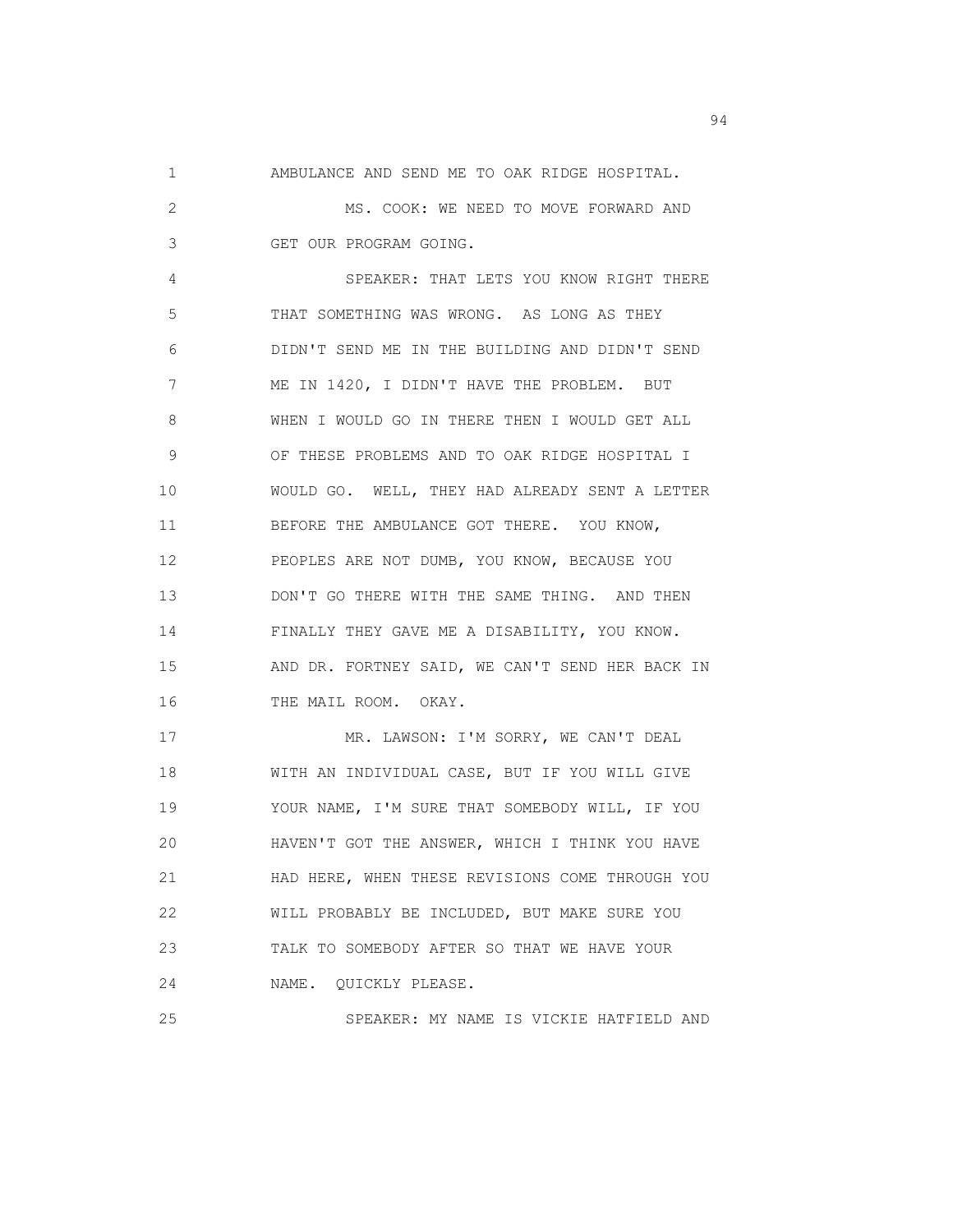1 I'M HERE ON BEHALF OF MY FATHER, HIS NAME WAS 2 LEON MEADE. AND LIKE A GOOD NUMBER OF OTHER 3 PEOPLE HERE, HE DIED IN JANUARY OF LUNG CANCER. 4 I HAVE BEEN ON BOTH ENDS OF THE WORKMAN'S 5 COMPENSATION AND OF THE DOL PROCEDURE. I'LL 6 SAY WE ARE LUCKY WE GOT COMPENSATION FOR 7 DADDY'S LUNG CANCER, BUT I LOST MY FATHER IN 8 THE MEANTIME, SO I DON'T CONSIDER THAT TO BE 9 LUCK AND I DON'T CONSIDER A HUNDRED AND FIFTY 10 THOUSAND DOLLARS COMPENSATION FOR HIS LIFE. 11 WHAT I'D REALLY LIKE TO ADDRESS IS THE 12 WORKMAN'S COMPENSATION ISSUE. HAVING BEEN ON 13 BOTH ENDS OF THAT, IT IS A HORRIBLE, HORRIBLE 14 THING. THEY DON'T PAY. THEY DON'T SMALL 15 CLAIMS. I WOULD CALL ABOUT DADDY'S MEDICINE 16 AND I WOULD SAY, YOU NEED TO PAY FOR THIS. AND 17 THEY WOULD GO, NO. AND I'D GO, WHY NOT. AND 18 THEY'D SAY, WHAT'S IT FOR. WELL, IF YOU ARE 19 GOING TO DENY IT, YOU SHOULD KNOW WHAT IT IS 20 FOR BEFORE YOU DENY IT. WHAT'S UP WITH THAT? 21 THEY JUST WON'T PAY. THEN WE FILED AGAIN FOR 22 DEATH BENEFITS BECAUSE MY FATHER DIED OF LUNG 23 FAILURE. AND I WAS TOLD THROUGH THE THIRD 24 PARTY WORKMAN'S COMPENSATION PEOPLE THAT THE 25 DEPARTMENT OF ENERGY DID NOT BELIEVE THAT MY

experience of the contract of the contract of the contract of the contract of the contract of the contract of the contract of the contract of the contract of the contract of the contract of the contract of the contract of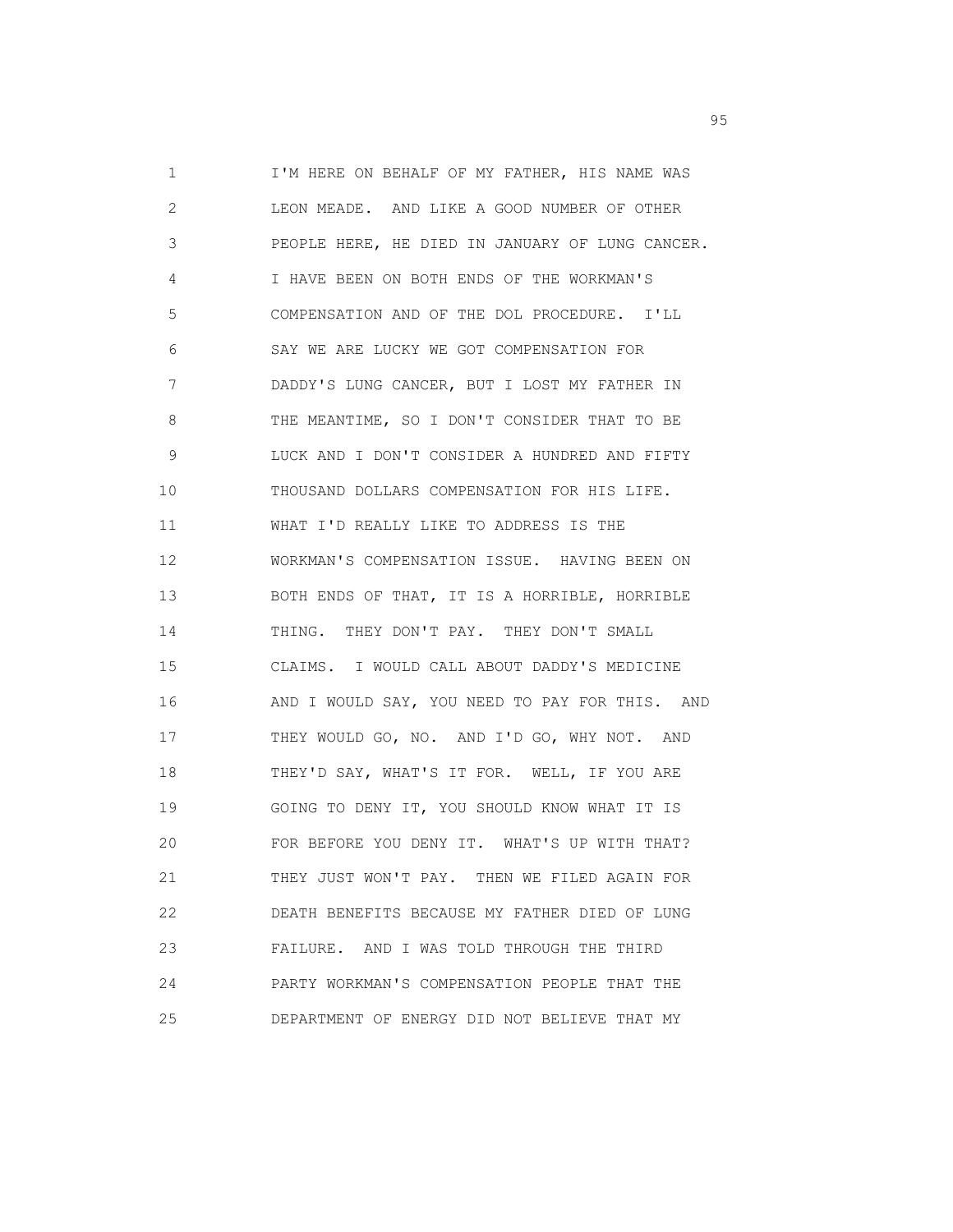1 FATHER'S DEATH WAS CAUSED SPECIFICALLY BY HIS 2 WORK-RELATED ILLNESS. MY FATHER HAD ASBESTOS 3 THAT THE DOCTORS HAVE SAID IN WRITING TURNED TO 4 LUNG CANCER. I CAN'T IMAGINE WHAT ELSE WOULD 5 HAVE CAUSED MY FATHER TO LAY THERE FOR HOURS 6 THE DAY THAT HE DIED SUFFOCATING TO DEATH 7 EXCEPT HIS ASBESTOS AND HIS LUNG CANCER. WHY 8 WOULD THEY WANT TO FIGHT ME ON THIS? HE 9 ALREADY HAD WORKERS COMPENSATION, WE'D ALREADY 10 GOT DOL MONEY, BUT THEY DON'T WANT TO ADMIT 11 THAT HIS DEATH IS CAUSED FROM HIS WORK-RELATED 12 ILLNESS. TO ME, THAT IS A TRAVESTY, THAT IS 13 WRONG. IT'S JUST WRONG. AND THIS CAME 14 DIRECTLY FROM THE THIRD PARTY WORKMAN'S 15 COMPENSATION PEOPLE WHO ARE SAYING THE ATTORNEY 16 FOR DEPARTMENT OF ENERGY SAYS THEY DON'T 17 BELIEVE HIS DEATH WAS ATTRIBUTED TO HIS WORK 18 WHEN IT SPECIFICALLY SAID ON HIS DEATH 19 CERTIFICATE FIVE DIFFERENT CAUSES ALL WORK 20 RELATED. I APPRECIATE YOUR TIME. 21 MS. COOK: LET ME JUST TELL YOU REAL 22 QUICK HOW THIS IS GOING TO WORK AND THAT IS 23 THAT THE LEGISLATION IS VERY CLEAR THAT WE ARE 24 TO ASSIST AND TO ASSURE PAYMENT BY OUR

25 CONTRACTORS. OF COURSE, THE ONLY ONES THAT I

en de la construction de la construction de la construction de la construction de la construction de la construction de la construction de la construction de la construction de la construction de la construction de la cons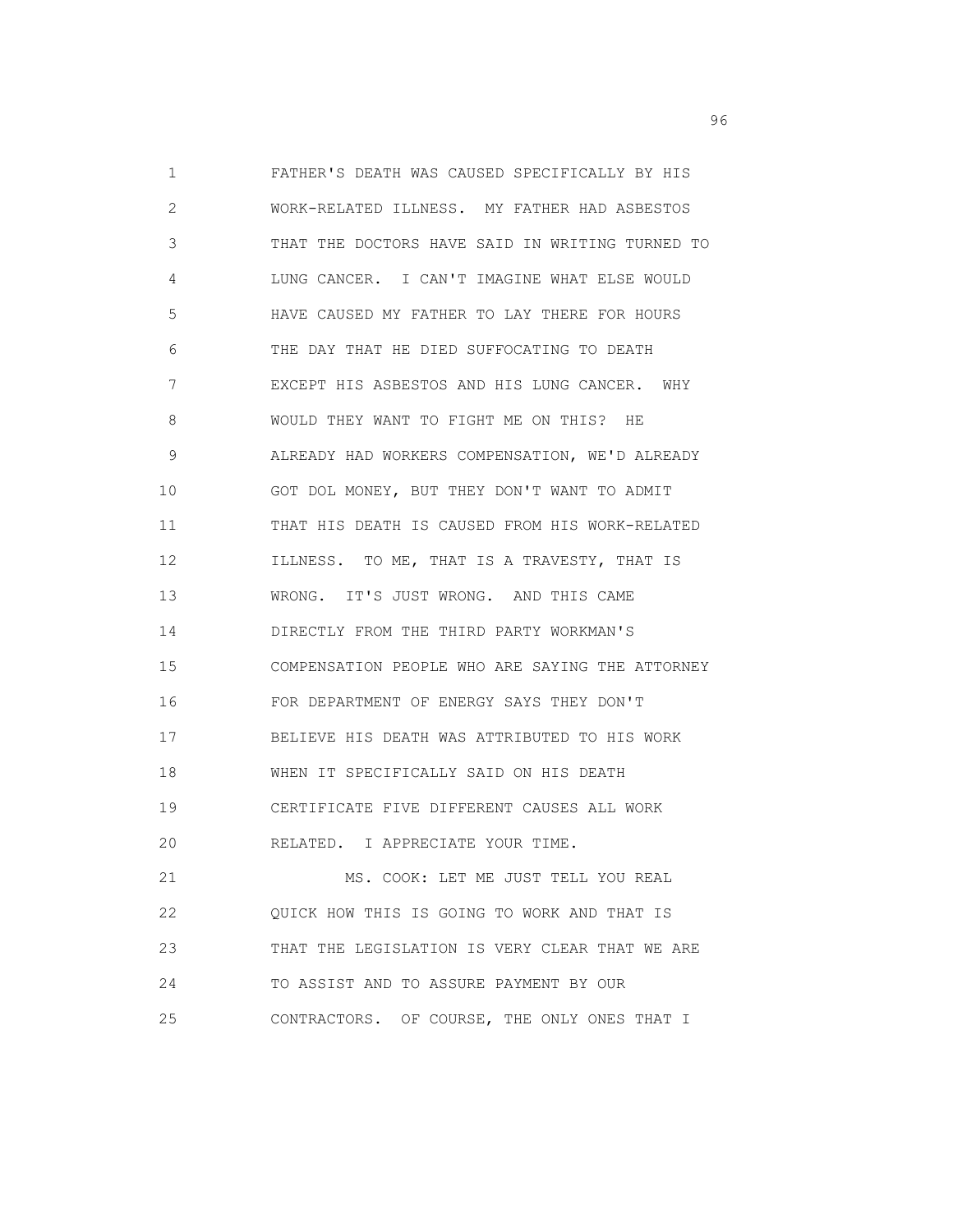1 CAN REACH OUT AND TOUCH ARE THE ONES THAT I 2 ACTUALLY HAVE SOME KIND OF CONTRACTUAL AGENT 3 WITH. I'LL TELL YOU RIGHT NOW, NO MATTER WHAT 4 THEY SAID, IT WAS NOT A DOE LAWYER WHO SAID 5 THAT BECAUSE WORKERS COMP IS A CONTRACTOR, IT'S 6 NOT A DOE PERSON. BUT THERE IS A LOT OF 7 CONFUSION AROUND THAT TOO. BUT WHAT WE CAN DO 8 HERE IS GET THIS RULE IN PLACE AND GO BACK AND 9 REVISIT THOSE CASES AND I CAN PUT THAT KIND OF 10 PRESSURE ON TO MAKE SURE THAT WE GET OUR 11 CONTRACTORS PAYING UP FOR THAT. I'M 12 REIMBURSING THEM FOR PAYING, OKAY, SO IT IS NOT 13 AN ISSUE TO THEM ABOUT MONEY. 14 SPEAKER: I UNDERSTAND THAT AND I HAVE 15 BEEN INVOLVED IN THIS FROM THE ONSET. AND THE 16 PROBLEM THAT I SEE AS I LOOK OUT OVER THIS 17 GROUP OF PEOPLE IS THAT THERE ARE A LOT OF 18 PEOPLE HERE WHO NEED WORKMAN'S COMPENSATION WHO 19 DON'T MAYBE QUALIFY FOR THE DOL MONEY, BUT THEY 20 CERTAINLY NEED HELP. AND WITH THE BATTLES THAT 21 WE ARE FIGHTING, THEY ARE NOT GOING TO GET THAT 22 HELP AND THAT NEEDS TO BE ADDRESSED RATHER 23 QUICKLY. THANK YOU. 24 MS. COOK: THAT'S WHY WE OUGHT TO GET

25 MOVING QUICKLY ON THIS.

experience of the contract of the contract of the contract of the contract of the contract of the contract of the contract of the contract of the contract of the contract of the contract of the contract of the contract of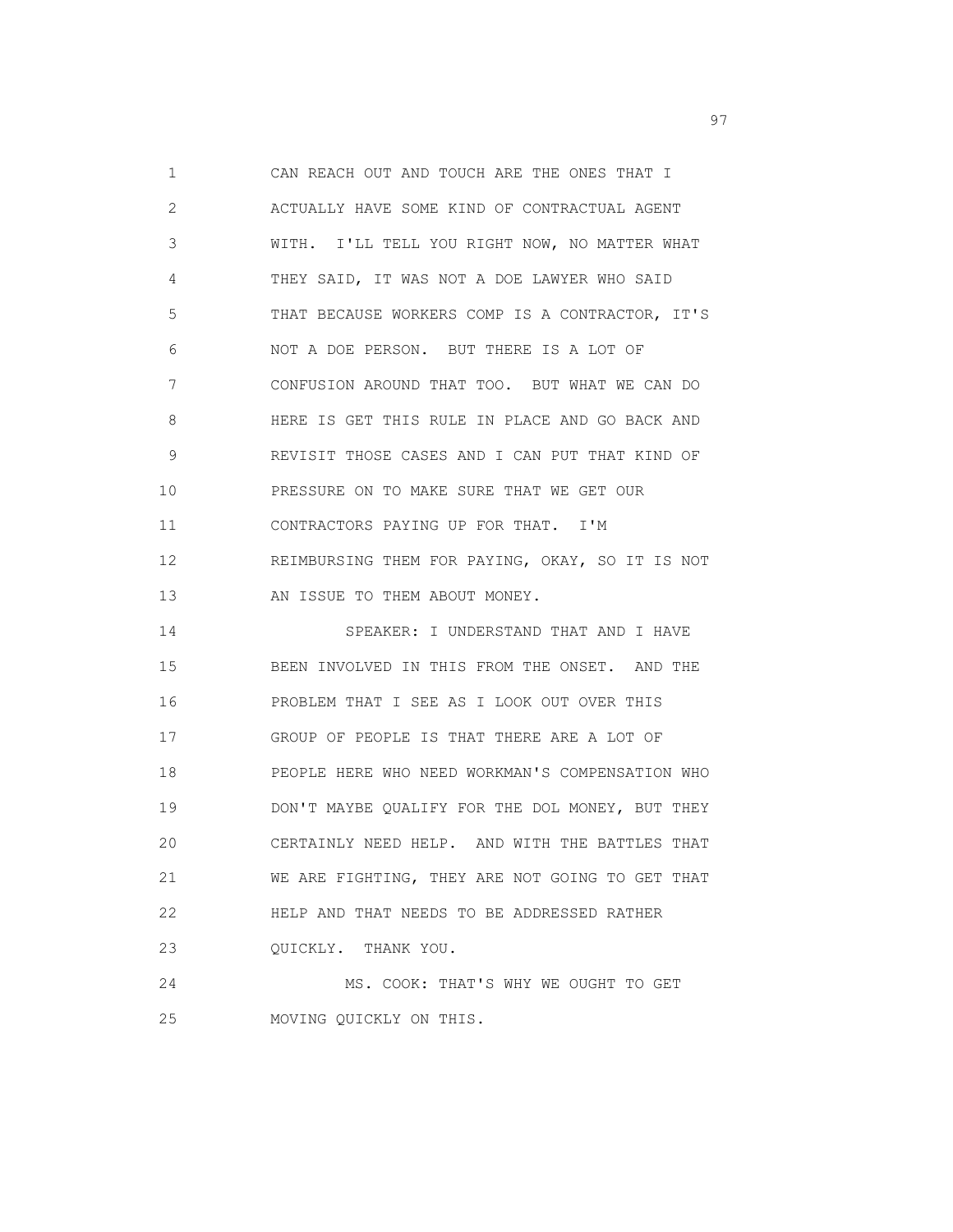1 MR. LAWSON: QUICKLY, SIR.

 2 SPEAKER: JIM BLANKENSHIP WITH THE 3 ATOMIC TRADES LABOR COUNCIL HERE IN OAK RIDGE. 4 FIRST JUST A COUPLE OF QUICK COMMENTS AND THEN 5 A QUICK QUESTION. THE ATOMIC TRADES AND LABOR 6 COUNCIL WOULD LIKE TO EXTEND ITS THANKS TO ALL 7 THE HARD WORK THAT HAS BEEN DONE AT THE ENERGY 8 EMPLOYEES COMPENSATION RESOURCE CENTER HERE IN 9 THE OAK RIDGE. THE STAFF HERE HAS TREATED EACH 10 AND EVERY ONE COMING THROUGH THEIR OFFICE WITH 11 KINDNESS AND UNDERSTANDING AND LIKE A MEMBER OF 12 THEIR OWN FAMILY. THE ATOMIC TRADES WOULD ALSO 13 LIKE TO THANK BOTH CONGRESSMEN WAMP AND DUNCAN 14 FOR THEIR SUPPORT AND EFFORTS WITH THE ATOMIC 15 TRADES COUNCIL AND THEIR ATTEMPT TO ACQUIRE A 16 CAT SCAN MACHINE FOR OUR MEMBERS AT ORNL AND 17 Y-12. AND THE LAST COMMENT WOULD BE THAT IT 18 APPEARS THAT THE DISTRICT OFFICE IN FORT 19 LAUDERDALE, FLORIDA DOES NOT APPEAR TO HAVE THE 20 SAME LEVEL OF CONCERN AND URGENCY THAT THE 21 ENERGY EMPLOYEES RESOURCE CENTER HERE IN OAK 22 RIDGE HAS OR ON THE DECEASED WORKERS' FAMILIES. 23 THE QUESTION I HAVE IS PRIOR TO COMING TO WORK 24 AT ORNL, WHICH I HAVE BEEN THERE TEN YEARS, I 25 WORKED SEVENTEEN YEARS WITH KNOXVILLE BUILDING

en 1980 en 1980 en 1980 en 1980 en 1980 en 1980 en 1980 en 1980 en 1980 en 1980 en 1980 en 1980 en 1980 en 19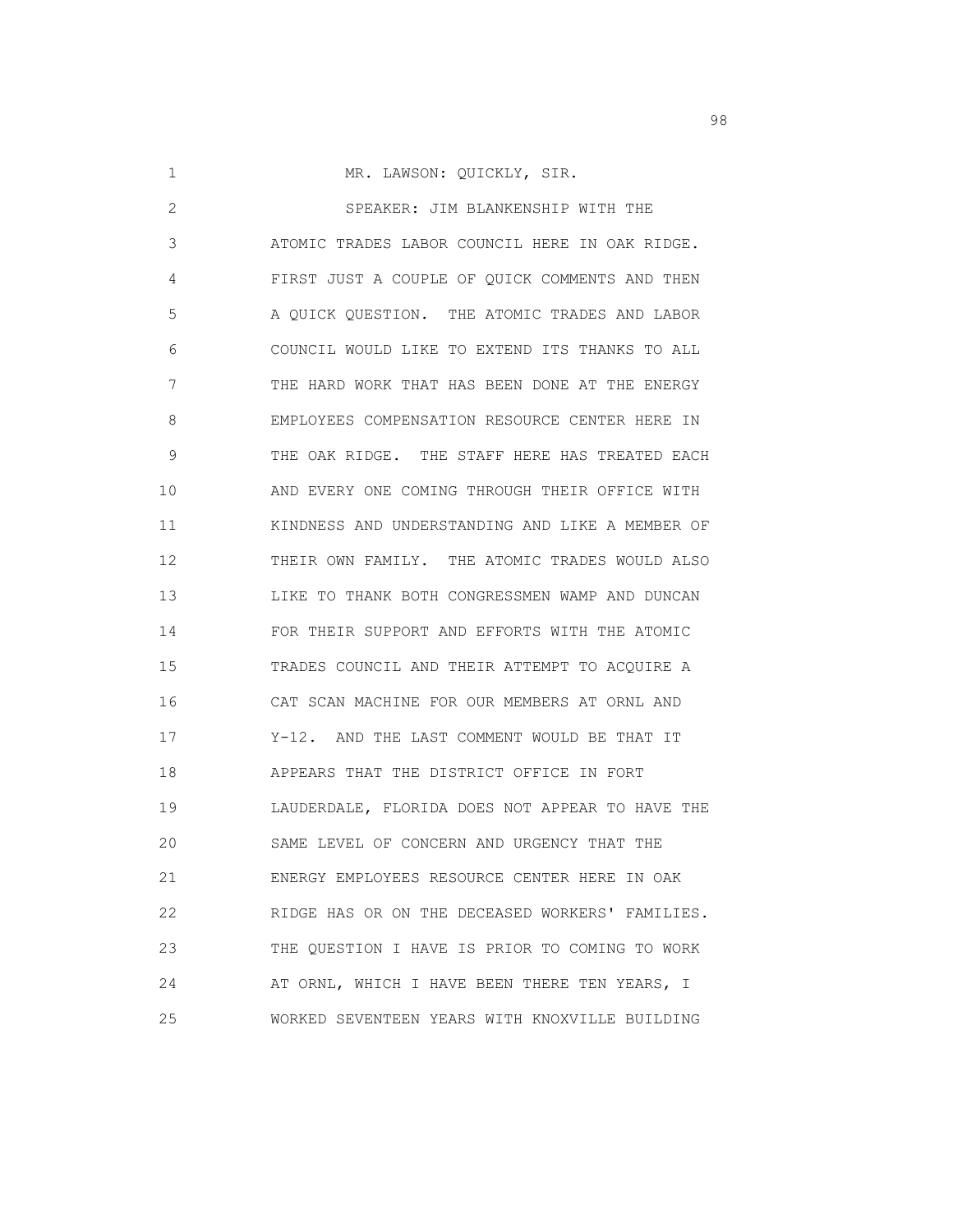1 TRADES, I'VE WORKED ALL OVER THE COUNTRY, A 2 YEAR IN ROCKY FLATS, WORKED A YEAR AT SAVANNAH 3 RIVER AND ALL THREE OAK RIDGE PLANTS. IF 4 SOMETHING HAPPENS TO ME SOMEWHERE DOWN THE 5 PIKE, WHO DO I GO SEE? 6 MS. COOK: YOU ARE LIKE ME. WHO DO I GO 7 SEE? THAT IS STILL A PART THAT WE HAVE TO 8 SETTLE OUT AND EACH STATE IS DIFFERENT THAT WAY 9 TOO. SOMETIMES THEY SAY WHEREVER YOU LAST 10 RESIDED, SOMETIMES THEY SAY BETWEEN STATES AND 11 WE HAVE TO WORK OUT AGREEMENTS WITH EACH STATE 12 WHAT THEIR STATE WORKERS COMP AND HOW THAT'S 13 GOING TO BE DEALT WITH. BUT I'LL ASSURE YOU 14 THAT YOU ARE CERTAINLY NOT A MINORITY ANYMORE 15 THAN I AM. WE HAVE BEEN AT MULTIPLE SITES AND 16 WE'VE GOT TO FIGURE OUT, ESPECIALLY IF MULTIPLE 17 WORKER COMP PROGRAMS APPLY, HOW WE MIGHT DEAL 18 WITH THAT. SO THAT IS SOMETHING HIGH ON MY 19 LIST OF TRYING TO SORT THROUGH. 20 SPEAKER: AND ONE LAST COMMENT. THERE 21 IS A LOT OF PEOPLE HERE STILL WHO WISH TO 22 SPEAK. THANK YOU. 23 MS. COOK: I KNOW THAT. THANK YOU. 24 MR. LAWSON: THE LAST COMMENT OVER HERE 25 PLEASE.

en de la construction de la construction de la construction de la construction de la construction de la constr<br>1990 : le construction de la construction de la construction de la construction de la construction de la const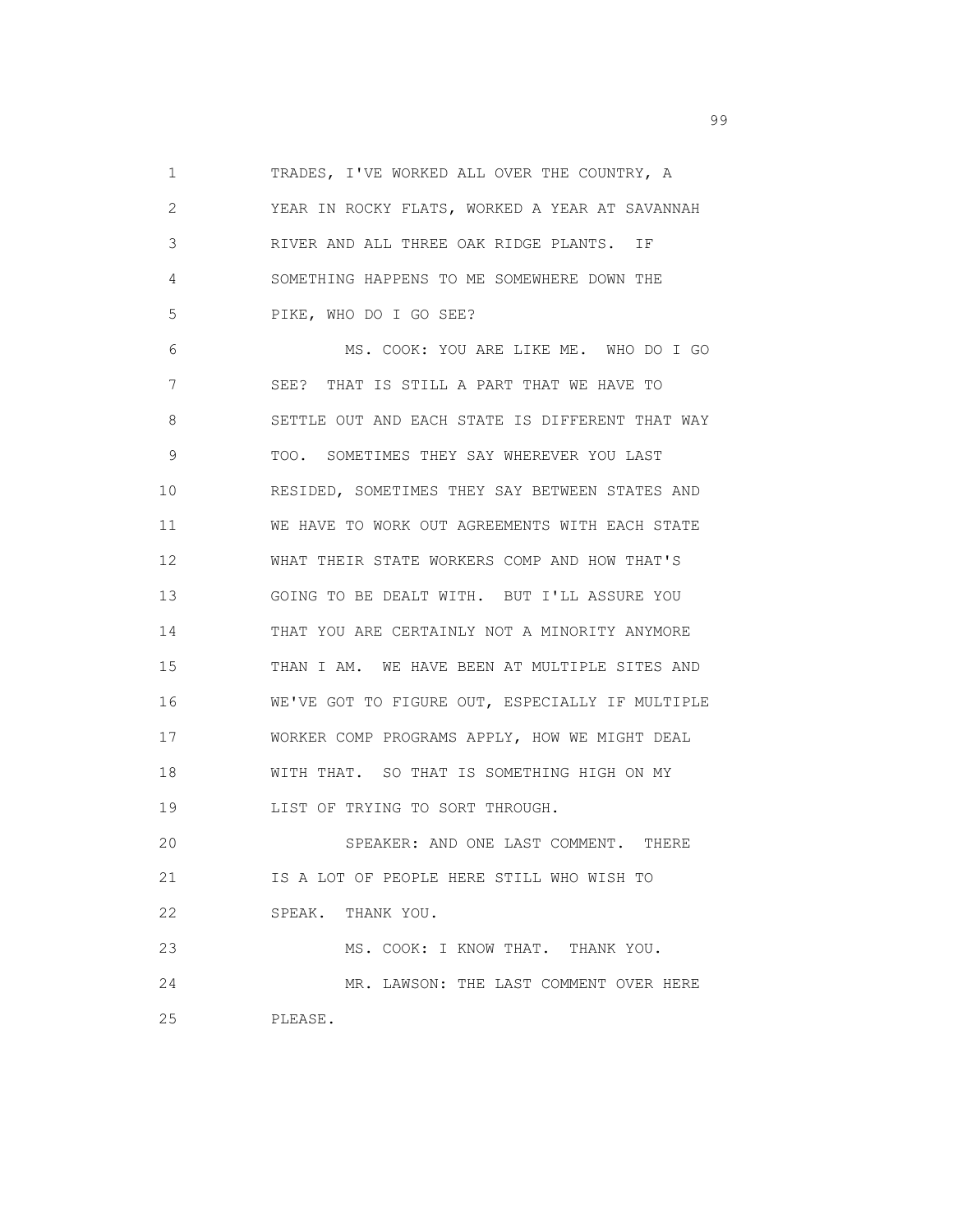1 SPEAKER: MY NAME IS TOMMY FULLER, I'M A 2 REPRESENTATIVE WITH THE SHEET METAL WORKERS 3 INTERNATIONAL ASSOCIATION. I HAVE MET WITH MS. 4 COOK BEFORE AND WE APPRECIATE CONGRESSMAN 5 WAMP'S OFFICE FACILITATING THIS MEETING. I DID 6 WANT TO STATE, THOUGH, IT IS VERY EVIDENT, JUST 7 AS THE FIRST GENTLEMAN THAT GOT UP AND SPOKE, 8 THERE ARE MANY SHORTCOMINGS WITHIN THE ACT 9 ITSELF. WHEN YOU LOOK AT ALL THE HEAVY METALS 10 AND THINGS THAT WE RUN INTO AT THESE FACILITIES 11 THAT ARE NOT COVERED, NUMEROUS BUILDINGS THAT 12 THESE DIFFERENT TYPES OF METALS, WHETHER IT BE 13 BERYLLIUM, LEAD, MERCURY, THAT WE HAVE WORKERS 14 THAT ARE GETTING EXPOSED TO, NOT ONLY IN THE 15 SHEET METAL CRAFT, BUT ALL THE BUILDING TRADES 16 AND MAINTENANCE CRAFTS OUT HERE AT THE PLANT. 17 IT IS CERTAINLY A TRAGEDY THAT THESE PEOPLE 18 DON'T HAVE SOME TYPE OF COMPENSATION THAT WERE 19 IN LEAD OR, FOR INSTANCE, EVEN WITH THE 20 BERYLLIUM LEGISLATION, MY UNDERSTANDING IS THAT 21 **IT COVERS THE INDIVIDUALS THAT MIGHT HAVE BEEN**  22 MACHINING THE BERYLLIUM AND THINGS OF THAT 23 NATURE. WHAT WE RUN INTO, FOR INSTANCE, FOR 24 EXAMPLE, IN THE SHEET METAL INDUSTRY, OUR 25 MEMBERS GO IN AND WHEN WE TEAR OUT THE EXHAUST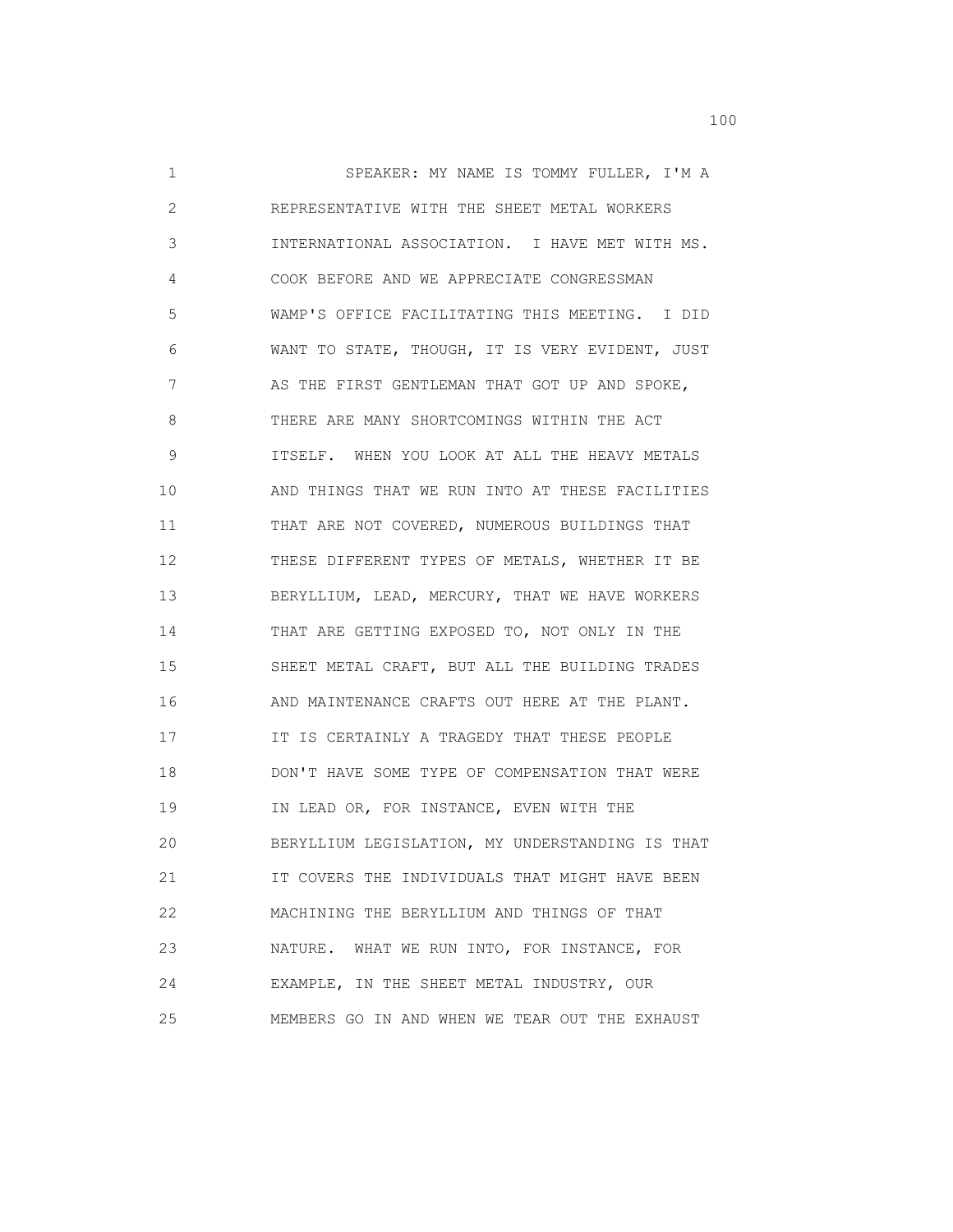1 DUCT WORK AND UPGRADE THE EXHAUST SYSTEMS, 2 THESE HEAVY METALS ARE LAYING WITHIN THE DUCT 3 WORK AND OUR MEMBERS ARE EXPOSED TO NUMEROUS, 4 WHETHER IT BE CONTAMINATION, HEAVY METALS, WHAT 5 HAVE YOU, AND THEY ARE NOT COVERED AND THAT IS 6 VERY UNFORTUNATE. I'M PROUD TO BE A CRAFTS 7 PERSON AND I'VE WORKED OUT HERE MYSELF EIGHT 8 AND A HALF YEARS BEFORE TAKING THIS POSITION. 9 WE HAVE HAD PEOPLE THAT HAVE BEEN OUT HERE 10 SINCE THE FORTIES, WHETHER IT BE CONSTRUCTING 11 OR MAINTAINING THESE FACILITIES THAT WE 12 REPRESENT. ONE GENTLEMAN MENTIONED HE WAS 13 PROUD TO WORK OUT HERE AND DIDN'T HAVE ANY 14 COMPLAINTS AND WAS GLAD HE HAD A JOB FOR HIS 15 FAMILY. MOST OF OUR MEMBERS FEEL THAT WAY AND 16 THEY CERTAINLY ARE HONORED TO BE PART OF THE 17 COLD WAR EFFORT AND THE WAR EFFORT AND WHAT 18 THEY'VE DONE FOR THIS COUNTRY. I'M A TAXPAYER 19 ALSO. I REALIZE THIS IS GOING TO COST A LOT OF 20 MONEY, BUT PEOPLE THAT COME OUT HERE WERE A 21 PART OF WAR EFFORT AND THE COLD WAR EFFORT. 22 THEY HAVE BEEN LIED TO, THEY'VE BEEN MADE SICK, 23 THEY'VE SUFFERED, THEY CERTAINLY DO NOT DESERVE 24 TO NOT BE COMPENSATED AT LEAST FOR THEIR 25 MEDICAL EXPENSES FOR ALL THE RELATED DISEASES,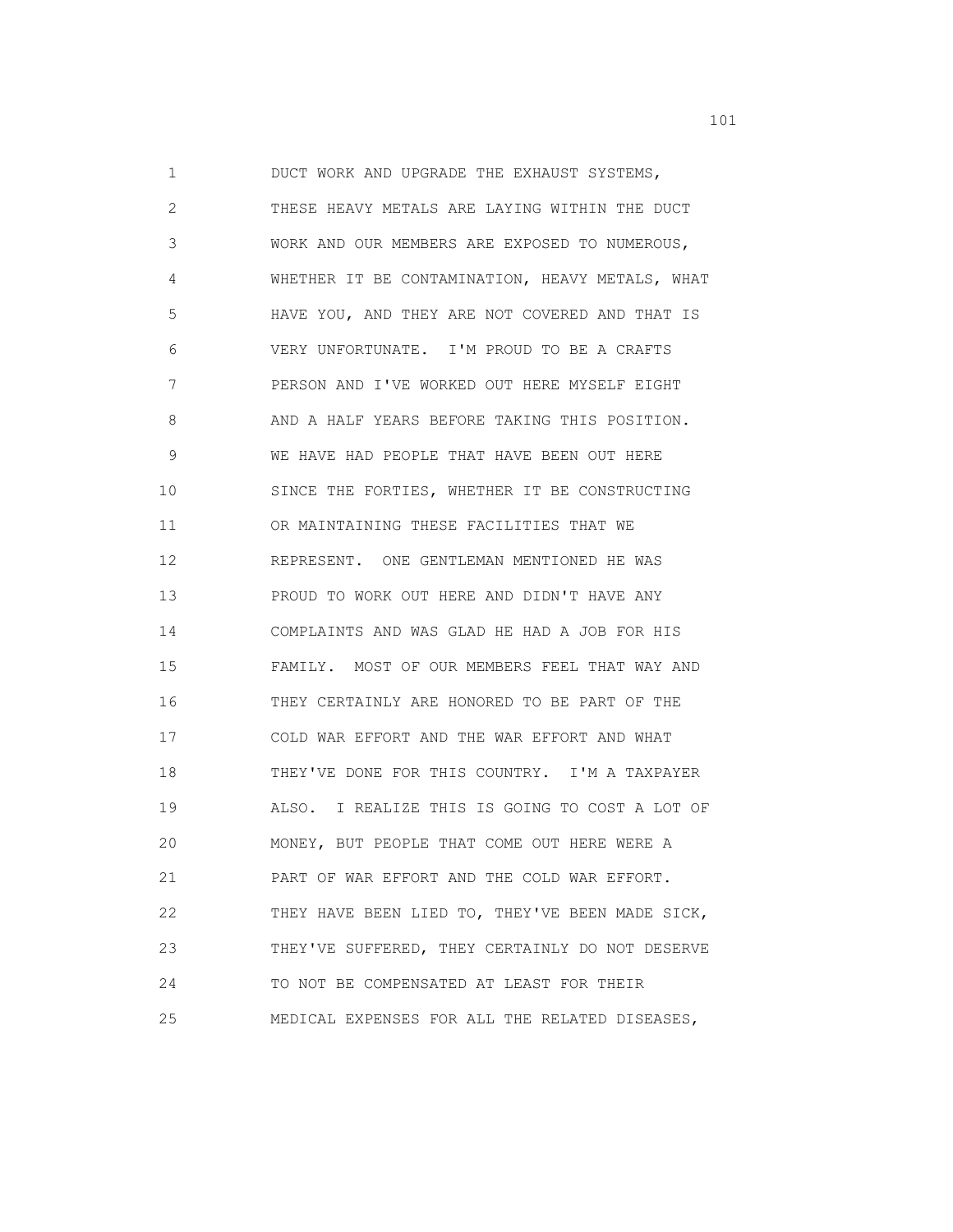1 NOT JUST THOSE WITHIN THE ACT. AND I WOULD 2 LIKE THE CONGRESSMEN AND THE PEOPLE TO HEAR 3 THIS. THEY NEED TO REQUIRE THE ACT TO COVER 4 MORE EMPLOYEES THAT HAVE BECOME ILL DUE TO 5 WHETHER IT BE CHEMICAL OR HEAVY METAL EXPOSURE 6 OUT HERE AT THESE SITES AND TAKE CARE OF THEM 7 AND THEIR FAMILIES BECAUSE THEY CERTAINLY CAME 8 OUT HERE AND WORKED FOR THEIR COUNTRY, WE ARE 9 PROUD TO DO IT AND THEY SHOULD BE COMPENSATED 10 FOR DOING THAT. THANK YOU. 11 MR. LAWSON: MA'AM, I SAW YOU STANDING 12 OVER THERE. CAN YOU BE EXTREMELY QUICK, OR DO 13 YOU HAVE SOME WRITTEN COMMENTS YOU'D LIKE TO 14 SUBMIT? 15 SPEAKER: THEY ARE NOT WRITTEN, I JUST 16 HAVE A FEW THINGS THAT ARE DOWN. 17 MR. LAWSON: PLEASE GO AHEAD. 18 SPEAKER: MY NAME IS DIANE GRAY. I'M A 19 WIFE OF A SICK WORKER. (CRYING) EXCUSE ME. HE 20 HAS NOT WORKED IN SEVEN YEARS. HE LOVED HIS 21 JOB, HE LOVED WORKING FOR THEM AND BEING A COLD 22 WAR VETERAN. NOT ONLY IS HE A COLD WAR VETERAN 23 BUT HE IS A VETERAN, HE SERVED HIS COUNTRY IN 24 THE AIR FORCE. BUT I DO NOT APPRECIATE THEM 25 MAKING HIM SICK. EVERYTHING THAT HE HAS IS NOT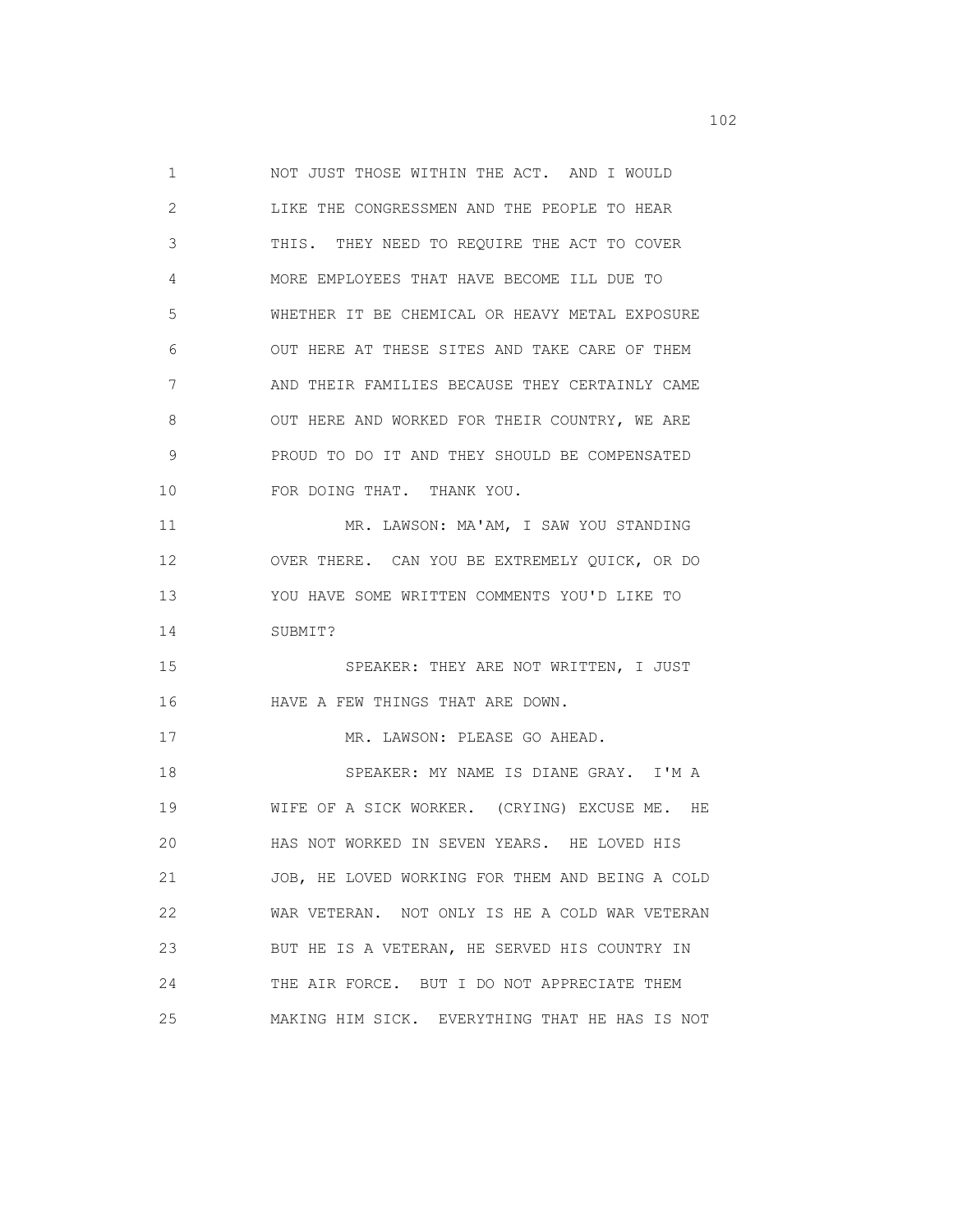1 COVERED. WE ARE GOING TO HAVE TO FIGHT TO BE 2 ABLE TO GET ANYTHING IS TO GO THROUGH THE STATE 3 WORKMANS COMP, THAT IS A JOKE. THAT IS A JOKE. 4 WHY SHOULD IT BE STATE? WHY CAN IT NOT BE 5 FEDERAL?

 6 MS. COOK: IF THAT'S A QUESTION, I'LL 7 JUST TELL YOU THE LEGISLATION SAYS DOE ASSISTS 8 YOU TO GET STATE WORKERS COMP. YOU CAN IMAGINE 9 HOW DIFFICULT THAT IS FOR ME TRYING TO LOOK OUT 10 FOR THE ENTIRE WORK FORCE WHERE IT VARIES STATE 11 TO STATE. IF WE, AS A COUNTRY, DECIDE WE WANT 12 A FEDERAL WORKERS COMP PROGRAM WE NEED TO MOVE 13 TOGETHER AND MAKE THAT HAPPEN.

 14 SPEAKER: IT NEEDS TO HAPPEN AND THIS IS 15 WHERE WAMP AND DUNCAN NEED TO GET ON THE BALL 16 AND GET GOING. THEY HAVE PLAYED AROUND TOO 17 LONG. THERE ARE SO MANY WORKERS THAT ARE SICK 18 IN THIS AREA THAT ARE BARELY HANGING ON BY THE 19 SKIN OF THEIR TEETH. WHEN YOU ARE USED TO 20 HAVING MONEY COME IN AND NOW YOU ARE LIVING ON 21 SOCIAL SECURITY, THAT IS A JOKE. THEY DON'T 22 PAY YOU ANYTHING. AND THEN YOU ARE SUPPOSED TO 23 GET DISABILITY FROM THE PLANT. YOU DON'T GET 24 THAT BECAUSE YOU HAVE TO PAY EVERYTHING BACK. 25 THAT IS NOT FAIR. WHEN WE GET OUR STATE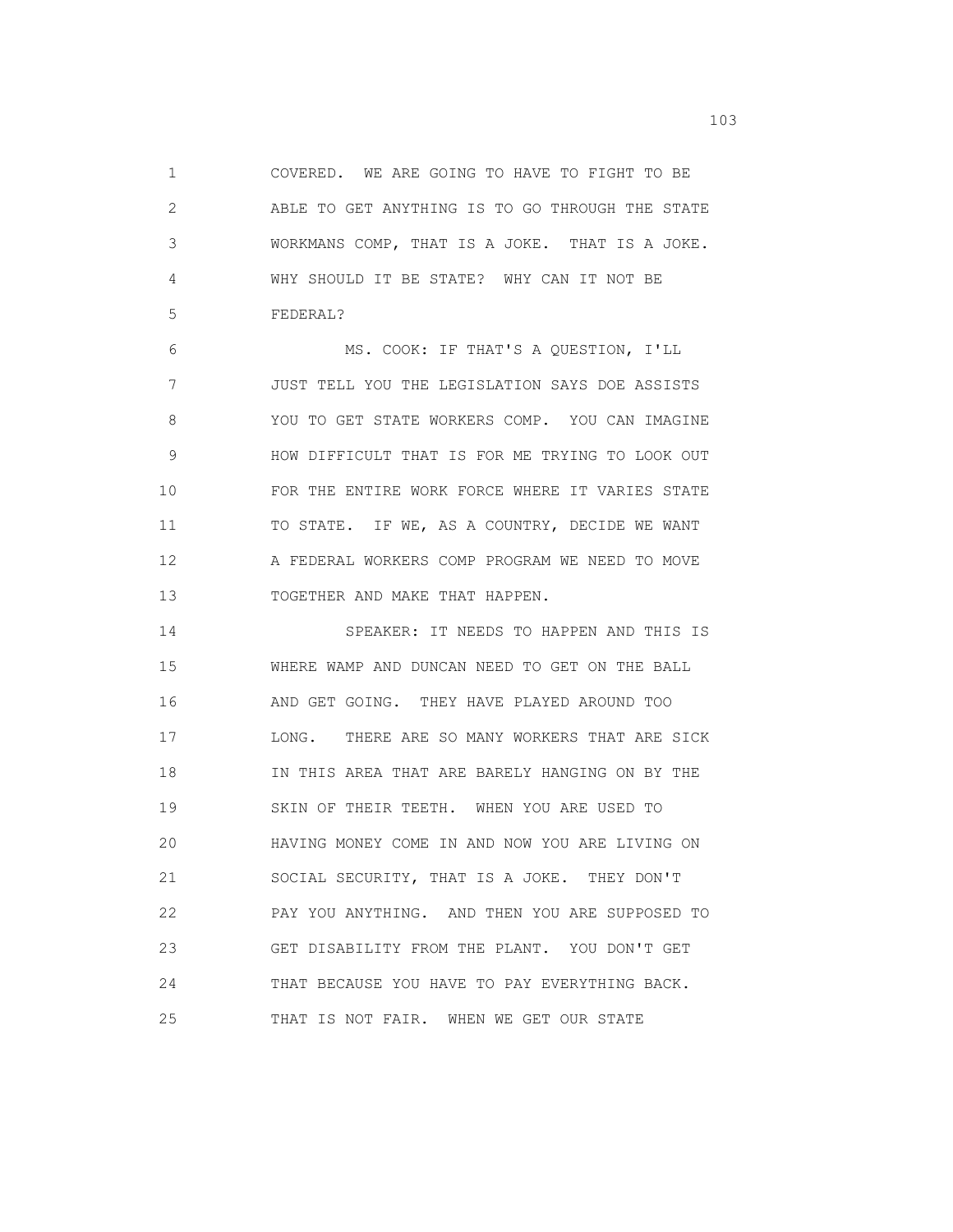1 WORKMANS COMP, THOSE OF US WHO GET SOCIAL 2 SECURITY ARE GOING TO HAVE TO PAY THAT BACK. 3 THAT NEEDS TO BE MADE A LAW THAT WE DO NOT HAVE 4 TO PAY THAT BACK. WE ARE HAVING TO PAY A 5 LAWYER. WE SHOULD NOT HAVE TO BE PAYING A 6 LAWYER BECAUSE WE WORK FOR OUR COUNTRY. WE ARE 7 VETERANS, COLD WAR VETERANS, YOU ARE NOT 8 TREATING US LIKE COLD WAR VETERANS, YOU ARE 9 TREATING US LIKE SCUM. I'M SORRY, I'M MAD, BUT 10 IT HURTS TO SEE SOMEONE YOU LOVE WHO CAN'T EVEN 11 WORK FOR MORE THAN FIVE TO TEN MINUTES BECAUSE 12 HE CAN'T BREATHE, BUT HE IS NOT SICK, ACCORDING 13 TO YOUR LIST. DONZETTA THAT WAS UP HERE A 14 WHILE AGO, I HAVE KNOWN HER SINCE WE STARTED 15 THIS. MY HUSBAND IS AMONG ONE OF THE FIFTY-TWO 16 WORKERS WHO HAS BEEN TESTED. WE WENT TO 17 KENTUCKY, WE WENT EVERYWHERE AND THOSE DOCTORS 18 UP THERE DIDN'T REALLY WANT TO MESS WITH US. 19 THEY DIDN'T LIKE US, THEY DIDN'T LIKE US BEING 20 UP THERE. THEY GOT MAD AND THEY TREATED US 21 VERY BADLY. BUT YOU GO TO A DOCTOR HERE; THIS 22 IS A COMPANY TOWN WHETHER YOU WANT TO BELIEVE 23 IT OR NOT. 24 (APPLAUSE)

25 MS. COOK: I KNOW THAT. I GREW UP IN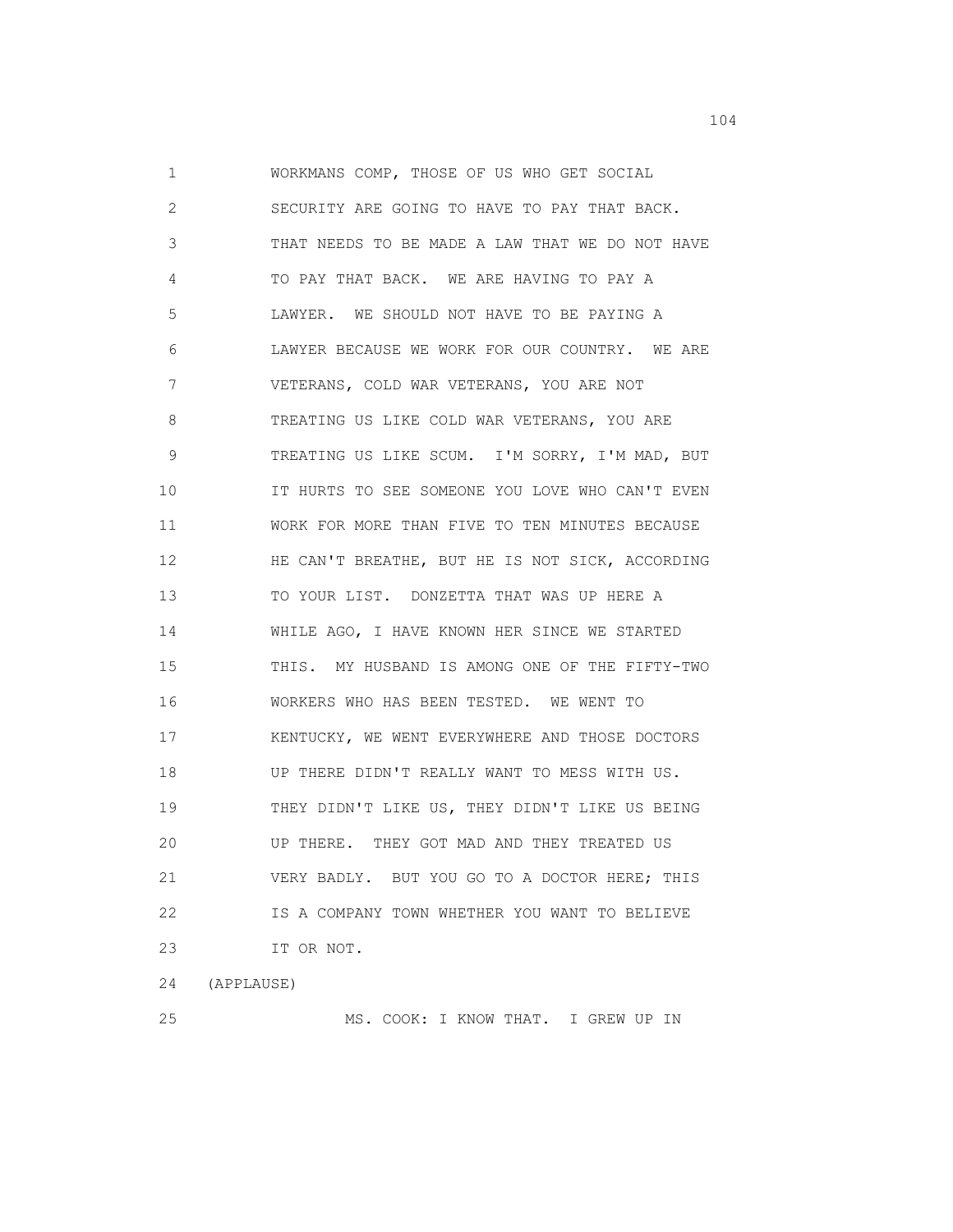1 IDAHO FALLS, I KNOW WHAT A COMPANY TOWN IS TOO. 2 SPEAKER: YES, IT IS A COMPANY TOWN AND 3 YOU CAN'T GET MEDICAL TREATMENT HERE. I JUST 4 TOOK MY HUSBAND TWO WEEKS AGO TO THE EMERGENCY 5 ROOM WITH HEART PROBLEMS. HE DIDN'T HAVE A 6 HEART ATTACK, HE DIDN'T HAVE ANYTHING BUT YET 7 HE SET THE MONITORS OFF AND THERE'S NOTHING 8 WRONG WITH HIM, BUT THEY SENT HIM HOME WITH 9 NITROGLYCERIN. DOES THAT MAKE ANY SENSE? NO. 10 BUT WE CANNOT CHOOSE A DOCTOR OR GO GET THE 11 HELP THAT WE NEED. THIS IS SO FRUSTRATING. MY 12 HUSBAND HAS THE TREMORS. THERE IS NO REASON HE 13 SHOULD HAVE THE TREMORS, BUT NOW IT IS BECAUSE 14 HE IS ON ALL THIS MEDICATION. HE HAS FAT ON 15 HIS LUNGS, THEY CALL IT, THEY SAID IT WAS 16 PLEURA PLAQUE, WELL, NOW IT IS FAT, HE IS 17 OVERWEIGHT. HE WAS NOT OVERWEIGHT WHEN THEY 18 FIRST SHOWED UP. I DON'T UNDERSTAND WHY THESE 19 POOR WORKERS ARE TREATED LIKE STEPCHILDREN. 20 YOU ALL NEED TO DO SOMETHING AND QUIT PLAYING 21 AROUND WITH PEOPLES' LIVES. 22 MR. LAWSON: THANK YOU, MA'AM. 23 SPEAKER: TO ADD ONE THING TO WHAT SHE 24 SAID. I'M A WIDOW AND HAVE BEEN FOR FOUR 25 YEARS. AND THIS IS WHAT ANGERS ME BECAUSE AS I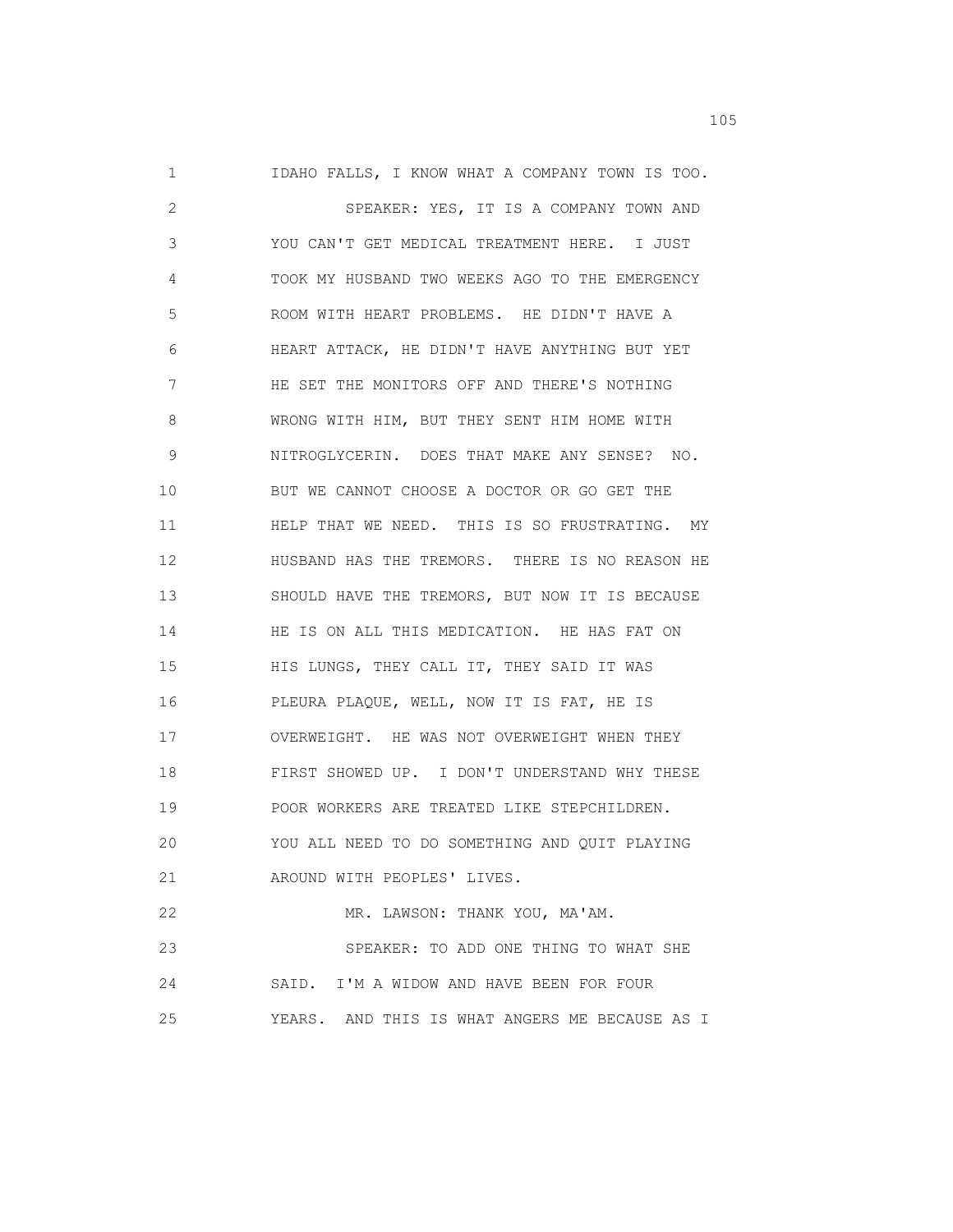1 GET OLDER, I'M NEARLY SEVENTY, I'M OFFERED 2 SEVENTY-FIVE THOUSAND DOLLAR LIFETIME INSURANCE 3 THAT I PAY FOR, SEVENTY-FIVE THOUSAND. IF I 4 WENT IN THE HOSPITAL AND HAD TO HAVE A CARDIAC 5 CATH AND WHATEVER ELSE THAT MAY FOLLOW IT, HOW 6 LONG IS THAT SEVENTY-FIVE THOUSAND GOING TO 7 LAST ME. THAT IS WHAT WIDOWS HAVE. 8 SEVENTY-FIVE THOUSAND. WOULD YOU ACCEPT THAT 9 FOR YOUR WIFE IF YOU ARE MARRIED? OR YOU? NO, 10 YOU WOULD NOT. SEVENTY-FIVE THOUSAND. I HOPE 11 ALL OF YOU UNDERSTAND THAT, YOU WIDOWS, IF YOU 12 ARE WIDOWS SITTING IN HERE. LOOK AT YOUR 13 INSURANCE POLICY. 14 MR. LAWSON: THANK YOU ALL VERY MUCH. 15 SPEAKER: EXCUSE ME, SOMEONE WANTED TO 16 KNOW WHY, IF YOU ALL REALLY WANTED TO KNOW THE 17 TRUTH, WHY ARE WE STOPPING AT EIGHT O'CLOCK? 18 (APPLAUSE) 19 MR. LAWSON: I HAVE BEEN TOLD, MA'AM, 20 THAT THE IDEA WAS SO THAT EVERYBODY HERE WHO 21 HAS NOT HAD AN OPPORTUNITY WILL HAVE MORE OF AN 22 OPPORTUNITY TO TALK TO INDIVIDUALS. WE HAVE 23 HAD AN HOUR AND A HALF FOR INDIVIDUAL CASES, 24 BUT WHAT IF WE HAD MAYBE TWENTY-FIVE OR THIRTY 25 PEOPLE, THERE IS A CHANCE NOW FOR OTHER PEOPLE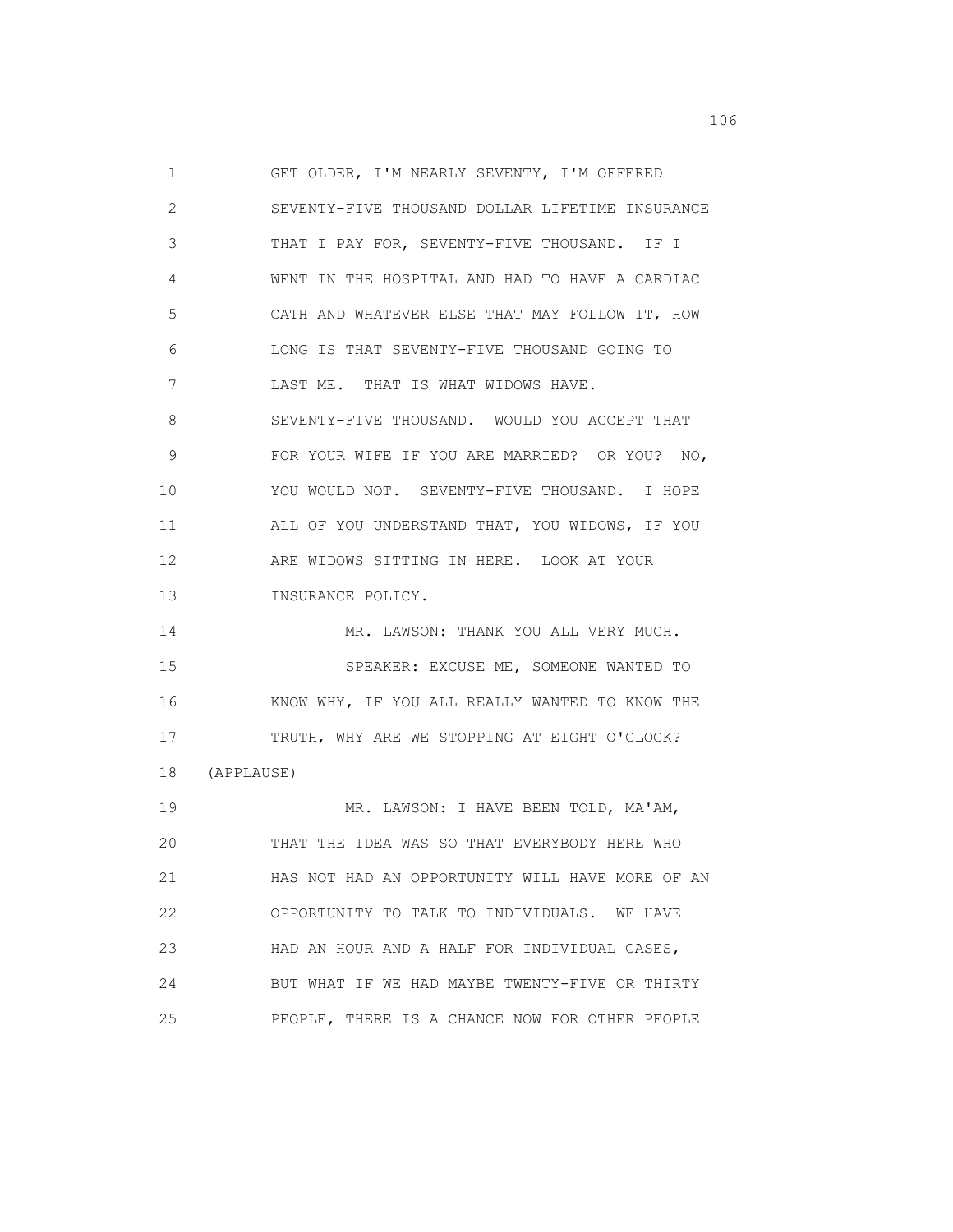1 TO TALK TO THESE RESOURCE PEOPLE.

| 2  | SPEAKER: THE OAK RIDGE FACILITY SHOULD          |
|----|-------------------------------------------------|
| 3  | BE GIVEN MORE TIME THAN SOME OF YOUR OTHER      |
| 4  | SITES ACROSS THE NATION BEING THE FACT THAT YOU |
| 5  | HAVE THREE DOE FACILITIES WITHIN A TWELVE MILE  |
| 6  | RADIUS. THEREFORE, WE HAVE THE LARGEST NUMBER   |
| 7  | OF SICK WORKERS THAN ANY OTHER SITE IN THE      |
| 8  | COUNTRY. ANOTHER FACT IS THAT DOE SPENDS SEVEN  |
| 9  | BILLION DOLLARS A YEAR ON CLEANUP OF TOXIC DIRT |
| 10 | AND IT IS TIME THAT SOME MONEY BE SPENT ON THE  |
| 11 | TOXIC WORKERS. THERE ARE MORE PEOPLE IN THIS    |
| 12 | ROOM THAT WOULD LIKE TO SPEAK AND WE WOULD LIKE |
| 13 | YOU TO KNOW THAT WE ARE TAXPAYERS AND WE WOULD  |
| 14 | LIKE SOME MORE TIME, IF POSSIBLE, PLEASE.       |
| 15 | MS. COOK: I HOPE THAT NOBODY TAKES THIS         |
| 16 | AS AN IMPLICATION THAT I DON'T EVER INTEND TO   |
| 17 | COME BACK TO OAK RIDGE AGAIN. I'VE BEEN HERE    |
| 18 | BEFORE, I INTEND TO BE BACK AGAIN IN THIS JOB.  |
| 19 | WHAT I WANT TO DO IS GET THIS PROGRAM WORKING   |
| 20 | AND UP AND GOING. WHY I HAVE TO GET BACK        |
| 21 | TOMORROW MORNING IS EXACTLY FOR THAT. I THINK   |
| 22 | THAT THAT IS THE ROLE THAT I NEED TO SERVE FOR  |
| 23 | ALL OF YOU AND I'LL CERTAINLY BE BACK HERE      |
| 24 | AGAIN. AS WE MOVE OUT AND WE IMPLEMENT,         |
| 25 | ESPECIALLY THE SUBTITLE D PART, AND WE CAN ALL  |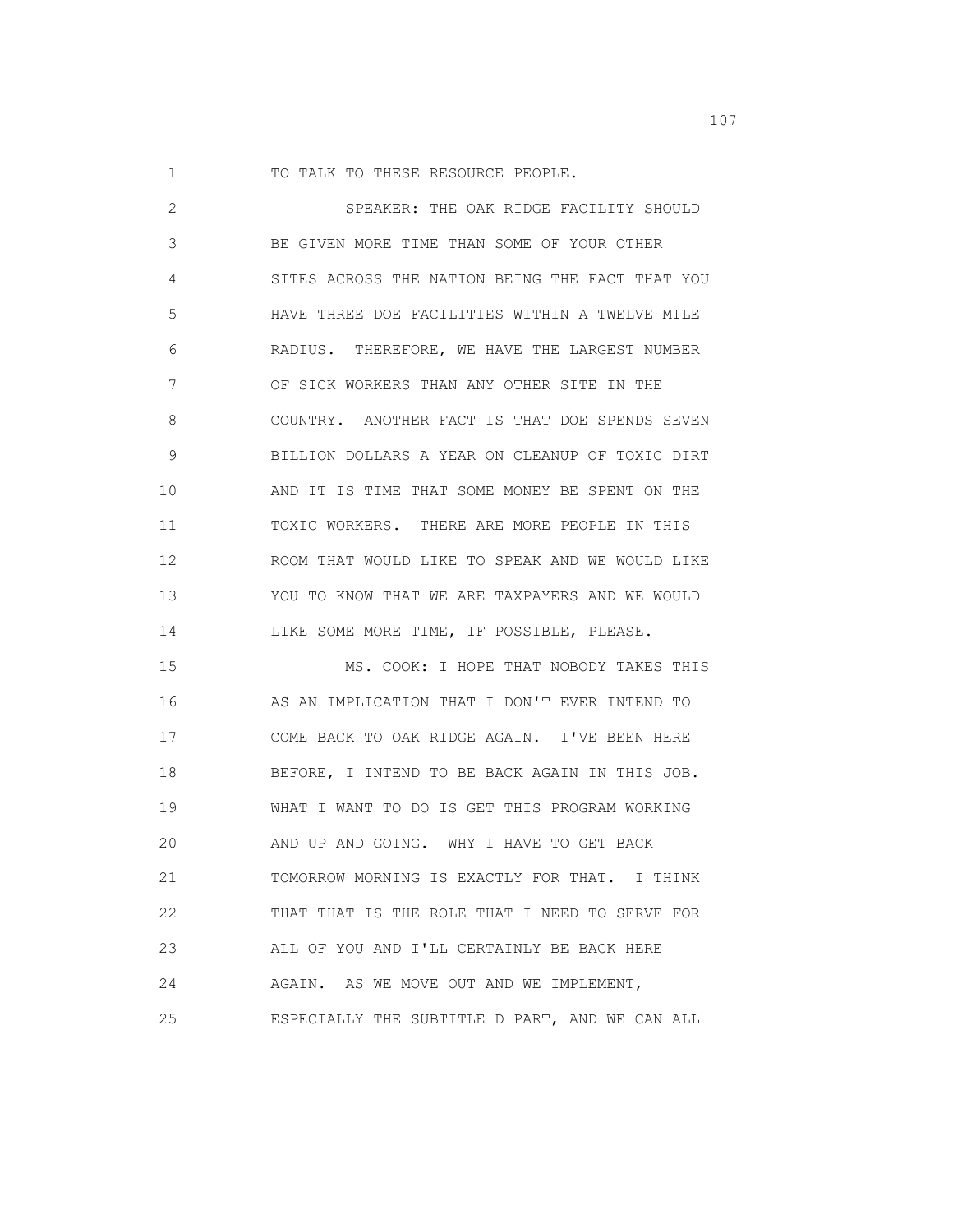1 WORK TOGETHER TO FIGURE OUT WHAT WE WANT TO 2 HAVE HAPPEN NEXT.

 3 MR. LAWSON: BEFORE WE BREAK HERE, I 4 WANT TO MAKE A COUPLE OF ADDITIONAL POINTS 5 HERE. FIRST OF ALL, ONLY FOUR PEOPLE FROM THIS 6 SESSION HAVE SIGNED UP SO FAR FOR AN 7 APPOINTMENT AT THE RESOURCE CENTER SO IF ANY OF 8 YOU HAVE A CASE THAT YOU WOULD LIKE TO DEAL 9 WITH, THERE ARE PEOPLE HERE WHO CAN SET UP AN 10 APPOINTMENT TO HELP YOU IN PARTICULAR. NUMBER 11 TWO; THESE FOLKS ARE GOING TO STAY HERE SO IF 12 YOU HAVE A QUESTION YOU WOULD LIKE TO DIRECT TO 13 THEM, YOU CAN GO SPECIFICALLY TO THAT PERSON 14 AND WE ENCOURAGE YOU TO DO THAT. NUMBER THREE 15 IS THAT EARLIER WE DID NOT REALIZE THAT THE 16 SENIOR FIELD REPRESENTATIVE FROM SENATOR BILL 17 FRIST'S OFFICE IS HERE AND HAS BEEN HERE 18 TONIGHT. THAT IS CAROLYN CARTER JENSON, WE 19 WANTED TO MAKE THAT NOTE. AND ALSO BEFORE 20 PEOPLE LEAVE, I WANT YOU TO KNOW THAT EVERYBODY 21 APPRECIATES YOUR COMING AND SHARING YOUR STORY 22 BECAUSE WE KNOW IT IS NOT THAT EASY. ALSO WANT 23 TO THANK THE PANELISTS FOR BEING HERE. YOU CAN 24 SEE THE LINES ARE ALREADY FORMING HERE. IF 25 YOU'D LIKE TO SPEAK TO THEM, YOU ARE PERFECTLY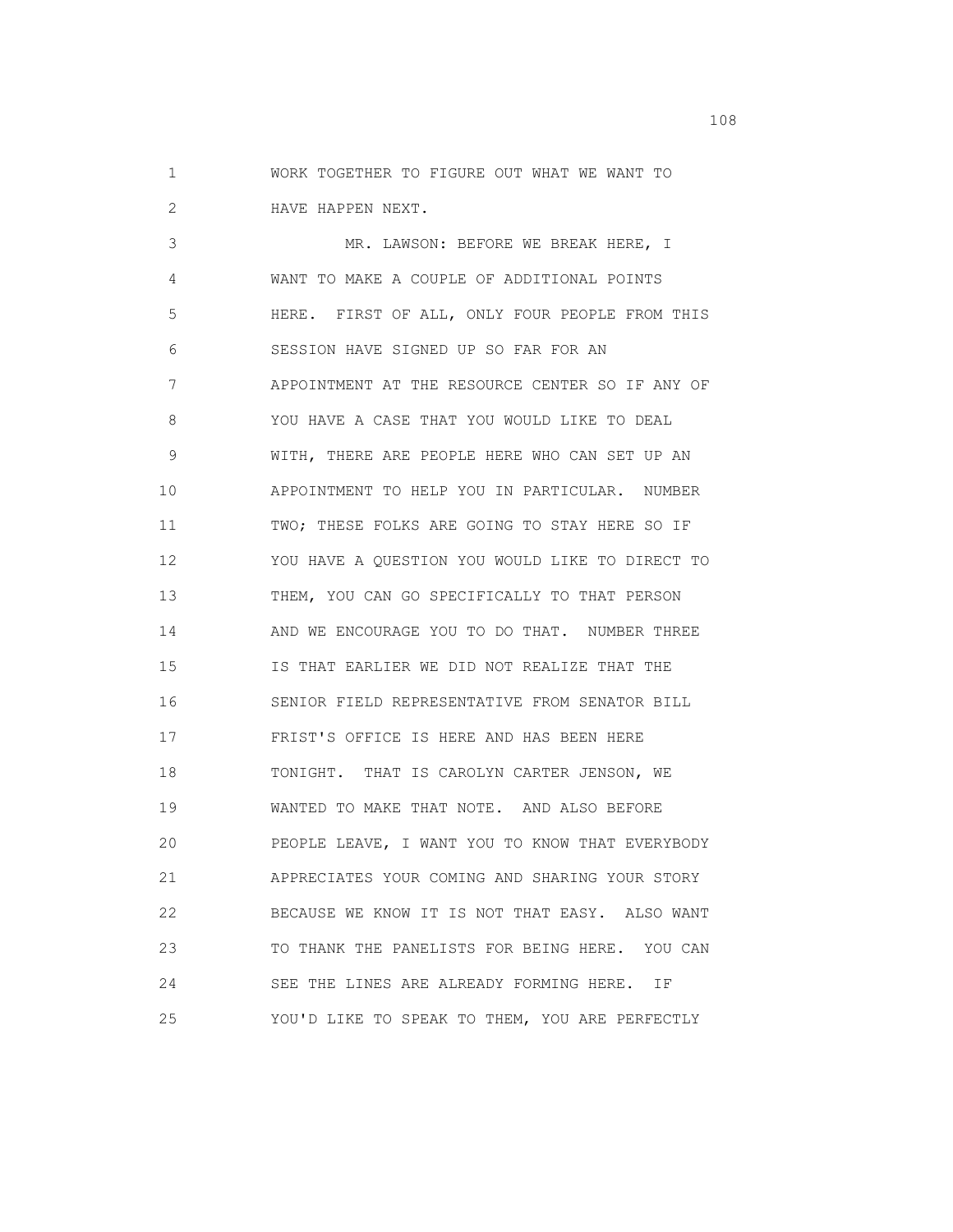| $\mathbf 1$      |  |  |  | WELCOME TO DO THAT. WE ENCOURAGE THAT. THANK |  |
|------------------|--|--|--|----------------------------------------------|--|
| $\mathbf{2}$     |  |  |  | YOU VERY MUCH FOR COMING. WE APPRECIATE IT.  |  |
| $\mathsf 3$      |  |  |  |                                              |  |
| $\overline{4}$   |  |  |  |                                              |  |
| $\mathbf 5$      |  |  |  |                                              |  |
| $\epsilon$       |  |  |  |                                              |  |
| $\boldsymbol{7}$ |  |  |  |                                              |  |
| $\,8\,$          |  |  |  |                                              |  |
| $\mathsf 9$      |  |  |  |                                              |  |
| $10$             |  |  |  |                                              |  |
| $11\,$           |  |  |  |                                              |  |
| $12\,$           |  |  |  |                                              |  |
| 13               |  |  |  |                                              |  |
| 14               |  |  |  |                                              |  |
| 15               |  |  |  |                                              |  |
| 16               |  |  |  |                                              |  |
| $17\,$           |  |  |  |                                              |  |
| $18\,$           |  |  |  |                                              |  |
| 19               |  |  |  |                                              |  |
| 20               |  |  |  |                                              |  |
| $2\sqrt{1}$      |  |  |  |                                              |  |
| $2\sqrt{2}$      |  |  |  |                                              |  |
| 23               |  |  |  |                                              |  |
| 24               |  |  |  |                                              |  |
| 25               |  |  |  |                                              |  |